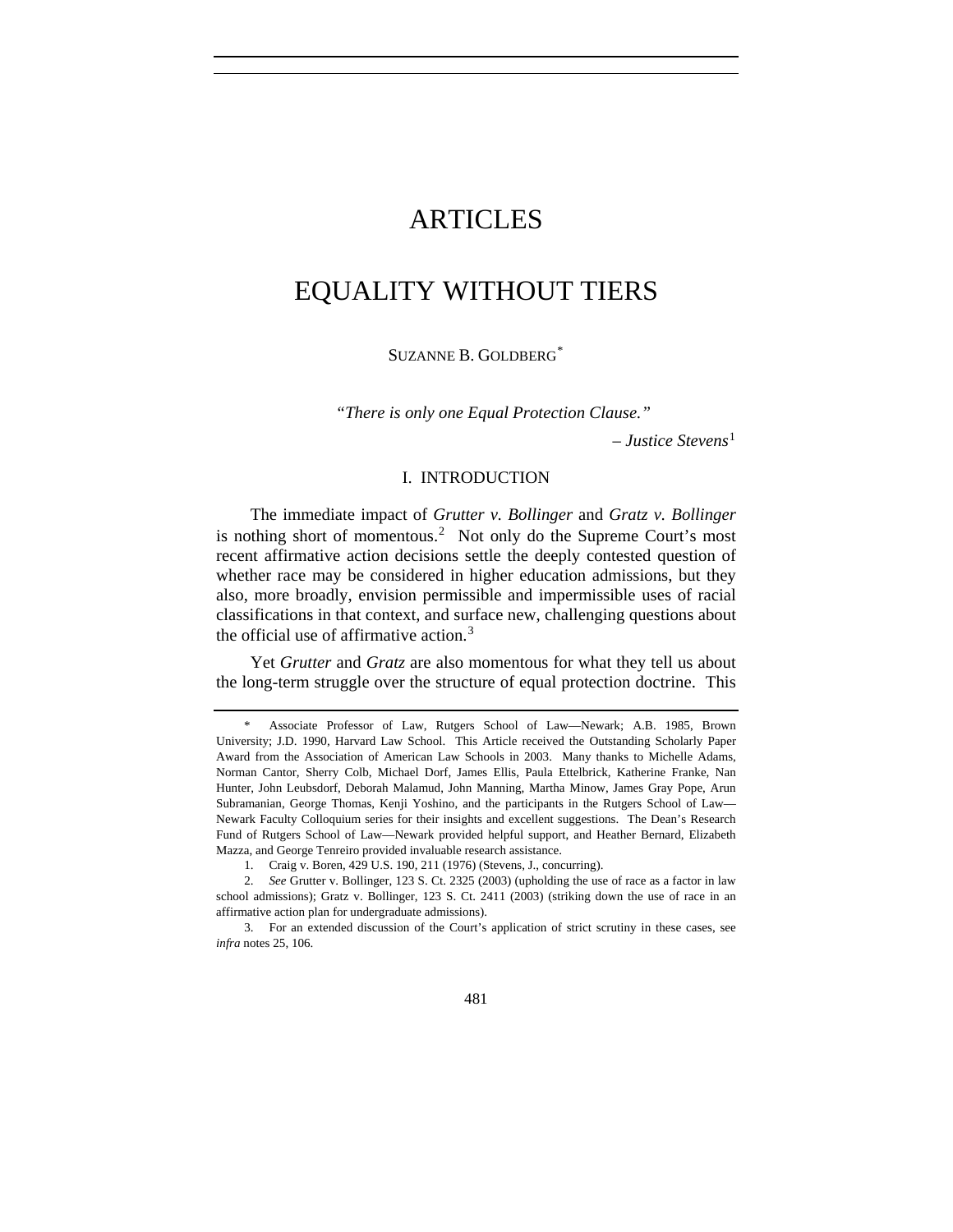struggle, which has been under way for decades, $4$  will affect the future of equality analyses far beyond affirmative action.

Specifically, two interrelated developments have shaken the foundations of the Court's three-tiered equal protection framework.<sup>[5](#page-1-1)</sup> First, as evidenced in *Grutter* and *Gratz*, the categorical application of rigorous review to suspect classifications has become its own battleground, complete with disputes over whether context should affect the strictness of strict scrutiny.<sup>[6](#page-1-2)</sup> Second, at the other end of the equal protection spectrum, the Court's rational basis jurisprudence wavers between its typical deference to government decisionmaking<sup>[7](#page-1-3)</sup> and the occasional insistence on meaningful review, $8$  without a unifying theory for meshing the two seemingly distinct approaches.<sup>[9](#page-1-5)</sup>

Rather than simply tinker with the three tiers of equal protection review to address these theoretical and doctrinal challenges, this Article takes a step back from the front lines of equal protection jurisprudence to consider how and why the tiered framework evolved and whether we still

6. *See infra* notes 25, 106 and Part II.

<span id="page-1-3"></span><span id="page-1-2"></span>7. *See infra* Part II. The Court enshrined the dismissive treatment of nonsuspect classifications and the distinction between this treatment and the rigorous treatment of suspect classifications during the 2002 Term by reinforcing the tiered framework's additional role as a cornerstone of Eleventh Amendment jurisprudence. *See* Nev. Dep't of Human Res. v. Hibbs, 123 S. Ct. 1972 (2003). In *Hibbs*, the Court invoked its intermediate scrutiny of sex-based classifications as the reason Congress could address sex discrimination by states more freely than age or disability discrimination. *See id.* at 1982 (commenting that it is "easier for Congress to show a pattern of state constitutional violations," as the Court requires for classifications such as sex, which it subjects to heightened scrutiny, than to prove a state's "'widespread pattern' of irrational reliance" on traits such as age or disability, which are subject only to rational basis review) (quoting Kimel v. Fla. Bd. of Regents, 528 U.S. 62, 90 (2000)).

<span id="page-1-5"></span><span id="page-1-4"></span>8. *See infra* Part II. In *Lawrence v. Texas*, 123 S. Ct. 2472 (2003), which was also decided in the 2002 Term, Justice O'Connor made the latest entry into the debate over the contours of rational basis review by advocating more stringent review for laws aimed at "harm[ing] a politically unpopular group." *Id.* at 2485 (O'Connor, J., concurring) (internal quotation marks omitted) (quoting U.S. Dep't of Agric. v. Moreno, 413 U.S. 528 (1973)). Justice Scalia, in his dissent, charged Justice O'Connor with further muddying the rational basis inquiry. *See id.* at 2496 (Scalia, J., dissenting).

9. *See infra* Part II.

<span id="page-1-0"></span><sup>4.</sup> *See infra* Part II (reviewing the development of suspect classification analysis and rational basis review).

<span id="page-1-1"></span><sup>5.</sup> Throughout this Article, references to equal protection analysis encompass review under both the Fourteenth Amendment's Equal Protection Clause and the equality guarantee incorporated into the Due Process Clause of the Fifth Amendment. *See* Weinberger v. Wiesenfeld, 420 U.S. 636, 638 n.2 (1975) ("This Court's approach to Fifth Amendment equal protection claims has always been precisely the same as to equal protection claims under the Fourteenth Amendment."); Bolling v. Sharpe, 347 U.S. 497, 500 (1954) (stating that "it would be unthinkable that the same Constitution would impose a lesser duty on the Federal Government" than on the state governments to protect against certain forms of unequal treatment).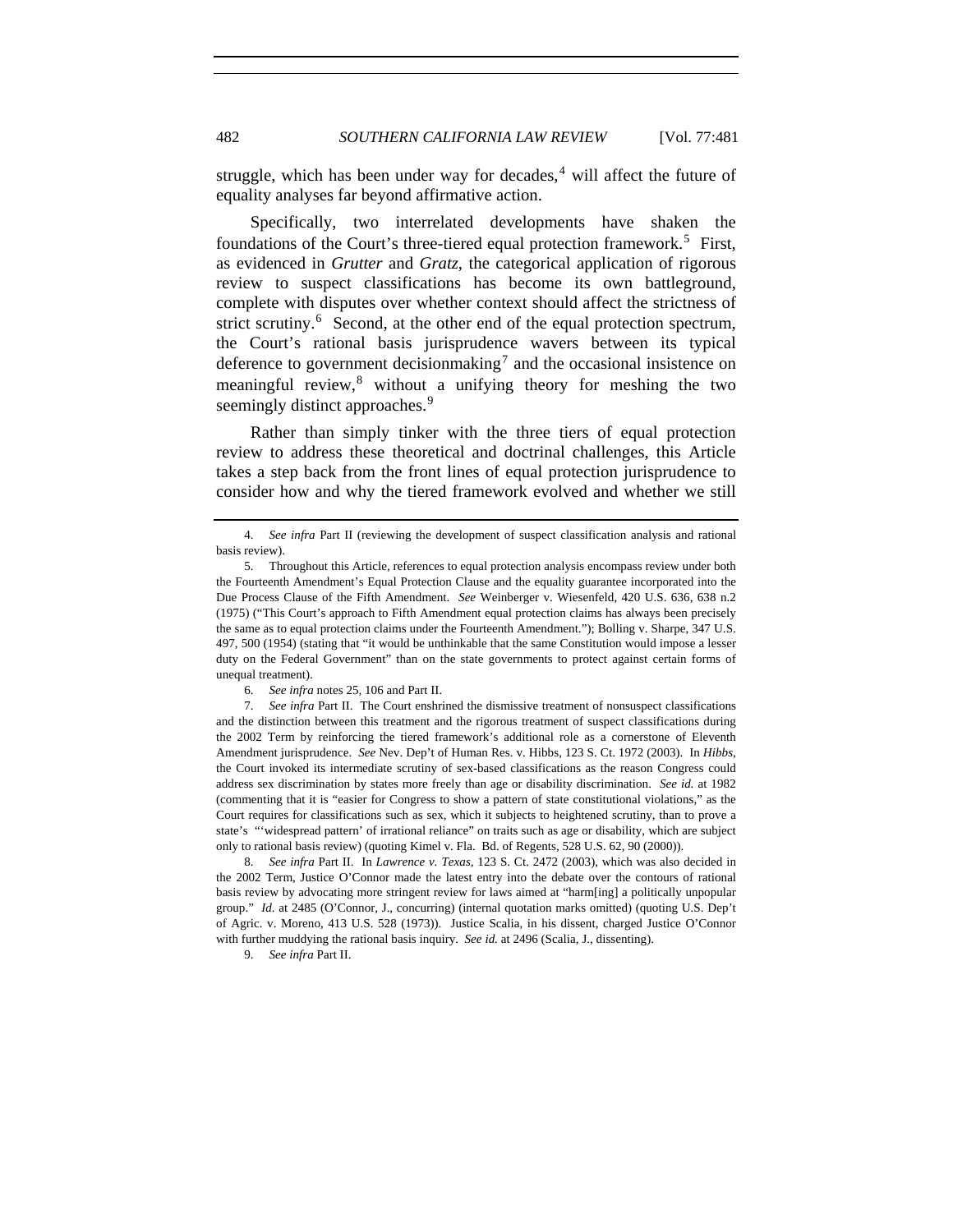need it.<sup>[10](#page-2-0)</sup> The fault lines within suspect classification analysis<sup>[11](#page-2-1)</sup> and rational basis review, as well as the overlapping values expressed within high and low levels of scrutiny, prompt an urgent, though rarely addressed, question for equal protection jurisprudence: can a single standard of review effectively screen all types of classifications without negating either the deference to government decisionmaking traditionally accorded under rational basis review or the bias-sensitive review effectuated by strict and intermediate scrutiny? $12$ 

Second, the reconceptualization of the equal protection doctrine presented here assumes that doctrinal analysis and critique have some value beyond illuminating (or obscuring) the broader political

<span id="page-2-0"></span><sup>10.</sup> The focus here is exclusively on the Court's approach to differentiating between classifications. The tiered framework, however, is not the only aspect of equal protection jurisprudence that warrants reconsideration. In particular, the Court's insistence that discriminatory purpose necessarily be proven to trigger scrutiny of facially neutral measures, *see* Washington v. Davis, 426 U.S. 229, 244–48 (1976), has been extensively criticized as interfering unduly with effective equal protection analysis. *See, e.g.*, Barbara J. Flagg, *"Was Blind, but Now I See": White Race Consciousness and the Requirement of Discriminatory Intent*, 91 MICH. L. REV. 953, 970 (1993) (advocating "deliberate skepticism [by whites] regarding the race neutrality of facially neutral" legislation); Neil Gotanda, *A Critique of "Our Constitution Is Color-Blind*,*"* 44 STAN. L. REV. 1 (1991) (asserting that the "color-blind" approach to constitutional analysis legitimates racial inequality); Charles R. Lawrence III, *The Id, the Ego, and Equal Protection: Reckoning with Unconscious Racism*, 39 STAN. L. REV. 317 (1987) (arguing that the intentional discrimination requirement fails to address unconscious racial motivation); Reva Siegel, *Why Equal Protection No Longer Protects: The Evolving Forms of Status-Enforcing State Action*, 49 STAN. L. REV. 1111, 1147 (1997) (maintaining that the intentional discrimination requirement in *Washington v. Davis* "sanction[s] practices that perpetuate the race and gender stratification of American society"); David A. Strauss, *Discriminatory Intent and the Taming of* Brown, 56 U. CHI. L. REV. 935 (1989) (criticizing the Court's purposeful discrimination requirement as a troublesome retreat from the mandate of *Brown v. Board of Education*, 347 U.S. 483 (1954)).

Critique of the fundamental rights strand of the Court's equal protection jurisprudence, which dovetails partially with the critique offered here, also falls outside the scope of this Article. For a discussion of the Court's fundamental rights jurisprudence, see generally LAURENCE H. TRIBE, AMERICAN CONSTITUTIONAL LAW §§ 16-6 to 16-13 (2d ed. 1988) (addressing fundamental rights theory and doctrine), and Michael C. Dorf, *Incidental Burdens on Fundamental Rights*, 109 HARV. L. REV. 1175 (1996) (same).

<span id="page-2-1"></span><sup>11.</sup> Unless otherwise indicated, this Article's references to "suspect classification" encompass classifications deemed quasi-suspect as well, because the Court treats both types of classifications as meriting its suspicion. Similarly, references to "heightened scrutiny" encompass all levels of review above rational basis unless otherwise indicated.

<span id="page-2-2"></span><sup>12.</sup> This question presupposes at least two important points that are the subject of considerable debate. First, the effort here to assess and revamp a judicially created test accepts that, notwithstanding the countermajoritarian difficulty presented by appointed life-tenured judges reviewing legislative acts, courts will continue to review official enactments for compliance with the Equal Protection Clause. *Cf.*  ALEXANDER M. BICKEL, THE LEAST DANGEROUS BRANCH: THE SUPREME COURT AT THE BAR OF POLITICS (2d ed. 1986) (analyzing the countermajoritarian difficulty and defending judicial review as located in our national and constitutional history); MARK TUSHNET, TAKING THE CONSTITUTION AWAY FROM THE COURTS (1999) (advocating that the Court should be relieved of the final power of constitutional construction). The relationship between the countermajoritarian difficulty and the analysis presented here is addressed later in this Article. *See infra* text accompanying notes 320–24.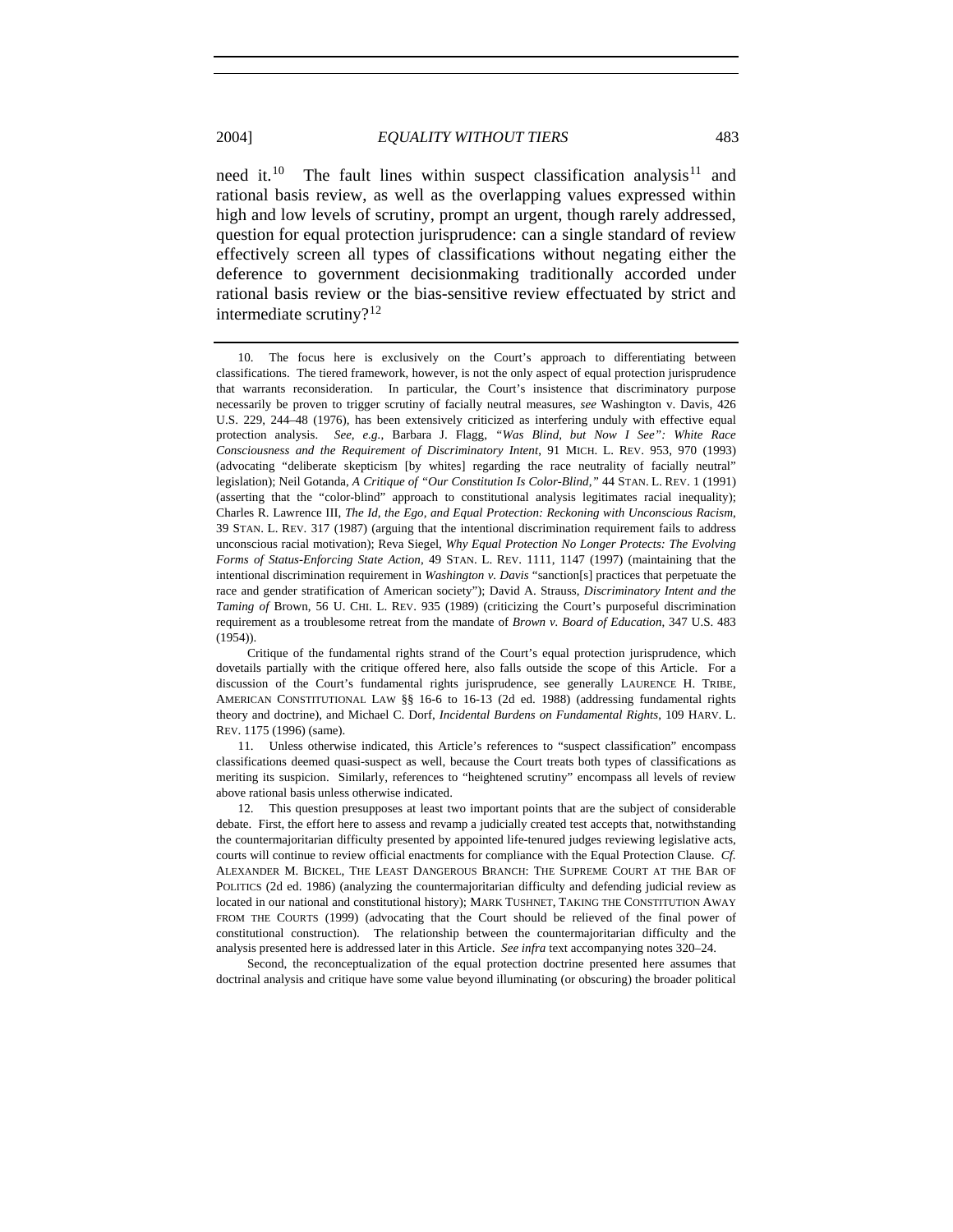My principal aim is not to revisit and reshape core elements of the current doctrine;<sup>[13](#page-3-0)</sup> instead, I take the bulk of the current doctrine "as is" to demonstrate that the problems with the three-tiered framework for judicial scrutiny are sufficient to warrant immediate consideration of an alternative standard for review, such as the single standard proposed here, even absent other doctrinal transformations.

<span id="page-3-0"></span>13. As many thoughtful critiques have demonstrated, particular doctrinal elements are in need of transformation. *See, e.g.*, Jed Rubenfeld, *Affirmative Action*, 107 YALE L.J. 427, 427–28 (1997) [hereinafter Rubenfeld, *Affirmative Action*] (criticizing the theory underlying affirmative action cases); Siegel, *supra* note 10, at 1113 (challenging the requirement that discriminatory purpose be shown before state actions are found unconstitutional). Among these critiques is a challenge to the symmetrical treatment of classifications burdening dominant and vulnerable classes. *See generally* Darren Lenard Hutchinson, *"Unexplainable on Grounds Other than Race": The Inversion of Privilege and Subordination in Equal Protection Jurisprudence*, 2003 U. ILL. L. REV. 615, 617–18 (2003) (critiquing the Court's simultaneous solicitude for socially advantaged classes and lack of solicitude for socially disadvantaged classes). As antisubordination theory suggests, powerful reasons support reviewing burdens on politically marginalized groups more strictly than burdens on dominant groups that enjoy full, meaningful access to the political process. *See* JOHN HART ELY, DEMOCRACY AND DISTRUST: A THEORY OF JUDICIAL REVIEW 135–81 (1980) (arguing that the intensity of equal protection review should hinge on a group's access to the political process); Owen M. Fiss, *Groups and the Equal Protection Clause*, 5 PHIL. & PUB. AFF. 107, 147–56 (1976) (advocating "the groupdisadvantaging principle" to focus constitutional review on the actual harms to a burdened group). *Cf.*  United States v. Carolene Prods. Co., 304 U.S. 144, 152 n.4 (1938) (observing that "prejudice against discrete and insular minorities may be a special condition, which tends seriously to curtail the operation of those political processes ordinarily to be relied upon to protect minorities" and that classifications burdening those minorities may warrant "more searching judicial inquiry"). If equal protection review were reconceptualized in this manner, many of the problems identified above would be addressed, if not fully resolved. Nothing in the Court's current record, however, suggests that such a transformation is imminent. *See generally* Rubenfeld, *Anti-Antidiscrimination Agenda*, *supra* note 12 (arguing that an "anti-antidiscrimination" agenda underlies many recent Supreme Court decisions, which the Court justified on other doctrinal grounds, and that this agenda firmly underlies the current Court's thinking). *Cf.* Girardeau A. Spann, *Affirmative Action and Discrimination*, 39 HOW. L.J. 1, 92 (1995) (arguing that racial prejudice has driven the Court's affirmative action decisions).

or ideological agenda of the Supreme Court. *Cf.* Jed Rubenfeld, *The Anti-Antidiscrimination Agenda*, 111 YALE L.J. 1141, 1177 (2002) [hereinafter Rubenfeld, *Anti-Antidiscrimination Agenda*] (suggesting that scholars consider "jettison[ing] the whole enterprise of taking constitutional doctrine seriously" in light of the Court's manipulation of cases and doctrine to achieve ideological aims). Although Rubenfeld makes a compelling case for the simultaneous doctrinal dissonance and political coherence in contemporary constitutional analysis and, as conceded below, any doctrinal test is ultimately malleable, the Court's doctrine continues to warrant scholarly attention for several reasons. *See infra*  notes 239–41 and accompanying text. First, doctrinal tests are the Court's central mode of discourse with the lower courts, which render the bulk of constitutional decisions. Moreover, although doctrinal tests lack the ultimate power to dictate outcomes or constrain judicial overreaching, they have tremendous potential either to cloak or to highlight the Court's principles of decisionmaking.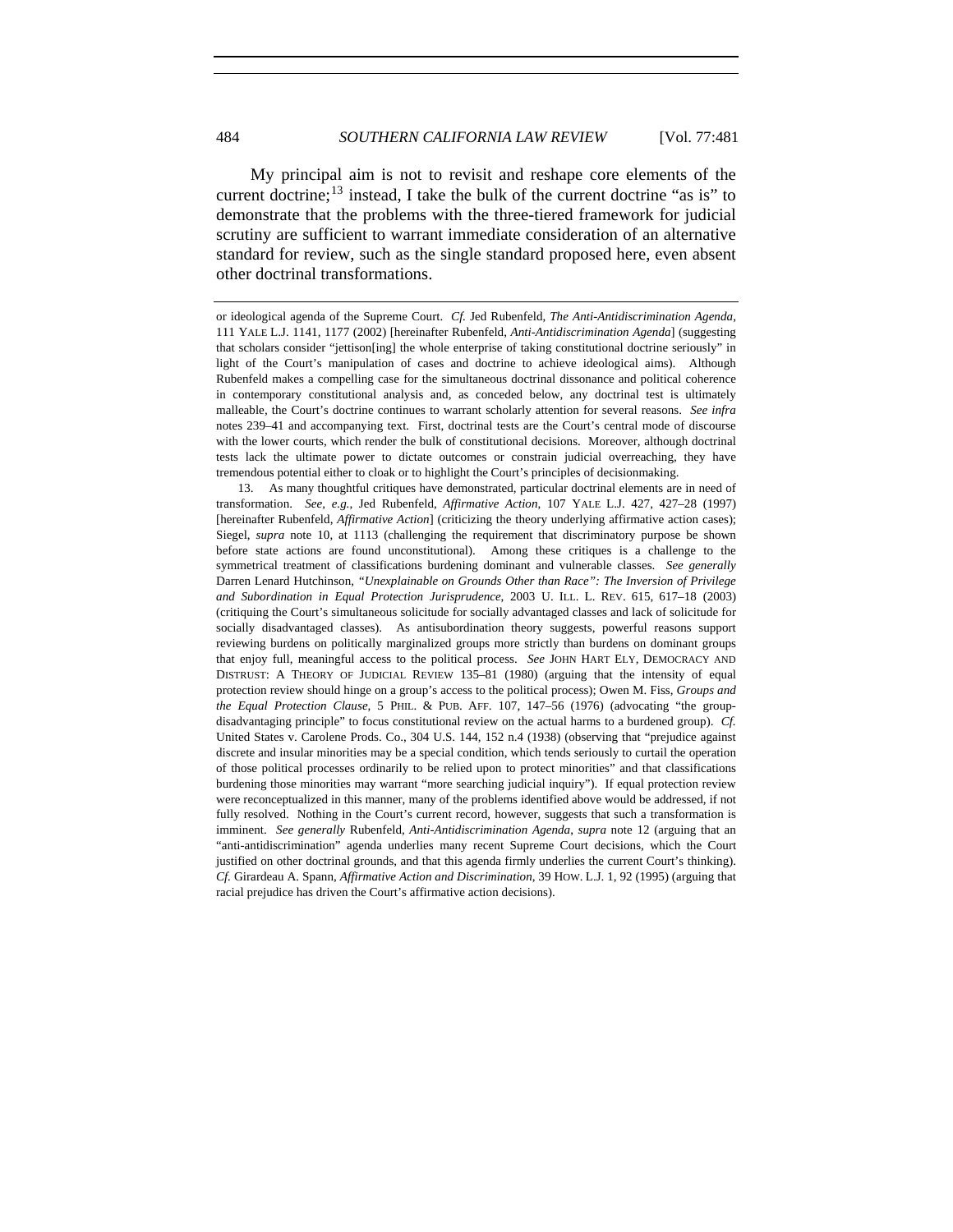2004] *EQUALITY WITHOUT TIERS* 485

The long-standing stasis of the set of classifications deemed suspect or quasi-suspect initially suggests the need to reconsider the tiers.<sup>[14](#page-4-0)</sup> The Court did not articulate detailed indicia for discerning which classifications should fill this set until the early  $1970s^{15}$  $1970s^{15}$  $1970s^{15}$ —decades after it first referred to race as a suspect classification.<sup>[16](#page-4-2)</sup> Almost immediately, the "set" closed when a majority of the Court accorded sex-based classifications quasi-suspect status.<sup>[17](#page-4-3)</sup> It has not expanded since. Notwithstanding advocates' efforts to demonstrate that measures based on traits outside the "set" similarly embody prejudice, the Court repeatedly has rejected suspect status for classifications based on other characteristics.<sup>[18](#page-4-4)</sup> While lack of expansion does not necessarily mean the screening system is flawed, it does suggest possible ossification of the governing framework that

Further raising concern are the indicia the Court developed in 1973 to identify which classifications are more likely than not to be prejudice laden and, therefore, suspect. A close look reveals intractable internal contradictions. The indicia, which focus on, inter alia, a history of discrimination based on the trait, the trait's immutability, and the relative political powerlessness of those bearing the trait,  $19$  are at once overbroad and underinclusive.[20](#page-4-6) Considered as a group, the inquiries could sweep out

warrants careful examination.

<span id="page-4-6"></span>20. Ironically, over- and underinclusiveness of classifications are some of the very evils the Equal Protection Clause forbids. *See* Joseph Tussman & Jacobus tenBroek, *The Equal Protection of the* 

<span id="page-4-0"></span><sup>14.</sup> This set includes classifications based on race, alienage, national origin, sex, and nonmarital parentage. For a discussion of these classifications and the development of the suspect classification process, see *infra* Part II.A–B.

<span id="page-4-1"></span><sup>15.</sup> *See* San Antonio Indep. Sch. Dist. v. Rodriguez, 411 U.S. 1, 28 (1973) (articulating "the traditional indicia of suspectness"). *See also* Frontiero v. Richardson, 411 U.S. 677, 682–88 (1973) (Brennan, J., plurality opinion) (elaborating on the same).

<sup>16.</sup> *See* Korematsu v. United States, 323 U.S. 214, 216 (1944).

<span id="page-4-3"></span><span id="page-4-2"></span><sup>17.</sup> *See* Craig v. Boren, 429 U.S. 190, 197 (1976) (declaring that sex-based classifications "must serve important governmental objectives and must be substantially related to achievement of those objectives"). Preceding *Craig*, in 1973, a plurality of the Court explicitly subjected a sex-based distinction to heightened scrutiny. *See Frontiero*, 411 U.S. at 688–91 (Brennan, J., plurality opinion). Some have argued that the Court had actually been applying a form of heightened review since *Reed v. Reed*, 404 U.S. 71 (1971). *See* TRIBE, *supra* note 10, § 16-26; Gerald Gunther, *Foreword: In Search of Evolving Doctrine on a Changing Court: A Model for a Newer Equal Protection*, 86 HARV. L. REV. 1, 33–34 (1972). *See also infra* note 226 (discussing the timing of the application of heightened scrutiny to classifications of nonmarital children).

<span id="page-4-4"></span><sup>18.</sup> See, e.g., City of Cleburne v. Cleburne Living Ctr., Inc., 473 U.S. 432, 442 (1985) (rejecting heightened review for classifications of people with mental retardation); Mass. Bd. of Ret. v. Murgia, 427 U.S. 307, 312–14 (1976) (declining to treat age as a suspect classification); James v. Valtierra, 402 U.S. 137, 140–42 (1971) (refusing to extend suspect status to wealth-based classifications and rejecting the argument that wealth amounted to a proxy for race).

<span id="page-4-5"></span><sup>19.</sup> *See, e.g.*, *Rodriguez*, 411 U.S. at 28 (detailing suspect and quasi-suspect classification inquiries). *See also infra* Part II.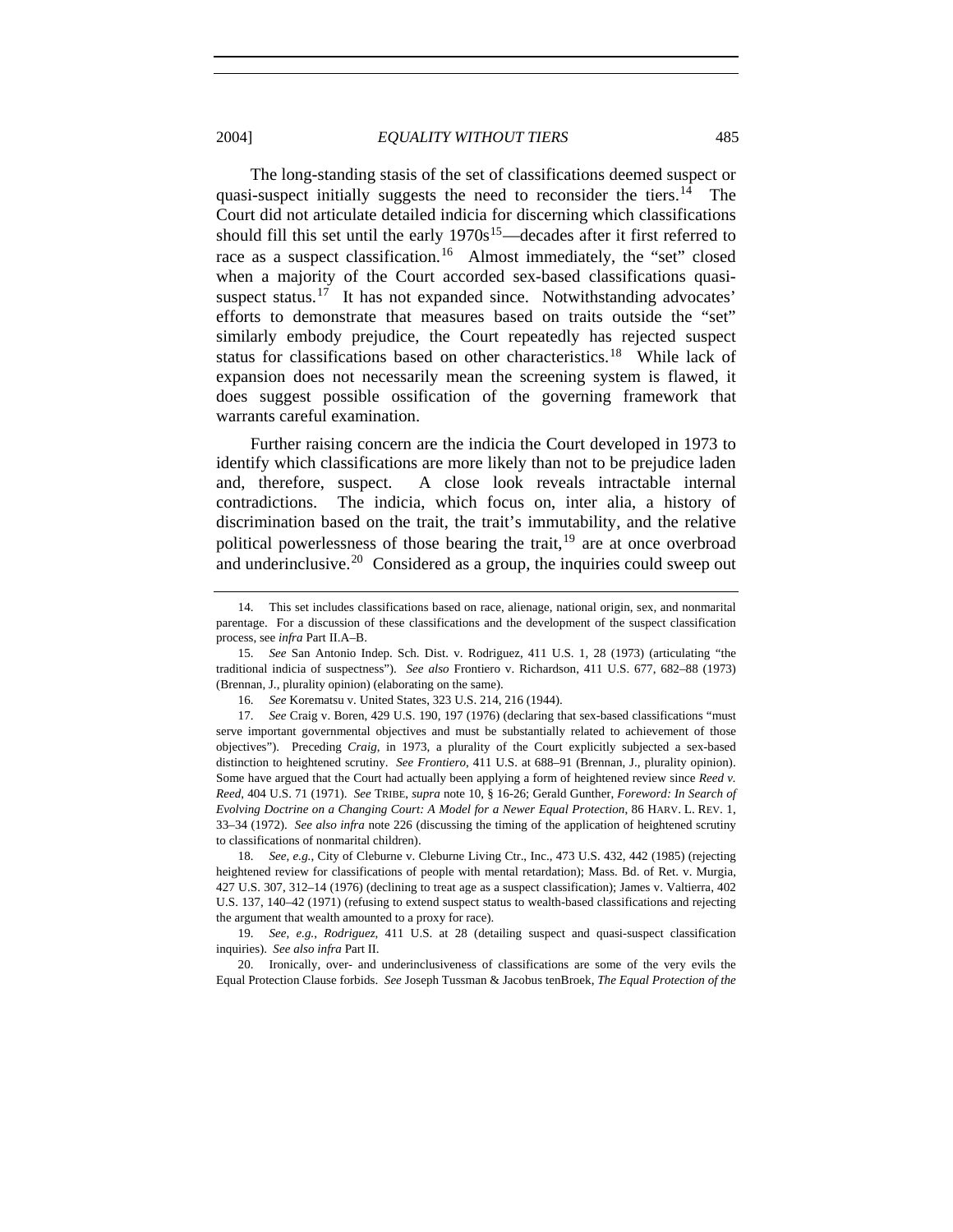some of the traits that currently receive the Court's extra attention and sweep in others, such as disability and sexual orientation, that the Court has not yet subjected to heightened scrutiny.<sup>[21](#page-5-0)</sup> In fact, if faithfully applied, the "test" potentially would support removal of race from the set of classifications deemed suspect because—although it has historically (and today) been the basis for significant discrimination and is arguably immutable<sup>[22](#page-5-1)</sup>—race, and in particular the problem of race discrimination against members of minority racial groups, has received significant positive attention from the majoritarian political process in recent years.<sup>[23](#page-5-2)</sup> Given that suspect classification analysis was conceived initially to streamline and intensify review of race-based classifications, which were presumed to be infected with impermissible prejudice,  $2<sup>4</sup>$  a test that would result in race not being considered a suspect classification has questionable calibration.

<span id="page-5-1"></span>22. The Court has recognized that the significance accorded to race in American society may be socially constructed, acknowledging that "[c]lear-cut [racial] categories do not exist. The particular traits which have generally been chosen to characterize races have been criticized as having little biological significance.... [R]acial classifications are for the most part sociopolitical, rather than biological, in nature." Saint Francis Coll. v. Al-Khazraji, 481 U.S. 604, 610 n.4 (1987) (citations omitted). *See also* IAN F. HANEY LOPEZ, WHITE BY LAW: THE LEGAL CONSTRUCTION OF RACE (1996) (analyzing the role of courts in defining race); *infra* notes 100–01 and accompanying text.

<span id="page-5-2"></span>23. *See, e.g.*, 42 U.S.C. §§ 2000d to 2000d-6 (2000) (prohibiting, inter alia, race discrimination in programs receiving federal funds); *id*. §§ 2000e to 2000e-17 (prohibiting employment discrimination because of, inter alia, race); Exec. Order No. 11,246, 3 C.F.R. 339 (1964–65), *reprinted as amended in* 42 U.S.C. § 2000e app. at 606–09 (1994) (authorizing the Equal Employment Opportunity Commission to study the barriers to promotion for members of racial minorities and women). The current test, if applied literally, would also likely support removal of sex from the set of suspicious characteristics in light of the similar legislative commitment to eradicating sex discrimination. *See* 42 U.S.C. § 2000e- $2(a)(1)$  (1994) (prohibiting employment discrimination based on, inter alia, sex); 15 U.S.C. § 1691(a)(1) (2000) (prohibiting discrimination based on, inter alia, sex in credit transactions); 20 U.S.C. § 1681(a) (2003) (prohibiting sex discrimination in education programs and activities receiving federal funds). *See also infra* note 175 and accompanying text. *Cf. Cleburne Living Ctr.*, 473 U.S. at 443–46 (noting that although people with mental retardation have historically suffered discrimination and bear an unchangeable characteristic, their receipt of positive attention from elected officials supports the determination that retardation-based classifications not be deemed quasi-suspect).

<span id="page-5-3"></span>24. *See* McLaughlin v. Florida, 379 U.S. 184, 192 (1964) (finding that the Fourteenth Amendment's "strong policy" to eliminate official race discrimination "renders racial classifications

*Laws*, 37 CAL. L. REV. 341, 343–53 (1949) (explaining and criticizing both types of classifications and their relationship to equal protection jurisprudence).

<span id="page-5-0"></span><sup>21.</sup> *See infra* Part II.B. *Compare* Palmore v. Sidoti, 466 U.S. 429, 432 (1984) (noting that racial "classifications are subject to the most exacting scrutiny"), *with* Romer v. Evans, 517 U.S. 620, 632 (1996) (applying rational basis review to sexual orientation-based classifications, although not deciding whether such classifications should be considered suspect or quasi-suspect), *and Cleburne Living Ctr.*, 473 U.S. at 442 (declining to find mental retardation to be a quasi-suspect classification). This is not to suggest that it would be ill-advised to add disability and sexual orientation to the list of suspect traits, but to underscore the lack of fit between the inquiries and the current set of classifications considered suspect.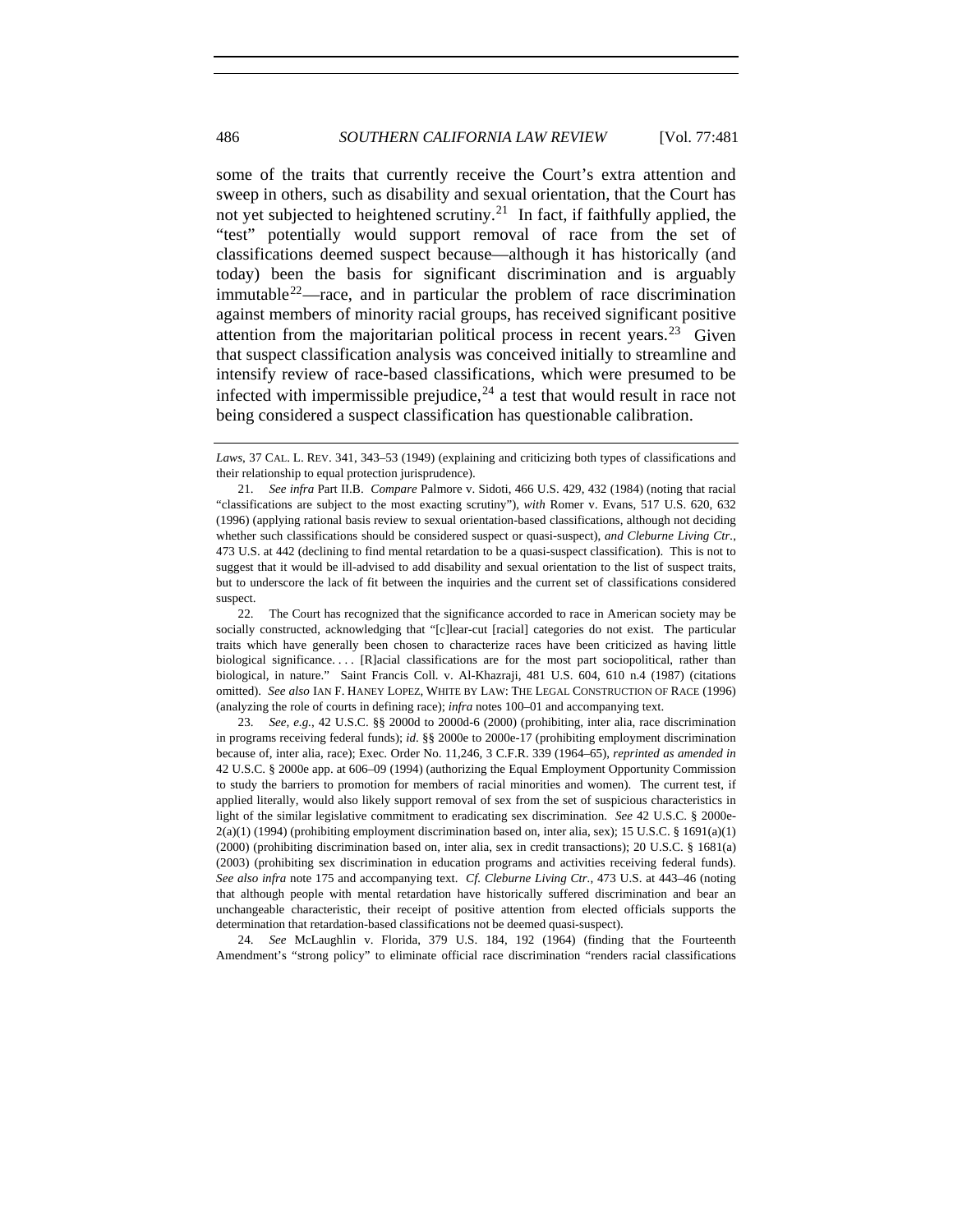#### 2004] *EQUALITY WITHOUT TIERS* 487

If suspect classification analysis operated well, notwithstanding the flawed indicia and fixed set of suspicious classifications, rethinking the heightened scrutiny tiers would not be warranted. There is more, however. Perhaps the most pressing issue raised by the Court's equal protection jurisprudence is the now primary use of suspect classification analysis to invalidate or call into question measures seeking to remedy past racial discrimination or limit the effects of racial bias in electoral politics.<sup>[25](#page-6-0)</sup> Put another way, the suspect classification label has made it more, rather than less, difficult for government to remedy the effects of hostility toward racial minorities in employment, voting, and other arenas.<sup>[26](#page-6-1)</sup> Instead of serving primarily to ensure freedom from race-based discrimination, the Court's categorical use of rigorous review for all suspect classifications,

 Since *Adarand* and the explosion of redistricting cases addressing the use of race, substantial commentary has pondered the effects of the Court's strict scrutiny mandate for measures that purport to remedy the effects of past and current race discrimination. *See, e.g.*, Pamela S. Karlan, *Easing the Spring: Strict Scrutiny and Affirmative Action After the Redistricting Cases*, 43 WM. & MARY L. REV. 1569, 1570 (2002) (explaining how "[s]trict scrutiny has been rather useless to the groups whose mistreatment prompted its adoption" and addressing differences in the application of strict scrutiny redistricting and affirmative action cases); Deborah C. Malamud, *Class-Based Affirmative Action: Lessons and Caveats*, 74 TEX. L. REV. 1847 (1996) (exploring possibilities for class-based affirmative action in the wake of the Court's insistence in *Adarand* on strict scrutiny for racial classifications); Peter J. Rubin, *Reconnecting Doctrine and Purpose: A Comprehensive Approach to Strict Scrutiny After* Adarand *and* Shaw, 149 U. PA. L. REV. 1 (2000) (maintaining that courts often invoke strict scrutiny as an outcome-determinative device, rather than a useful analytical tool, and proposing a solution to this problem); Peter H. Schuck, *Affirmative Action: Past, Present, and Future*, 20 YALE L. & POL'Y REV. 1 (2002) (engaging in public policy analysis of affirmative action plans based on race and ethnicity).

<span id="page-6-1"></span>26. *See, e.g.*, *Cromartie*, 526 U.S. at 546 (stating "that all laws that classify citizens on the basis of race, including racially gerrymandered districting schemes, are constitutionally suspect and must be strictly scrutinized," regardless of the legislative purpose); *Adarand*, 515 U.S. at 234–35 (requiring an affirmative action program aimed at remedying the effects of racial discrimination to meet the rigorous strict scrutiny standard, which insists that a racial classification "serve a compelling governmental interest, and . . . be narrowly tailored to further that interest"). *See also* Rubenfeld, *Anti-Antidiscrimination Agenda*, *supra* note 12, at 1169–77.

<sup>&#</sup>x27;constitutionally suspect,' and subject to the 'most rigid scrutiny,' and 'in most circumstances irrelevant' to any constitutionally acceptable legislative purpose") (citations omitted).

<span id="page-6-0"></span><sup>25.</sup> Even in *Grutter v. Bollinger*, the Court made clear that it was sustaining the law school's consideration of race in admissions in part because "universities occupy a special niche in our constitutional tradition," and not necessarily because it intended generally to permit race-based affirmative action in other contexts. Grutter v. Bollinger, 123 S. Ct. 2325, 2339–41 (2003). *See also*  Hunt v. Cromartie, 526 U.S. 541, 547 (1999) (stating that "strict scrutiny applies if race was the 'predominant factor' motivating the legislature's districting decision"); Adarand Constructors, Inc. v. Peña, 515 U.S. 200, 218–31 (1995) (discussing the evolution of the application of strict scrutiny to racebased affirmative action plans); *infra* note 106 (discussing limitations of *Grutter*'s application of strict scrutiny for other affirmative action cases). *Cf. Adarand*, 515 U.S. at 245–46 (Stevens, J., dissenting) (criticizing the majority's insistence that strict scrutiny be applied consistently to all racial classifications, including those made for remedial purposes).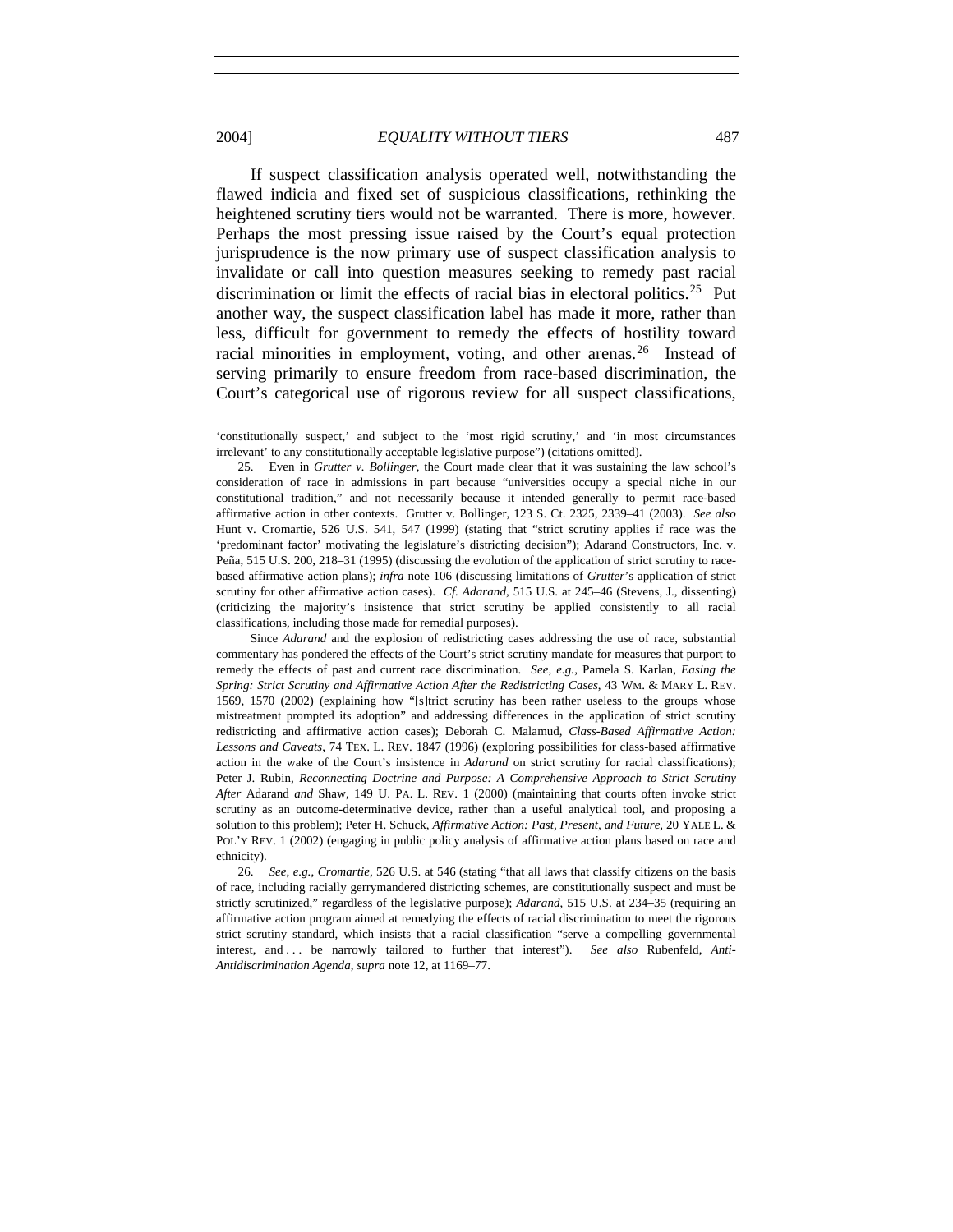regardless of context, functions today as a barrier to programs designed to redress race discrimination.[27](#page-7-0)

 The Court's reorientation of an analysis originally conceived to ferret out governmental reliance on arbitrary or biased assumptions regarding individual traits<sup>[28](#page-7-1)</sup> may point to intractable structural contradictions within suspect classification analysis regarding the purpose of, and triggers for, skeptical scrutiny. Alternatively, the analysis might work well in theory

<span id="page-7-1"></span>28. For a discussion of these traits, see *infra* notes 65, 75–87 and accompanying text. The cases that led the Court to articulate the suspect classification standard in *McLauglin*, 379 U.S. at 192, all involved government distinctions based on race that were imbued either explicitly or implicitly with the assumption of white supremacy, *see, e.g.*, Brown v. Bd. of Educ., 347 U.S. 483, 495 (1954) (addressing the harm caused by the separate-but-equal theory), or of a danger whites perceived to be posed by people of color, *see, e.g.*, Korematsu v. United States, 323 U.S. 214, 218, 223–24 (1944) (upholding detainment of Japanese Americans during World War II based on fears of "espionage and sabotage"). *Cf.* Loving v. Virginia, 388 U.S. 1, 11–12 (1967) (voiding Virginia's antimiscegenation law because it was based on "invidious racial discrimination"). Indeed, as will be addressed at greater length below, notwithstanding its invocation in *McLaughlin* nearly forty years ago, strict scrutiny has often not been necessary to invalidate racial classifications. *See infra* notes 63, 68 and accompanying text. Even in *Loving*, which invoked the strict scrutiny and compelling government interest language from *Korematsu*  and *McLaughlin*, the Court ultimately invalidated Virginia's antimiscegenation law using the language of rational basis review: "There is patently no *legitimate* overriding purpose independent of invidious racial discrimination which justifies this classification." *Loving*, 388 U.S. at 11 (emphasis added).

<span id="page-7-0"></span><sup>27.</sup> *See* Siegel, *supra* note 10, at 1143 ("[T]oday doctrines of heightened scrutiny function primarily to constrain legislatures from adopting policies designed to reduce race and gender stratification . . . ."). *See also* Gratz v. Bollinger, 123 S. Ct. 2411 (2003) (invalidating a university's effort to diversify its student body by according weight to race in a numerically scaled admissions process). Because sex-based classifications are subjected to a less rigorous, though still demanding, standard of review, the Court retains greater flexibility in evaluating affirmative action programs that seek to remedy past sex discrimination than in assessing race-based remedial measures. *Compare*  United States v. Virginia, 518 U.S. 515, 524 (1996) (stating that a sex-based classification must be "substantially related" to an "exceedingly persuasive" government interest to survive equal protection review), *with Adarand*, 515 U.S. at 235 (affirming strict scrutiny's application to a race-based affirmative action initiative). *See also* Sidney Buchanan, *Affirmative Action: The Many Shades of Justice*, 39 HOUS. L. REV. 149, 157–58 (2002) (arguing that all affirmative action challenges should be reviewed under intermediate scrutiny to reconcile the paradox that sex-based programs face more lenient review than race-based remedial plans). As the Court demonstrated recently, it views intermediate scrutiny as allowing broader freedom to uphold sex-based distinctions. *See* Nguyen v. INS, 533 U.S. 53, 70 (2001) (upholding different immigration rules for men and women seeking to naturalize a child). Perhaps the flexibility afforded by intermediate scrutiny would not have given rise to the immediate need for reconsideration of the tiered approach. On the other hand, as contended here, a single standard could achieve the positive effects of stabilizing equal protection doctrine, ensuring a focused, meaningful inquiry and diminishing the real problems flowing from the extant standard. *See infra* note 105 (discussing cases in which the Court sustained sex-based classifications). *Cf.* Lawrence G. Sager, *Of Tiers of Scrutiny and Time Travel: A Reply to Dean Sullivan*, 90 CAL. L. REV. 819, 820–21 (2002) (characterizing intermediate scrutiny as neither sensible nor consistent). Applying the proposed standard to sex discrimination cases, *infra* Part V.B, shows how intermediate review likewise can give way to a single standard of review without abandoning the current and necessary careful review of sexbased distinctions.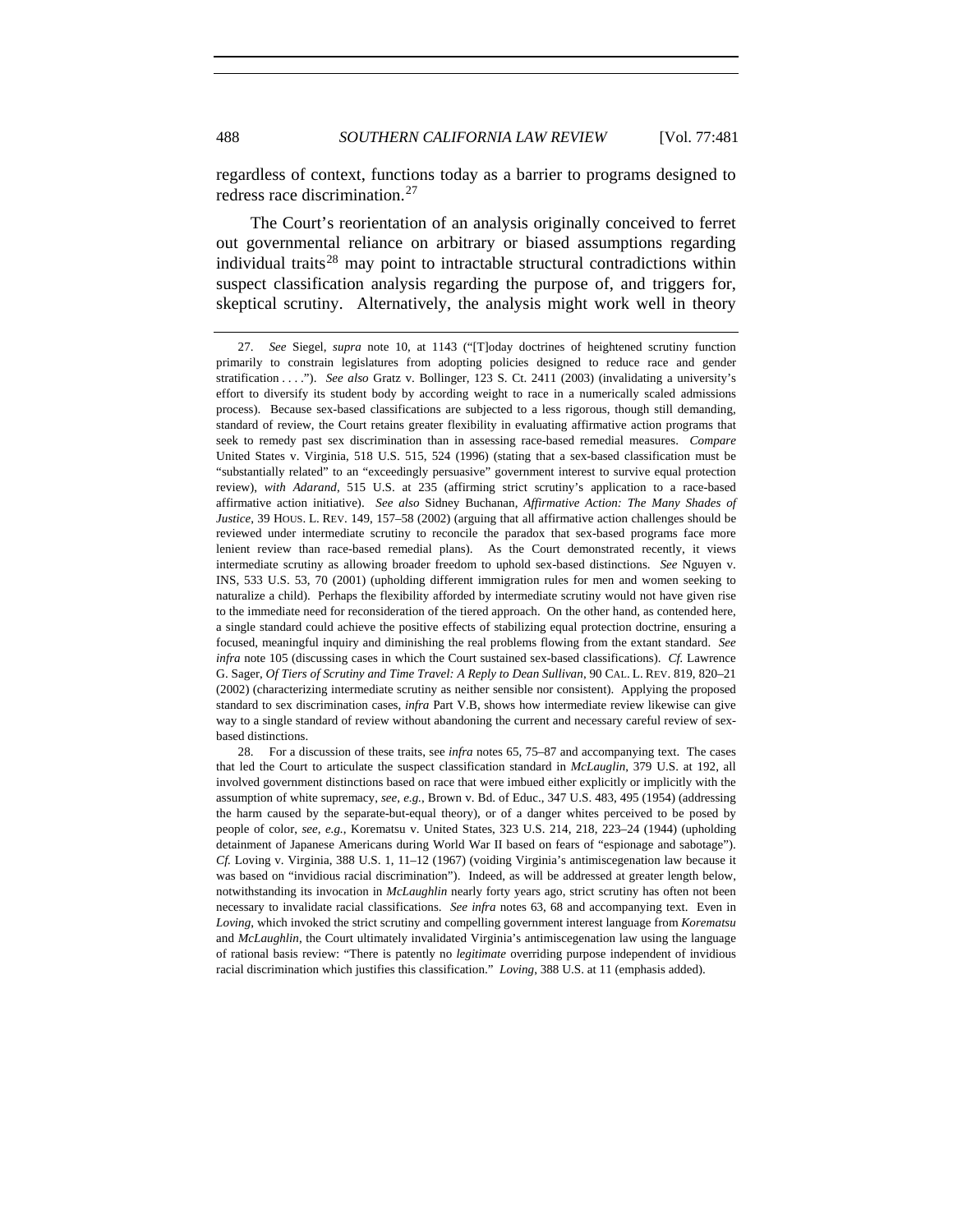but lack sufficient constraints against misapplication in practice.<sup>[29](#page-8-0)</sup> For the purposes of this Article, the questions raised by the critique of suspect classification analysis are whether a different analytic framework could play a role in (1) enabling and encouraging courts to consider the legislative context in reviewing a classification's compliance with the Equal Protection Clause, and (2) constraining, or at least exposing, individual judges' reactions to particular traits or particular uses of classifications, such as remedial legislation.

At the other end of the equal protection spectrum—rational basis review—the Court highlights its deferential approach to the law- and policymaking branches.<sup>[30](#page-8-1)</sup> So long as a classification is neither suspect nor quasi-suspect, the Court promises that it will give every beneficial presumption to the government when assessing the validity of differential treatment.<sup>[31](#page-8-2)</sup> And the Court has done so, for the most part, by upholding over one hundred classifications on rational basis review since 1973.<sup>[32](#page-8-3)</sup>

Notwithstanding this deference, the Court has invalidated almost a dozen classifications since 1973 as lacking a rational basis for equal protection purposes.[33](#page-8-4) For example, in cases addressing subjects as varied as access to absentee ballots,  $34$  distribution of dividends from state projects,  $35$  and taxation of out-of-state car purchases,  $36$  the Court has departed from its habitual approval of governmental distinctions. Finding that the differential treatment in these and related cases either lacked a legitimate and specific explanation or gave effect to stereotypic assumptions or hostility toward a class, the Court firmly rejected the measures at issue.<sup>[37](#page-8-8)</sup>

<span id="page-8-0"></span><sup>29.</sup> *See* Rubenfeld, *Anti-Antidiscrimination Agenda*, *supra* note 12, at 1172–77; Spann, *supra*  note 13, at 92.

<span id="page-8-1"></span><sup>30.</sup> *See, e.g.*, Heller v. Doe, 509 U.S. 312, 319 (1993) (emphasizing that rational basis review does not "authorize 'the judiciary [to] sit as a superlegislature to judge the wisdom or desirability of legislative policy determinations'") (quoting City of New Orleans v. Dukes, 427 U.S. 297, 303 (1976) (per curiam)) (alteration in original).

<span id="page-8-2"></span><sup>31.</sup> *See, e.g.*, *id.* (stressing that "a classification neither involving fundamental rights nor proceeding along suspect lines is accorded a strong presumption of validity") (citations omitted). *See generally infra* Part II.D (describing rational basis review).

<span id="page-8-7"></span><span id="page-8-6"></span><span id="page-8-5"></span><span id="page-8-4"></span><span id="page-8-3"></span><sup>32.</sup> *See* Robert C. Farrell, *Successful Rational Basis Claims in the Supreme Court from the 1971 Term Through* Romer v. Evans, 32 IND. L. REV. 357, 416–19 (1999) (listing rational basis cases decided from 1973 through May 1996).

<sup>33.</sup> *See id. See also infra* notes 118, 120 and accompanying text.

<sup>34.</sup> *See* O'Brien v. Skinner, 414 U.S. 524, 530–31 (1974).

<sup>35.</sup> *See* Zobel v. Williams, 457 U.S. 55, 65 (1982).

<sup>36.</sup> *See* Williams v. Vermont, 472 U.S. 14, 27 (1985).

<span id="page-8-8"></span><sup>37.</sup> *See supra* notes 34–36; *infra* note 120.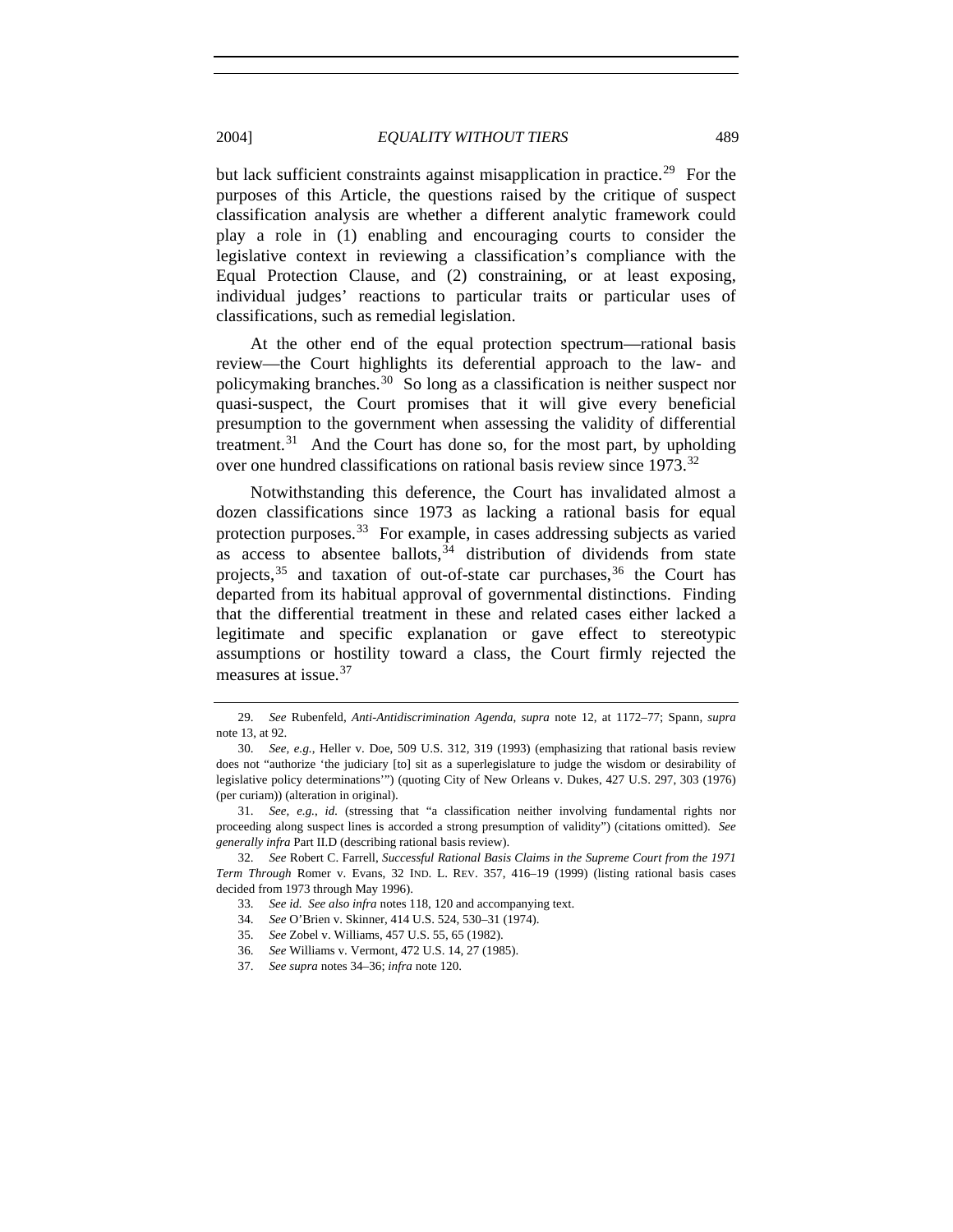Against the backdrop of the Court's respect for government's need to distinguish between constituents and the related commitment not to intrude on most government decisionmaking, this set of rational basis invalidations has challenged scholars—as well as the Court—to identify some unifying theory.[38](#page-9-0) Yet, while the Court regularly explains its approach to rational basis review,  $39$  it has not offered a theory for making collective sense of its variable lot of decisions. Nor has the Court broadly embraced any of the rational basis review theories proffered by scholars during the past three decades as holding the key to its rational basis jurisprudence.<sup>[40](#page-9-2)</sup>

As with strict scrutiny, however, the problems of extant rational basis review go beyond doctrinal instability. In particular, the deferential formulation of rational basis review can skew judicial analysis where the government appears to have acted to achieve a legitimate goal. In these cases, the standard's emphasis on deference at times leads courts to skip over the required step of evaluating the link between that permissible goal and the government's action. $41$  For example, although a government body may have a legitimate interest in conserving scarce financial resources as a general matter, that goal alone does not explain why a government would single out one group from among all others to bear the cost-savings

<span id="page-9-0"></span><sup>38.</sup> *See infra* Part V. One could argue that a dozen or so cases not adhering to the usual deferential rule do not merit treatment as anything other than odd or random cases falling outside the doctrine, as some cases inevitably do. However, the analytic consistency among these cases, the regularity of their appearance over time, and the sheer number—nearly ten percent of all equal protection cases decided under rational basis review during three decades—make it unreasonable to brush off these cases as exceptional, unusual, or unrelated to the Court's overarching equal protection analysis.

<span id="page-9-1"></span><sup>39.</sup> For recent characterizations of the standard, see, for example, *Romer v. Evans*, 517 U.S. 620, 632–33 (1996), *FCC v. Beach Communications, Inc.*, 508 U.S. 307, 313–16 (1993), and *City of Cleburne v. Cleburne Living Center, Inc.*, 473 U.S. 432, 441–42 (1985).

<span id="page-9-2"></span><sup>40.</sup> *See, e.g.*, ELY, *supra* note 13, at 145–79 (analyzing the courts' role in enforcing the constitutional equal protection guarantee when groups are disadvantaged in the lawmaking process); Gunther, *supra* note 17, at 20–24 (advocating that rational basis review should insist on meaningful justifications for government action); Cass R. Sunstein, *Naked Preferences and the Constitution*, 84 COLUM. L. REV. 1689, 1713–17 (1984) [hereinafter Sunstein, *Naked Preferences*] (arguing that "naked preferences" for interest groups do not constitute legitimate justifications for government action). *See also infra* notes 294–316 and accompanying text. *Cf.* Daniel Farber & Suzanna Sherry, *The Pariah Principle*, 13 CONST. COMMENT. 257–58 (1996) (contending that the "pariah principle" explains the Court's invalidation of the antigay amendment in *Romer*, and that the principle falls outside and does not explain the lowest level of the three-tiered equal protection framework).

<span id="page-9-3"></span><sup>41.</sup> *Cf. Romer*, 517 U.S. at 631–33 (explaining rational basis review's insistence on a rational connection between a legitimate government interest and the government's action). *See also infra* notes 332–42 and accompanying text (illustrating how the highly deferential approach to rational basis review interfered with the Court's review of whether a proffered justification actually explained a governmental classification in *Dandridge v. Williams*, 397 U.S. 471 (1970)).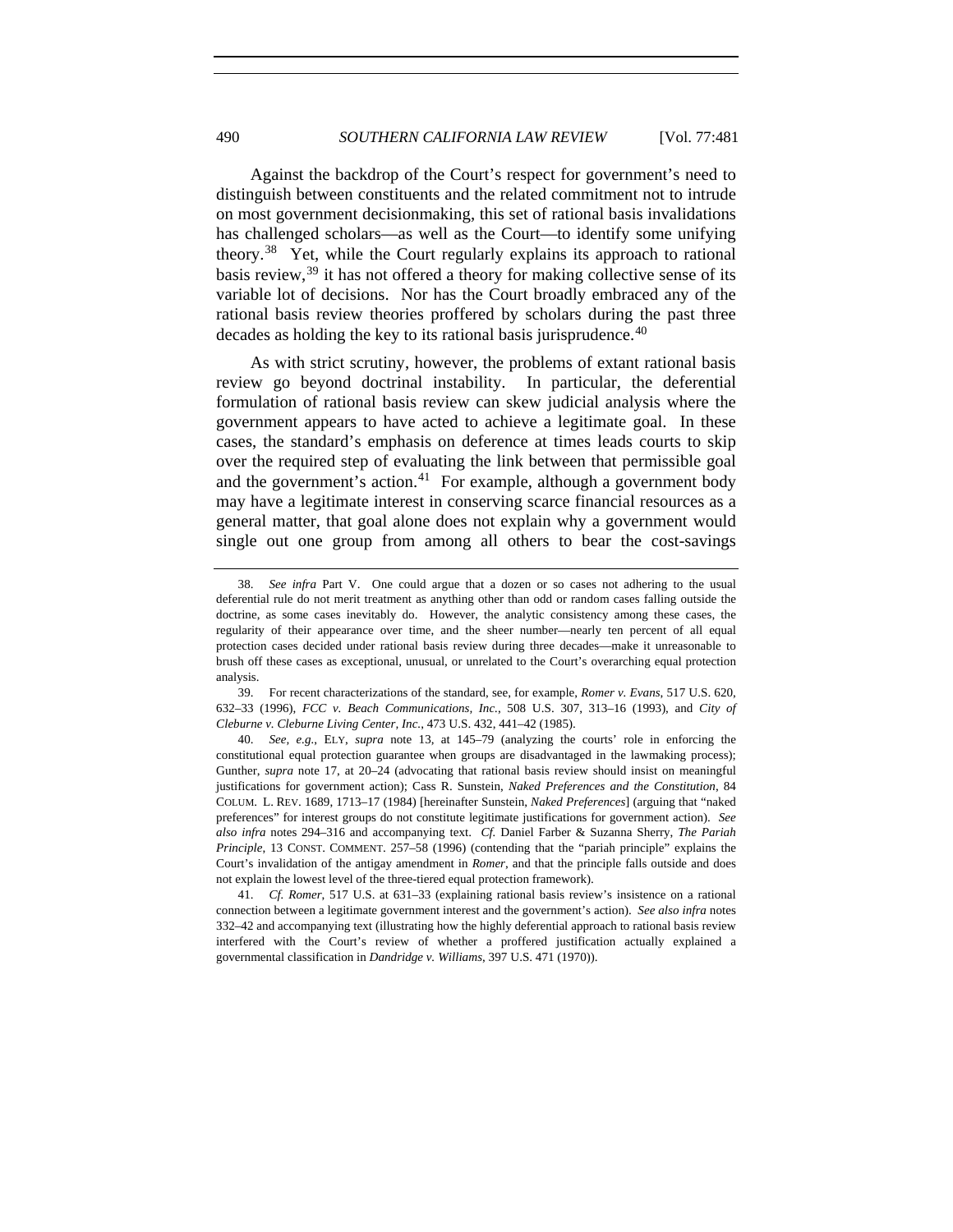burden.<sup>[42](#page-10-0)</sup> As a result, the rational basis "test" may fail to ensure even a baseline of meaningful review.<sup>[43](#page-10-1)</sup>

As an alternative to reworking the three tiers in response to the conflicts within suspect classification analysis and the Court's uneven maneuvering between deferential and meaningful rational basis analysis, I contend that a single standard of review may provide a starting point for revitalizing meaningful equal protection review at the highest and lowest levels. By the same token, a unitary standard potentially would narrow the gap between the virtually assured fatal blow dealt to classifications under strict scrutiny and the rubber stamp regularly received by classifications subjected to rational basis review.<sup>[44](#page-10-2)</sup> In addition to offering a forward-looking device<sup>[45](#page-10-3)</sup> for balancing the dual competing priorities of scrutiny and deference, the single standard proposed here—by slipping out from the Court's current tiered categorization—may shed light on the cohesiveness not readily apparent in the Court's rational basis cases.<sup>[46](#page-10-4)</sup>

The proposed single standard consists of three inquiries that emerge from the Equal Protection Clause's fundamental opposition to laws

<span id="page-10-3"></span>45. *Cf.* Cass R. Sunstein, *Sexual Orientation and the Constitution: A Note on the Relationship Between Due Process and Equal Protection*, 55 U. CHI. L. REV. 1161, 1163 (1988) [hereinafter Sunstein, *Sexual Orientation*] (referring to the Equal Protection Clause as a forward-looking measure in contrast to the history-oriented Due Process Clause). *But see* William N. Eskridge, Jr., *Destabilizing Due Process and Evolutive Equal Protection*, 47 UCLA L. REV. 1183, 1185–86 (2000) (arguing that analysis under the Equal Protection Clause frequently defers to past practices, whereas the Due Process Clause has destabilized traditional forms of discrimination).

<span id="page-10-4"></span> 46. This lack of cohesiveness could be tolerated and, indeed, embraced if the flexibility of rational basis review enabled occasional extra-rigorous review as its sole consequence. *Cf.* Craig v. Boren, 429 U.S. 190, 210 n.\* (1976) (Powell, J., concurring) (stating that "candor compels the recognition that the relatively deferential 'rational basis' standard of review normally applied takes on a sharper focus when we address a gender-based classification"); Gunther, *supra* note 17, at 18–24 (characterizing this heightened form of review as rational basis with "bite"). However, no standards guide when the "bite" should be imposed, perhaps because the Court has not acknowledged this heightened form of rational basis review other than in cases reviewing classifications based on traits of sex and illegitimacy that were ultimately deemed quasi-suspect or suspect. *See infra* notes 88, 205, 226 and accompanying text.

<span id="page-10-0"></span><sup>42.</sup> *See infra* note 211 and accompanying text (discussing cases in which the Court considered a cost-savings justification for official action).

<span id="page-10-1"></span><sup>43.</sup> *See infra* notes 332–42 and accompanying text (illustrating how the highly deferential approach to rational basis review interfered with the Court's review of whether a proffered justification actually explained a governmental classification in *Dandridge v. Williams*, 397 U.S. 471 (1970)).

<span id="page-10-2"></span> <sup>44.</sup> As Gerald Gunther observed, the most rigorous version of judicial review has often been "'strict' in theory and fatal in fact," in contrast to "the deferential old equal protection . . . with minimal scrutiny in theory and virtually none in fact." Gunther, *supra* note 17, at 8 (footnote omitted). *But see*  Adarand Constructors, Inc. v. Peña, 515 U.S. 200, 237 (1995) (emphasizing that strict scrutiny is not always fatal to suspect classifications).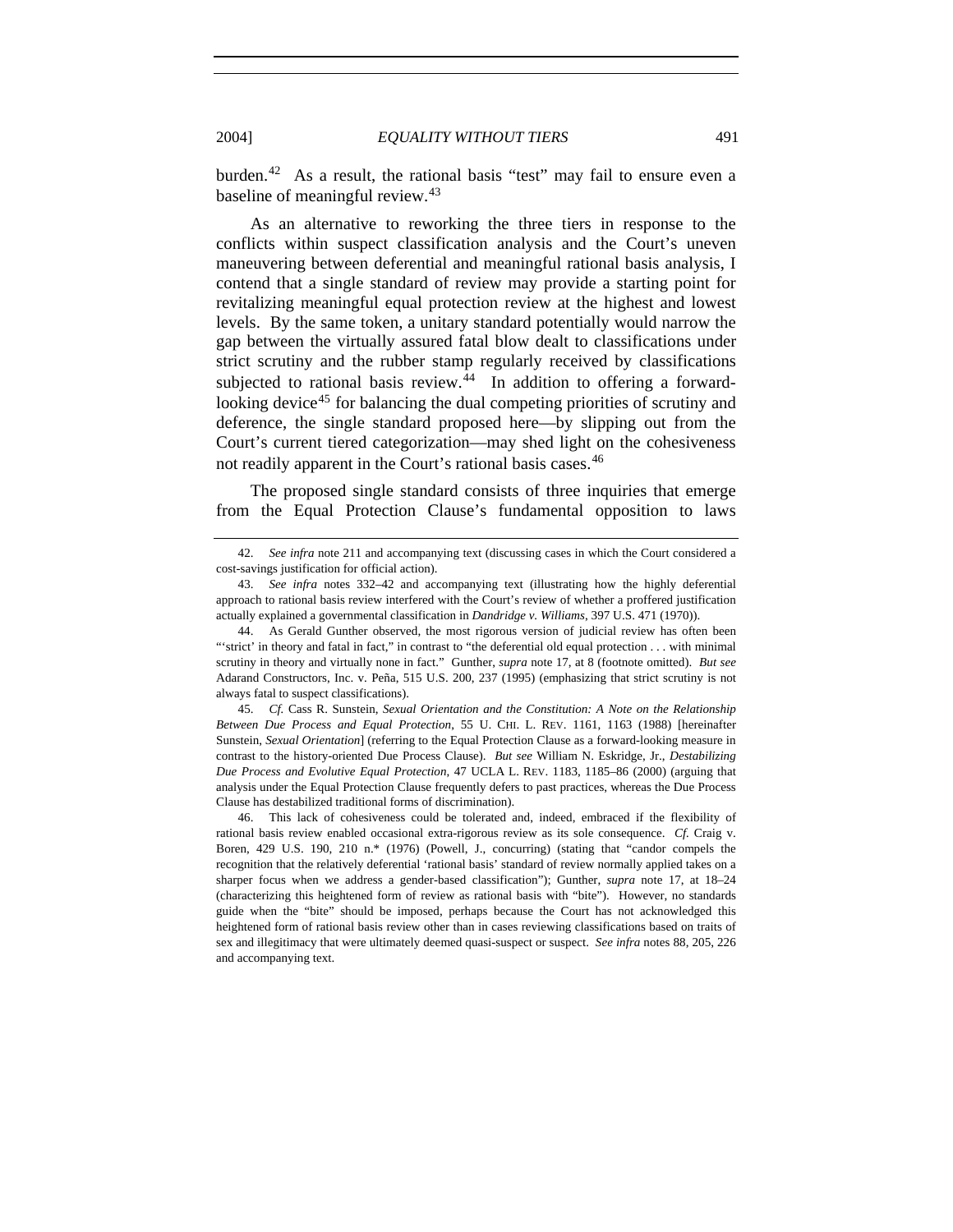distinguishing between classes for no legitimate purpose<sup>[47](#page-11-0)</sup>—best known as "class legislation" in the pre-*Lochner* era.<sup>[48](#page-11-1)</sup> The three distinct yet overlapping inquiries grow out of commitments common to equal protection review at the highest and lowest levels. First, the standard proposes an "intracontextual" inquiry, which asks courts to consider whether a plausible, nonarbitrary explanation can justify the government's singling out of a particular trait from among all others within the regulatory context.[49](#page-11-2) Second is an "extracontextual" inquiry, which seeks to ensure that justifications are not simply generalizations about a characteristic that, though plausible, lack specific relevance to the regulatory context and could support broad, acontextual distinctions based on that trait (i.e., class legislation). Finally, where a trait-based distinction is justifiable in context based on a government interest that would not support broad-scale burdening of the trait holders, the proposal urges courts to pursue a "bias" inquiry. This inquiry would determine whether the line drawing reflects impermissible government purposes, such as hostility toward or stereotyping of the trait being regulated.

To lay the foundation for the proposed single standard, I focus initially on tensions in the current tiered approach to equal protection review. Turning first to suspect classification analysis, Part II explores the genesis and development of the suspect classification indicia, and then highlights weaknesses within and conflicts between the indicia. I also consider the role that suspect classification analysis has played in driving the Court's categorical, rigid review of racial classifications. Finally, Part II turns to suspect classification's lenient counterpart within the tiered framework and sketches the Court's wavering between reflexive, unfocused deference and meaningful review during the past thirty years. Part II ultimately concurs with the Court and other scholars that the extant rational basis jurisprudence lacks internal coherence.

Part III initiates consideration of whether a single standard might respond to the structural and analytic problems identified in Part II. Can a

<sup>47.</sup> *See infra* Part IV.A.

<span id="page-11-1"></span><span id="page-11-0"></span><sup>48.</sup> *See generally* Melissa L. Saunders, *Equal Protection, Class Legislation, and Colorblindness*, 96 MICH. L. REV. 245 (1997) (discussing the original understanding of "class legislation" within the public debate and early judicial interpretation of the Equal Protection Clause).

<span id="page-11-2"></span> <sup>49.</sup> The phrase "regulatory context" is used throughout this Article to refer to the context in which a classification operates or has its effect. So, for example, the regulatory context of a measure restricting the adjustment of eyeglass lenses would be the eye wear business and all who work in it. Although the parameters of this context may be set broadly or narrowly, as will be addressed below, the determination of whether a classification is reasonable (or not arbitrary) under any review standard can be made only by reference to the context in which the distinction is made.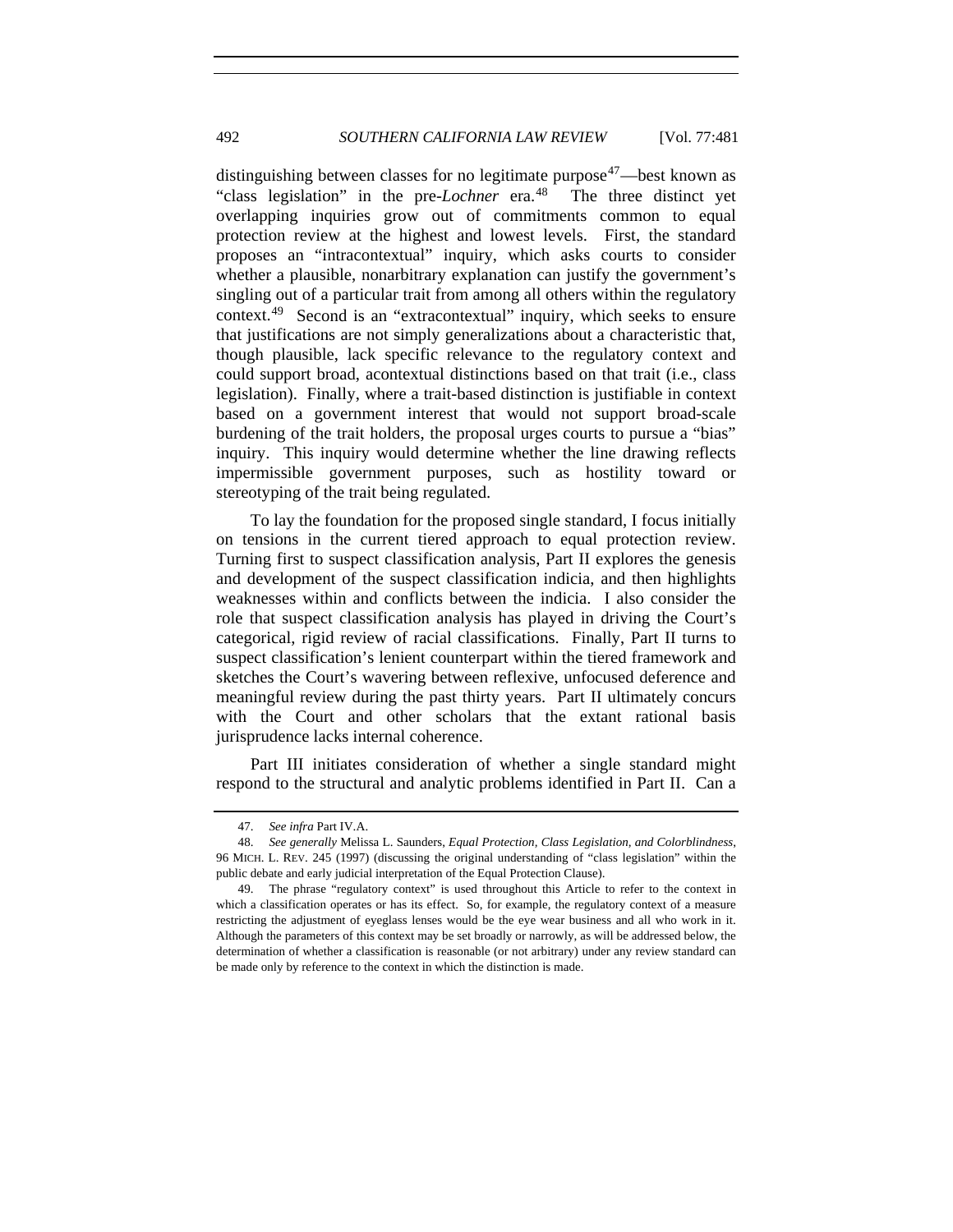single standard provide sufficiently careful review to capture prejudiceinfested classifications while not becoming excessively rigid? Can a single standard also provide for meaningful review of ordinary classifications without unduly restricting the government's need, at times, to draw imprecise distinctions between its constituents? Further, would a single standard entirely disrupt contemporary jurisprudence or, more positively, provide the focused analysis and theoretical and doctrinal coherence that is currently lacking?

As background to later efforts to answer these questions, I consider why the tiered structure remains in place even while many of its flaws have received judicial and scholarly attention. Because suspect classification was first adopted as an analytic device, justices on the Supreme Court have repeatedly taken issue with the dual (and ultimately triple) track taken by equal protection analysis. I look first to how and why these justices have called the multiple tiers into question. This part next considers why, in light of widespread criticism of the tiered framework's operation, no judicial or scholarly consensus has emerged to date in favor of a single standard of review.

Part IV distills a single standard from the Court's equal protection jurisprudence. This part first demonstrates the essential concern with class legislation that permeates review of all classifications, and then derives the three specific inquiries described above from the common concerns of high and low levels of review. Part IV then considers the proposed standard in light of various equality theories, including three of the leading positions in the ongoing debate regarding the values equal protection review should aim to protect.

Turning a critical eye toward the proposed single standard, Part V examines some of the issues that might arise in application. In particular, Part V applies the standard to reconsider a number of rational basis and heightened scrutiny cases to assess the standard's effect, if any, on equal protection jurisprudence.

In Part VI, I conclude that the three tiers may be understood best in historical terms; that is, they may have served as a "training" tool for the Supreme Court and lower courts that lacked an inclination or ability to identify bias or outmoded stereotypes within familiar classifications, such as those based on race, sex, and nonmarital parentage that pervaded much long-standing legislation. At this point in the evolution of constitutional doctrine, however, I contend that the tiers may have outlived their role in streamlining judicial analysis of distinctions based on race, sex, and other traits that historically enjoyed wide acceptance as bases for differential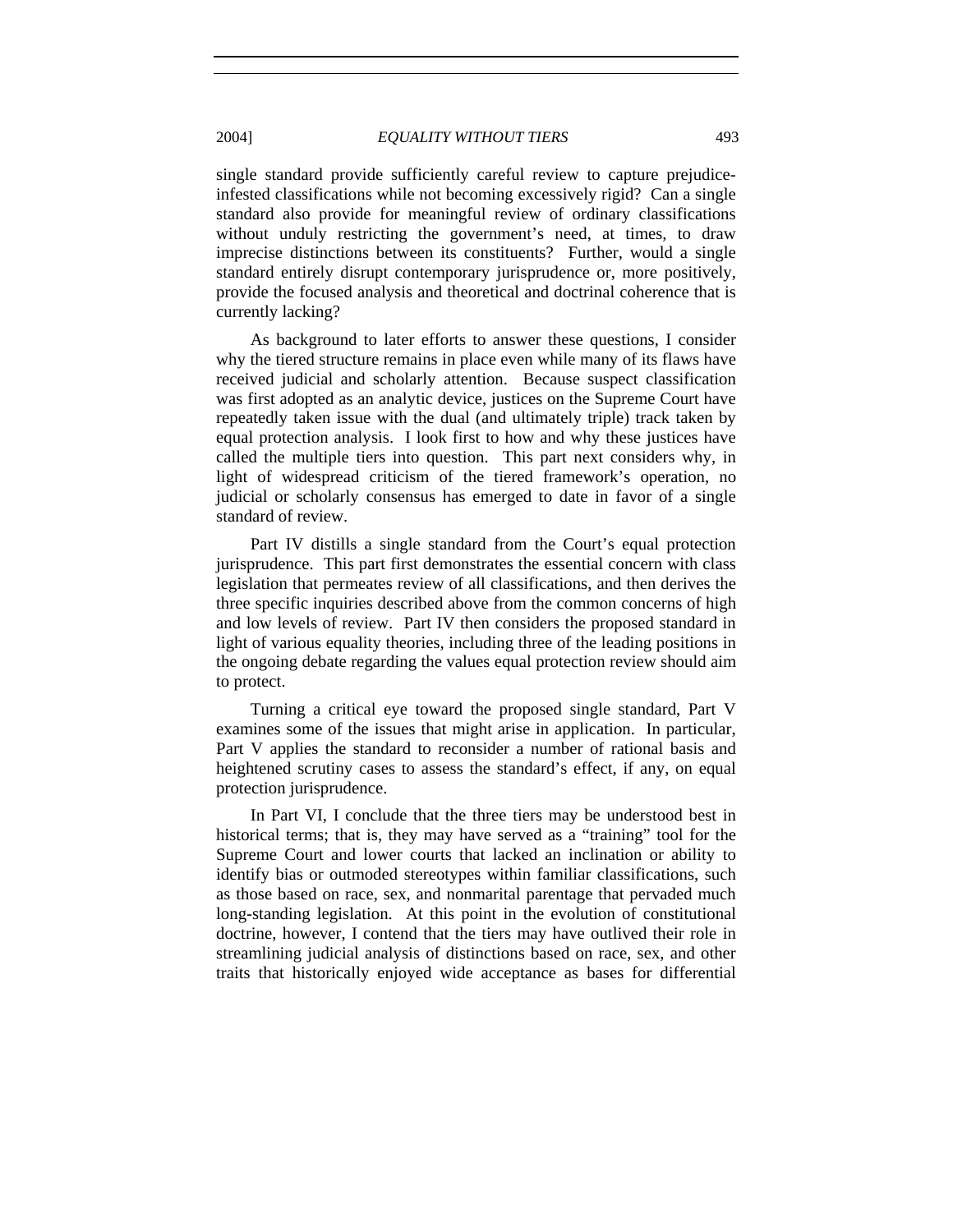treatment. Instead of effectuating the Court's ability to enforce the basic constitutional equality guarantee, the high degree of deference flowing from rational basis review and the rigidity of strict scrutiny have become obstacles to equality. In contrast, a single standard, such as the one advanced here, would provide sufficiently careful scrutiny to capture invidious classifications currently screened under heightened scrutiny. At the same time, a unitary standard's insistence that deference be coupled with meaningful review would ensure genuine review of all other classifications without overly burdening the leeway and flexibility essential to an effective legislative process.

## II. PARSING THE LANDSCAPE: A CLOSE LOOK AT SUSPECT CLASSIFICATION STANDARDS AND THE "MIXED BAG" OF RATIONAL BASIS JURISPRUDENCE

Within a relatively brief time period, the equal protection guarantee moved from being "the usual last resort of constitutional arguments"<sup>[50](#page-13-0)</sup> to enjoying a new status as "the Court's chief instrument for invalidating state laws."<sup>[51](#page-13-1)</sup> In scores of cases throughout the past fifty years, the Court has woven together first principles with additional underlying concerns to create a multifaceted doctrinal framework for the analysis of government action that differentiates between classes.<sup>[52](#page-13-2)</sup>

Today, this framework has evolved to a point where suspect classification analysis has become the Court's "chief instrument" for invalidating measures intended to remedy rather than perpetuate past race discrimination,[53](#page-13-3) and rational basis review has been applied so variably that even the Court admits that "[t]he most arrogant legal scholar would not claim that all of these cases applied a uniform or consistent test under equal protection principles."[54](#page-13-4)

<span id="page-13-4"></span> 54. U.S. R.R. Ret. Bd. v. Fritz, 449 U.S. 166, 176 n.10 (1980). *See also* Schweiker v. Wilson, 450 U.S. 221, 243 n.4 (1981) (Powell, J., dissenting) ("Members of the Court continue to hold divergent views on the clarity with which a legislative purpose must appear, and about the degree of deference

<sup>50.</sup> *See* Buck v. Bell, 274 U.S. 200, 208 (1927).

 <sup>51.</sup> Zablocki v. Redhail, 434 U.S. 374, 395 (1978).

<span id="page-13-2"></span><span id="page-13-1"></span><span id="page-13-0"></span><sup>52.</sup> *See generally* Michael Klarman, *An Interpretive History of Modern Equal Protection*, 90 MICH. L. REV. 213 (1991). Klarman notes that in *McLaughlin*, for the first time, the Court "both articulated *and* applied a more rigorous review standard to racial classifications." *Id.* at 255.

<span id="page-13-3"></span> <sup>53.</sup> In contrast, under the Court's current jurisprudence, affirmative action plans aimed to benefit green-eyed people would face far less rigorous review than plans that seek to eradicate the effects of conceded racial or sex-based discrimination. *Cf.* Grutter v. Bollinger, 123 S. Ct. 2325, 2360 (2003) (Thomas, J., concurring in part and dissenting in part) (maintaining that the Equal Protection Clause "does not . . . prohibit the use of unseemly legacy preferences or many other kinds of arbitrary admissions procedures," but "does prohibit . . . classifications made on the basis of race").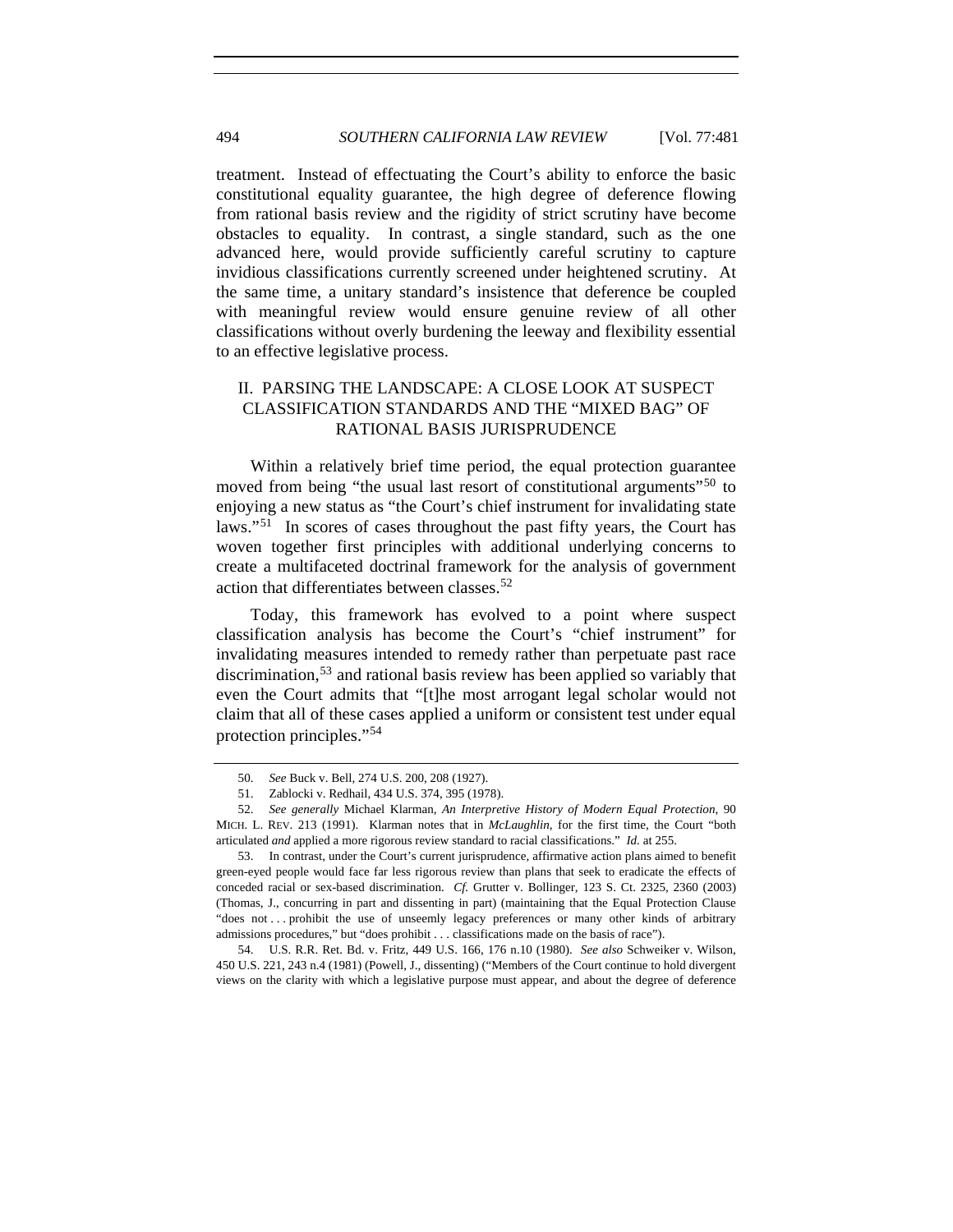To lay a foundation for reconsidering the tiered framework, this part will examine how equal protection jurisprudence has evolved by first exploring the genesis and evolution of suspect classification analysis. As shown below, the indicia of suspectness and the categorical application of strict review have inhibited the Court's ability to review carefully the full range of classifications embodying bias and to conduct a nuanced, contextualized analysis of a classification designated as suspect but adopted for benign or remedial purposes.

Second, this part will look closely at the "mixed bag" of rational basis cases decided following the *Lochner* era's demise.<sup>[55](#page-14-0)</sup> For the most part, these cases are laissez-faire in approach, embracing nearly all instances of government line drawing.[56](#page-14-1) Yet even with this determinedly deferential posture, the Court has invalidated nearly ten percent of all classifications reviewed during the past twenty years.<sup>[57](#page-14-2)</sup> What links these cases—and what separates them from the majority of their doctrinal peers that have upheld official classifications—is not apparent at a glance. Indeed,

*Vlandis*, 412 U.S. at 458 (White, J., concurring) (quoting San Antonio Indep. Sch. Dist. v. Rodriguez, 411 U.S. 1, 98–99 (1973) (Marshall, J., dissenting)).

<span id="page-14-0"></span>55. *Cf.* Lochner v. New York, 198 U.S. 45 (1905). While the Court invalidated a number of measures during the *Lochner* era, the analytic strength of these rulings is questionable as the Court continues to distance itself from the active role in reviewing government action that it assumed during the early 20th century. *See, e.g.*, City of Cleburne v. Cleburne Living Ctr., Inc., 473 U.S. 432, 459–60 (1985) (Marshall, J., concurring in part and dissenting in part) ("The suggestion that the traditional rational-basis test allows this sort of searching inquiry creates precedent for this Court and lower courts to subject economic and commercial classifications to similar and searching 'ordinary' rational-basis review—a small and regrettable step back toward the days of *Lochner v. New York*.") (citation omitted); Dandridge v. Williams, 397 U.S. 471, 484–85 (1970) ("[The *Lochner*] era long ago passed into history."). *See also* Cass R. Sunstein, Lochner*'s Legacy*, 87 COLUM. L. REV. 873, 874 (1987) [hereinafter Sunstein, Lochner*'s Legacy*] ("The basic understanding has been endorsed by the Court in many cases taking the lesson of the *Lochner* period to be the need for judicial deference to legislative enactments.").

<span id="page-14-2"></span><span id="page-14-1"></span>56. *See, e.g.*, *Schweiker*, 450 U.S. at 230 (recognizing that the equal protection guarantee does not impose "an obligation to provide the best governance possible," and that the "Court properly exercises only a limited review power over Congress, the appropriate representative body through which the public makes democratic choices among alternative solutions to social and economic problems") (citation omitted).

57. *See supra* note 32 and accompanying text; *infra* notes 118, 120 and accompanying text.

afforded the legislature in suiting means to ends.") (internal citations omitted); Vlandis v. Kline, 412 U.S. 441, 462 (1973) (Burger, C.J., dissenting) (stating that "[t]he doctrinal difficulties of the Equal Protection Clause are indeed trying"). Justice White also noted the Court's inconsistent approach to rational basis review:

<sup>[</sup>W]e employ not just one, or two, but . . . a "spectrum of standards in reviewing discrimination allegedly violative of the Equal Protection Clause." Sometimes we just say the claim is "invidious" and let the matter rest there . . . . But at other times we sustain the discrimination, if it is justifiable on any conceivable rational basis, or strike it down, unless sustained by some compelling interest of the State . . . .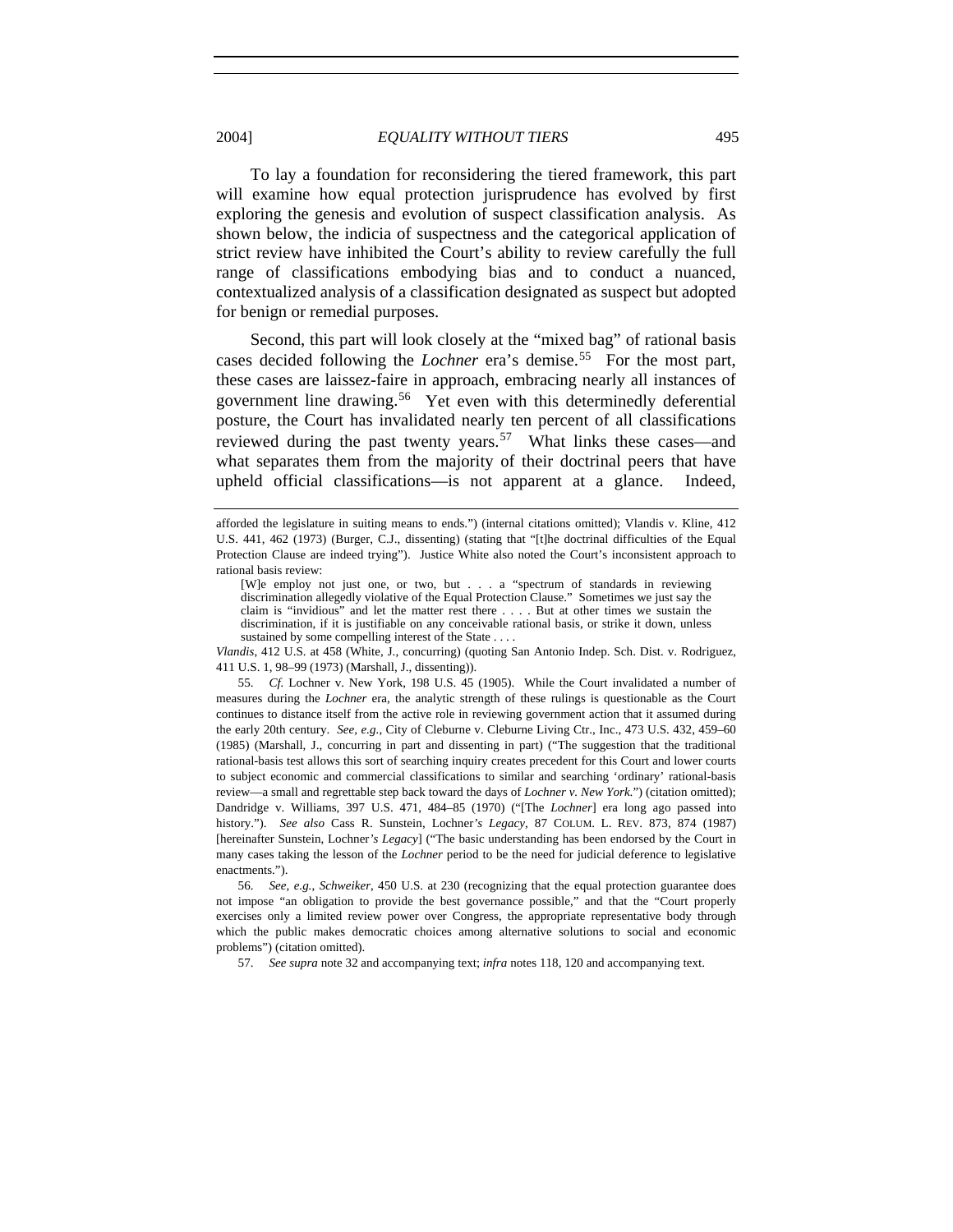scholars have puzzled over the driving force of rational basis review for the past quarter century in an effort to enshrine some sense of doctrinal stability.<sup>[58](#page-15-0)</sup> To date, none of their proposed theoretical constructs has been fully embraced by the Court.<sup>[59](#page-15-1)</sup> Nor has the Court articulated its own connective link between the cases.

## A. THE GENESIS AND REFINEMENT OF SUSPECT CLASSIFICATION ANALYSIS

Shortly after *United States v. Carolene Products Co.* pronounced in 1938 that certain forms of governmental discrimination warrant closer review than others,  $60$  the Court made its first explicit reference to race as a "suspect" basis for discrimination.<sup>[61](#page-15-3)</sup> Given that "[a] core purpose of the Fourteenth Amendment was to do away with all governmentally imposed discrimination based on race,"<sup>[62](#page-15-4)</sup> the initial application of the "suspect"

<span id="page-15-3"></span> 61. Korematsu v. United States, 323 U.S. 214, 216 (1944). The Court opined that racial classifications are "immediately suspect" and "subject to the most rigid scrutiny." *Id.* In *Hirabayashi v. United States*, the Court upheld a wartime curfew for people of Japanese ancestry and declared that race is "in most circumstances irrelevant" to any permissible government interest. Hirabayashi v. United States, 320 U.S. 81, 100 (1943).

<span id="page-15-0"></span><sup>58.</sup> *See, e.g.*, ELY, *supra* note 13, at 31, 146, 151, 156–70; Sunstein, *Naked Preferences*, *supra*  note 40, at 1713–17; Gunther, *supra* note 17, at 20–24.

<span id="page-15-1"></span><sup>59.</sup> *See supra* note 40 and accompanying text. *See, e.g.*, Brian Boynton, Note, *Democracy and Distrust After Twenty Years: Ely's Process Theory and Constitutional Law from 1990 to 2000*, 53 STAN. L. REV. 397, 421–22, 439–46 (2000) (identifying "crucial differences" between Ely's process theory and the Supreme Court's equal protection analysis).

<span id="page-15-2"></span> <sup>60.</sup> United States v. Carolene Prods. Co., 304 U.S. 144, 152 n.4 (1938) (noting that "a more searching judicial inquiry" may be warranted where government action burdens "discrete and insular minorities"). As Bruce Ackerman has suggested, "anonymous and diffuse" classes may be equally or more at risk of unequal treatment by prejudice-infected governing bodies than "discrete and insular" minorities, but the Court has not, at least overtly, wrestled with that important observation. *See* Bruce A. Ackerman, *Beyond* Carolene Products, 98 HARV. L. REV. 713, 722–24 (1985). For additional discussion of footnote four, see also Lea Brilmayer, Carolene*, Conflicts, and the Fate of the "Insider-Outsider*,*"* 134 U. PA. L. REV. 1291, 1294 (1986) (critiquing the process-based theory in *Carolene Products* as "substantially at odds with the United States Constitution"), and Louis Lusky, *Footnote Redux: A* Carolene Products *Reminiscence*, 82 COLUM. L. REV. 1093 (1982) (describing footnote four's historical development and examining its enduring legacy).

<span id="page-15-4"></span> <sup>62.</sup> Palmore v. Sidoti, 466 U.S. 429, 432 (1984) (footnote omitted). *See also* Strauder v. West Virginia, 100 U.S. 303, 303–08 (1879); WILLIAM E. NELSON, THE FOURTEENTH AMENDMENT: FROM POLITICAL PRINCIPLE TO JUDICIAL DOCTRINE 8 (1988) (asserting that the purpose of the Fourteenth Amendment is "to reaffirm the lay public's longstanding rhetorical commitment to general principles of equality, individual rights, and local self-rule"). Even with this mandate, a willingness to recognize the invidious nature of racial classifications was neither immediate nor wholehearted following the enactment of the Equal Protection Clause. Although explicitly burdensome classifications were invalidated regularly for many years, the Court maintained the view that separate treatment could constitute equality. *See, e.g.*, Plessy v. Ferguson, 163 U.S. 537, 543 (1896), *overruled by* Brown v. Bd. of Educ., 347 U.S. 483, 494–95 (1954). *Cf.* Derrick Bell, *Racial Libel as American Ritual*, 36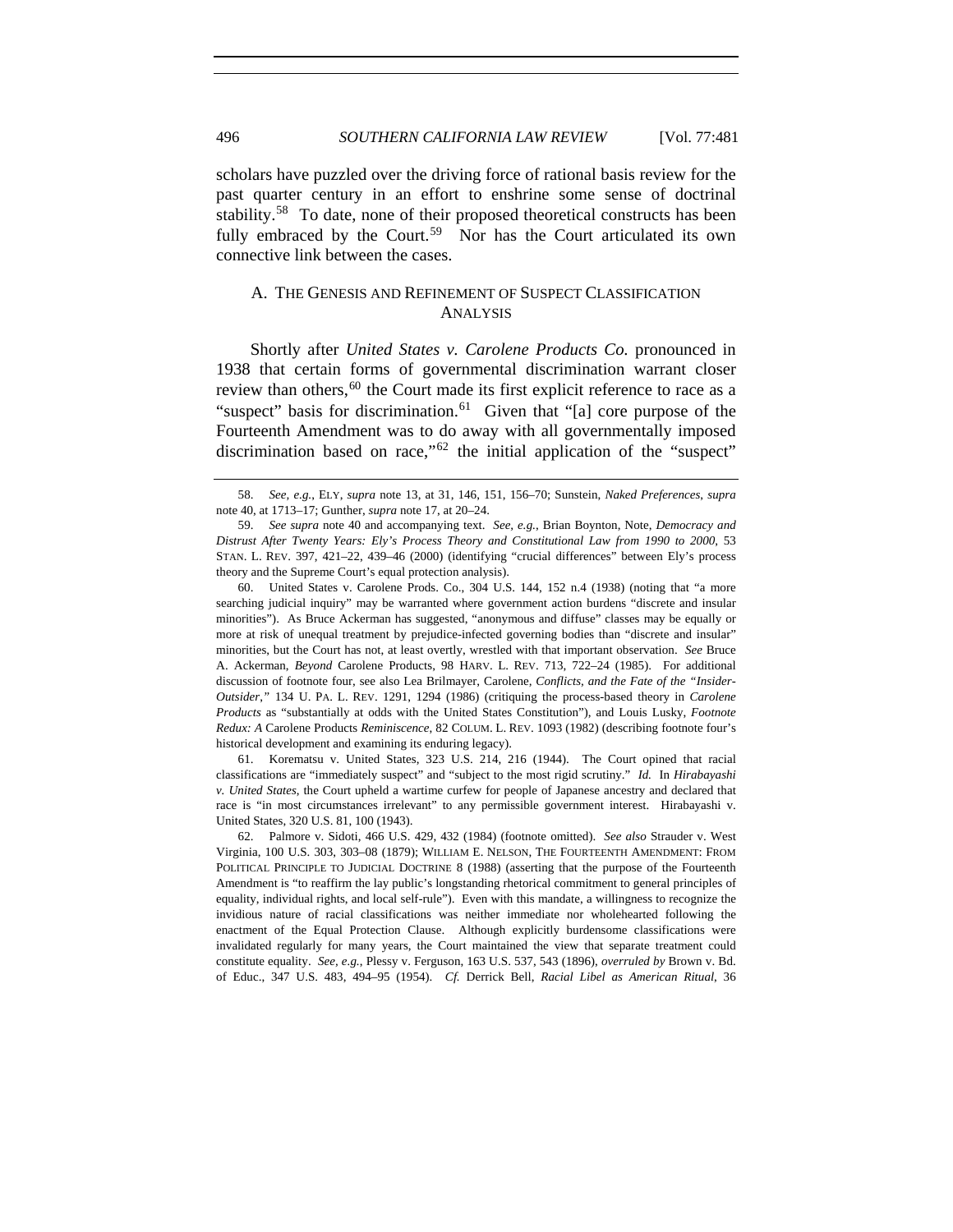2004] *EQUALITY WITHOUT TIERS* 497

designation in 1944 to a racial classification made historical sense. Although racial classifications were regularly invalidated in light of this

purpose well before the concept of suspect classification became associated with strict judicial scrutiny,  $63$  the embrace of a suspicious stance  $64$  toward the government's differential treatment based on particular traits was new.<sup>[65](#page-16-2)</sup> By incorporating this suspicion into a legal test,  $66$  the Court took its

<span id="page-16-3"></span>Of course, the Equal Protection Clause also has long been applied to assess classifications based on characteristics other than race. *See, e.g.*, Wheeling Steel Corp. v. Glander, 337 U.S. 562, 574 (1949) (invalidating a value-added tax imposed on foreign but not domestic corporations); Valentine v. Great Atl. & Pac. Tea Co., 299 U.S. 32, 33 (1936) (striking down a gross receipts tax as arbitrary and, therefore, violative of the equal protection guarantee); Smith v. Cahoon, 283 U.S. 553, 566–67 (1931) (observing that "the constitutional guaranty of equal protection of the laws is interposed against discriminations that are entirely arbitrary"). Indeed, the Court had, early on, completely accepted an interpretation of the Equal Protection Clause that extended the equality guarantee beyond the specific rights envisioned to be protected by the Framers. *See* Klarman, *supra* note 52, at 216. *See also* Michael J. Perry, *Modern Equal Protection: A Conceptualization and Appraisal*, 79 COLUM. L. REV. 1023, 1028–32 (1979) (arguing that early interpretation of the Equal Protection Clause reflected a "broader understanding of the amendment").

<span id="page-16-0"></span> 63. Although *Korematsu* deployed the term "suspect," "the Court actually applied its most deferential brand of rationality review" to the racial classification at issue. *See* Klarman, *supra* note 52, at 232. Michael Klarman has argued persuasively that the Court did not apply more rigorous review of racial classifications for another two decades, until *McLaughlin* was decided. *See id.* at 254–57. In *McLaughlin*, the Court utilized the concept of suspectness it had first introduced in *Korematsu* and *Hirabayashi*, but it enhanced the rigor of its review, emphasizing that racial classifications presumptively contravene the Fourteenth Amendment's "strong policy" against distinguishing between individuals based on race. McLaughlin v. Florida, 379 U.S. 184, 192 (1964). The Court in *Cleburne*  reinforced *McLaughlin*'s centrality to contemporary analysis of racial classifications by citing it to explain strict scrutiny. *See* City of Cleburne v. Cleburne Living Ctr., Inc., 473 U.S. 432, 440 (1985). For examples of racial classifications struck down prior to *McLaughlin*, see *Watson v. City of Memphis*, 373 U.S. 526, 533 (1963) (rejecting a plan to delay desegregation of city recreational facilities nine years after *Brown*), *Brown*, 347 U.S. at 495 (invalidating racial segregation in education as "inherently unequal"), *Sipuel v. Board of Regents of University of Oklahoma*, 332 U.S. 631, 632–33 (1948) (ordering Oklahoma to provide legal education without regard to race), and *Strauder*, 100 U.S. at 303, 307–08 (rejecting a race-based restriction for jury service). *But see Plessy*, 163 U.S. at 537 (upholding racial segregation of railroad cars).

<span id="page-16-1"></span> 64. As the Court has explained, "[Racial] classifications are subject to the most exacting scrutiny; to pass constitutional muster, they must be justified by a compelling governmental interest and must be 'necessary . . . to the accomplishment' of their legitimate purpose." *Palmore*, 466 U.S. at 432– 33 (quoting *McLaughlin*, 379 U.S. at 196) (omission in original).

<span id="page-16-2"></span> 65. The designation of certain traits as warranting a heightened level of review broke sharply with the *Plessy* regime's view that race-based differential treatment should be reviewed no differently from other government distinctions between classes. *See Plessy*, 163 U.S. at 543–45. Even prior to *Plessy*, however, the Court occasionally evaluated racial classifications with reference to the recognized purpose of the Fourteenth Amendment: combating racial discrimination. In *Strauder*, for example, Justice Strong asked, "What is [equal protection] but declaring . . . in regard to the colored race, for

WASHBURN L.J. 1, 13 (1996) ("The spirit of *Plessy*'s 'separate but equal' standard is revived in the Court's willingness to employ disingenuous terms to disguise its continued willingness to sacrifice black rights to further white interests.").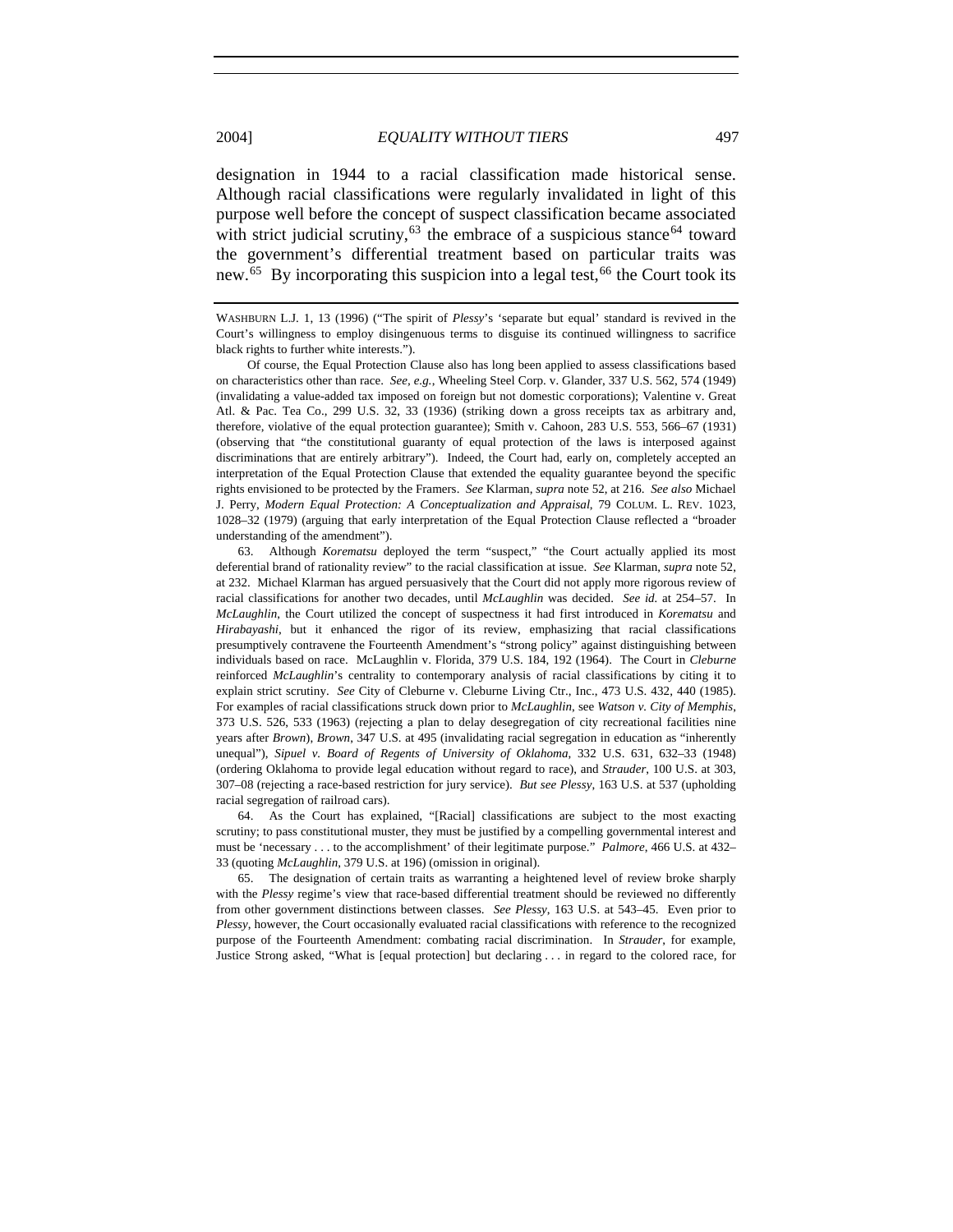first formal step since the adoption of the Equal Protection Clause in 1868 toward streamlining review of governmental trait-based distinctions.<sup>[67](#page-17-0)</sup> The suspect classification formulation also put governing bodies on explicit notice that any race-based decisionmaking was going to meet skeptical judicial review.<sup>[68](#page-17-1)</sup>

During the fertile period of social change in the 1960s and 1970s, American cultural ideas of equality and impermissible discrimination changed dramatically regarding traits in addition to race. Moving beyond an awareness of the pervasive harm caused by racial discrimination, albeit grudging in some jurisdictions, American society faced new demands for

<span id="page-17-0"></span> 67. The Court illustrated the streamlining effect of the new analysis by explaining that "[c]lassifying persons according to their race is more likely to reflect racial prejudice than legitimate public concerns; the race, not the person, dictates the category." *Palmore*, 466 U.S. at 432 (citation omitted). *See also McLaughlin*, 379 U.S. at 196 (insisting that racial classifications be "necessary, and not merely rationally related" to a legitimate government interest).

<span id="page-17-1"></span>68. *See* Gratz v. Bollinger, 123 S. Ct. 2411, 2427 (2003) ("'[A]ny person . . . has the right to demand that any governmental actor subject to the Constitution justify any racial classification subjecting that person to unequal treatment under the strictest of judicial scrutiny.'") (quoting Adarand Constructors, Inc. v. Peña, 515 U.S. 200, 224 (1995)).

Given that explicit racial classifications were almost invariably invalidated after *Plessy* and well before the adoption of suspect classification analysis and its accompanying heightened review, one could argue that the Court's "new" approach represented a largely external stylistic shift rather than a fundamental change in analysis. *See, e.g.*, Anderson v. Martin, 375 U.S. 399, 401–02 (1964) (invalidating—before the Court decided *McLaughlin*—a law requiring a candidate's race to be posted on electoral ballots because it lacked a legitimate purpose); *Brown*, 347 U.S. at 495 (holding that "[s]eparate educational facilities are inherently unequal," but not referencing heightened scrutiny); Takahashi v. Fish & Game Comm'n, 334 U.S. 410, 426–27 (1948) (invalidating a statute denying commercial fishing licenses to "alien Japanese"); Pierre v. Louisiana, 306 U.S. 354, 361–62 (1939) (finding an equal protection violation in the systematic exclusion of African Americans from grand jury venire).

Further, one could argue that the truly significant shift for purposes of assessing racial classifications occurred in the abandonment of *Plessy*'s separate-but-equal formulation. *See Brown*, 347 U.S. at 494–95. Nevertheless, because a majority of the Court treats the shift to strict scrutiny as analytically important for racial classifications, I will proceed from that premise for purposes of revisiting the applicable standard of review. *See Adarand*, 515 U.S. at 236 (referencing *Korematsu*'s validation of a now-condemned racial classification and observing that "[a]ny retreat from the most searching judicial inquiry can only increase the risk of another such error occurring in the future").

whose protection the amendment was primarily designed, that no discrimination shall be made against them by law because of their color?" *Strauder*, 100 U.S. at 307.

 <sup>66.</sup> The elaboration of what is commonly thought of as the suspect classification test—indicia that signal which classifications merit close judicial review—did not come until years later as the Court contemplated applying heightened scrutiny to classifications of characteristics other than race. *See infra* text accompanying notes 73–87. The delay between the conceptualization of suspectness and the crafting of a test to determine which traits fit within the suspect category may have resulted from the widespread awareness that the equal protection guarantee condemned race discrimination. This background assumption rendered unnecessary the creation of a test to explicate or justify the Court's suspicion of racial classifications.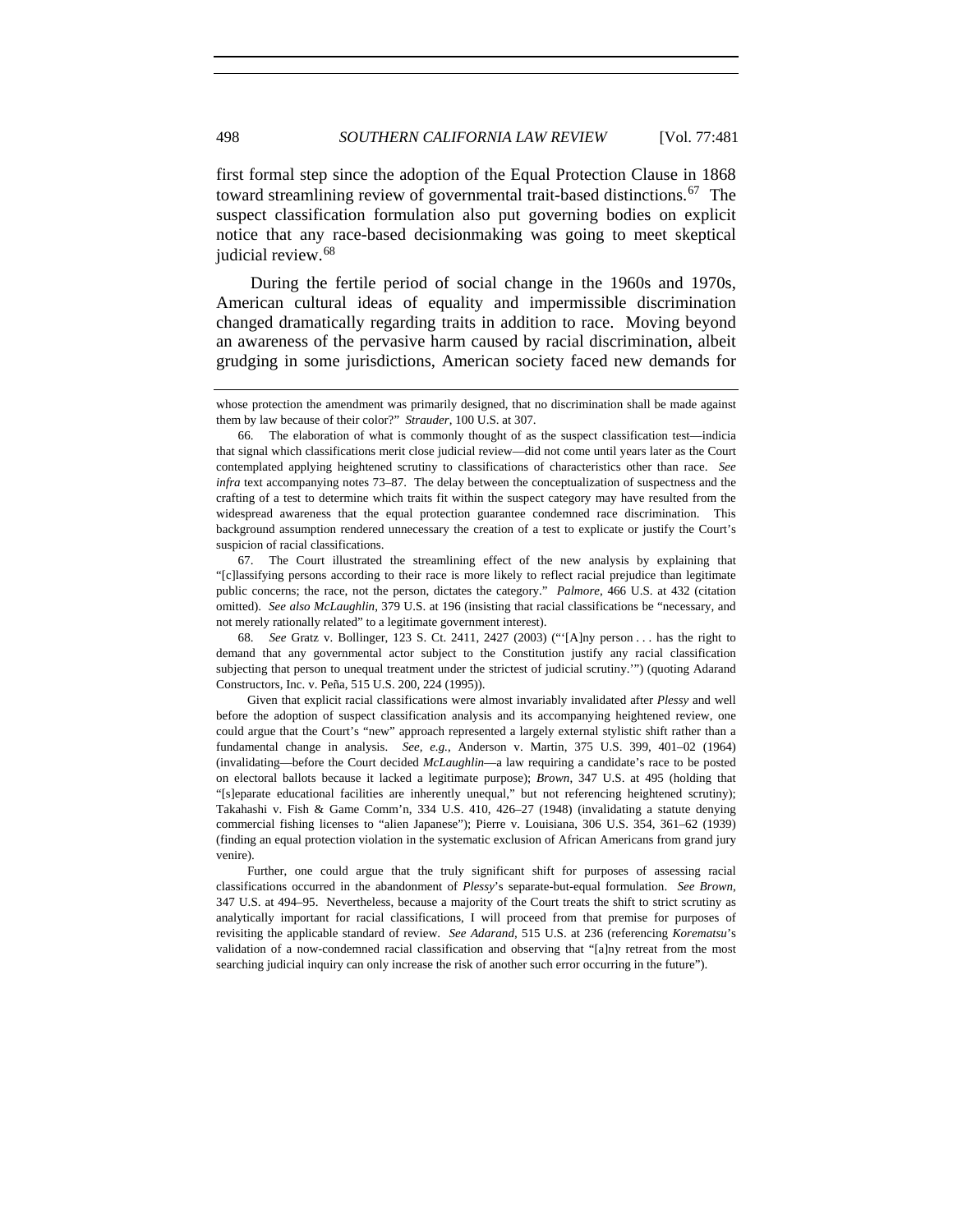equality in a wide range of arenas.<sup>[69](#page-18-0)</sup> Building on the legal and social change sparked by the civil rights movement, the movements for women's rights and lesbian and gay rights raised challenges of unprecedented breadth to then widely accepted forms of discrimination based on sex and sexual orientation.<sup>[70](#page-18-1)</sup> Advocates for people with mental retardation, the poor, noncitizens, and others likewise pressed for the removal of barriers to their constituents' equality.<sup>[71](#page-18-2)</sup> The creation of legal defense funds, inspired by the NAACP Legal Defense and Educational Fund's triumphs, provided the legal tools to complement the organizing accomplished by their grassroots counterparts.<sup>[72](#page-18-3)</sup>

<span id="page-18-0"></span><sup>69.</sup> *See generally* William N. Eskridge, Jr., *Channeling: Identity-Based Social Movements and Public Law*, 150 U. PA. L. REV. 419 (2001). The concept of equality advocated by many of these groups in their public rhetoric and legal actions was a broad and varied one. *See generally, e.g.*, Mary Becker, *The Sixties Shift to Formal Equality and the Courts: An Argument for Pragmatism and Politics*, 40 WM. & MARY L. REV. 209 (1998) (discussing the evolution of feminist thought regarding legal rights); Cynthia Grant Bowman & Elizabeth M. Schneider, *Feminist Legal Theory, Feminist Lawmaking, and the Legal Profession*, 67 FORDHAM L. REV. 249 (1998) (addressing the relationship between feminist theory and law reform). Numerous cases also reflect the varying efforts through legislation and litigation to achieve equality. *See, e.g.*, Miss. Univ. for Women v. Hogan, 458 U.S. 718, 719–21 (1982) (challenging the denial of admission to men desiring nursing degrees); County of Wash. v. Gunther, 452 U.S. 161, 164–65 (1981) (demanding a pay increase under comparable worth theory to compensate for the undervaluation of jobs performed predominantly by women); Hampton v. Mow Sun Wong, 426 U.S. 88, 90–91 (1976) (seeking to end discrimination in civil service based on alienage); Weber v. Aetna Cas. & Sur. Co., 406 U.S. 164, 165 (1972) (arguing that the recovery of workmen's compensation benefits not be denied to children whose parents did not marry); *Brown*, 347 U.S. at 486– 88 (challenging the constitutionality of racial segregation in public schools on the ground that separate schools were unequal). *Cf.* Dunn v. Blumstein, 405 U.S. 330, 331–33 (1972) (asserting that a one-year residency requirement for voting rights denied equal treatment).

<span id="page-18-1"></span><sup>70.</sup> *See generally* DAVID A.J. RICHARDS, WOMEN, GAYS, AND THE CONSTITUTION: THE GROUNDS FOR FEMINISM AND GAY RIGHTS IN CULTURE AND LAW (1998). For a comprehensive list of sex discrimination cases beginning with *Reed v. Reed*, 404 U.S. 71 (1971), through mid-1998, see Becker, *supra* note 69, at 273–77. For early judicial responses to challenges brought by lesbians and gay men to discrimination based on sexual orientation, see, for example, *Singer v. U.S. Civil Service Commission*, 530 F.2d 247, 255 (9th Cir. 1976), *vacated*, 429 U.S. 1034 (1977) (upholding a gay man's dismissal from federal employment for "openly and publicly flaunting his homosexual way of life") (internal quotation marks omitted), *Norton v. Macy*, 417 F.2d 1161, 1161, 1168 (D.C. Cir. 1969) (sustaining a gay man's challenge to employment discrimination based on sexual orientation), *Gaylord v. Tacoma School District No. 10*, 559 P.2d 1340, 1341 (Wash. 1977), *cert. denied*, 434 U.S. 879 (1977) (rejecting a teacher's challenge to sexual orientation-based employment discrimination), and *Singer v. Hara*, 522 P.2d 1187, 1188 (Wash. App. 1974), *appeal denied*, 84 Wash. 2d 1008 (1974) (rejecting a gay couple's challenge to the denial of a marriage license). *See also Developments in the Law: Sexual Orientation and the Law*, 102 HARV. L. REV. 1508 (1989).

<span id="page-18-2"></span><sup>71.</sup> *See, e.g.*, City of Cleburne v. Cleburne Living Ctr., Inc., 473 U.S. 432 (1985) (mental retardation); Plyler v. Doe, 457 U.S. 202 (1982) (citizenship); James v. Valtierra, 402 U.S. 137 (1971) (poverty).

<span id="page-18-3"></span><sup>72.</sup> *See generally* Jack Greenberg, *War Stories: Reflections on Thirty-Five Years with the NAACP Legal Defense Fund*, 38 ST. LOUIS U. L.J. 587 (1994). *See also In re* Thom, 301 N.E.2d 542 (N.Y. 1973) (per curiam) (reversing denial of charitable organization status to Lambda Legal Defense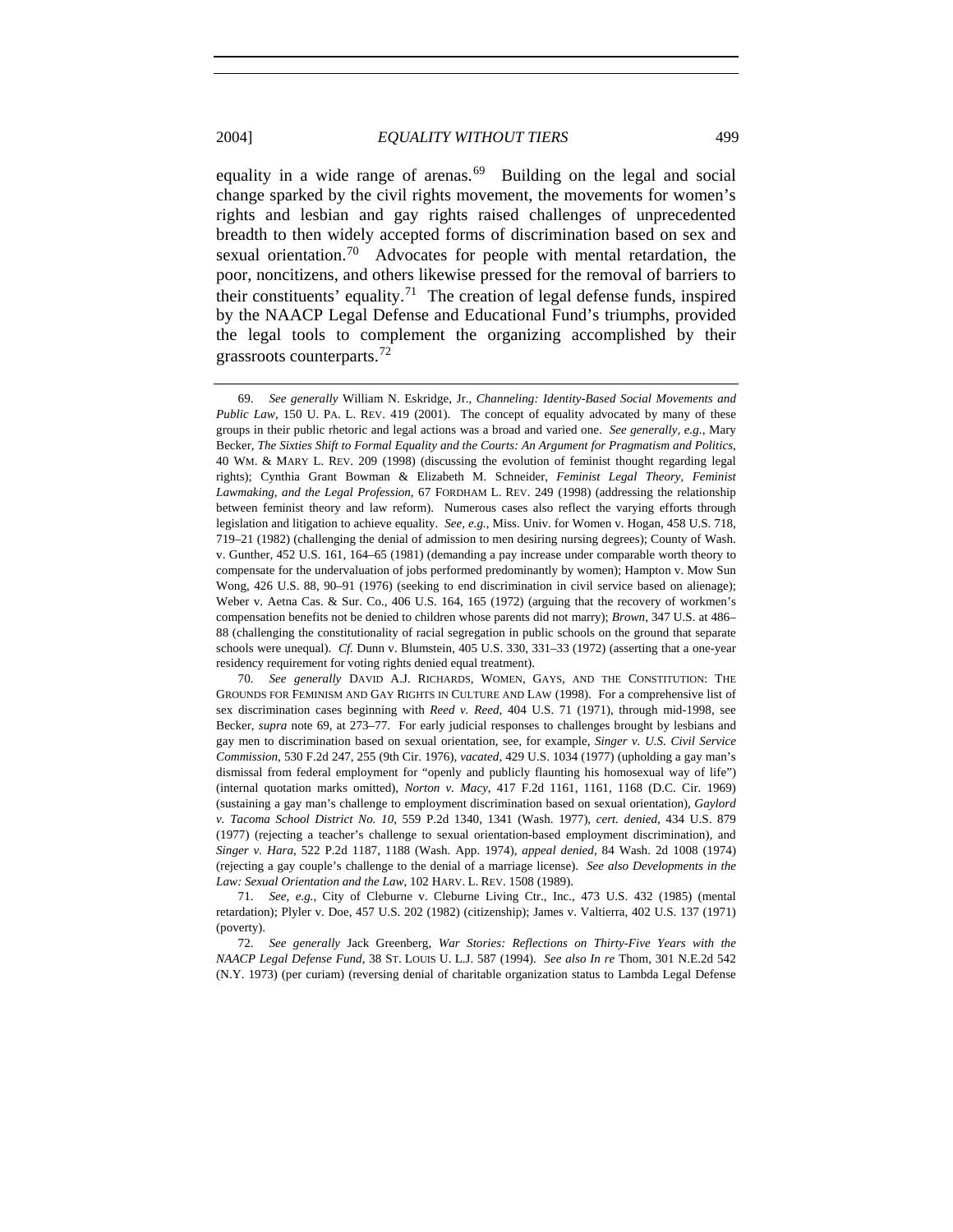In addition to engendering popular discussion and debate, these advocates pressed the Supreme Court to complicate its analysis of barriers to equality.<sup>[73](#page-19-0)</sup> Through legal challenges to nonracial classifications, advocates demanded the same skepticism that the Court was already applying to race-based laws and policies.<sup>[74](#page-19-1)</sup> Taking up this gauntlet, the Court began the process of articulating more precisely than it had in the race discrimination cases<sup>[75](#page-19-2)</sup> exactly when a classification would be accorded close judicial scrutiny.

In 1971, the first phase of this articulation began with the invocation of the concern expressed in *Carolene Products* for "'discrete and insular' minorit ies] $1776$  $1776$  in a case strictly scrutinizing a state law denying welfare benefits to noncitizens.[77](#page-19-4) Declaring in *Graham v. Richardson* "that classifications based on alienage, like those based on nationality or race, are inherently suspect,"[78](#page-19-5) the Court opined that noncitizens "are a prime

<span id="page-19-0"></span>73. *Cf.* J.M. Balkin, *The Constitution of Status*, 106 YALE L.J. 2313, 2315–16 (1997) (addressing the relationship between constitutional analysis and social movements).

<span id="page-19-5"></span><span id="page-19-4"></span><span id="page-19-3"></span> 76. Graham v. Richardson, 403 U.S. 365, 372 (1971) (quoting United States v. Carolene Prods. Co., 304 U.S. 144, 152 n.4 (1938)).

and Education Fund, the first national organization focused exclusively on gay and lesbian civil rights litigation); COUNCIL FOR PUB. INTEREST LAW, BALANCING THE SCALES OF JUSTICE: FINANCING PUBLIC INTEREST LAW IN AMERICA 34–40, 107–11 (1976) (discussing the NAACP Legal Defense and Educational Fund and the Mexican American Legal Defense and Educational Fund); PATRICIA A. CAIN, RAINBOW RIGHTS: THE ROLE OF LAWYERS AND COURTS IN THE LESBIAN AND GAY CIVIL RIGHTS MOVEMENT (2000) (reviewing and analyzing the history of lesbian and gay civil rights litigation); ROBERT WEISBROT, FREEDOM BOUND: A HISTORY OF AMERICA'S CIVIL RIGHTS MOVEMENT 8 (1990) (noting that the NAACP "anchored" the "escalating protests against discrimination [d]uring the 1930s [with] a concerted attack on school segregation"); Hon. Ruth Bader Ginsburg & Barbara Flagg, *Some Reflections on the Feminist Legal Thought of the 1970s*, 1989 U. CHI LEGAL F. 9, 11 (discussing the Women's Rights Project of the American Civil Liberties Union); Eric L. Muller, *The Legal Defense Fund's Capital Punishment Campaign: The Distorting Influence of Death*, 4 YALE L. & POL'Y REV. 158, 158–63 (1985) (reviewing the history and strategic decisionmaking process of the NAACP Legal Defense Fund); Karen O'Connor & Lee Epstein, *A Legal Voice for the Chicano Community: The Activities of the Mexican American Legal Defense and Educational Fund, 1968–82*, 65 SOC. SCI. Q. 245, 245–56 (1984) (examining the history and activities of the Mexican American Legal Defense and Educational Fund); William B. Glaberson, *Puerto Rican Legal Fund: 10 Years Old and Growing*, 188 N.Y. L.J. 1, 1 (July 9, 1982) (discussing the origins and litigation strategy of the Puerto Rican Legal Defense and Education Fund); NATIVE AMERICAN RIGHTS FUND, OUR HISTORY, *at* <http://narf.org/intro/history.html>(reviewing the history of the Native American Rights Fund) (last visited Mar. 17, 2004).

<sup>74.</sup> *See supra* notes 69–71 and accompanying text.

<span id="page-19-2"></span><span id="page-19-1"></span><sup>75.</sup> *See, e.g.*, Palmore v. Sidoti, 466 U.S. 429 (1984); Loving v. Virginia, 388 U.S. 1 (1967); Korematsu v. United States, 323 U.S. 214 (1944). As discussed above, *supra* notes 60–65 and accompanying text, in its earlier race discrimination cases, the Court had not developed a test for suspectness even while designating racial classifications as suspect.

<sup>77.</sup> *Id.* at 376.

<sup>78.</sup> *Id.* at 372 (footnotes omitted).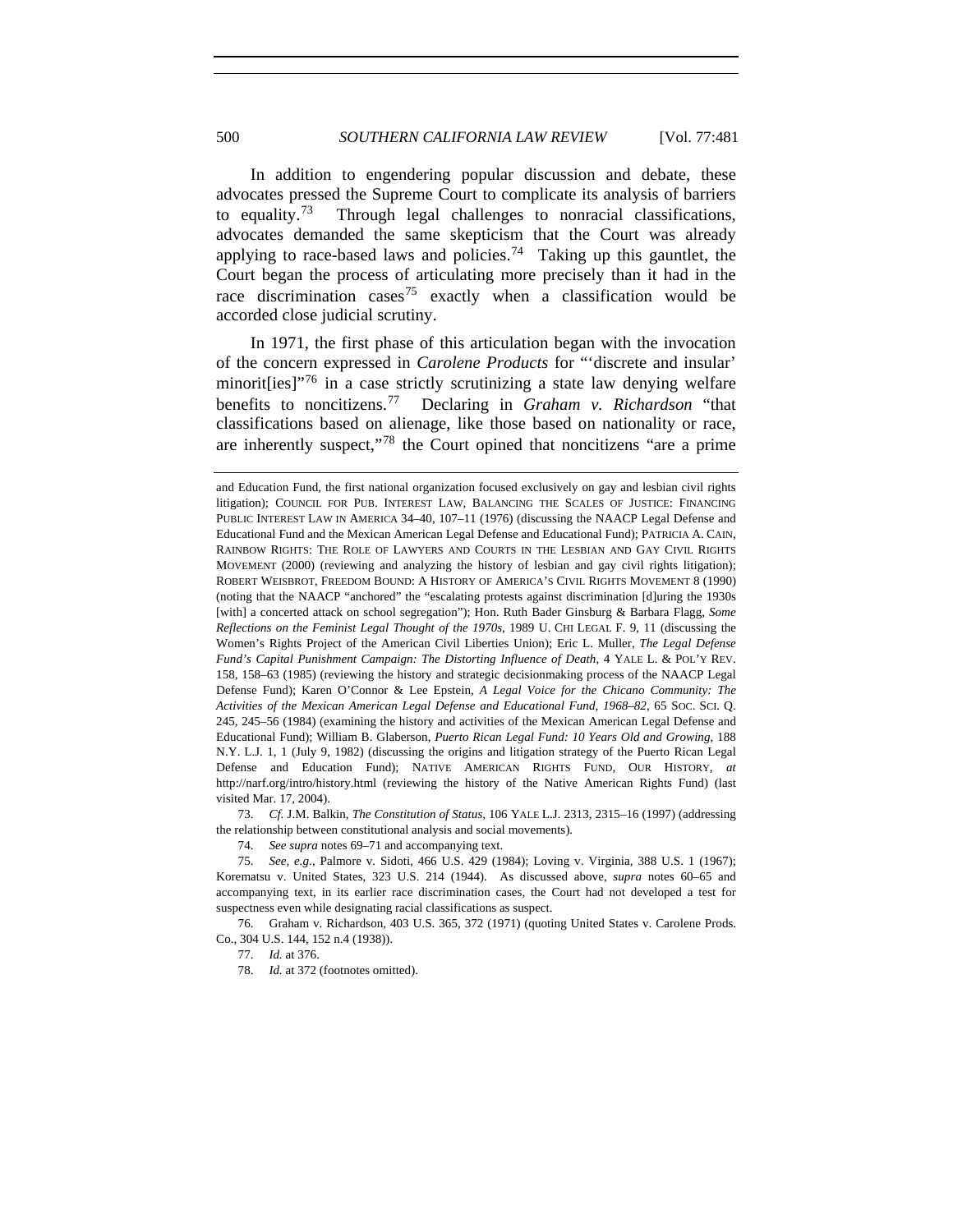example of a 'discrete and insular' minority for whom such heightened judicial solicitude is appropriate."[79](#page-20-0)

Unadorned reference to footnote four of the *Carolene Products*  decision gave way to a more elaborate analytic framework, still in place today, as cases continued to present the Court with a wide range of potentially suspect classifications beyond race, nationality, and alienage. Just two years after *Graham*, in 1973, Justice Lewis Powell outlined what he called the "traditional indicia of suspectness,"[80](#page-20-1) adding history and political power to the growing set of judicial concerns. He explained that, to be deemed suspect, "the class [must be] saddled with such disabilities, or subjected to such a history of purposeful unequal treatment, or relegated to such a position of political powerlessness as to command extraordinary protection from the majoritarian political process."[81](#page-20-2) Also in 1973, a plurality of the Court added that a characteristic's "relation to ability to perform or contribute to society" was an important indicator of whether government's use of a characteristic should be deemed suspect. $82$  By way of example, the plurality in *Frontiero v. Richardson* contrasted sex with "such nonsuspect statuses as intelligence or physical disability."<sup>[83](#page-20-4)</sup> In an apparent effort to further refine and control the set of classifications

<span id="page-20-0"></span><sup>79.</sup> *Id.* (citation omitted) (quoting United States v. Carolene Prods. Co., 304 U.S. 144, 152 n.4 (1938)). After *Graham*, the Court regularly invoked the discrete and insular minority concept in discussing laws drawing distinctions based on alienage. *See, e.g.*, Bernal v. Fainter, 467 U.S. 216, 219 n.5 (1984); Toll v. Moreno, 458 U.S. 1, 20 (1982) (Blackmun, J., concurring); Cabell v. Chavez-Salido, 454 U.S. 432, 438 (1982); Foley v. Connelie, 435 U.S. 291, 302 (1978) (Marshall, J., dissenting); Nyquist v. Mauclet, 432 U.S. 1, 17 (1977) (Rehnquist, J., dissenting); Examining Bd. of Eng'rs, Architects & Surveyors v. Flores de Otero, 426 U.S. 572, 602 (1976); *In re* Griffiths, 413 U.S. 717, 721 (1973); Sugarman v. Dougall, 413 U.S. 634, 642 (1973).

<span id="page-20-1"></span> <sup>80.</sup> San Antonio Indep. Sch. Dist. v. Rodriguez, 411 U.S. 1, 28 (1973). Notwithstanding Justice Powell's reference to tradition, this precise formulation—involving history, immutability, and relative political powerlessness—had never before appeared in the Court's analysis. Notably, too, Justice Powell referred to the "class," not the "classification," in setting forth these indicia. *See id.* See *infra*  notes 91–99 and accompanying text regarding the consequences of the focus on the burdened subclass within the classification.

<span id="page-20-2"></span><sup>81.</sup> *Rodriguez*, 411 U.S. at 28. Later decisions assessing whether potential classifications should be treated as suspect have tended to require all three criteria—history of discrimination, immutability, and relative political powerlessness—to be satisfied. *See, e.g.*, City of Cleburne v. Cleburne Living Ctr., Inc., 473 U.S. 432, 442–47 (1985) (finding that although mental retardation is immutable, classifications based on mental retardation did not satisfy all the indicia of heightened scrutiny).

<span id="page-20-4"></span><span id="page-20-3"></span><sup>82.</sup> *See* Frontiero v. Richardson, 411 U.S. 677, 686 (1973) (Brennan, J., plurality opinion). *See also* Mathews v. Lucas, 427 U.S. 495, 505 (1976) (identifying this concern as relevant, although rejecting an argument that classification based on illegitimacy warranted strict scrutiny). In *Murgia*, the Court formulated this inquiry to focus on whether the group at issue (people aged fifty and over) had been singled out "on the basis of stereotyped characteristics not truly indicative of their abilities." Mass. Bd. of Ret. v. Murgia, 427 U.S. 307, 312–13 (1976) (per curiam).

<sup>83.</sup> *Frontiero*, 411 U.S. at 686 (Brennan, J., plurality opinion).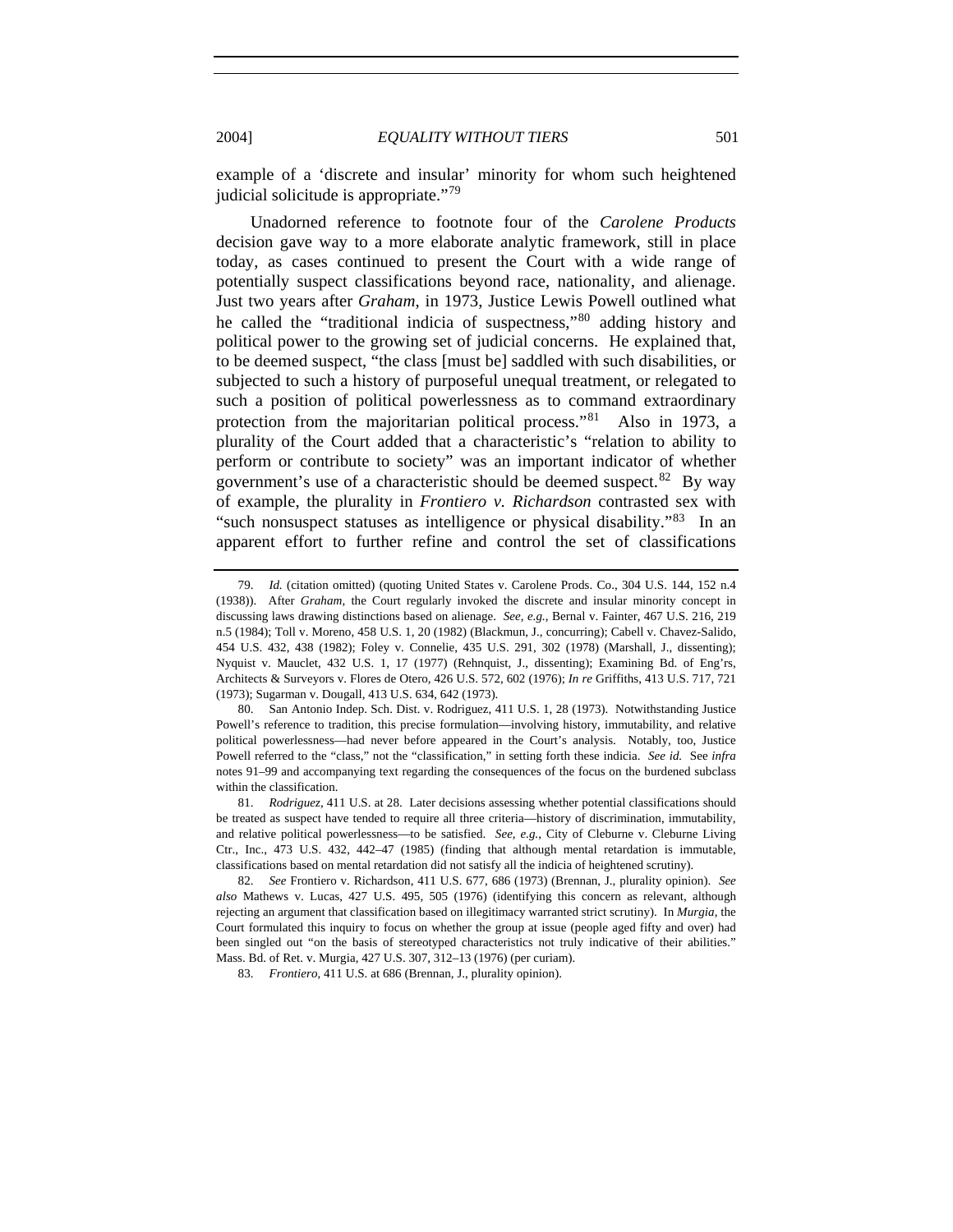potentially eligible for close review, the Court in *Frontiero* inquired, for the first time in the suspect classification context, whether the characteristic at issue was "an immutable characteristic determined solely by the accident of birth."[84](#page-21-0)

This set of indicia, as developed over time, aimed to identify characteristics that "are so seldom relevant to the achievement of any legitimate state interest that laws grounded in such considerations are deemed to reflect prejudice and antipathy,"<sup>[85](#page-21-1)</sup> and, as a result, warrant the extrajudicial suspicion that comes with suspect classification analysis. As John Hart Ely observed, "the doctrine of suspect classifications is a roundabout way of uncovering official attempts to inflict inequality for its own sake—to treat a group worse not in the service of some overriding social goal but largely for the sake of simply disadvantaging its

With some frequency, lower courts have relied on the "immutability test" to refuse close review of sexual orientation-based classifications. *See, e.g.*, Equal. Found. of Greater Cincinnati, Inc. v. City of Cincinnati, 128 F.3d 289, 293 & n.2, 300–01 (6th Cir. 1997) (explaining that sexual orientationbased classifications merit only rational basis review because "attempted identification of homosexuals by non-behavioral attributes could have no meaning"); Padula v. Webster, 822 F.2d 97, 101–03 (D.C. Cir. 1987) (upholding the Federal Bureau of Investigation's refusal to hire a lesbian applicant and rejecting heightened scrutiny in part because "[i]t would be quite anomolous [sic], on its face, to declare status defined by conduct that states may constitutionally criminalize as deserving of strict scrutiny under the equal protection clause"). *But cf.* Watkins v. U.S. Army, 875 F.2d 699, 726, 728 (9th Cir. 1989) (en banc) (Norris, J., concurring) (concluding that "homosexuals constitute a suspect class" in part by defining immutability to encompass "those traits that are so central to a person's identity that it would be abhorrent for government to penalize a person for refusing to change them, regardless of how easy that change might be physically").

<span id="page-21-1"></span>85. *Cleburne Living Ctr.*, 473 U.S. at 440. *Cf.* Vance v. Bradley, 440 U.S. 93, 97 (1979) ("The Constitution presumes that, absent some reason to infer antipathy, even improvident decisions will eventually be rectified by the democratic process . . . .") (footnote omitted). Although later cases set out the suspect classification criteria in different ways, the basic indicia—history of discrimination, immutability, and political power—were fully in place in the early 1970s. Later decisions simply wrestled with their application. *See, e.g.*, *Cleburne Living Ctr.*, 473 U.S. at 440–47.

<span id="page-21-0"></span><sup>84.</sup> *Id.* (Brennan, J., plurality opinion). In some cases, the immutability inquiry was characterized as a concern with whether the characteristic at issue was "obvious" or "distinguishing." *See Murgia*, 427 U.S. at 313–14. *See also* Lyng v. Castillo, 477 U.S. 635, 638 (1986) (citing *Murgia*, 427 U.S. at 313–14). The concern with the relationship between judicial review and personal agency had surfaced earlier in the rational basis review context as the Court assessed whether an individual's membership in the prejudice-laden category was voluntary and, therefore, avoidable. The Court, while applying rational basis review to a nonmarital parentage classification a year before *Frontiero* was decided, explained that it would be "illogical and unjust" to penalize an infant for a status out of his or her control. *See* Weber v. Aetna Cas. & Sur. Co., 406 U.S. 164, 175 (1972) (footnote omitted). *See also* Plyler v. Doe, 457 U.S. 202, 223 (1982) (finding that children of undocumented noncitizens were "not accountable for their disabling status" and, therefore, should not be denied public education). In contrast, the Court in *Cleburne* observed that an immutable status might, in some instances, correlate with ability and provide a basis for sustaining a classification. *Cleburne Living Ctr.*, 473 U.S. at 442 n.10. *See also infra* text accompanying note 104.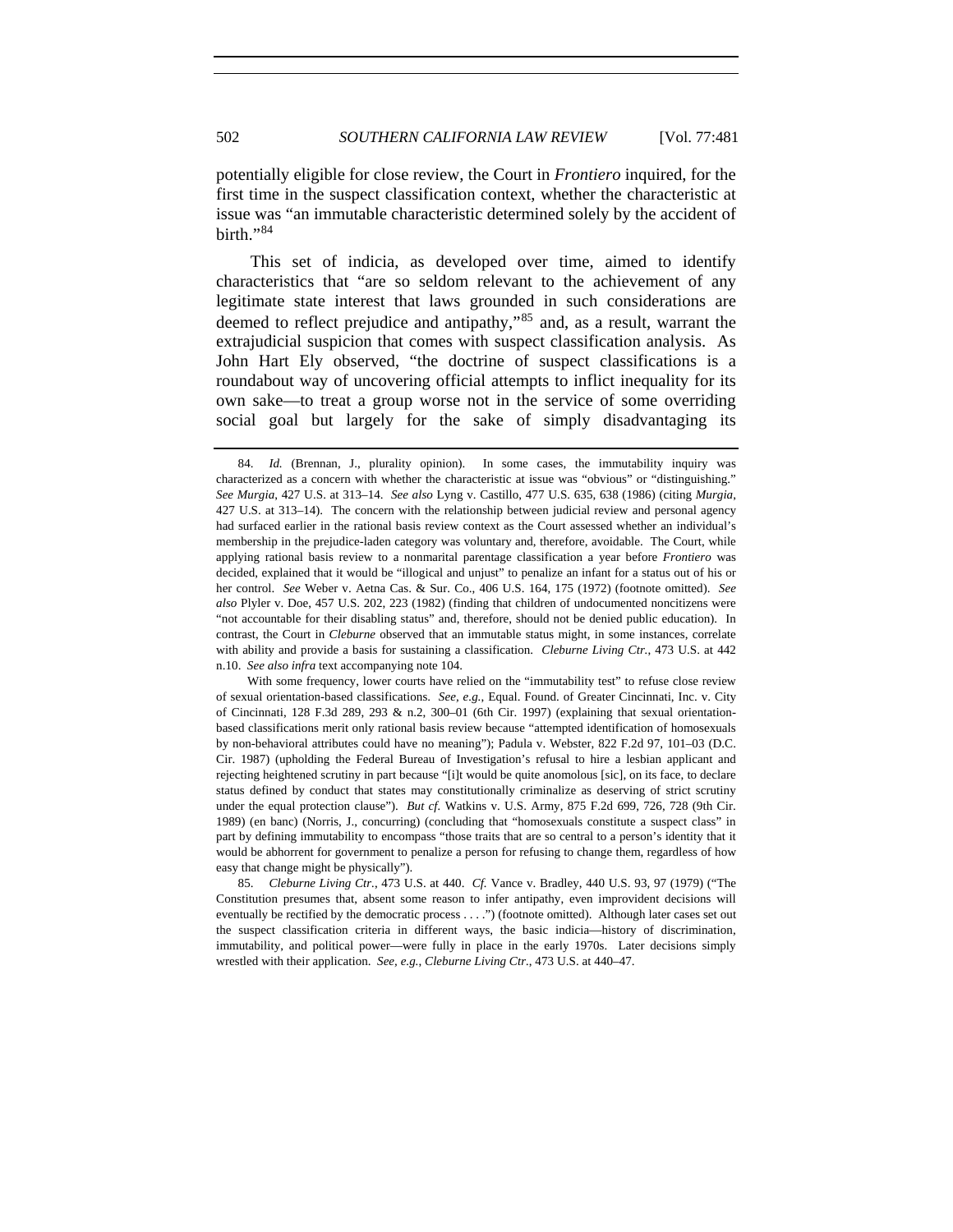members."<sup>[86](#page-22-0)</sup> And the demanding review imposed on suspect classifications, requiring that use of the protected trait be narrowly "tailored to serve a compelling state interest,"[87](#page-22-1) takes a lesson from *Carolene Products*: that bias-infected discriminatory classifications based on that trait are unlikely to be corrected promptly by legislative means.

#### B. CONFLICTS WITHIN AND AROUND THE INDICIA OF SUSPECTNESS

The suspect classification indicia—including the history of discrimination, the immutability or distinctiveness of a trait, and relative political power—currently suffer from both misapplication and theoretical inconsistencies. As a result, the set of classifications that might be considered suspect or quasi-suspect has remained largely unchanged for more than a quarter century.<sup>[88](#page-22-2)</sup> Given the strong correlation between the indicia and some nonsuspect traits, it appears that a central reason for heightened scrutiny's restriction to five traits is temporal, in that those traits received the Court's protection before slippery slope-type fears about the potential reach of rigorous review set in.<sup>[89](#page-22-3)</sup> By privileging temporality over equity, this "first in time is first in right" approach underscores the urgent need to revisit the framework for equal protection review.<sup>[90](#page-22-4)</sup>

<span id="page-22-4"></span><span id="page-22-3"></span>89. *Cf. Cleburne Living Ctr.*, 473 U.S. at 445 (voicing concern that "if the large and amorphous class of the mentally retarded were deemed quasi-suspect . . . it would be difficult to find a principled way to distinguish a variety of other groups"); Kenji Yoshino, *Assimilationist Bias in Equal Protection: The Visibility Presumption and the Case of "Don't Ask, Don't Tell*,*"* 108 YALE L.J. 485, 562 (1998) (describing as "restrictive animus" the Court's "desire to limit the number of groups protected" under heightened scrutiny).

90. *See* Yoshino, *supra* note 89, at 562.

 <sup>86.</sup> ELY, *supra* note 13, at 153.

<sup>87.</sup> *Cleburne Living Ctr.*, 473 U.S. at 440.

<span id="page-22-2"></span><span id="page-22-1"></span><span id="page-22-0"></span> <sup>88.</sup> The point in time at which the set actually closed is somewhat debatable. The Court's 1976 decision to apply intermediate scrutiny to a sex-based classification in *Craig* was arguably the last time the Court altered its method of analyzing a particular classification. Craig v. Boren, 429 U.S. 190, 210 (1976). *But see* Gunther, *supra* note 17, at 33–36 (arguing that the Court had already begun applying heightened scrutiny in *Reed v. Reed*, 494 U.S. 71 (1971), although it did not acknowledge that it was doing so). In fact, it was not until 1988 that the Court formally acknowledged its application of intermediate scrutiny to classifications of nonmarital children. *See* Clark v. Jeter, 486 U.S. 456, 461 (1988). But long before that decision, the Court tended to rigorously review classifications based on illegitimacy. Gunther, *supra* note 17, at 33–36. With respect to sex-based classifications, the battle continues over where exactly those classifications should fall on the suspect/quasi-suspect spectrum. In *United States v. Virginia*, the majority described the heightened scrutiny test as requiring an "exceedingly persuasive justification" for sex-based classifications, 518 U.S. 515, 531 (1996), while Chief Justice Rehnquist, concurring, characterized the test as requiring that the classification "'serve important governmental objectives and . . . be substantially related to [the] achievement of those objectives.'" *Id.* at 558 (Rehnquist, C.J., concurring) (quoting *Craig*, 429 U.S. at 197 (citations omitted)). In dissent, Justice Scalia maintained that the Court has "no established criterion to determine when to apply 'immediate scrutiny.'" *Id.* at 568 (Scalia, J., dissenting).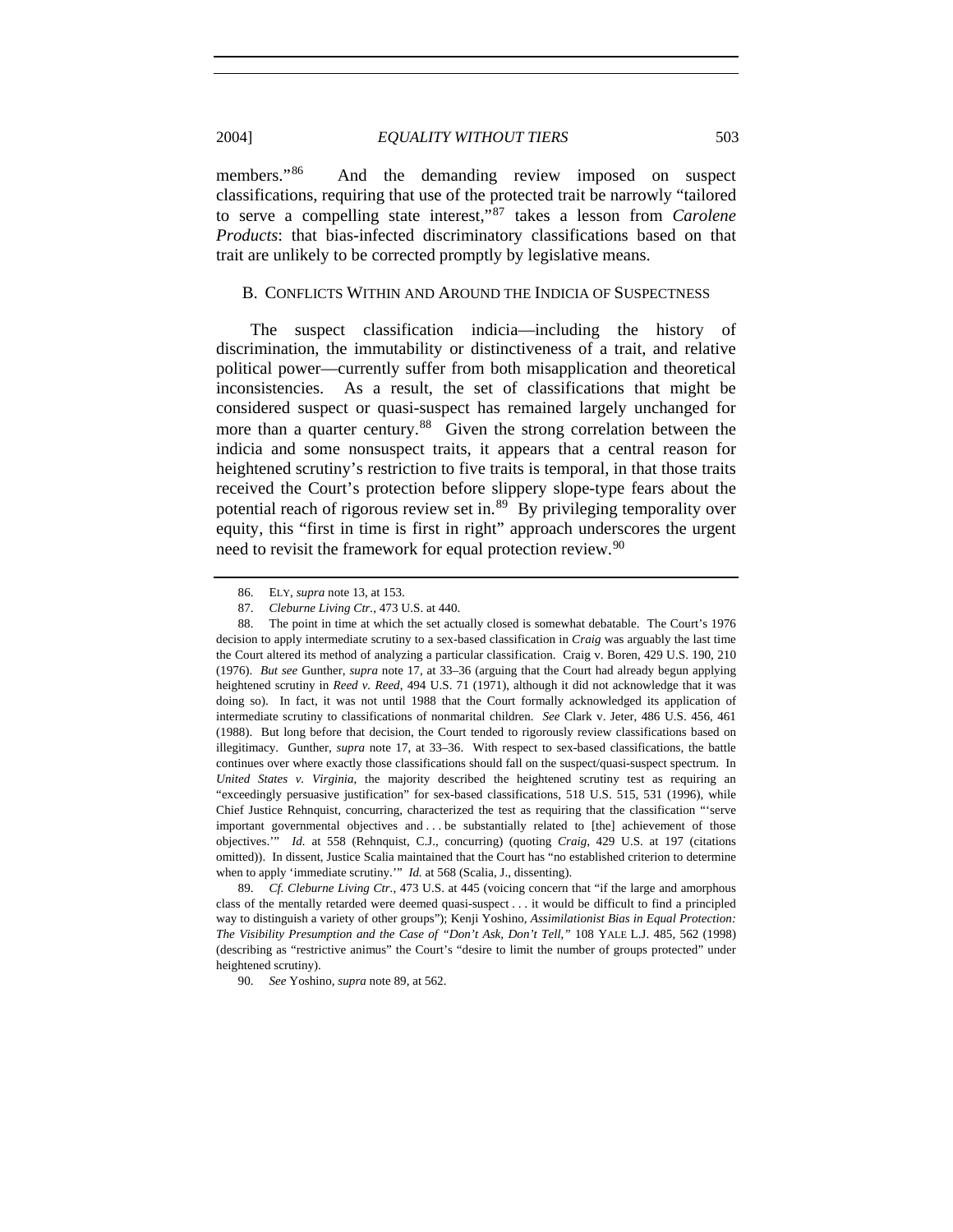The quieting of a once-vibrant analytic tool also suggests that the indicia themselves have become ossified or that they lack the specificity necessary to constrain misapplications of suspect classification analysis. As this section argues, the contradictions between indicia and outcomes, whether the result of deliberate manipulation or logical error, support reconsideration of the tiered framework.

 The most apparent conflicts within the suspect classification framework occur between the Court's insistence on symmetrical evaluation of all classifications, whether or not they burden a vulnerable group, and the indicia's targeted focus on the vulnerable group.<sup>[91](#page-23-0)</sup> With respect to the history-of-discrimination inquiry, for example, a dominant group, such as whites, will not have suffered a history of discrimination based on race while the minority or subordinated group, here people of color, will be able to demonstrate that history. Similarly, the inquiry into relative political power is, by definition, answered differently by members of a dominant class, such as men, than by women who have been subordinated based on the same characteristic of sex. Whether race, sex, or alienage negatively influences political power depends on the particular race, sex, or citizenship status of the respondent. Subgroup membership is what matters. Yet to the Court, the classification—and not the affected class—is what will trigger heightened review.<sup>[92](#page-23-1)</sup> This deeply rooted conflict suggests that the current analytic framework, or at least the way it has been developed by the Court, may not be as carefully conceived or applied as its widespread acceptance suggests.

As a practical matter, moreover, the indicia conflict with the Court's own assessment of which traits warrant heightened review. The political powerlessness criterion, for example, asks whether a group is "powerless in the sense that [the burdened group has] no ability to attract the attention of the lawmakers."<sup>[93](#page-23-2)</sup> If pursued to its logical end, this inquiry could actually

<span id="page-23-0"></span><sup>91.</sup> *See* Kathleen M. Sullivan, *Constitutionalizing Women's Equality*, 90 CAL. L. REV. 735, 750– 54 (2002) (discussing the tension between symmetrical and asymmetrical approaches to the review of discriminatory laws). *See generally* Hutchinson, *supra* note 13 (criticizing the Court's insistence on symmetry).

<span id="page-23-1"></span><sup>92.</sup> *See, e.g.*, Adarand Constructors, Inc. v. Peña, 515 U.S. 200, 222 (1995) ("'[T]he standard of review under the Equal Protection Clause is not dependent on the race of those burdened or benefited by a particular classification . . . .'") (quoting City of Richmond v. J.A. Croson Co., 488 U.S. 469, 493– 94 (1989) (O'Connor, J., plurality opinion)).

<span id="page-23-2"></span><sup>93.</sup> *Cleburne Living Ctr.*, 473 U.S. at 445. Similarly, in *Foley v. Connelie*, the Court subjected an alienage classification to strict scrutiny because "aliens—pending their eligibility for citizenship have no direct voice in the political processes." Foley v. Connelie, 435 U.S. 291, 294 (1978) (citation omitted). In making this assessment, the Court also examined whether the legislative response to those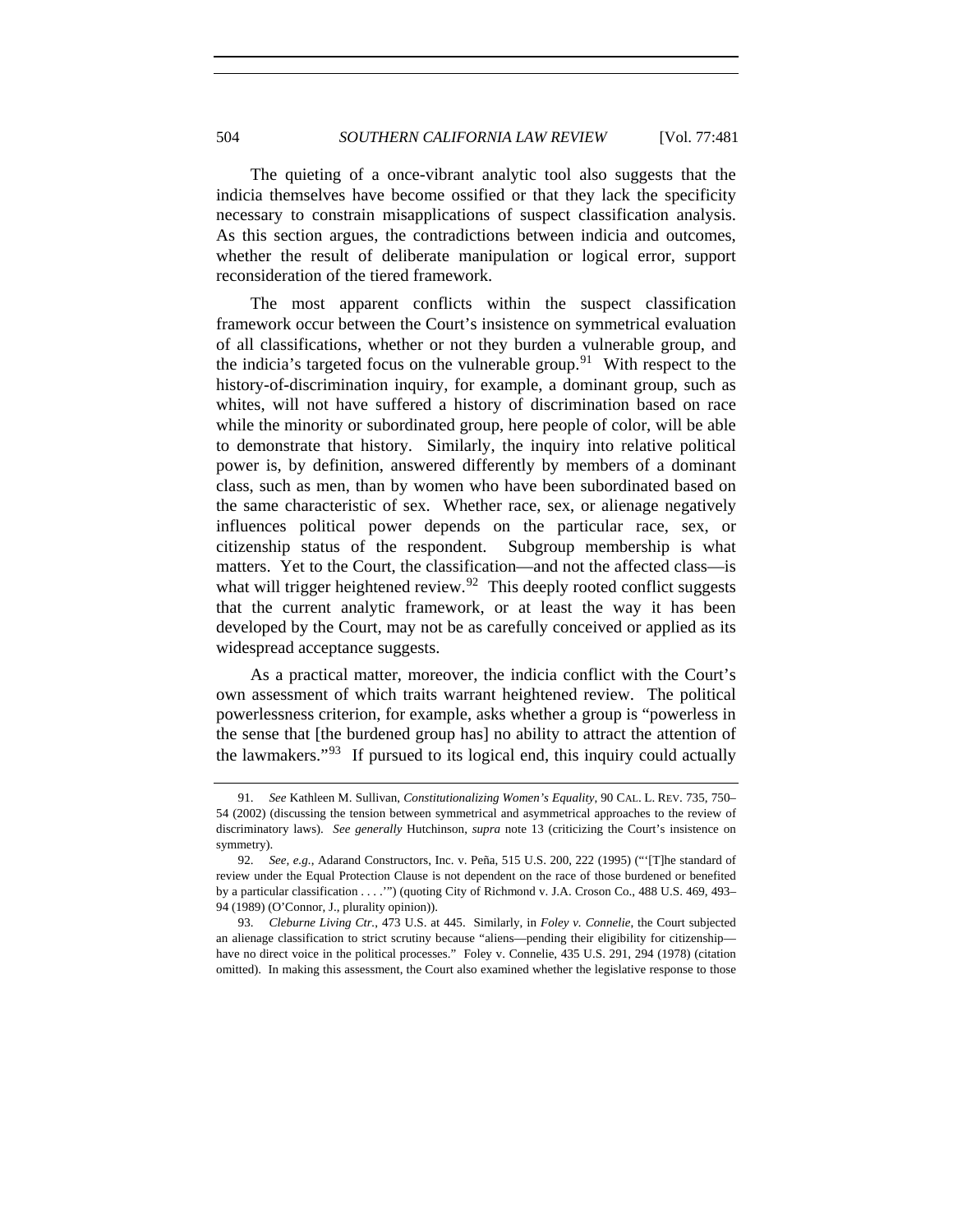2004] *EQUALITY WITHOUT TIERS* 505

support removal of traits such as race and sex from the list of suspect classifications, contrary to the Court's expressed intent,  $94$  in light of the substantial legislation prohibiting differential treatment based on race and sex.<sup>[95](#page-24-1)</sup> Other traits that receive far less legislative attention but nonetheless affect individual opportunity, such as intersexuality or transgender identity,  $96$  would enjoy a better fit with the Court's stated concerns.  $97$ 

*Graham*'s earlier and simpler version of the *Carolene Products*' political power inquiry into whether classifications would prejudice "discrete and insular minorities" does not escape this tension between the dichotomous commitments to generally applicable scrutiny of a trait regardless of the trait bearer's identity and heightened protection for vulnerable "minorities."[98](#page-24-4) Instead, it reinforces the position that the Court's chief concern should be with the latter, and that the dominant group presumably should be able to redress grievances effectively through the political process.[99](#page-24-5)

In addition to the tension between concern for the class and for the classification reflected in the history and political power inquiries, the

<span id="page-24-2"></span>96. *See generally* Taylor Flynn, Trans*forming the Debate: Why We Need to Include Transgender Rights in the Struggles for Sex and Sexual Orientation Equality*, 101 COLUM. L. REV. 392 (2001) (describing and analyzing the discrimination against, and the legal claims made by, transgendered individuals); Julie A. Greenberg, *When Is a Man a Man, and When Is a Woman a Woman?*, 52 FLA. L. REV. 745 (2000) (discussing the legal status of transgender, transsexual, and intersex individuals).

<span id="page-24-3"></span> 97. Justice Brennan's suggestion that the Court consider a group's demographic representation in government likewise evinces concern for the minority or marginalized bearers of the trait at issue. *See*  Frontiero v. Richardson, 411 U.S. 677, 686 n.17 (1973) (Brennan, J., plurality opinion) (noting that "women are vastly underrepresented in this Nation's decisionmaking councils").

<span id="page-24-4"></span> 98. Then-Justice Rehnquist separately criticized this indicator as insufficiently selective, observing that "[o]ur society, consisting of over 200 million individuals of multitudinous origins, customs, tongues, beliefs, and cultures is, to say the least, diverse. It would hardly take extraordinary ingenuity for a lawyer to find 'insular and discrete' minorities at every turn in the road." Sugarman v. Dougall, 413 U.S. 634, 657 (1973) (Rehnquist, J., dissenting).

<span id="page-24-5"></span>99. *See* City of Cleburne v. Cleburne Living Ctr., Inc., 473 U.S. 432, 440 (1985) (discussing the constitutional presumption "that even improvident decisions will eventually be rectified by the democratic processes" absent some defect in those processes, such as unconstrained bias against a particular group).

with the particular trait "belies a continuing antipathy or prejudice and a corresponding need for more intrusive oversight by the judiciary." *Cleburne Living Ctr.*, 473 U.S. at 443.

<sup>94.</sup> *See, e.g.*, Nguyen v. INS, 533 U.S. 53, 73 (2001) (sex); *Adarand*, 515 U.S. at 237 (race).

<span id="page-24-1"></span><span id="page-24-0"></span><sup>95.</sup> *See, e.g.*, 5 U.S.C. § 7201(b) (2000) (ensuring equal employment opportunities in government employment regardless of race); 20 U.S.C. § 1681 (2000) (prohibiting educational programs that receive federal financial assistance from discriminating on the basis of sex); 29 U.S.C. § 206(d) (1994) (prohibiting employers from paying different wages based on sex). *See also* James W. Ellis, *On the "Usefulness" of Suspect Classifications*, 3 CONST. COMMENT. 375, 380 (1986) ("If the fact that advocates have obtained passage of some noninvidious, protective legislation precludes heightened scrutiny, women and racial minorities should now be consigned to the rational basis test.").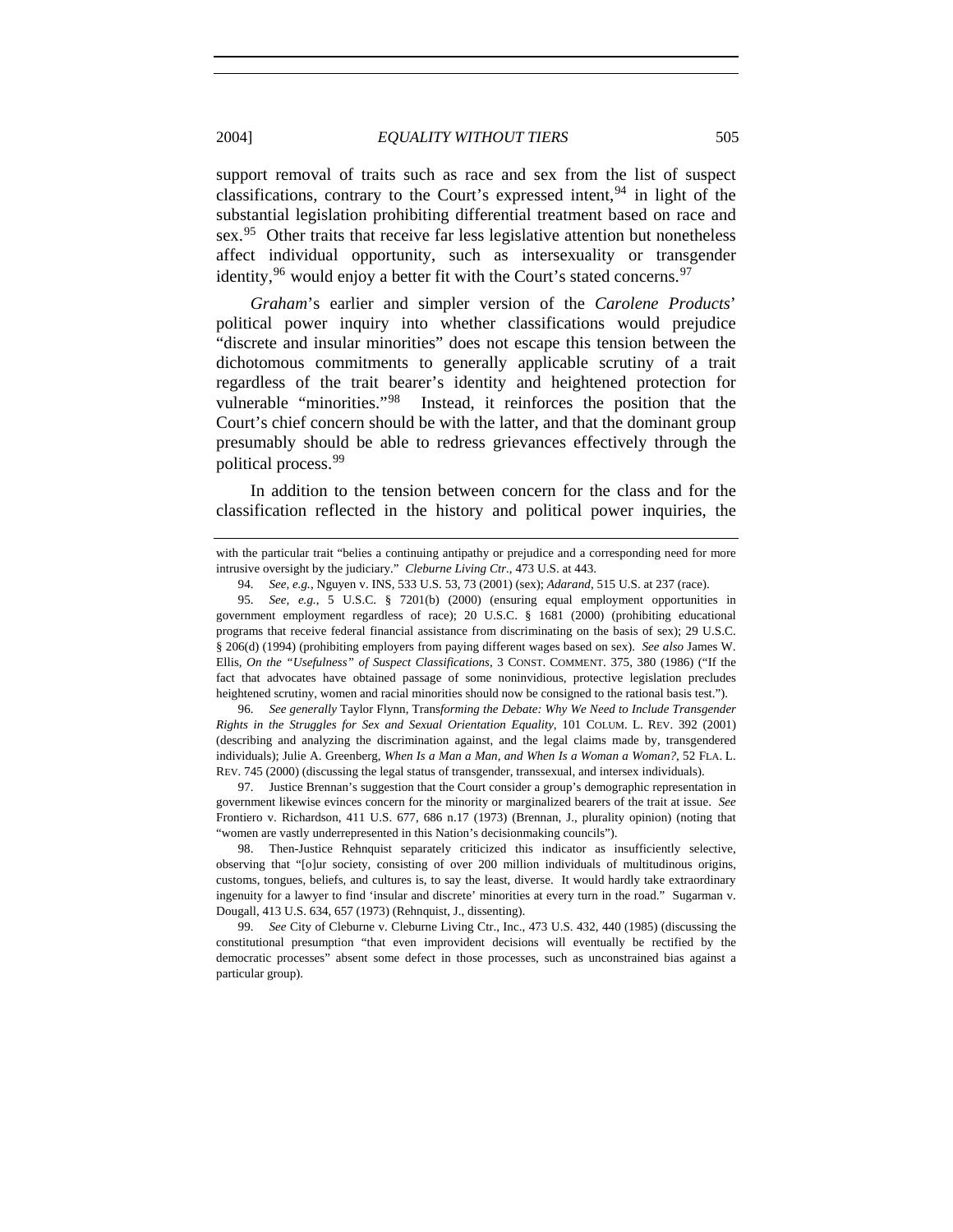importance accorded to immutability as an indicia of suspectness runs contrary to the Court's own recognition that society, not nature, gives many traits their significance.<sup>[100](#page-25-0)</sup> The immutability requirement also finds itself in conflict with the factual reality that purportedly fixed traits, such as sex, are in fact more alterable and flexible than commonly presumed.<sup>[101](#page-25-1)</sup> Other characteristics deemed suspect or quasi-suspect, such as alienage and illegitimacy, may also be changed. Moreover, the Court itself has acknowledged that the immutability requirement for suspect classification status fails to filter classifications meriting heightened judicial skepticism in a meaningful way.  $102$ 

"Surely one has to feel sorry for a person disabled by something he or she can't do anything about, but I'm not aware of any reason to suppose that elected officials are unusually unlikely to share that feeling. Moreover, classifications based on physical disability and intelligence are typically accepted as legitimate, even by judges and commentators who assert that immutability is relevant. The explanation, when one is given, is that *those* characteristics (unlike the one the commentator is trying to render suspect) are often relevant to legitimate purposes. At that point there's not much left of the immutability theory, is there?"<sup>[103](#page-25-3)</sup>

<span id="page-25-1"></span>101. *See* ELY, *supra* note 13, at 150 (criticizing the Court's reliance on immutable traits for suspect classification status, noting that "even gender is becoming an alterable condition").

<span id="page-25-2"></span> 102. The immutability criterion also has been the suspect classification inquiry subject to greatest misapprehension by lower courts. For example, in analyzing whether sexual orientation-based classifications may be deemed suspect, courts typically have made two errors: (1) they fixate on the science related to sexual orientation and the control an individual has over his or her sexual practices; and (2) they treat the legal test as though physical immutability is an absolute requirement, instead of properly examining whether the characteristic of sexual orientation is obvious, immutable, *or*  distinguishing. *See, e.g.*, Equal. Found. of Greater Cincinnati, Inc. v. City of Cincinnati, 128 F.3d 289, 293 (6th Cir. 1997) (acknowledging the Sixth Circuit panel's earlier conclusion that the law cannot "successfully categorize persons by subjective and unapparent characteristics such as innate desires, drives, and thoughts") (citation omitted); Woodward v. United States, 871 F.2d 1068, 1076 (Fed. Cir. 1989) (maintaining that homosexuality is primarily behavioral in nature and, therefore, cannot be considered an immutable trait). Another court, following a trial at which extensive evidence was introduced regarding the genetic and biological origins of sexual orientation, rejected heightened scrutiny for a sexual orientation-based classification based in part on the court's determination that the scientific evidence related to immutability was not conclusive. Evans v. Romer, 1993 WL 518586, at \*11 (Colo. Dist. Ct. Dec. 14, 1993). *See also* LISA KEEN & SUZANNE B. GOLDBERG, STRANGERS TO THE LAW: GAY PEOPLE ON TRIAL 43–73 (1998) (discussing scientific and other evidence regarding sexual orientation presented to the Colorado district court in *Romer*).

<span id="page-25-3"></span>103. *Cleburne Living Ctr.*, 473 U.S. at 442 n.10 (quoting ELY, *supra* note 13, at 150) (citations omitted). *See also* Janet E. Halley, *The Politics of the Closet: Towards Equal Protection for Gay,* 

<span id="page-25-0"></span><sup>100.</sup> *See, e.g.*, St. Francis Coll. v. Al-Khazraji, 481 U.S. 604, 610 n.4, 613 (1987). *See also* Flynn, *supra* note 96, at 395 (advocating "that gender identity, rather than anatomy, is the primary determinant of sex"). *Cf.* Suzanne B. Goldberg, *On Making Anti-Essentialist and Social Construction Arguments in Court*, 81 OR. L. REV. 629 (2002) (analyzing the potentially destabilizing effect of antiessentialist and social construction arguments on the fixed categorical definitions preferred by most courts).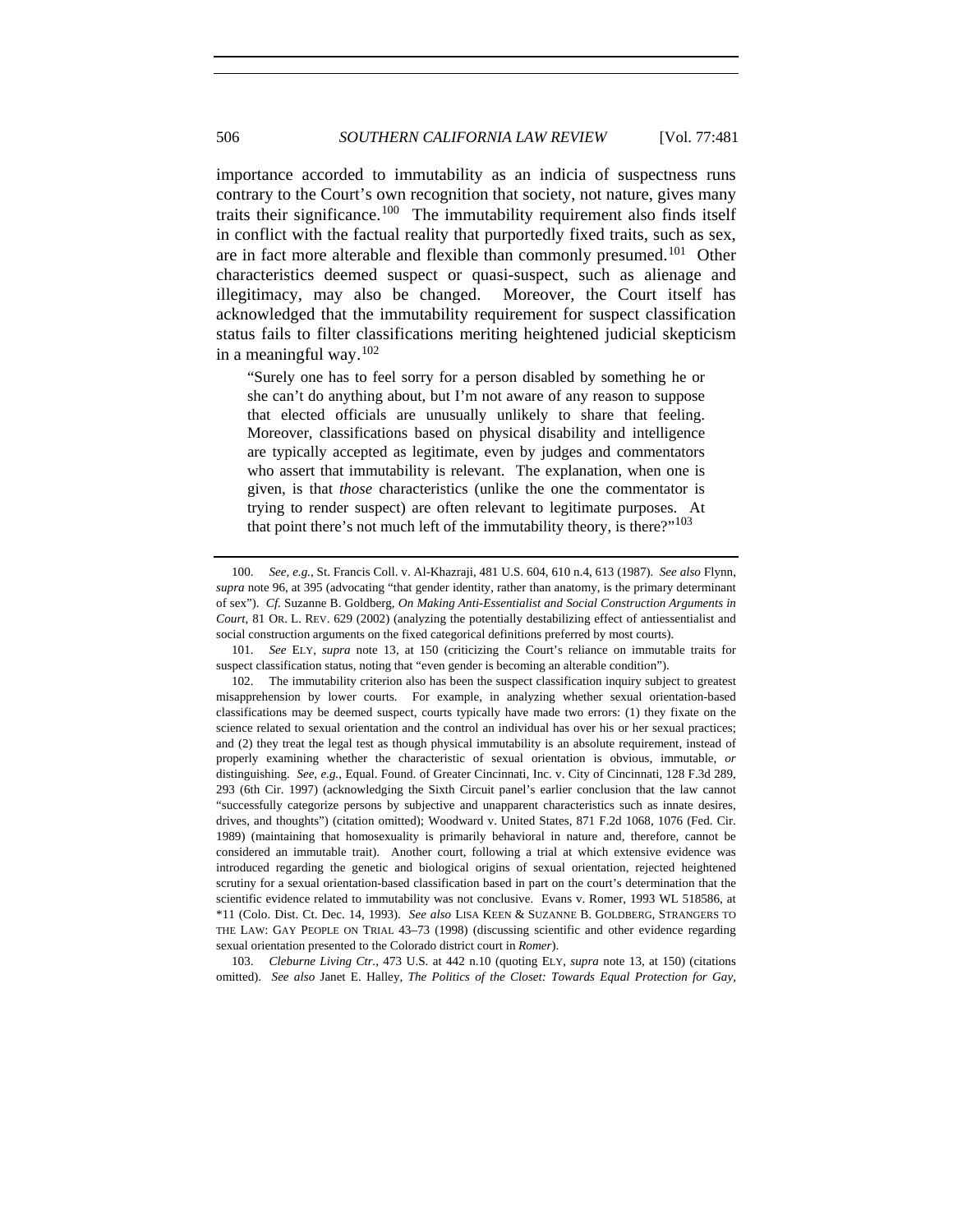2004] *EQUALITY WITHOUT TIERS* 507

Indeed, the Court has raised its own questions about whether all of its indicia, taken together, actually provide a useful and principled test for determining which types of classifications merit close judicial attention. Commenting on its decision not to apply heightened scrutiny to classifications of people with mental retardation, the Court stated that

if the large and amorphous class of the mentally retarded were deemed quasi-suspect . . . it would be difficult to find a principled way to distinguish a variety of other groups who have perhaps immutable disabilities setting them off from others, who cannot themselves mandate the desired legislative responses, and who can claim some degree of prejudice from at least part of the public at large. One need mention in this respect only the aging, the disabled, the mentally ill, and the infirm.[104](#page-26-0)

Although the Court has shown no signs of abandoning these criteria, its concession that the value of the indicia is limited reinforces the prospect that the current three-tiered framework could benefit from reconsideration.

More useful perhaps, though still suffering from some of the flaws identified above, is the inquiry made in the asylum context regarding whether possession of a trait gives rise to "membership in a particular social group," which is one of the five grounds on which a person may be eligible for asylum in the United States. *See* 8 U.S.C. § 1101(a)(42)(A) (2000). The Board of Immigration Appeals has explained that the trait "'must be one that the members of the group either cannot change, or should not be required to change because it is fundamental to their individual identities or consciences.'" Hernandez-Montiel v. INS, 225 F.3d 1084, 1092 (9th Cir. 2000) (quoting Matter of Acosta, 19 I. & N. Dec. 211, 233 (BIA 1985)).

*Lesbian, and Bisexual Identity*, 36 UCLA L. REV. 915, 923–32 (1989) (analyzing and critiquing the use of immutability arguments).

A related flaw, not addressed by the Court, is that protecting only fixed, unchangeable characteristics provides little useful assistance in assessing classifying measures that discriminate based on outward, changeable manifestations of these deep-rooted traits, such as personal appearance, beliefs, and practices. To the extent that the Court is also committed to focusing the inquiry on characteristics that are "obvious" or "distinguishing," rather than immutable, it succeeds in avoiding the problems outlined above. But, as with an examination of political powerlessness that turns on a particular demographic group's representation in government, a requirement that a characteristic be merely "obvious" or "distinguishing" offers little to limit the potential set of suspicious classifications. Further, like the immutability inquiry, a characteristic's status as obvious or distinguishing provides minimal information, if any, about whether government's use of the characteristic is likely to reflect impermissible bias. *Cf.* Yoshino, *supra* note 89, at 498 (observing that since visibility is relational, whether a trait is visible will "depend not only on the trait but also on the 'decoding capacity of the audience,' which in turn will depend on the social context") (footnote omitted).

<span id="page-26-0"></span><sup>104.</sup> *Cleburne Living Ctr.*, 473 U.S. at 445–46. Dissenting from the decision to strike down the Virginia Military Institute's ("VMI") sex-based admissions policy, Justice Scalia described the Court as applying different levels of scrutiny "whenever we feel like it," adding that "[w]e have no established criterion for 'intermediate scrutiny' . . . but essentially apply it when it seems like a good idea to load the dice." United States v. Virginia, 518 U.S. 515, 568 (1996) (Scalia, J., dissenting).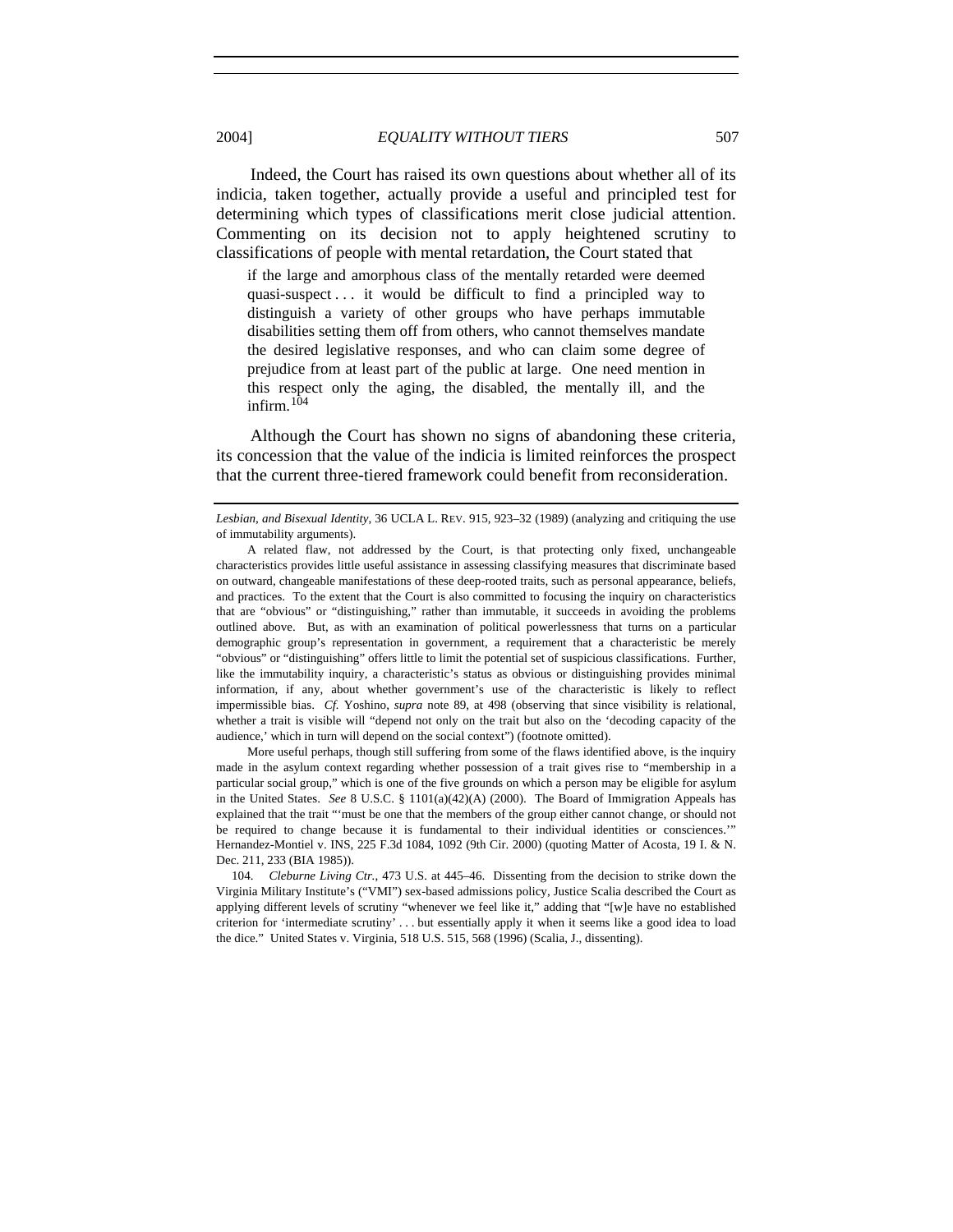## 508 *SOUTHERN CALIFORNIA LAW REVIEW* [Vol. 77:481

#### C. THE RIGID APPLICATION OF STRICT SCRUTINY

The virtue of the judicial presumption that certain types of trait-based legislation, such as laws distinguishing on the basis of race or sex, are impermissible $105$  also contains its own vice. Categorically imposing that negative presumption any time government relies on a suspect trait has two primary unfavorable consequences. First, it requires application of the bias presumption even where the classification is aimed to remedy bias. Second, it has a distorting effect on rational basis review by discouraging designation of additional traits as suspect, even where the traits fit well within the Court's indicia, out of concern that all classifications based on those traits, including those that are long established or have wide popular support, will be presumed invalid.

 The first concern with the strict presumption of illegitimacy regarding use of a suspect classification surfaces most prominently in review of affirmative action programs designed to ameliorate the effects of race discrimination. For example, the Court in *Adarand Constructors, Inc. v. Peña*, citing suspect classification analysis's demand for strict scrutiny, treated the remedial context as irrelevant and required the lower court, on remand, to apply the same rigorous review as it would to a program designed to perpetuate race discrimination.<sup>[106](#page-27-1)</sup> Of course, it is possible that

<span id="page-27-0"></span> <sup>105.</sup> Arguably, sex-based classifications suffer less from this lack of flexibility in review because the Court has recognized that they are sometimes relevant to government action; but such cases are relatively rare and their holdings arguably reflect traditional stereotypes about women. *See, e.g.*, Nguyen v. INS, 533 U.S. 53, 57, 73 (2001) (finding the difference between mothers and fathers to be sufficiently significant to uphold a law imposing greater restrictions on obtaining citizenship for the child of a U.S. citizen father than for the child of a U.S. citizen mother); Rostker v. Goldberg, 453 U.S. 57, 83 (1981) (sustaining the categorical exemption for women from registration for military service based on the different roles of men and women in military service); Michael M. v. Superior Court, 450 U.S. 464, 476 (1981) (upholding a statutory rape law penalizing men but not women because it "reasonably reflect[ed] the fact that the consequences of sexual intercourse and pregnancy fall more heavily on the female than the male"); Fiallo v. Bell, 430 U.S. 787, 799–800 (1977) (deferring to Congress's power to regulate immigration and upholding an immigration law preference for children of American women but not American men); Kahn v. Shevin, 416 U.S. 351, 352–53 (1974) (citing distinct financial vulnerability of "lone" women as the basis for upholding a tax exemption provided to widows but not widowers).

<span id="page-27-1"></span><sup>106.</sup> *See* Adarand Constructors, Inc. v. Peña, 515 U.S. 200, 204, 224, 229–31 (1995). At first glance, the insistence in *Grutter* that "[c]ontext matters when reviewing race-based governmental action under the Equal Protection Clause" might suggest that the Court has backtracked from its flat refusal in *Adarand* to distinguish between classifications imposed to diminish the effects of racial discrimination and those imposed to enshrine it. *See* Grutter v. Bollinger, 123 S. Ct. 2325, 2338 (2003) (citation omitted). On a careful reading, however, it appears to be the *higher education admissions* context and not the context of affirmative action more generally that inspired this flexibility. Throughout its opinion, the Court emphasized its "deference to a university's academic decisions" and the "fundamental role" of education in "maintaining the fabric of society" and "preparing students for work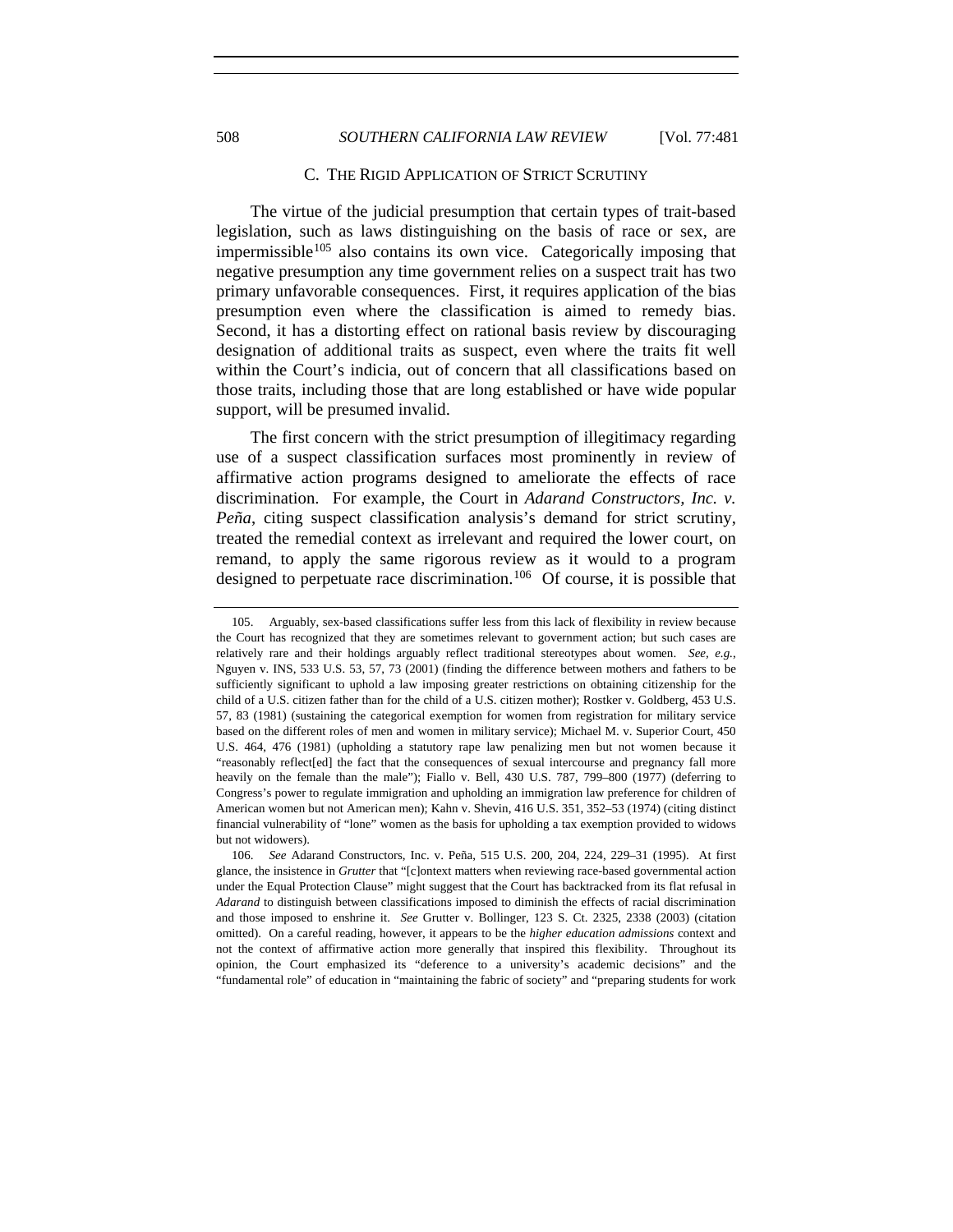this rigid and categorical review flows not just from the suspect classification analysis itself, but also from the majority's belief in the perniciousness of any racial classification.<sup>[107](#page-28-0)</sup> Indeed, some have argued that the Court's ideological commitments are entirely responsible for the disregard of context in evaluations of remedial measures.<sup>[108](#page-28-1)</sup>

The contention here, however, is that regardless of whether these ideological commitments would lead the Court to invalidate a remedial program under lesser scrutiny, suspect classification analysis's insistence on consistent, tough review for every use of a suspect trait is independently detrimental to the analysis. Even if strict scrutiny allows limited room for careful contextual review, "there is a danger that the fatal language of

Further, the Court's application of strict scrutiny to reject the University of Michigan's undergraduate admissions plan for according a point value to racial identities demonstrates that even within the educational environment, the presumption that consideration of race is illegitimate remains strong and not as context sensitive as *Grutter* might imply. Gratz v. Bollinger, 123 S. Ct. 2411, 2417, 2419–20 (2003). Although the undergraduate admissions office argued that its volume of applications rendered a more individualized approach "impractical," the Court dismissed that argument in light of "the limits imposed by [its] strict scrutiny analysis." *Id.* at 2430. Justice Souter's contention, in dissent, that the undergraduate and law school admissions programs are not fundamentally dissimilar, also reinforces the perception that *Grutter*'s commitment to a less categorical analysis may not have wideranging effect. *See id.* at 2441 (Souter, J., dissenting) ("The very nature of a college's permissible practice of awarding value to racial diversity means that race must be considered in a way that increases some applicants' chances for admission . . . . The college simply does by a numbered scale what the law school accomplishes in its 'holistic review . . . .'").

<span id="page-28-0"></span> 107. In *Adarand*, the Court explained that "'[r]acial classifications are simply too pernicious to permit any but the most exact connection between justification and classification.'" *Adarand*, 515 U.S. at 220 (quoting Fullilove v. Klutznick, 448 U.S. 448, 537 (1980) (Stevens, J., dissenting)). Justice Thomas went further to spell out his view of the across-the-board danger of race-based classifications:

[T]here can be no doubt that racial paternalism and its unintended consequences can be as poisonous and pernicious as any other form of discrimination. So-called "benign" discrimination teaches many that because of chronic and apparently immutable handicaps, minorities cannot compete with them without their patronizing indulgence. Inevitably, such programs engender attitudes of superiority or, alternatively, provoke resentment among those who believe that they have been wronged by the government's use of race. These programs stamp minorities with a badge of inferiority and may cause them to develop dependencies or to adopt an attitude that they are "entitled" to preferences. . . . In my mind, governmentsponsored racial discrimination based on benign prejudice is just as noxious as discrimination inspired by malicious prejudice. In each instance, it is racial discrimination, plain and simple.

*Id.* at 241 (Thomas, J., concurring) (footnote omitted).

<span id="page-28-1"></span>108. *See* Rubenfeld, *The Anti-Antidiscrimination Agenda*, *supra* note 12, at 1175–77 (criticizing the Court's manipulation of cases and doctrine); Spann, *supra* note 13, at 92 (accusing the majority of the Court of racism).

and citizenship" in reaching its conclusion. *Id.* at 2339–40. By framing the case through the lens of Justice Powell's analysis in *Regents of University of California v. Bakke*, 438 U.S. 265 (1978), rather than any of the more recent affirmative action decisions, the Court reinforced the notion that, while university admissions policies may escape the usual rigidity of suspect classification analysis, no other category of decisionmaking is likely to receive that same benefit of the doubt. *See also Grutter*, 123 S. Ct. at 2374 (Kennedy, J., dissenting) (declaring that the university admissions process is a "special context," and the "one context" that could warrant giving "appropriate consideration to race").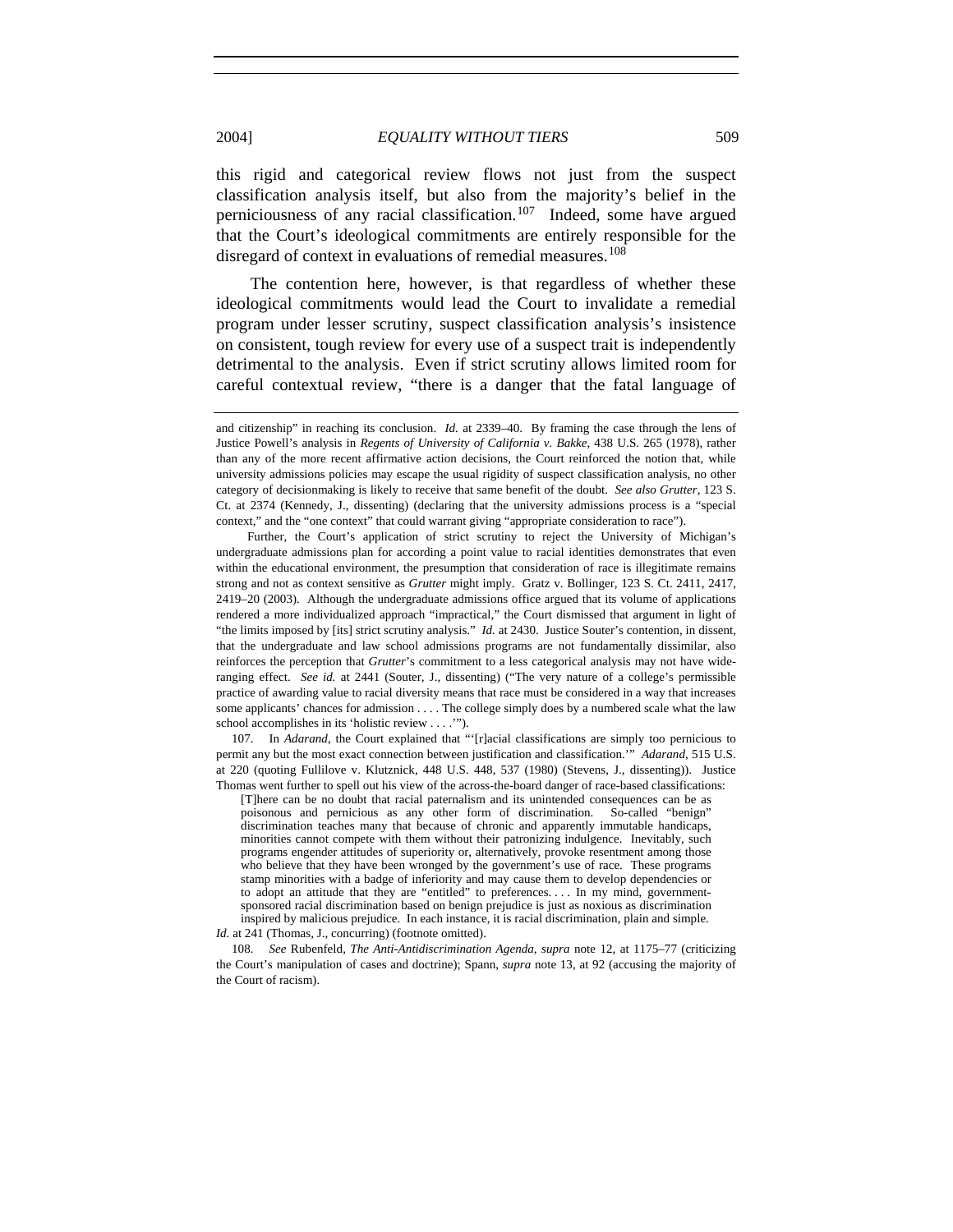'strict scrutiny' will skew the analysis and place well-crafted benign programs at unnecessary risk."<sup>[109](#page-29-0)</sup> Further, to the extent that the tiered framework requires identical treatment of every use of a suspect classification, its rigidity runs contrary to the Equal Protection Clause's core values. $110$ 

There is no moral or constitutional equivalence between a policy that is designed to perpetuate a caste system and one that seeks to eradicate racial subordination. Invidious discrimination is an engine of oppression, subjugating a disfavored group to enhance or maintain the power of the majority. Remedial race-based preferences reflect the opposite impulse: a desire to foster equality in society. No sensible conception of the Government's constitutional obligation to "govern impartially" should ignore this distinction  $\dots$ <sup>[111](#page-29-2)</sup>

As Justice Stevens added, "The consistency that the Court espouses would disregard the difference between a 'No Trespassing' sign and a welcome mat."<sup>[112](#page-29-3)</sup>

Although a majority of the Court has promised that strict scrutiny will not always be "'fatal in fact,"<sup>[113](#page-29-4)</sup> the Court's categorical application of strict scrutiny to suspect classifications inescapably sends the message to governments that developing a race-conscious effort to ensure equality is a high-risk proposition that stands only a limited chance of surviving legal challenge.<sup>[114](#page-29-5)</sup>

<span id="page-29-5"></span> 114. Indeed, moments after the Court issued its ruling upholding the University of Michigan Law School's affirmative action plan, opponents of affirmative action vowed to force careful scrutiny of the admissions process of every institution of higher education to ensure that none oversteps the narrow bounds set by the Court. *See* Greg Winter, *The Supreme Court: Other Campuses; Ruling Provides Relief, but Less than Hoped*, N.Y. TIMES, June 24, 2003, at A26. The recent group of redistricting cases also reinforces the vulnerability of plans that take race into account for remedial purposes. *See, e.g.*, Bush v. Vera, 517 U.S. 952, 958, 985–86 (1996) (O'Connor, J., plurality opinion) (holding that Texas's redistricting plan constituted impermissible racial gerrymandering); Shaw v. Hunt, 517 U.S. 899, 902, 905 (1996) (using strict scrutiny to invalidate North Carolina's congressional redistricting scheme because race was used as a "dominant and controlling" factor) (quoting Miller v. Johnson, 515 U.S. 900, 909 (1995)); Miller v. Johnson, 515 U.S. 900, 910, 927–28 (1995) (holding that Georgia's

<sup>109.</sup> *Adarand*, 515 U.S. at 243 n.1 (Stevens, J., dissenting).

<span id="page-29-3"></span><span id="page-29-2"></span><span id="page-29-1"></span><span id="page-29-0"></span><sup>110.</sup> *See infra* Part III.A (discussing the equal protection guarantee's concern with eradicating class legislation through careful contextual assessment of all types of laws).

<sup>111.</sup> *Adarand*, 515 U.S. at 243 (Stevens, J., dissenting) (footnote and citation omitted).

<sup>112.</sup> *Id.* at 245. Similarly, Justice Ginsburg has commented that

<sup>[</sup>t]his insistence on consistency would be fitting were our Nation free of the vestiges of rank discrimination long reinforced by law. But we are not far distant from an overtly discriminatory past. . . . Actions designed to burden groups long denied full citizenship stature are not sensibly ranked with measures taken to hasten the day when entrenched discrimination and its after effects have been extirpated.

<span id="page-29-4"></span>Gratz v. Bollinger, 123 S. Ct. 2411, 2443–44 (2003) (Ginsburg, J., dissenting) (citations omitted).

 <sup>113.</sup> Grutter v. Bollinger, 123 S. Ct. 2325, 2338 (2003) (quoting *Adarand*, 515 U.S. at 237).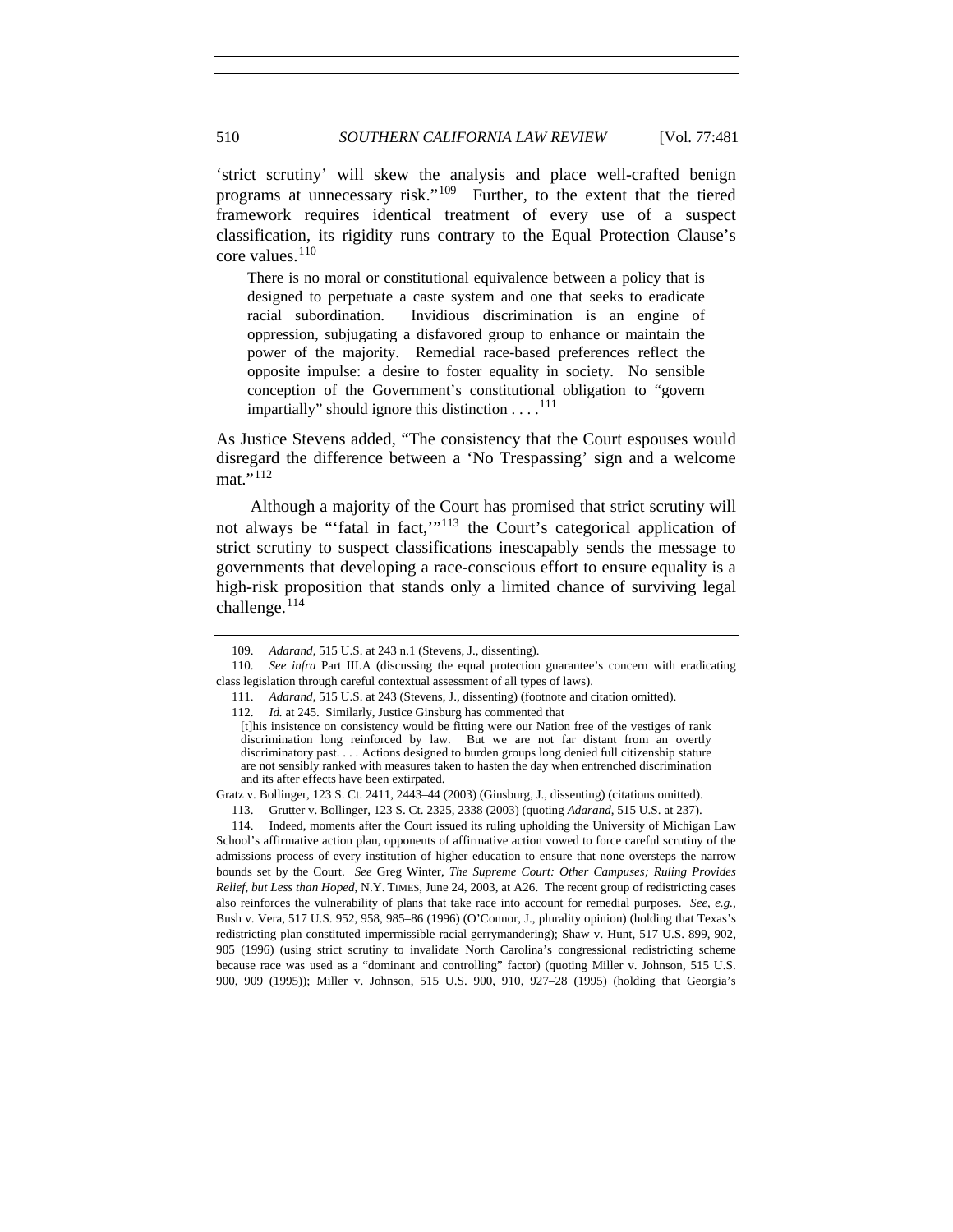2004] *EQUALITY WITHOUT TIERS* 511

In addition, the all-or-nothing application of heightened scrutiny to classifications designated as suspect functions as a disincentive to broadening the existing set of suspect classifications. Because most classifications do not give effect to bias all the time, courts have been reluctant to impose an analytic framework that would always require extrarigorous review of classifications that can sometimes have a benign use. As a result, when the Court has found that a nonsuspect classification embodies prejudice, it has engaged in a careful type of rational basis review that contrasts sharply with its typical emphasis on legislative deference.

For example, as the Court effectively acknowledged in *City of Cleburne v. Cleburne Living Center, Inc.*, the risk of designating classifications based on mental retardation as suspect is that all legislation regarding people with mental retardation—including positive, supportive legislation—would have to be strictly scrutinized.<sup>[115](#page-30-0)</sup> However, the refusal to designate a classification as suspect raises the risk that even where bias has motivated the classification, it will not be caught by an application of lenient rational basis review.[116](#page-30-1) Although *Cleburne*'s zoning provision ultimately was invalidated because of its impermissible fear-based purpose, the problem with this all-or-nothing approach to equal protection is that the next invidiously motivated governmental classification to burden people with mental retardation may not be caught in rational basis review's loosely knit web. $117$ 

congressional redistricting plan, which gave consideration to race in drawing district lines, violated the Equal Protection Clause). Only very recently has the Court expressed a specific willingness to sustain government action that is motivated in part by a concern with race. *See Grutter*, 123 S. Ct. at 2325. This new development, however, does not appear to presage a future expansion of context-sensitive assessments of racial classifications. *Cf.* Karlan, *supra* note 25 (exploring the differences between applications of strict scrutiny in affirmative action and redistricting cases); Rubin, *supra* note 25 (analyzing the restrictive, formalistic use of strict scrutiny).

<span id="page-30-0"></span><sup>115.</sup> *See* City of Cleburne v. Cleburne Living Ctr., Inc., 473 U.S. 432, 442–45 (1985). As just noted, the Court could have made this same observation regarding the imposition of heightened scrutiny on race- and sex-based classifications.

<span id="page-30-1"></span><sup>116.</sup> See *infra* notes 123–25, 131 and accompanying text for a discussion of lenient application of rational basis review.

<span id="page-30-2"></span> <sup>117.</sup> In *Lawrence v. Texas*, Justice O'Connor's formulation of rational basis review suggested that this type of error was not likely to occur because "[w]hen a law exhibits . . . a desire to harm a politically unpopular group, we have applied a more searching form of rational basis review." Lawrence v. Texas, 123 S. Ct. 2472, 2485 (2003) (O'Connor, J., concurring). However, as no other justice joined her opinion, it is not clear whether a majority of the Court shares her perspective. *See supra* note 8 (discussing Justice Scalia's critique of this position).

As a separate matter, the issue of strict scrutiny as an all-or-nothing proposition may similarly influence some courts against designating sexual orientation as suspect or quasi-suspect, even though these same courts might agree that sexual orientation fits the heightened scrutiny criteria. These courts may fear that holding the use of sexual orientation to be suspect would require rigorous review and,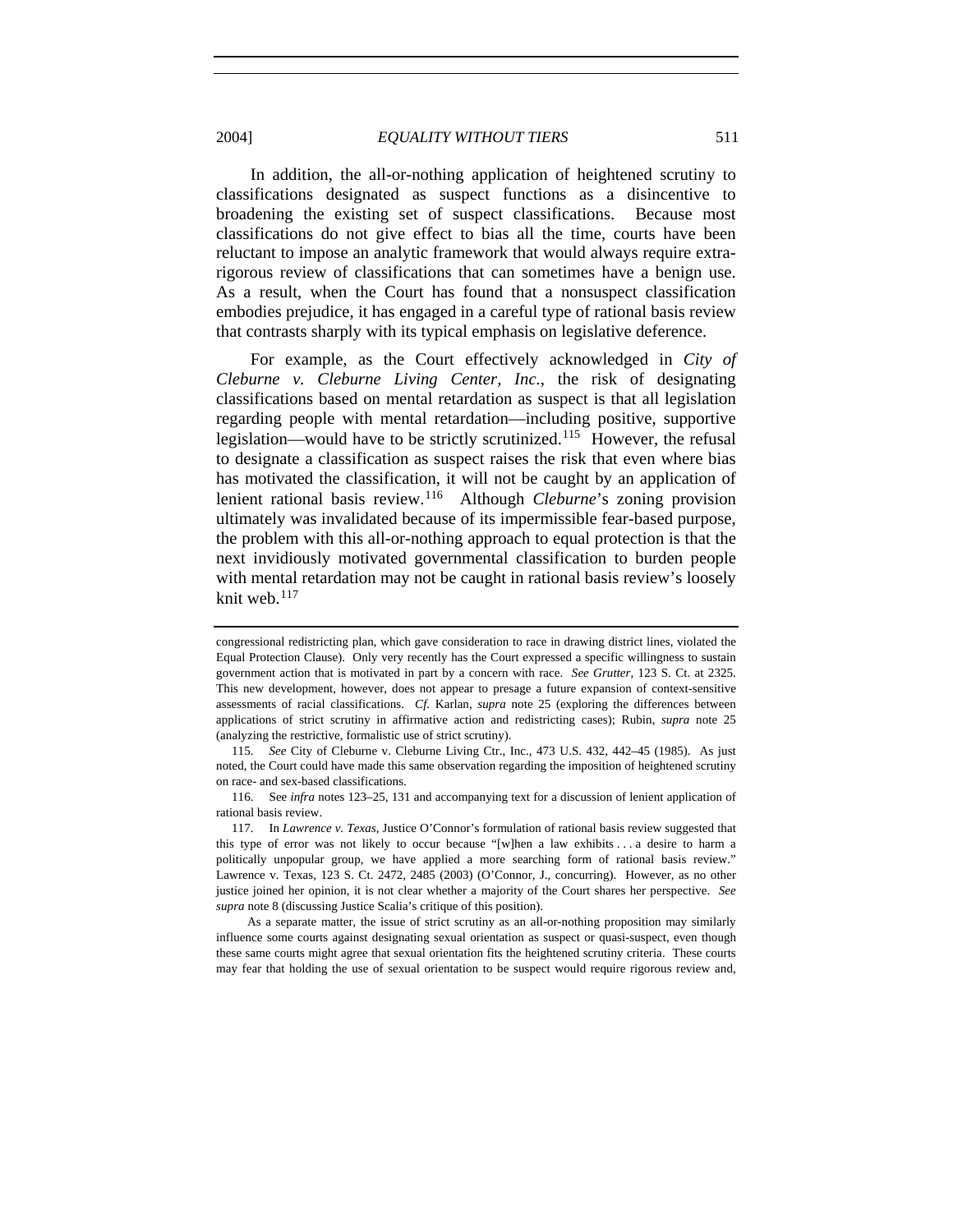Thus, although the underlying commitment of suspect classification analysis—that the Court's review should capture classifications that likely reflect impermissible prejudice—is a sensible one, the current set of indicia for determining which classifications are suspect, coupled with the rigid application of strict scrutiny to all suspect classifications, may fail to achieve that aim. As shown in the next section, rational basis review shares with suspect classification analysis the same essential concern of ensuring equality. A single standard of review that embraces these common concerns, which is proposed in Part IV, aims to provide the necessary rigor to identify invidious classifications while avoiding the weaknesses of suspect classification analysis as it is currently formulated and applied.

#### D. THE UNEVENNESS OF RATIONAL BASIS REVIEW

To the extent that strict and intermediate scrutiny serve a homogenizing purpose, in some broad sense, by creating the appearance of consistent analysis and results, the Court's rational basis cases present a sharp counterpoint. Although most classifying laws and policies withstand equal protection challenge, the Court also consistently invalidates classifications under rational basis review. Against a backdrop of more than one hundred cases subjected by the Court to equal protection rational basis review since 1973<sup>[118](#page-31-0)</sup>—the year after Gerald Gunther published his

ultimately, invalidation of all sexual orientation-based classifications, including those restricting service by gay people in the military that, to date, no appellate court has been willing to invalidate. *See, e.g.*, Able v. United States, 155 F.3d 628, 635–36 (2d Cir. 1998) (upholding the "don't ask, don't tell" prohibition against openly lesbian and gay military personnel); Richenberg v. Perry, 97 F.3d 256, 260– 62 (8th Cir. 1996) (same); Thomasson v. Perry, 80 F.3d 915, 928–29 (4th Cir. 1996) (same); Ben-Shalom v. Marsh, 881 F.2d 454, 464 (7th Cir. 1989) (upholding the separation of a lesbian service member from the military under an earlier policy); Woodward v. United States, 871 F.2d 1068, 1076 (Fed. Cir. 1989) (sustaining a gay man's separation from military service).

<span id="page-31-0"></span><sup>118.</sup> *See* Farrell, *supra* note 32, at 416–19. Of course, some laws challenged prior to 1973 were also invalidated on rational basis grounds. *See, e.g.*, Rinaldi v. Yeager, 384 U.S. 305, 310–11 (1966) (striking down a New Jersey law requiring imprisoned indigents to reimburse the county for the costs of an unsuccessful appeal, but not imposing the same burden on those receiving suspended sentences). *See also* Gunther, *supra* note 17, at 25–37 (reviewing the 1971 Term's relatively high concentration of these cases). In addition, prior to 1937, the Court invalidated myriad government classifications. *See, e.g.*, Louisville Gas & Elec. Co. v. Coleman, 277 U.S. 32, 35, 38–39 (1928) (invaliding a state disparate taxing scheme that benefited building and loan associations); F.S. Royster Guano Co. v. Virginia, 253 U.S. 412, 417 (1920) (striking down a scheme taxing an in-state business for its out-of-state revenues); Truax v. Raich, 239 U.S. 33, 43 (1915) (voiding Arizona's Anti-Alien Labor Law); Atchison, Topeka & Santa Fé Ry. v. Vosburg, 238 U.S. 56, 61–62 (1915) (rejecting a rule that imposed an attorney's fee obligation only on railroads); Connolly v. Union Sewer Pipe Co., 184 U.S. 540, 564 (1902) (rejecting an Illinois exemption of agriculturists and livestock dealers from criminal penalties imposed on others); Cotting v. Kan. City Stock Yards Co., 183 U.S. 79, 110 (1901) (invalidating a state law imposing regulations on stock yards operating above, but not below, a certain volume). However, the number of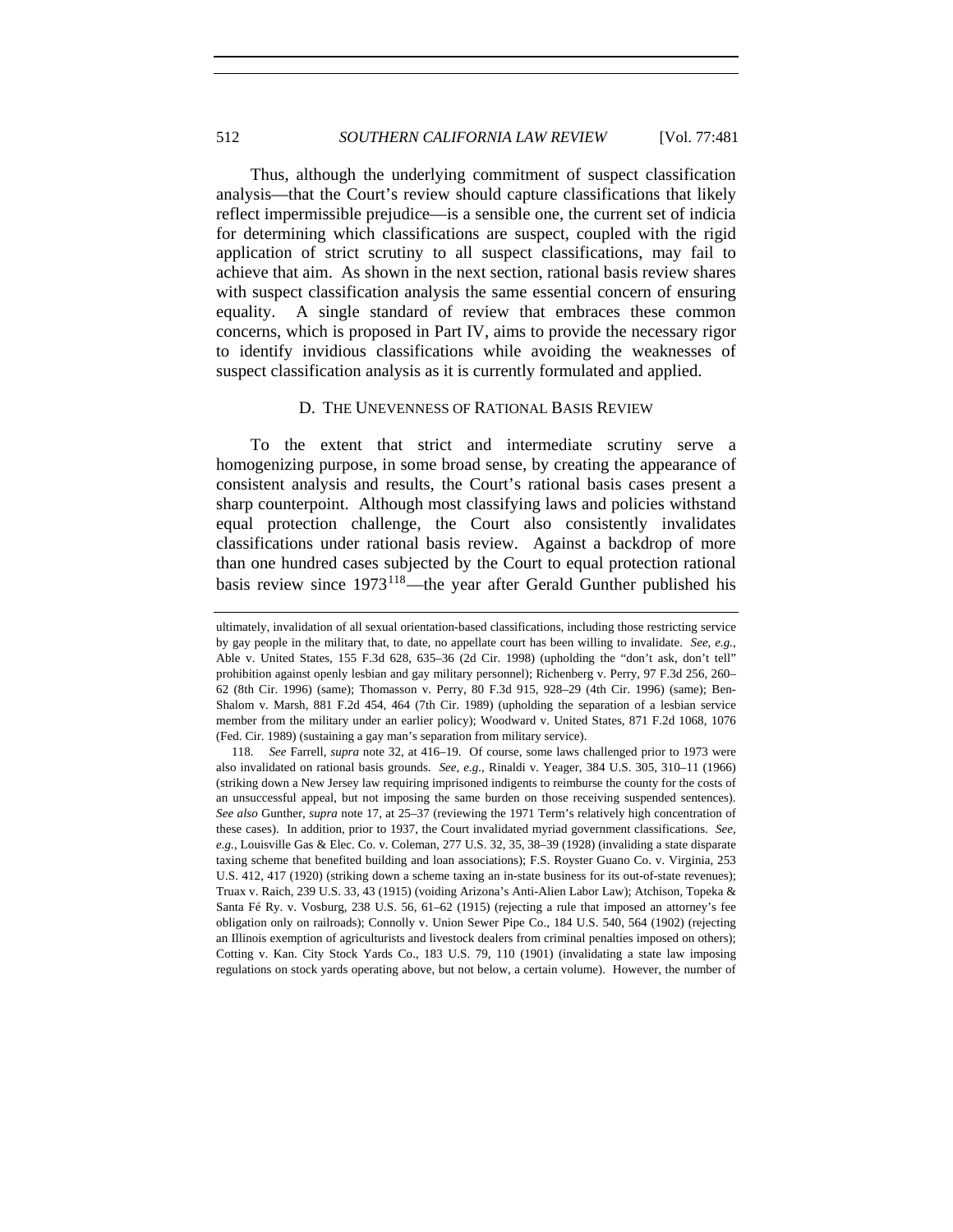landmark article offering a new model for equal protection analysis<sup>[119](#page-32-0)</sup>—the Court has invalidated nearly a dozen classifications.<sup>[120](#page-32-1)</sup> This periodic exercise of judicial authority under the lowest scrutiny level raises a serious

<span id="page-32-0"></span>119. *See* Gunther, *supra* note 17, at 20–24. For a discussion of this model, see *infra* notes 311–16 and accompanying text.

<span id="page-32-1"></span>120. *See* Romer v. Evans, 517 U.S. 620, 631–36 (1996) (invalidating a measure barring antidiscrimination protections for lesbians, gay men, and bisexuals); Quinn v. Millsap, 491 U.S. 95, 109 (1989) (striking down a Missouri property ownership requirement for service on a government board); Allegheny Pittsburgh Coal Co. v. County Comm'n, 488 U.S. 336, 344–46 (1989) (sustaining a challenge to Virginia's systematic undervaluation of some, but not all, real property); City of Cleburne v. Cleburne Living Ctr., Inc., 473 U.S. 432, 447–50 (1985) (invalidating a town's different treatment of individuals with mental retardation for zoning purposes); Hooper v. Bernalillo County Assessor, 472 U.S. 612, 618–23 (1985) (rejecting a New Mexico tax preference distinguishing between long-term and short-term resident Vietnam veterans); Williams v. Vermont, 472 U.S. 14, 27 (1985) (striking down a use tax that burdened out-of-state car buyers); Metro. Life Ins. Co. v. Ward, 470 U.S. 869, 883 (1985) (rejecting an Alabama law that provided tax relief to in-state but not foreign businesses); Plyler v. Doe, 457 U.S. 202, 230 (1982) (sustaining a challenge to a Texas law that denied education to undocumented children); Zobel v. Williams, 457 U.S. 55, 65 (1982) (invalidating Alaska's dividend distribution system that favored long-term residents); O'Brien v. Skinner, 414 U.S. 524, 530–31 (1974) (striking down a New York statute that permitted county jail detainees to register to vote, or vote as absentees, if they were detained outside, but not within, their county of residence); U.S. Dep't of Agric. v. Moreno, 413 U.S. 528, 538 (1973) (invalidating a legislative restriction aimed at preventing hippies from obtaining food stamps).

In addition, the Supreme Court analyzed numerous classifications based on sex and illegitimacy during this period by using the language of rational basis review. However, because these classifications are now deemed quasi-suspect, cases applying rational basis review to them are not discussed here on the theory that the Court might have been applying heightened review in practice but not in name. *See, e.g.*, Reed v. Reed, 404 U.S. 71, 75–77 (1971) (articulating a "strong" version of rational basis review and rejecting a mandatory preference for men in estate administration). *See also*  Gunther, *supra* note 17, at 34 ("It is difficult to understand [the *Reed*] result without an assumption that some special sensitivity to sex as a classifying factor entered into the analysis. . . . Only by importing some special suspicion of sex-related means . . . can the result be made entirely persuasive."); *supra*  note 88 (discussing the transition to heightened scrutiny for classifications based on sex and nonmarital parental status). Nonetheless, precisely because these cases can be seen as bridging the purported gap between lower and higher levels of scrutiny, they are useful as illustrations of the core concerns shared by all levels of equal protection review. *See infra* Part IV.

One additional case held that an individual had stated an equal protection claim by alleging that government acts targeted at him lacked a rational basis. Vill. of Willowbrook v. Olech, 528 U.S. 562, 564–65 (2000) (challenging an onerous easement condition as an arbitrary violation of the equal protection guarantee). Because this case had been decided by the district court on a motion to dismiss, the Supreme Court did not determine finally whether the disparate treatment amounted to a constitutional violation. *Id.*

equal protection invalidations during the *Lochner* era is disproportionately high, owing to the Court's inclination to strike down much of the government regulation that restricted business. *See* Michael Les Benedict, *Laissez-Faire and Liberty: A Re-Evaluation of the Meaning and Origins of Laissez-Faire Constitutionalism*, 3 LAW & HIST. REV. 293, 293–95 (1985); Sunstein, Lochner*'s Legacy*, *supra* note 55, at 877–81.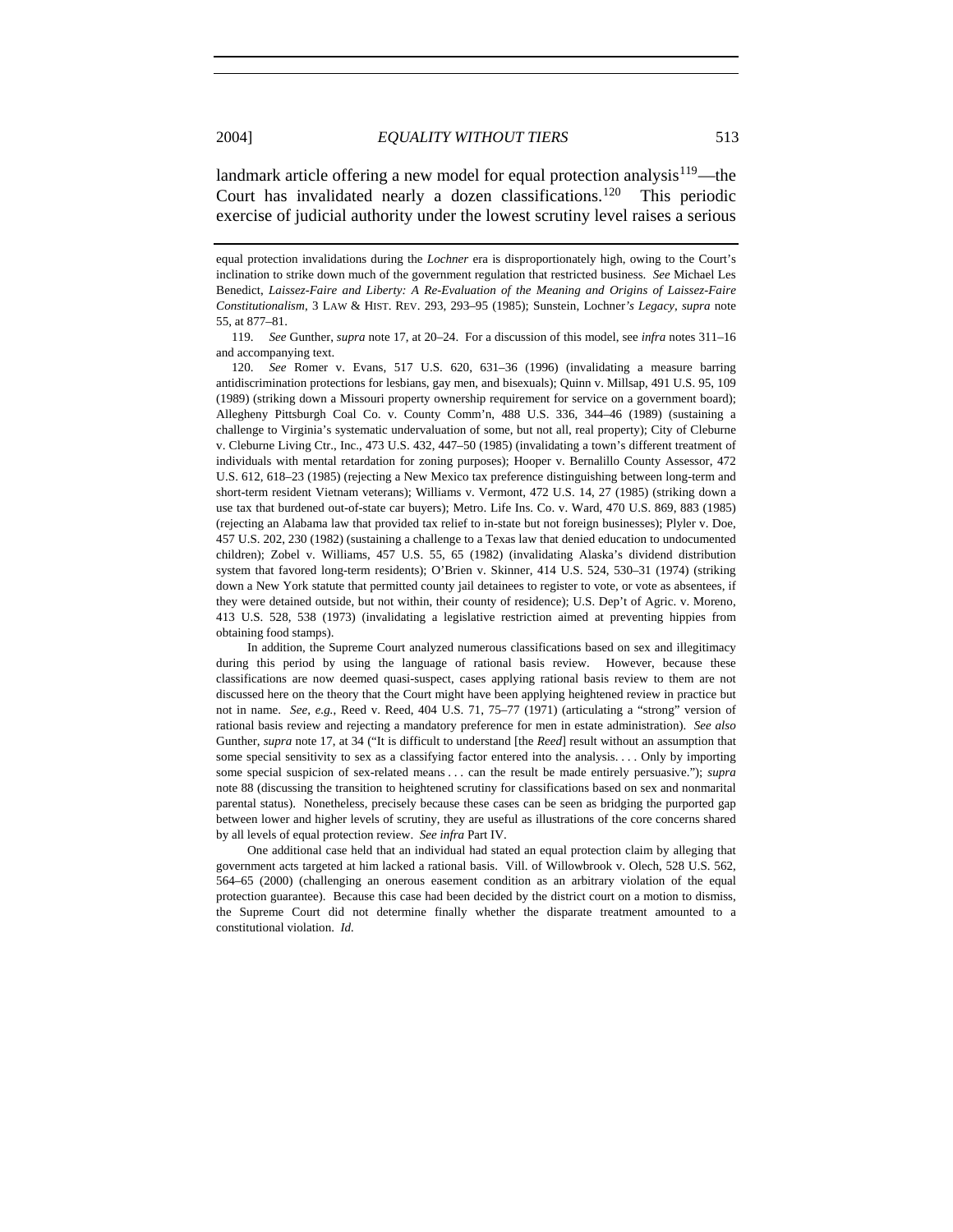question about how, exactly, the Court settles on the degree of deference it will give to legislative acts at this bottom tier.<sup>[121](#page-33-0)</sup>

To illustrate this inconsistency and demonstrate how its consequences support reconsideration of the tiered framework and a shift to a single review standard,  $122$  this section will sketch the Court's "weak" and "strong" approaches to rational basis review. It will then offer some hypotheses regarding the tension between them and the doctrinal wavering that complicates and undermines contemporary rational basis review.

The familiar refrain that courts should stay out of the business of judging most legislative distinctions characterizes the weak rational basis cases and dominates the doctrine in this area. As the Court has explained, "equal protection is not a license for courts to judge the wisdom, fairness, or logic of legislative choices."[123](#page-33-2) Instead, nonsuspect classifications must be sustained "if there is any reasonably conceivable state of facts that could

<span id="page-33-0"></span> <sup>121.</sup> Although the actual number of rational basis invalidations by the Supreme Court since *Gunther* introduced the concept of rational basis with "bite" is small, these cases, with their tension between deference and meaningful review, guide lower court review along with their highly deferential counterparts. *See* Gunther, *supra* note 17, at 20–24. One could render an alternative reading of these cases that would bring the numbers even lower by taking several of them out of equal protection altogether and others out of the realm of rational basis review, leaving only a random few that fall outside the typical deferential guideposts. For example, the invalidation of distinctions based on residence or length of residence might more accurately be explained by reference to the dormant Commerce Clause or the Privileges or Immunities Clause. *See* Erika K. Nelson, *Unanswered Questions: The Implications of* Saenz v. Roe *for Durational Residency Requirements*, 49 U. KAN. L. REV. 193, 217–18 (2000) (reanalyzing the *Zobel* and *Hooper* decisions under the Privileges or Immunities Clause). *Cf.* Roderick M. Hills, Jr., *Poverty, Residency, and Federalism: States' Duty of Impartiality Toward Newcomers*, 1999 SUP. CT. REV. 277, 310 (discussing the residency requirements in *Zobel* and *Hooper* in connection with state citizenship rights and states' ability to foster communities). Similarly, the *Moreno*, *Cleburne*, and *Romer* trilogy could be read as applying covert heightened scrutiny, *see* TRIBE, *supra* note 10, §§ 16-3, 16-31, as illustrating the operation of the "pariah principle," *see* Farber & Sherry, *supra* note 40, at 264, or as illustrating the generalized animus principle. *See* Cass R. Sunstein, *Foreword: Leaving Things Undecided*, 110 HARV. L. REV. 4, 63 (1996) [hereinafter Sunstein, *Leaving Things Undecided*] ("*Moreno*, *Cleburne*, and *Romer* reflect an understanding that other groups, not only African-Americans, may be subject to unreasoning hatred and suspicion."). *Cf. Romer*, 517 U.S. at 634–35 ("[L]aws of [this] kind . . . raise the inevitable inference that the disadvantage imposed is born of animosity toward the class of persons affected. . . . [This law] offends conventional and venerable [principles]; a law must bear a rational relationship to a legitimate governmental purpose."). However, because the Court frames its analysis as falling within its equal protection jurisprudence, these cases are appropriately considered here as well.

<span id="page-33-2"></span><span id="page-33-1"></span> <sup>122.</sup> While doctrinal inconsistency is a charge that could be levied against the jurisprudence in most areas of constitutional law, this section, coupled with Part V's application of the proposed single standard, shows that the inconsistency, at times, results in inadequate review of certain classifications. *See infra* Part V.A (discussing Dandridge v. Williams, 397 U.S. 471 (1970)). This consequence, in turn, supports reconsideration of the framework designed to guide that review.

 <sup>123.</sup> FCC v. Beach Communications, Inc., 508 U.S. 307, 313 (1993).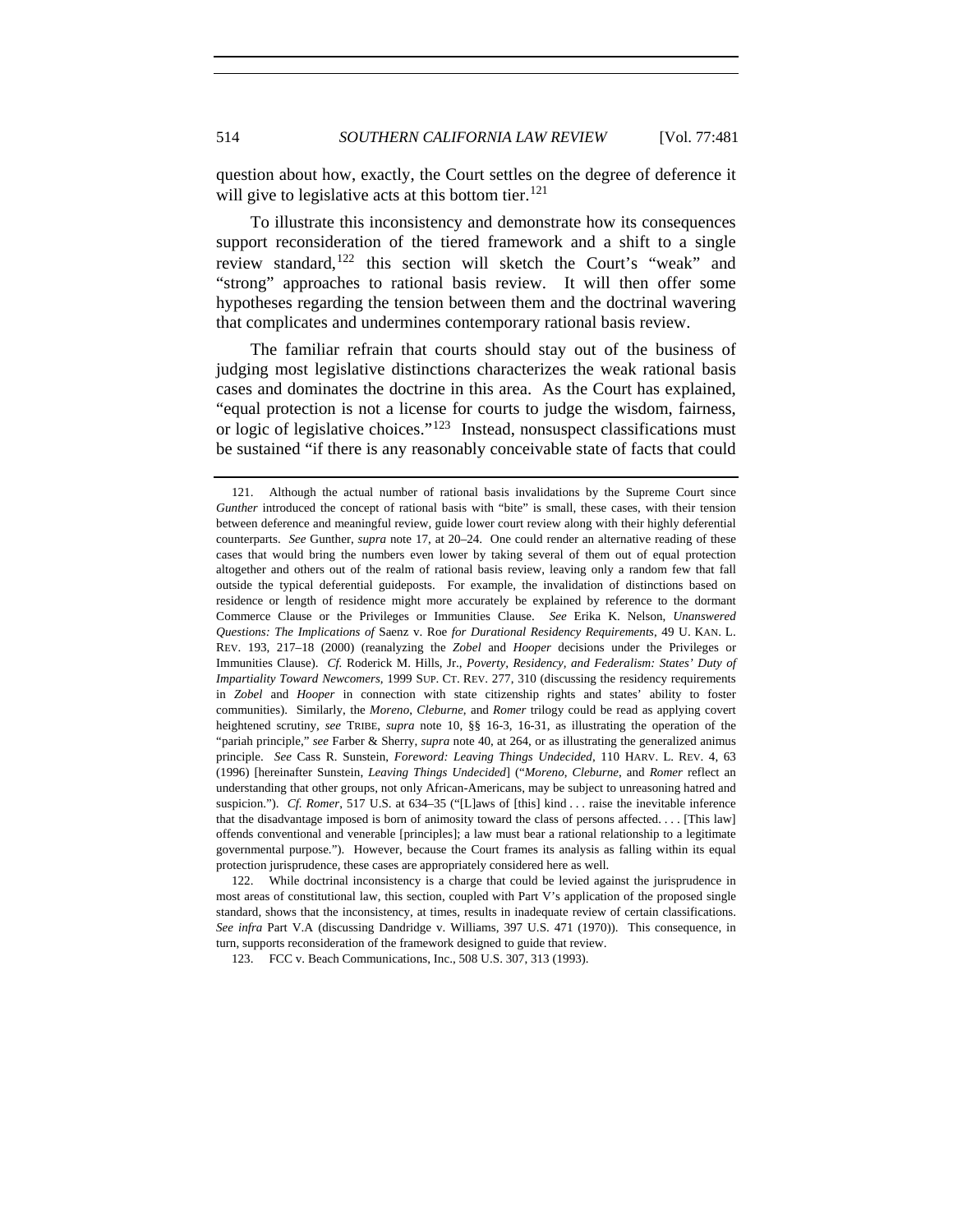provide a rational basis for the classification."[124](#page-34-0) In other words, legislatures act with a strong presumption of legitimacy "despite the fact that, in practice, their laws result in some inequality." $125$ 

Yet alongside these deferential pledges, a separate cluster of strong rational basis cases adds additional weight to the minimal requirements just mentioned by emphasizing that a meaningful relationship must exist between the group singled out and the government's legitimate goals.<sup>[126](#page-34-2)</sup> As the Court has stated, "the classification must be reasonable, not arbitrary, and must rest upon some ground of difference having a fair and substantial relation to the object of the legislation, so that all persons similarly circumstanced shall be treated alike."<sup>[127](#page-34-3)</sup> In other words, deference does not translate into an absence of genuine scrutiny: "even in the ordinary equal protection case calling for the most deferential of

<span id="page-34-2"></span> 126. F.S. Royster Guano Co. v. Virginia, 253 U.S. 412, 416 (1920). Although *F.S. Royster Guano*  is a relatively early case, it is cited so frequently that it remains a mainstay of this "strong" characterization of equal protection review. *See, e.g.*, Nguyen v. INS, 533 U.S. 53, 63 (2001). For additional examples of strong rational basis cases, see *infra* notes 206, 213–21 and accompanying text.

<span id="page-34-3"></span>127. *F.S. Royster Guano*, 253 U.S. at 415. Recognizing the great deference accorded to tax classifications, the Court underscored that even "a discriminatory tax law cannot be sustained against the complaint of a party aggrieved if the classification appear [sic] to be altogether illusory." *Id.*  Although tax classifications received regular equal protection review during the *Lochner* era, *see, e.g.*, Hanover Fire Ins. Co. v. Harding, 272 U.S. 494, 516 (1926) (holding that tax provisions favoring instate businesses violated the Equal Protection Clause); S. Ry. Co. v. Greene, 216 U.S. 400, 418 (1910) (finding a tax preference for in-state railway companies to be invalid under the Equal Protection Clause), the Court's deferential orientation was so powerful that some precedent suggested that discriminatory tax statutes were entirely immune from compliance with the Equal Protection Clause. *See* Lincoln Nat'l Life Ins. Co. v. Read, 325 U.S. 673, 676–78 (1945) (holding that "privilege" taxes paid by an out-of-state corporation were not subject to equal protection). Ultimately, the Court rejected *Lincoln*'s categorical hands-off approach. *See* W. & S. Life Ins. Co. v. State Bd. of Equalization, 451 U.S. 648, 665–68 (1981) (holding that the Equal Protection Clause applied to states' treatment of a foreign corporation). In *Western & Southern Life Insurance Co.*, the Court held that

whatever the extent of a State's authority to exclude foreign corporations from doing business within its boundaries, that authority does not justify imposition of more onerous taxes or other burdens on foreign corporations than those imposed on domestic corporations, unless the discrimination between foreign and domestic corporations bears a rational relation to a legitimate state purpose.

*Id.* at 667–68.

<span id="page-34-0"></span><sup>124.</sup> *Id*. (citation omitted). In *United States v. Morrison*, the Court's rejection of facts found by Congress regarding the interstate impact of domestic violence suggests that if legislation is to be sustained, the facts at issue must be reasonable to the Court as well as to the legislature. *See* United States v. Morrison, 529 U.S. 598, 627 (2000); *id.* at 666 (Breyer, J., dissenting).

<span id="page-34-1"></span> <sup>125.</sup> McGowan v. Maryland, 366 U.S. 420, 425–26 (1961). *See also* Dandridge v. Williams, 397 U.S. 471, 485 (1970) ("If the classification has some 'reasonable basis,' it does not offend the Constitution simply because the classification 'is not made with mathematical nicety or because in practice it results in some inequality.'") (quoting Lindsley v. Natural Carbonic Gas Co., 220 U.S. 61, 78 (1911)); Williamson v. Lee Optical of Okla., Inc., 348 U.S. 483, 487 (1955) ("But the law need not be in every respect logically consistent with its aims.").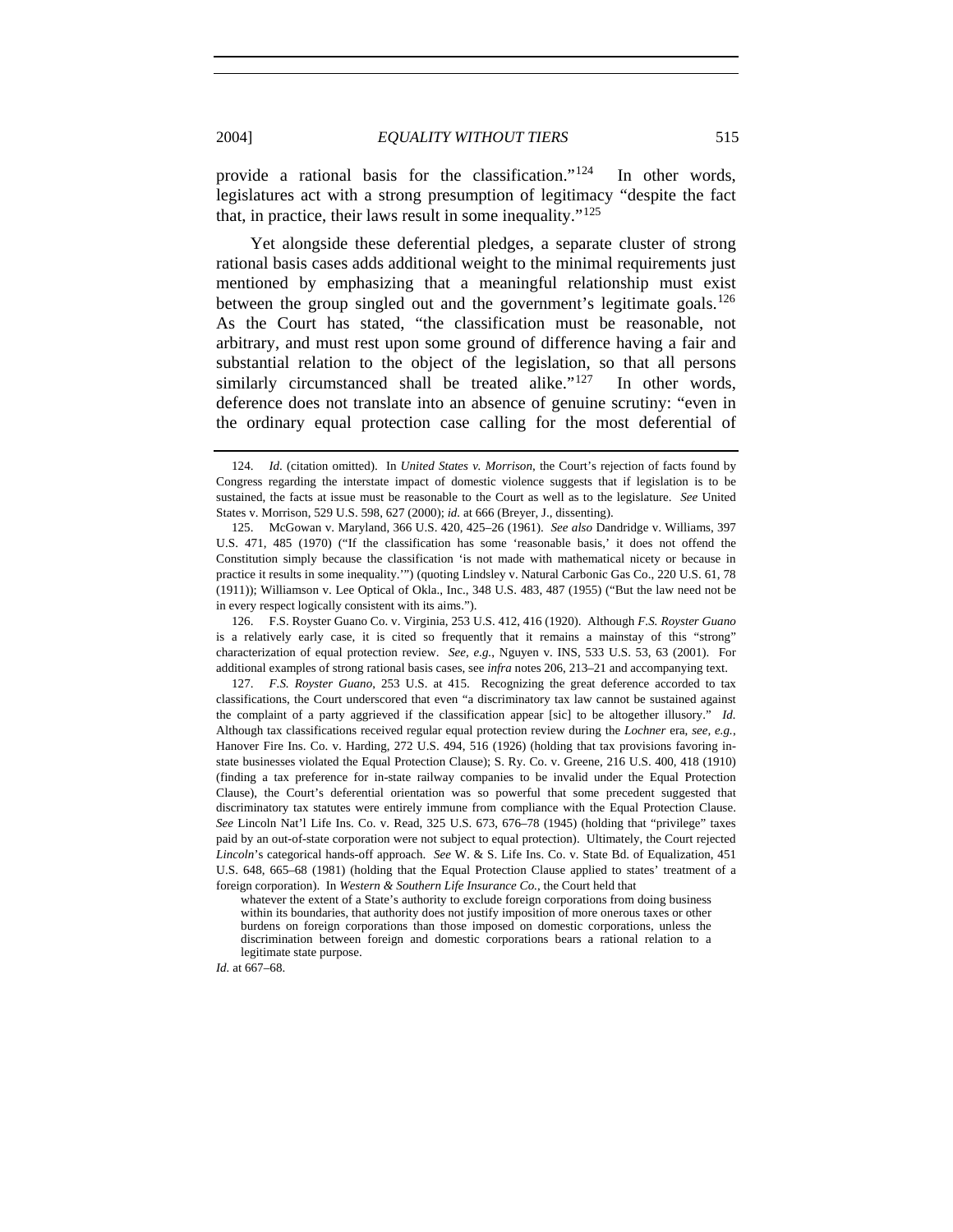standards, we insist on knowing the relation between the classification adopted and the object to be attained."[128](#page-35-0)

Grounding this insistence in the Constitution's equality mandate, the Court has commented that "[t]he search for the link between classification and objective gives substance to the Equal Protection Clause; it provides guidance and discipline for the legislature, which is entitled to know what sorts of laws it can pass; and it marks the limits of our own authority."<sup>[129](#page-35-1)</sup> Referring to the underlying purpose of equal protection review, the Court explained that "[b]y requiring that the classification bear a rational relationship to an independent and legitimate legislative end, we ensure that classifications are not drawn for the purpose of disadvantaging the group burdened by the law."<sup>[130](#page-35-2)</sup>

As the preceding discussion illustrates, two distinct emphases emerge in cases using essentially the same rational basis language. One, characterized here as the weak version of rational basis, focuses on the presumption of constitutionality given to government action and the reluctance of courts to second-guess the acts of their sibling branches.<sup>[131](#page-35-3)</sup> The strong cases, in contrast, underscore that even with this presumption of constitutionality, the rationality requirement for government line drawing remains meaningful. These strong cases might also be described as having a contextual focus in that the link between government line drawing and asserted state interests must be grounded in the context in which the classification operates before judicial approval will be granted.<sup>[132](#page-35-4)</sup>

 <sup>128.</sup> Romer v. Evans, 517 U.S. 620, 632 (1996).

<sup>129.</sup> *Id.*

<span id="page-35-2"></span><span id="page-35-1"></span><span id="page-35-0"></span><sup>130.</sup> *Id.* at 633 (citation omitted). *See also* Plyler v. Doe, 457 U.S. 202, 227 (1982) ("The State must do more than justify its classification with a concise expression of an intention to discriminate.") (citation omitted).

<span id="page-35-3"></span><sup>131.</sup> *See, e.g.*, Heller v. Doe, 509 U.S. 312, 319 (1993) ("[A] classification neither involving fundamental rights nor proceeding along suspect lines is accorded a strong presumption of legitimacy."); City of New Orleans v. Dukes, 427 U.S. 297, 303 (1976) (per curiam) ("[T]he judiciary may not sit as a superlegislature to judge the wisdom or desirability of legislative policy determinations made in areas that neither affect fundamental rights nor proceed along suspect lines . . . ."); Dandridge v. Williams, 397 U.S. 471, 486 (1970) ("[F]ederal courts [have] no power to impose upon the States their views of what constitutes wise economic or social policy.") (footnote omitted); McGowan v. Maryland, 366 U.S. 420, 425–26 (1961) ("State legislatures are presumed to have acted within their constitutional power despite the fact that, in practice, their laws result in some inequality."); Williamson v. Lee Optical of Okla., Inc., 348 U.S. 483, 487 (1955) ("The Oklahoma law may exact a needless, wasteful requirement in many cases. But it is for the legislature, not the courts, to balance the advantages and disadvantages of the new requirement.").

<span id="page-35-4"></span><sup>132.</sup> *See W. & S. Life Ins.*, 451 U.S. at 668 ("In determining whether a challenged classification is rationally related to achievement of a legitimate state purpose, we must answer two questions: (1) Does the challenged legislation have a legitimate purpose? and (2) Was it reasonable for the lawmakers to believe that use of the challenged classification would promote that purpose?").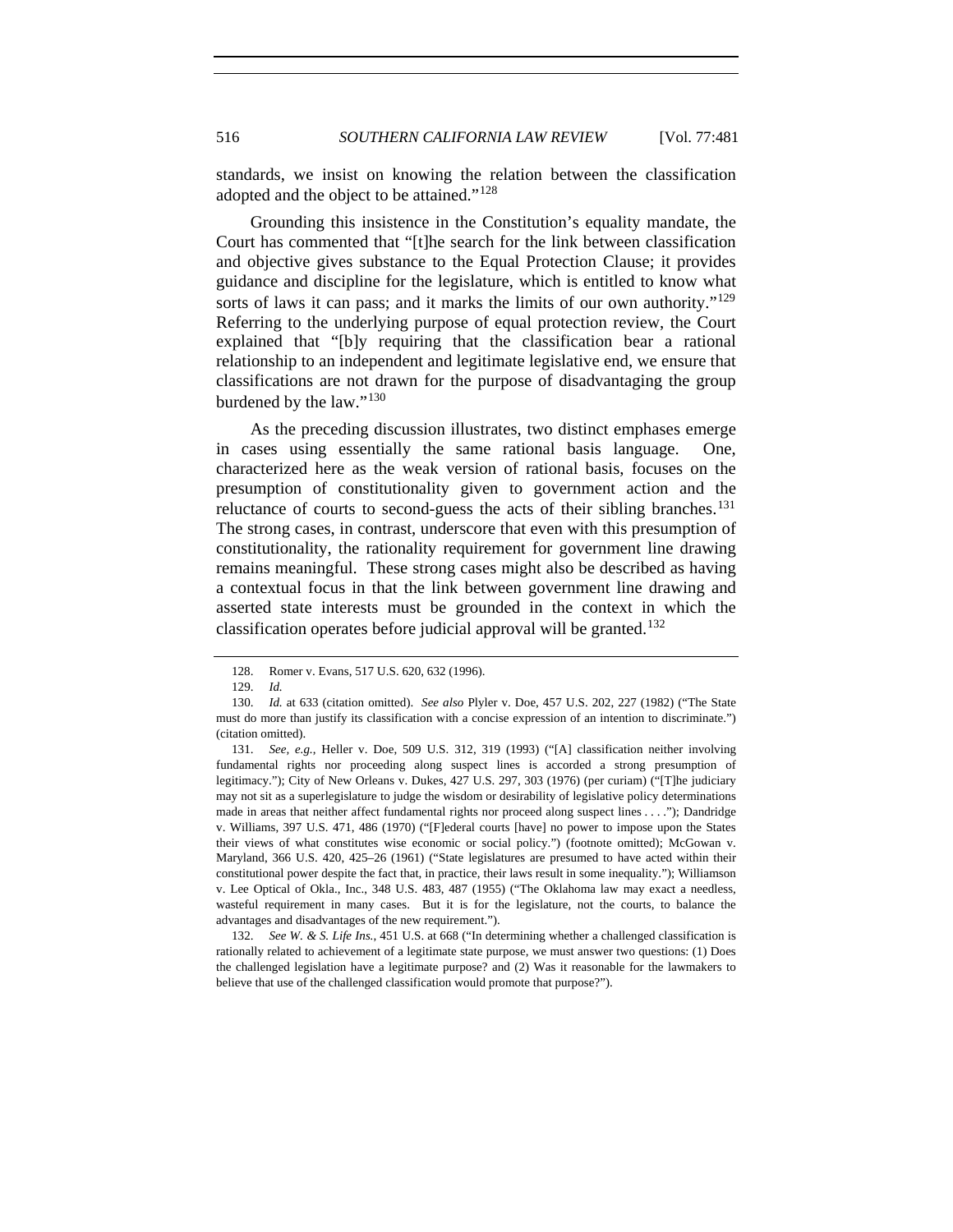A cold look at these characterizations of the rational basis inquiry could suggest that the distinction drawn out above is semantic at best, but that would miss the significant, if subtle, shifts in emphasis. These shifts lead to predictable results, at least in the limited sense that opinions invoking the test's weak version almost invariably reject equal protection challenges while the strong language generally appears in the cases striking down classifications.<sup>[133](#page-36-0)</sup> Not all the cases emphasizing "linkage" result in judicial intervention,  $134$  however; thus, the predictive value of this distinction is admittedly minor. The distinction's value may be minimized further if the Court's use of the weak or strong articulation is viewed as nothing more than self-serving phraseology or a reflection of unresolved ideological differences on the Court about the role of judicial review. For our purposes, though, whether or not the contrast between the weak and strong cases illustrates a deeper jurisprudential struggle, the divergent emphases reflect a persistent tension about the nature of rational basis review, which has left the doctrine with a somewhat unpredictable feel and, at times, without sufficient focus on whether a meaningful connection exists between government action and the purported justifications for that action.

In sum, although there is general agreement that rational basis review requires the greatest deference and the least rigorous scrutiny of any test seeking to enforce the Equal Protection Clause, differences in emphasis and application remain plentiful. The wide gaps between the expressions and applications of rational basis review in the weak and strong cases and the

<span id="page-36-0"></span> <sup>133.</sup> However, the weak language dominates discussion in a few of the cases that ultimately strike down government action. For example, in *Metropolitan Life Insurance Co. v. Ward*, the Court stressed that "it is not difficult to establish a rational relationship between a classification and a government purpose." Metro. Life Ins. Co. v. Ward, 470 U.S. 869, 881 (1985). The Court was closely split, however, regarding both the articulation of the equal protection analysis and the outcome here, with four justices maintaining that the majority had misapplied the equal protection test and had failed to defer sufficiently to the state's freedom to classify. *Id.* at 884–86 (O'Connor, J., dissenting).

More recently, the Court in *Quinn v. Millsap* similarly stressed the ease of satisfying rational basis review, stating that "[w]e need apply no more than the rationality review articulated in *Turner*" to strike down the property ownership requirement at issue. Quinn v. Millsap, 491 U.S. 95, 107 (1989) (referring to Turner v. Fouche, 396 U.S. 346, 362 (1970)). In *Turner*, the Court had described the rational basis inquiry as asking "whether the challenged classification rests on grounds *wholly irrelevant* to the achievement of a valid state objective." Turner v. Fouche, 396 U.S. 346, 362 (1970) (emphasis added) (footnote omitted).

<span id="page-36-1"></span> <sup>134.</sup> In *Nordlinger v. Hahn*, for example, the plaintiff relied on *Allegheny Pittsburgh Coal Co. v. County Commission* to challenge California's acquisition value taxation scheme, which resulted in new homeowners paying substantially higher taxes than long-term homeowners for similar properties. Nordlinger v. Hahn, 505 U.S. 1, 14 (1992). Although the Court sustained the California approach, it carefully assessed the relationship between the state's interests and the classification in a manner typical of the strong set of cases. *Id.* at 11–17.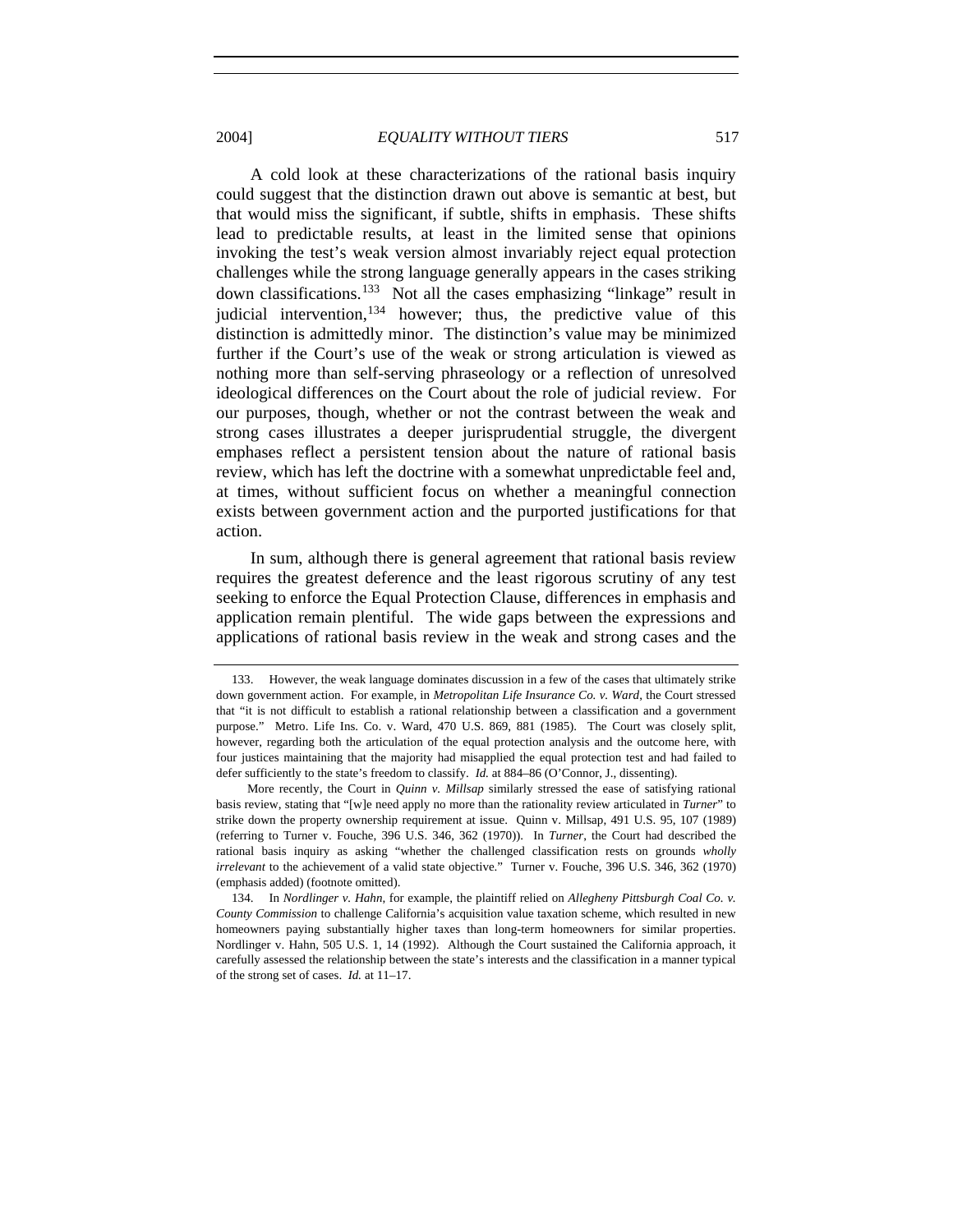resulting periodic invalidations of government line drawing suggest that the doctrine needs a stabilizing force.

These tensions in rational basis review, coupled with the difficulties in suspect classification analysis addressed above, encourage this Article's next turn toward rethinking the framework that supports these review standards. With the theoretical and doctrinal weaknesses in mind, the remainder of this Article will take steps toward laying a firmer foundation for future judicial application of the Constitution's equality guarantee.

## III. QUESTIONING THE THREE TIERS

In light of the serious flaws plaguing the theory and application of heightened scrutiny and rational basis review, it is not entirely surprising that the three-tiered framework has periodically come under fire by members of the Court. What is more puzzling, however, is that no judicial or scholarly consensus has developed in favor of abandoning the tiers and adopting a single standard. This part will approach this puzzle initially by setting out the views of those justices who have questioned the Court's current approach to equal protection review. After a brief tour of these divergent positions, I will then posit several theories as to why, despite doctrinal problems and scholarly critique, the Court's approach to equal protection has remained relatively static. In doing so, I will consider three of the leading theories that have been advanced to provide some coherence to rational basis review and assess their incorporation by the Court.<sup>[135](#page-37-0)</sup>

## A. JUDICIAL DISCOMFORT WITH TIERED REVIEW

Even as the Court was first growing comfortable with an approach to assessing governmental classifications that required determinations of suspectness and imposing different levels of judicial review, a few consistent voices on the Court cautioned against the entry into new and complicated terrain. Rather than dividing the analytic field into classifications, these jurists, representing a broad philosophical spectrum,

<span id="page-37-0"></span> <sup>135.</sup> Much scholarship examines strict scrutiny and suspect classification in the context of racebased affirmative action and redistricting classifications. *See generally* Karlan, *supra* note 25 (criticizing the application of strict scrutiny to affirmative action programs); Rubenfeld, *Affirmative Action*, *supra* note 13 (same); Rubin, *supra* note 25 (same). Because this scholarship focuses largely on correcting perceived problems within the confines of a heightened scrutiny approach, it is not as pertinent to this Article's project of collapsing the three-tiered structure back into its original unitary analytic mechanism. Thus, it will not be addressed in depth here. It does, however, reinforce the timeliness of reconsidering the tiered framework.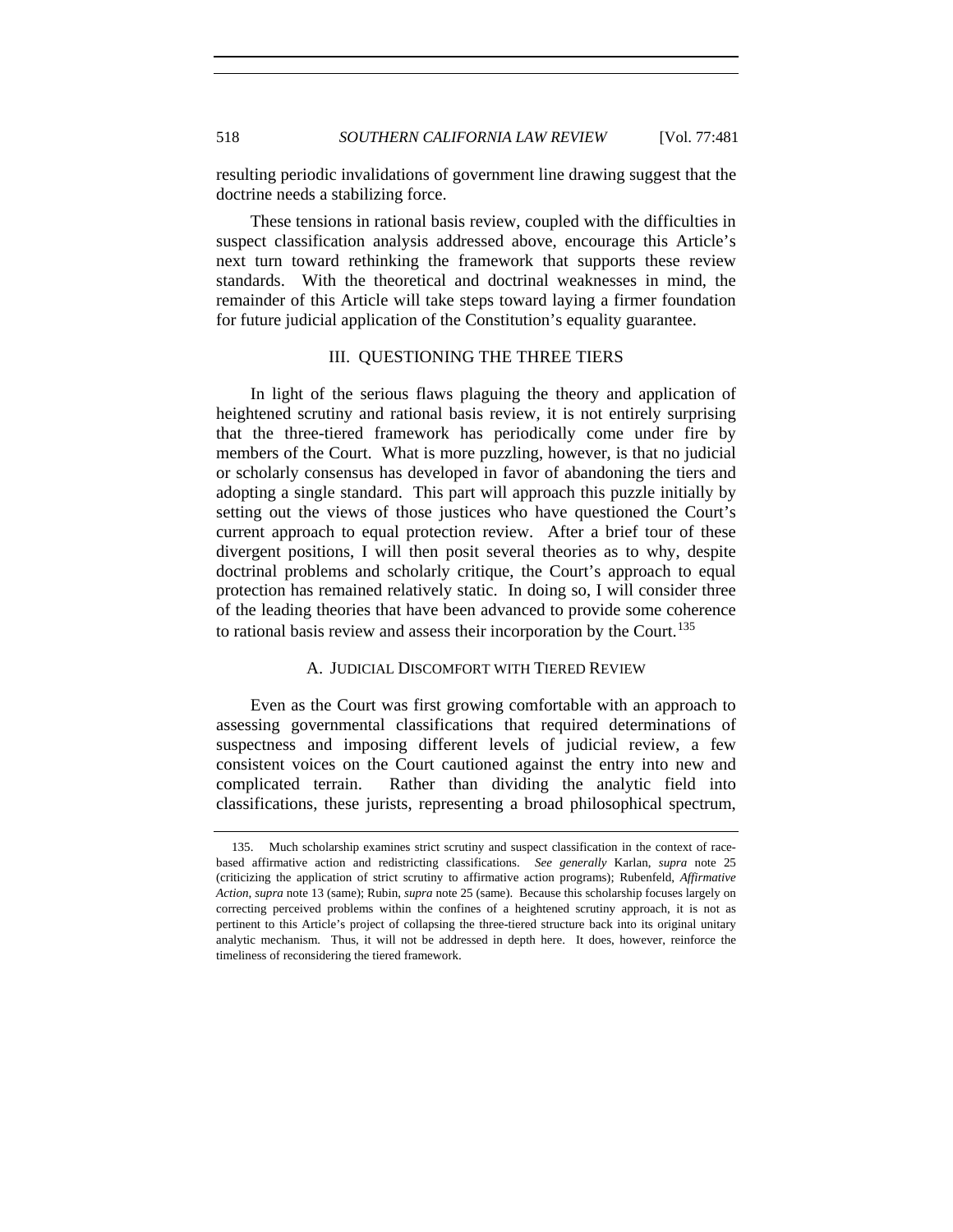suggested that the multiple tiers might be more trouble than help and might distort the fair application of equal protection values.<sup>[136](#page-38-0)</sup>

From among the members of the Court, Justice Marshall engaged in the most detailed effort to flesh out a unitary standard. Instead of proposing adjustments to the criteria forming the Court's test, Justice Marshall explained in *Cleburne* that the Court's overall approach was in error:

The Court's opinion approaches the task of principled equal protection adjudication in what I view as precisely the wrong way. The formal label under which an equal protection claim is reviewed is less important than careful identification of the interest at stake and the extent to which society recognizes the classification as an invidious one. Yet in focusing obsessively on the appropriate label to give its standard of review, the Court fails to identify the interests at stake or to articulate the principle that classifications based on mental retardation must be carefully examined to assure they do not rest on impermissible assumptions or false stereotypes regarding individual ability and need. No guidance is thereby given as to when the Court's freewheeling, and potentially dangerous, "rational-basis standard" is to be employed, nor is attention directed to the invidiousness of grouping all retarded individuals together.<sup>[137](#page-38-1)</sup>

Moreover, Justice Marshall observed that these formal distinctions in review were not as neat as they purported to be. Condemning the Court's effort to shore up differences between rational basis review and heightened scrutiny, he wrote, "this Court's decisions in the field of equal protection defy such easy categorization."[138](#page-38-2)

Justice Marshall also took specific issue with the framework that the Court had developed to identify suspect classifications, with the immutability and political power inquiries receiving his particular condemnation: "No single talisman can define those groups likely to be the target of [constitutionally offensive] classifications . . . . [E]xperience, not abstract logic, must be the primary guide." $139$  He observed, for example,

<sup>136.</sup> *See infra* notes 137–62 and accompanying text.

<span id="page-38-1"></span><span id="page-38-0"></span> <sup>137.</sup> City of Cleburne v. Cleburne Living Ctr., Inc., 473 U.S. 432, 478 (1985) (Marshall, J., concurring in the judgment in part and dissenting in part). The following year, in dissent from the Court's approval of a restrictive food stamp provision, Justice Marshall reiterated his concern with "the lack of vitality in this Court's recent equal protection jurisprudence." Lyng v. Castillo, 477 U.S. 635, 643 (1986) (Marshall, J., dissenting) (citations omitted).

 <sup>138.</sup> San Antonio Indep. Sch. Dist. v. Rodriguez, 411 U.S. 1, 98 (1973) (Marshall, J., dissenting).

<span id="page-38-3"></span><span id="page-38-2"></span><sup>139.</sup> *Cleburne Living Ctr.*, 473 U.S. at 472 n.24 (Marshall, J., concurring in the judgment in part and dissenting in part).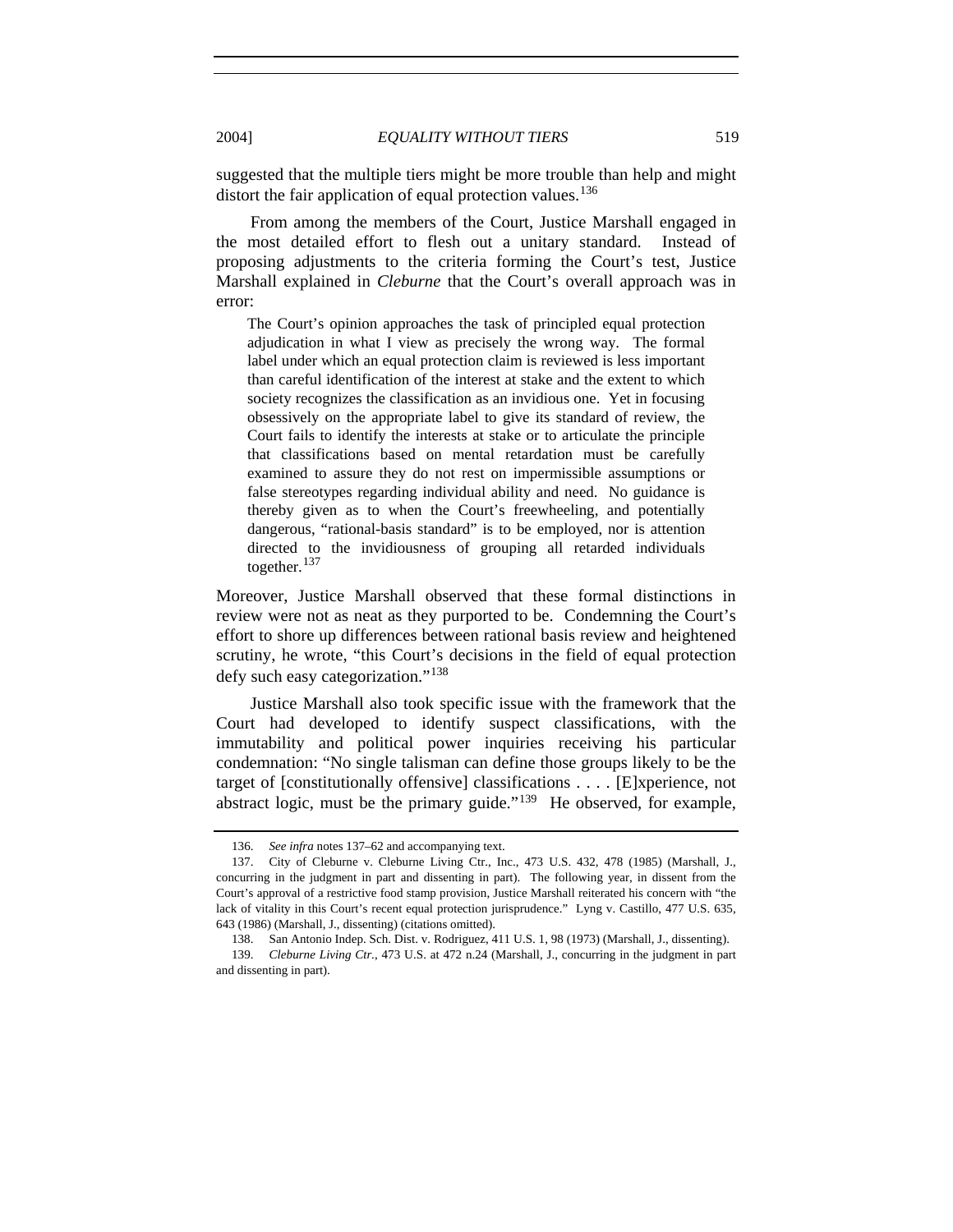that "[t]he 'political powerlessness' of a group may be relevant, but that factor is neither necessary . . . nor sufficient."<sup>[140](#page-39-0)</sup> Likewise, he acknowledged that immutability "may be relevant, but many immutable characteristics, such as height or blindness, are valid bases of governmental action and classifications under a variety of circumstances."[141](#page-39-1)

With his criticism of the formalistic distinctions in suspect classification analysis, Justice Marshall offered a balancing test as an alternative, seeking to focus the Court's attention on the relationship between the government interest at issue and the level of societal condemnation of the classification. His proposal maintained that "concentration must be placed upon the character of the classification in question, the relative importance to individuals in the class discriminated against of the governmental benefits that they do not receive, and the asserted state interests in support of the classification."[142](#page-39-2) Justice Marshall also maintained that the Court was already engaged in this flexible approach, notwithstanding its creation of multiple tiers for review. Critiquing the Court's approach, he commented, "A principled reading of what this Court has done reveals that it has applied a spectrum of standards in reviewing discrimination allegedly violative of the Equal Protection  $Clause.$ "<sup>[143](#page-39-3)</sup>

Justice Stevens also strongly opposed the Court's foray into multiple tiers. Agreeing with Justice Marshall that only a single standard should be applied, Justice Stevens proposed a somewhat different formulation for equal protection review. As he famously observed in *Craig v. Boren*,

Richardson v. Belcher, 404 U.S. 78, 90–91 (1971) (Marshall, J., dissenting).

<sup>140.</sup> *Id.* (Marshall, J., concurring in the judgment in part and dissenting in part) (citation omitted).

<sup>141.</sup> *Id.* (Marshall, J., concurring in the judgment in part and dissenting in part) (citation omitted).

<span id="page-39-2"></span><span id="page-39-1"></span><span id="page-39-0"></span> <sup>142.</sup> Dandridge v. Williams, 397 U.S. 471, 520–21 (1970) (Marshall, J., dissenting). In *Cleburne*, Justice Marshall described the balancing proposal this way: "I have long believed the level of scrutiny employed in an equal protection case should vary with 'the constitutional and societal importance of the interest adversely affected and the recognized invidiousness of the basis upon which the particular classification is drawn.'" *Cleburne Living Ctr.*, 473 U.S. at 460 (Marshall, J., concurring in the judgment in part and dissenting in part) (quoting *Rodriguez*, 411 U.S. at 99 (Marshall, J., dissenting)) (citation omitted). In *Richardson v. Belcher*, a due process case, Justice Marshall added that

it is necessary to consider more than the character of the classification and the governmental interests in support of the classification. Judges should not ignore what everyone knows, namely that legislation regulating business cannot be equated with legislation dealing with destitute, disabled, or elderly individuals.... [T]he Court should consider the individual interests at stake.

<span id="page-39-3"></span><sup>143.</sup> *Rodriguez*, 411 U.S. at 98–99 (Marshall, J., dissenting). Justice Marshall continued, "This spectrum clearly comprehends variations in the degree of care with which the Court will scrutinize particular classifications, depending, I believe, on the constitutional and societal importance of the interest adversely affected and the recognized invidiousness of the basis upon which the particular classification is drawn." *Id.* at 99 (Marshall, J., dissenting).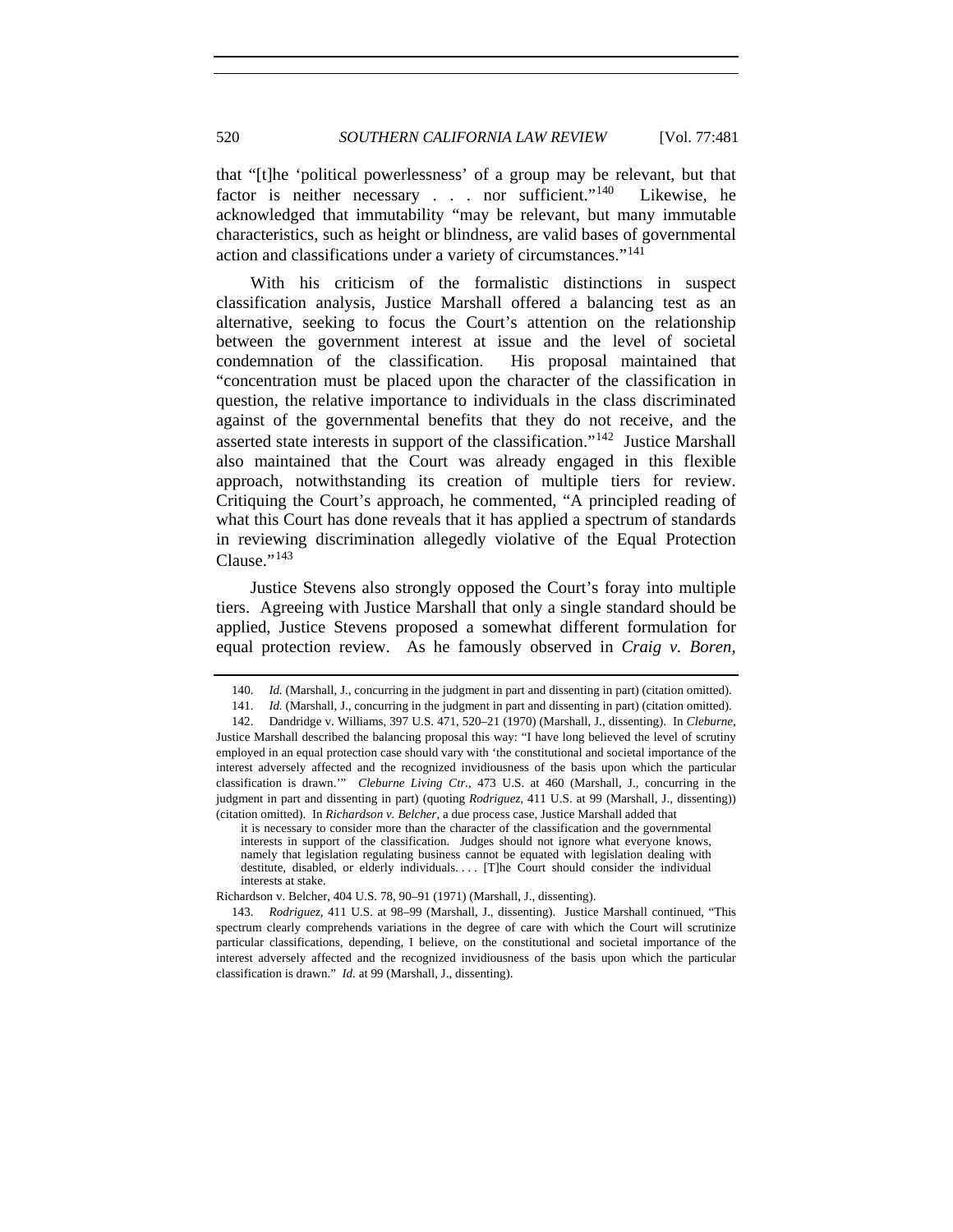"There is only one Equal Protection Clause. It requires every State to govern impartially. It does not direct the courts to apply one standard of review in some cases and a different standard in other cases."<sup>[144](#page-40-0)</sup> Like Justice Marshall, Justice Stevens contended that the tiers did not actually guide the Court's analysis, though he identified a single standard rather than a sliding scale as the underlying key to the Court's approach:

I am inclined to believe that what has become known as the two-tiered analysis of equal protection claims does not describe a completely logical method of deciding cases, but rather is a method the Court has employed to explain decisions that actually apply a single standard in a reasonably consistent fashion.<sup>[145](#page-40-1)</sup>

Proposing an alternative method of assessing equal protection challenges, Justice Stevens explained that "[i]n my own approach to these cases, I have always asked myself whether I could find a 'rational basis' for the classification at issue."<sup>[146](#page-40-2)</sup> He then explicated how the rationality inquiry could proceed, emphasizing the importance of an unbiased legislature and a legitimate public purpose for a classification:

The term "rational," of course, includes a requirement that an impartial lawmaker could logically believe that the classification would serve a legitimate public purpose that transcends the harm to the members of the disadvantaged class. Thus, the word "rational"—for me at least includes elements of legitimacy and neutrality that must always characterize the performance of the sovereign's duty to govern impartially.<sup>[147](#page-40-3)</sup>

To reinforce that no need for multiple standards of review exists, Stevens observed,

It would be utterly irrational to limit the franchise on the basis of height or weight; it is equally invalid to limit it on the basis of skin color. None of these attributes has any bearing at all on the citizen's willingness or ability to exercise that civil right. We do not need to apply a special standard, or to apply "strict scrutiny," or even "heightened scrutiny," to decide such cases.[148](#page-40-4)

 <sup>144.</sup> Craig v. Boren, 429 U.S. 190, 211–12 (1976) (Stevens, J., concurring).

<sup>145.</sup> *Id.* at 212 (Stevens, J., concurring).

<sup>146.</sup> *Cleburne Living Ctr.*, 473 U.S. at 452 (Stevens, J., concurring).

<sup>147.</sup> *Id.* (Stevens, J., concurring) (footnotes omitted).

<span id="page-40-4"></span><span id="page-40-3"></span><span id="page-40-2"></span><span id="page-40-1"></span><span id="page-40-0"></span><sup>148.</sup> *Id.* at 452–53 (Stevens, J., concurring). For a detailed discussion of Justice Stevens's approach to equal protection review, see generally, Note, *Justice Stevens' Equal Protection Jurisprudence*, 100 HARV. L. REV. 1146 (1987) [hereinafter *Justice Stevens*].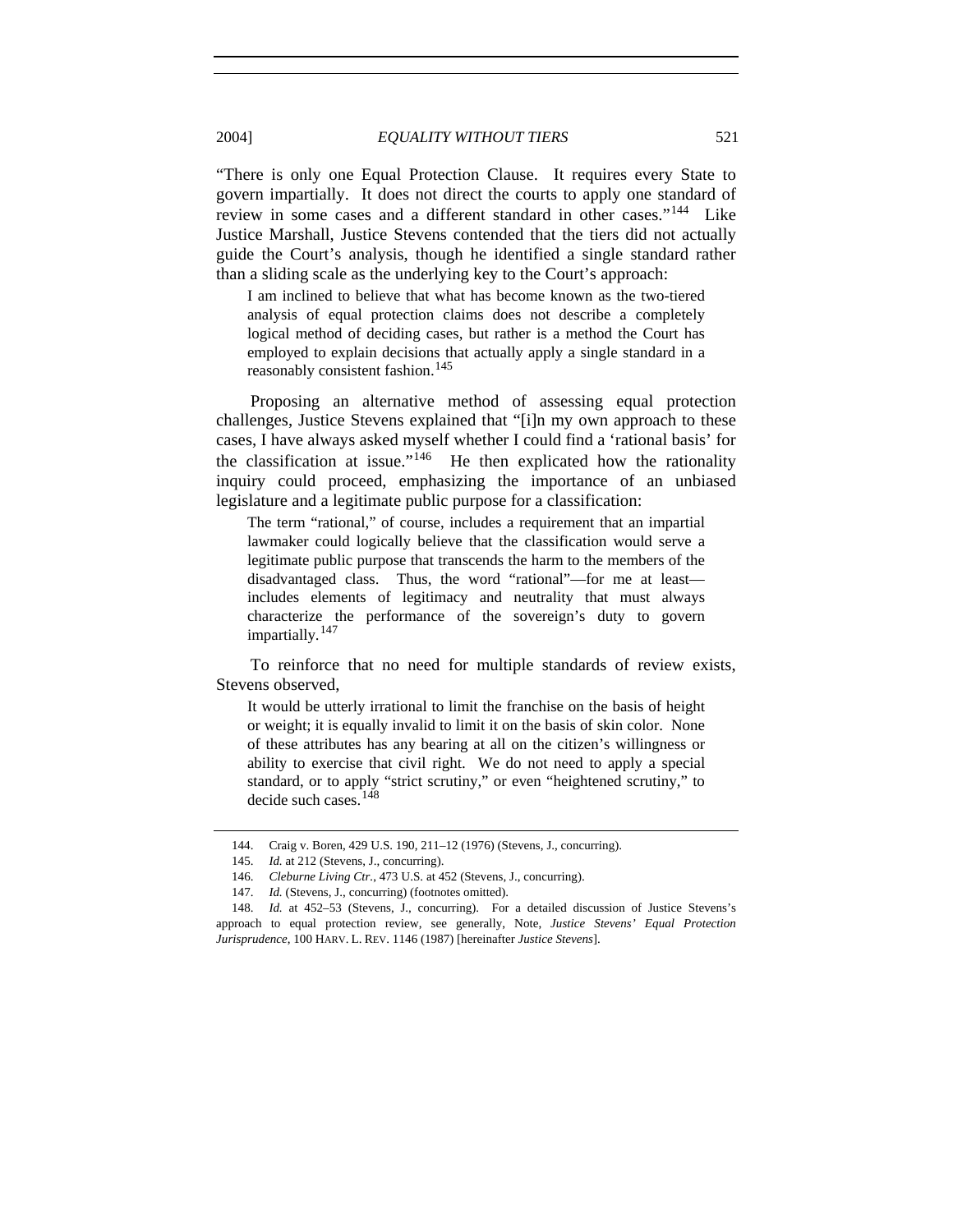Then-Justice Rehnquist also proffered a generalized critique of multitiered review couched within his objection to the Court's creation of the quasi-suspect tier in *Craig*:

I would think we have had enough difficulty with the two standards of review which our cases have recognized—the norm of "rational basis," and the "compelling state interest" required where a "suspect classification" is involved—so as to counsel weightily against the insertion of still another "standard" between those two.<sup>[149](#page-41-0)</sup>

 Later, in *Rostker v. Goldberg*, Justice Rehnquist reiterated his concerns about the tiers, observing that "levels of 'scrutiny' which this Court announces that it applies to particular classifications made by a legislative body, may all too readily become facile abstractions used to justify a result."<sup>[150](#page-41-1)</sup>

Justice Powell also spoke out in *Craig* against the "further subdividing of equal protection analysis."[151](#page-41-2) Pointing to the Court's equal protection jurisprudence, Justice Powell suggested that the tiered system might have emerged from the Court's inability to agree on a universally applicable standard for equal protection analysis.<sup>[152](#page-41-3)</sup> Conceding that "substantial" precedent" supported the use of an upper tier, Justice Powell then highlighted a "valid" criticism of strict scrutiny "as a result-oriented substitute for more critical analysis," $153$  suggesting his preference for a standard that would apply across the full range of possible classifications.[154](#page-41-5)

<span id="page-41-5"></span> 154. Several states have also avoided embracing the tiered framework in reviewing equal protection challenges based on state constitutional guarantees. The New Jersey Supreme Court, for example, takes an approach similar to that advocated by Justice Marshall above. *See* McCann v. Clerk of Jersey City, 771 A.2d 1123, 1131 (N.J. 2001) ("We have rejected the federal multi-tiered approach in favor of a less rigid balancing approach in which we consider 'the nature of the affected right, the extent to which the governmental restriction intrudes upon it, and the public need for the restriction.'") (quoting Greenberg v. Kimmelman, 494 A.2d 294, 302 (N.J. 1985)). Likewise, in Alaska, the state supreme court applies "a sliding scale under which '[t]he applicable standard of review for a given case is to be determined by the importance of the individual rights asserted and by the degree of suspicion with which we view the resulting classification scheme.'" Dep't of Revenue v. Cosio, 858 P.2d 621,

<sup>149.</sup> *Craig*, 429 U.S. at 220–21 (Rehnquist, J., dissenting).

 <sup>150.</sup> Rostker v. Goldberg, 453 U.S. 57, 69–70 (1981).

<sup>151.</sup> *Craig*, 429 U.S. at 210 n.\* (Powell, J., concurring).

<span id="page-41-3"></span><span id="page-41-2"></span><span id="page-41-1"></span><span id="page-41-0"></span><sup>152.</sup> *Id. See also* Lewis F. Powell, Jr., Carolene Products *Revisited*, 82 COLUM. L. REV. 1087, 1090–92 (1982) (cautioning that the Court's discussion in *Carolene Products* of classifications warranting close judicial review does not offer a "neat formula for constitutional adjudication").

<span id="page-41-4"></span><sup>153.</sup> *Craig*, 429 U.S. at 211 n.\* (Powell, J., concurring). During the Court's conference regarding *Cleburne*, Justice Powell has been quoted as saying that "'I hesitate to go to heightened scrutiny, which I've never favored. I'm not sure even race or gender needs more than rational [basis review].'" BERNARD SCHWARTZ, THE ASCENT OF PRAGMATISM: THE BURGER COURT IN ACTION 251 (1990).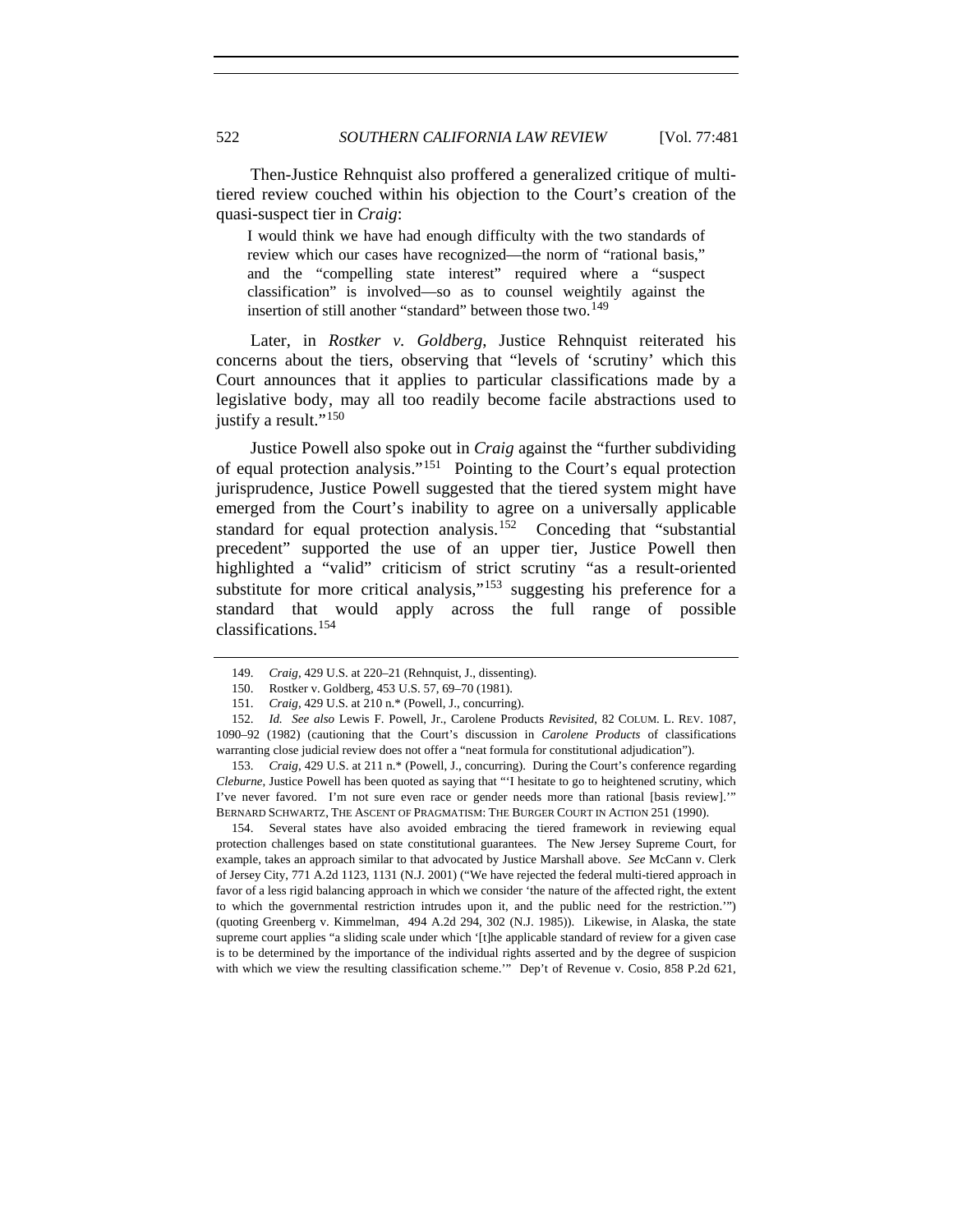However, although each proposal contains interesting elements, none provides a comprehensive solution to the problems inherent in all levels of the tiered framework. For example, while Justice Marshall's proposal offers the appeal of a flexible, context-sensitive approach, his balancing test provides little guidance to lower courts regarding how to assess the importance of the interest infringed and then strike the balance between interests and equality. Further, because relatively minor deprivations can cause significant harm to the status, if not the actual access to resources of trait bearers, consideration of the infringed interest's importance may not be useful and could possibly be detrimental to enforcement of the equal protection guarantee.[155](#page-42-0)

Justice Stevens's single standard, while likewise desirable in theory, also gives rise to difficulties in application. By insisting that the government's interest in classifying be legitimate, which is a concern at all levels of review, implementation of this standard could largely follow existing law.<sup>[156](#page-42-1)</sup> However, the additional requirement that government make decisions impartially and with neutrality presents greater challenges. The impartiality approach, like Cass Sunstein's proposal that decisions must be made based on public values rather than "naked preferences,"<sup>[157](#page-42-2)</sup> does not account for the pluralist nature of the American political process, which responds to constituent and other politically relevant pressures and can be characterized as anything but neutral.<sup>[158](#page-42-3)</sup> Further, to the extent that Justice Stevens's neutrality requirement mirrors in the legislative context Herbert Wechsler's proposal that courts decide cases according to neutral principles, it, like Wechsler's, contains few substantive limitations on the types of principles that may be the basis for line drawing.<sup>[159](#page-42-4)</sup> Thus, it

<sup>629 (</sup>Alaska 1993) (quoting State v. Ostrosky, 667 P.2d 1184, 1192–93 (Alaska 1983)). A comprehensive critical comparison of state approaches to equality analysis, although beyond the scope of this Article, could usefully illuminate the utility of these and other analytic frameworks.

<span id="page-42-0"></span> <sup>155.</sup> For this reason, the proposed single standard differs from Justice Marshall's test by requiring the same intensity of review regardless of context. *See infra* Part IV.

<span id="page-42-1"></span><sup>156.</sup> *See Craig*, 429 U.S. at 211–12. *See also supra* notes 118–25 and accompanying text (demonstrating that both low and high levels of review have fundamental concerns with the legitimacy of government action); *infra* notes 398–401 and accompanying text (same). For a discussion of Justice Stevens's methodology, see generally *Justice Stevens*, *supra* note 148.

<sup>157.</sup> *See* Sunstein, *Naked Preferences*, *supra* note 40, at 1713.

<sup>158.</sup> *See infra* notes 294–97 and accompanying text.

<span id="page-42-4"></span><span id="page-42-3"></span><span id="page-42-2"></span><sup>159.</sup> *Compare* City of Cleburne v. Cleburne Living Ctr., Inc., 473 U.S. 432, 452 (1985) (Stevens, J., concurring) (explaining that equal protection review should ensure government's impartiality), *and*  Herbert Wechsler, *Toward Neutral Principles of Constitutional Law*, 73 HARV. L. REV. 1, 16–17 (1959) (arguing that judicial review of legislation must be concerned with neutrality), *with* Michael Wells, *Busting the Hart* & *Wechsler Paradigm*, 11 CONST. COMMENT. 557, 576–79 (1994–95) (critiquing Wechsler's neutral principles arguments).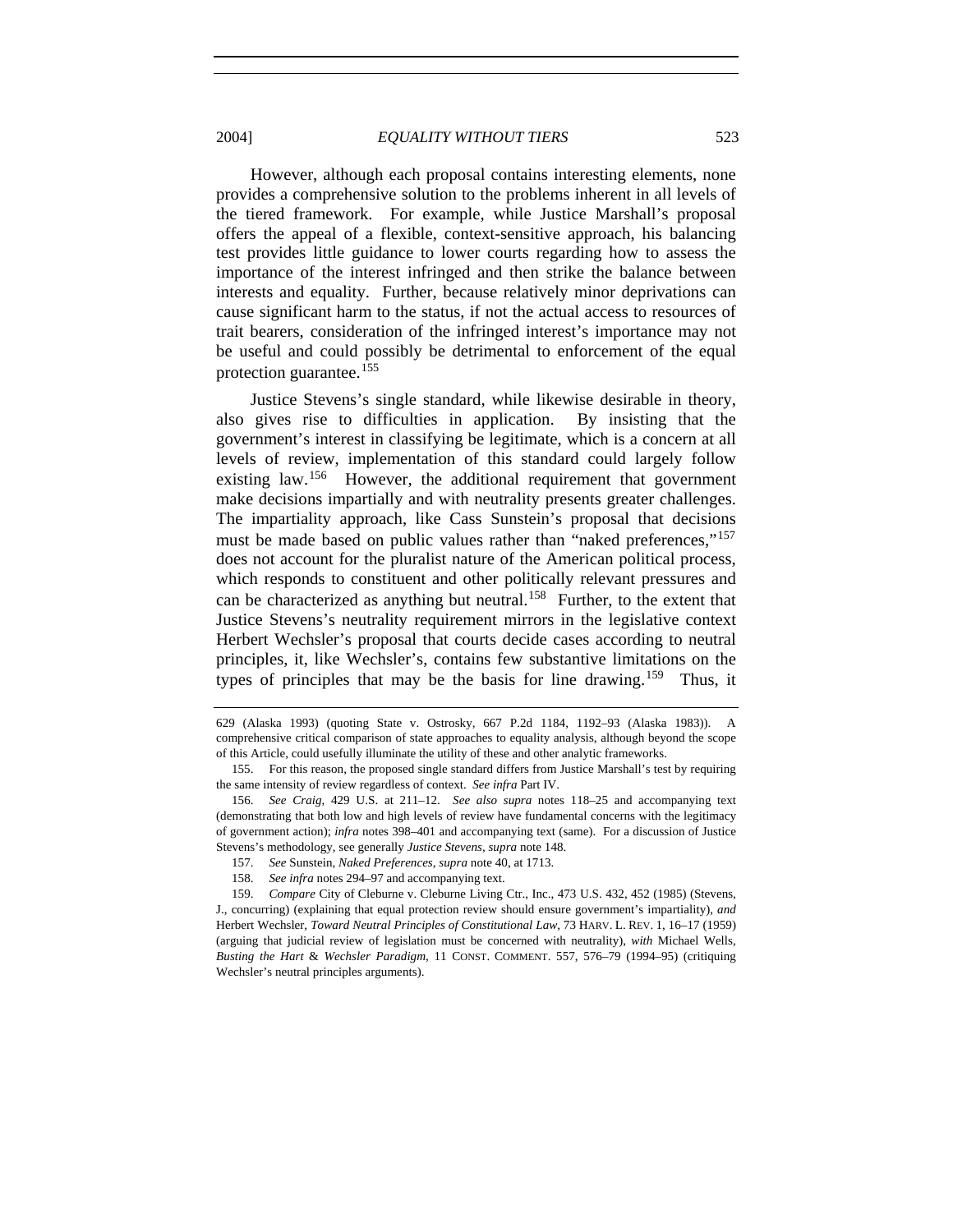would allow arbitrary lines to be drawn, so long as the arbitrariness was applied neutrally. On the other hand, if non-neutrality and partiality are treated simply as stand-ins for the legitimacy requirement, Justice Stevens's theory would do little more than restate, as a single standard, the contours of current rational basis review.

Justice Rehnquist's suggestion to abandon the middle tier has, relative to the others, the appeal of simplicity—the bare minimum scrutiny applies to every classification that is not suspect.<sup>[160](#page-43-0)</sup> However, it does not allow for context-sensitive evaluations of race-based distinctions.<sup>[161](#page-43-1)</sup> Nor, in Justice Rehnquist's conception of rational basis, would judicial skepticism toward nonsuspect classifications ever be appropriate.<sup>[162](#page-43-2)</sup>

Still, notwithstanding the differences and possible deficiencies of the suggested standards, together they illustrate a strong collective interest in steering the Court away from its current tack.

# B. RELUCTANCE TO RETHINK THE TIERED APPROACH

Despite these justices' advocacy, a single review standard has not emerged as the consensus view of the Court. Nor have equal protection scholars or advocates taken up the charge for a unitary review. Instead, the widely acknowledged problems with rational basis review have led many scholars to offer undergirding theories for the Court's rational basis cases, but only a few to argue that the tiered framework might be partly responsible for those problems.<sup>[163](#page-43-3)</sup> Likewise, litigators of equal protection cases before the Court have not generally pressed for anything other than standard application of the three tiers.<sup>[164](#page-43-4)</sup> Even those whose clients suffer discrimination based on a trait falling outside the current parameters of

<span id="page-43-4"></span> 164. Although the application of strict scrutiny to all race-based classifications has generally worked against the interests of communities of color seeking to sustain affirmative action programs, a political assessment may have been made that losing close review of other types of racial classifications presents an unacceptable risk. However, that risk may be overrated in light of the regular invalidation of invidious racial classifications under rational basis review prior to *McLaughlin*. *See supra* note 67 and accompanying text.

<sup>160.</sup> *See Craig*, 429 U.S. at 220–21 (Rehnquist, J., dissenting).

<sup>161.</sup> *See id.* (Rehnquist, J., dissenting).

<sup>162.</sup> *See id.* at 221–22 (Rehnquist, J., dissenting).

<span id="page-43-3"></span><span id="page-43-2"></span><span id="page-43-1"></span><span id="page-43-0"></span><sup>163.</sup> *See infra* notes 296–97, 308, 315 and accompanying text. Even scholarship raising questions about the tiers has largely refrained from developing an alternative approach. *See generally, e.g.*, Michael C. Dorf, *Equal Protection Incorporation*, 88 VA. L. REV. 951 (2002) (critiquing the indicia of suspectness and advocating that the Constitution's text supports heightened review of classifications based on certain traits); Stephen E. Gottlieb, *Tears for Tiers on the Rehnquist Court*, 4 U. PA. J. CONST. L. 350, 371 (2002) (criticizing the tiered framework's results, but arguing that "[t]he problem . . . is not with the [three-tiered] theory").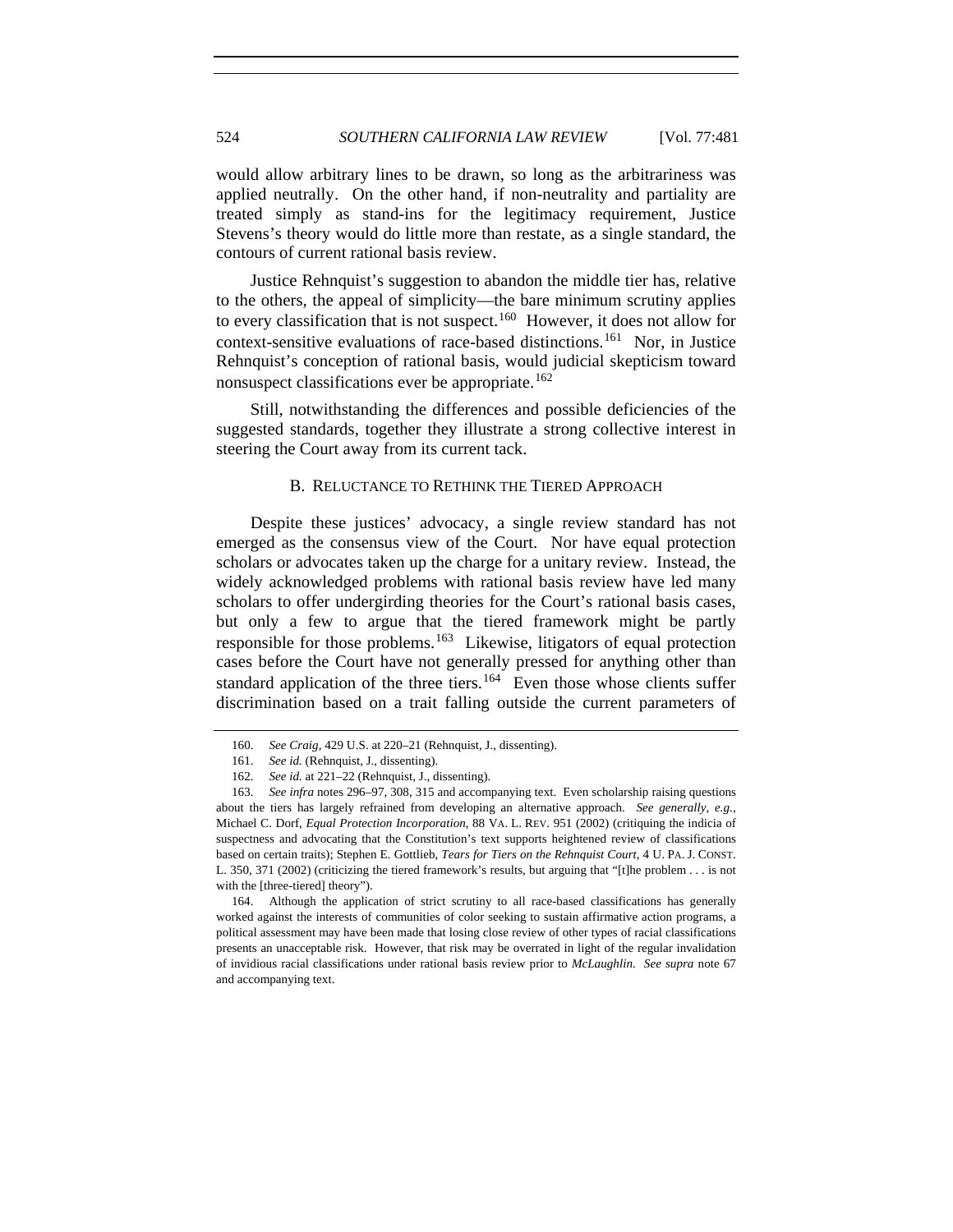heightened judicial review have sought to satisfy the test for suspect classification rather than urging a new construct that might create more room for the invalidation of discriminatory classifications.<sup>[165](#page-44-0)</sup> This section will consider the Court's reluctance to revisit the multi-tiered framework, which has remained largely unchanged for more than a quarter century.

Although any explanation is conjectural, because a majority of the Court has never addressed the anti-tier arguments, several reasons might account for the Court's inaction. First, the lingering effects of *Lochner*'s substantive due process regime and its spillover into equal protection jurisprudence<sup>[166](#page-44-1)</sup> almost certainly play a role in inhibiting contemplation of any test that would allow rigorous judicial review to reach a broader range of government action.[167](#page-44-2) The severe criticism aimed at the Court's practice of replacing the state's "reasonableness" assessment with its own, as in *Lochner*'s invalidation of New York's restriction on bakery employees' hours,<sup>[168](#page-44-3)</sup> helps explain the Court's tentative approach to equal protection review after that era ended.<sup>[169](#page-44-4)</sup> When the Court reversed course in the mid-1930s in *West Coast Hotel Co. v. Parrish*, it handed back power over determinations of rationality to the legislatures: "Even if the wisdom of [a] policy be regarded as debatable and its effects uncertain, still the Legislature is entitled to its judgment."<sup>[170](#page-44-5)</sup> By imposing rigorous judicial

168. Lochner v. New York, 198 U.S. 45, 64–65 (1905).

<span id="page-44-4"></span><span id="page-44-3"></span>169. *Cf.* Sunstein, Lochner*'s Legacy*, *supra* note 55, at 875 (suggesting that *Lochner*-like review continues to operate today).

<span id="page-44-5"></span> 170. W. Coast Hotel Co. v. Parrish, 300 U.S. 379, 399–400 (1937) (upholding a Washington State minimum wage law). In *Nebbia v. New York*, the Court similarly articulated its chastened approach to

<span id="page-44-0"></span><sup>165.</sup> *See, e.g.*, Brief of the Human Rights Campaign Fund et al., as Amici Curiae in Support of Respondents, Romer v. Evans, 517 U.S. 620 (1996), *available at* 1995 WL 782809 (advocating strict scrutiny based on sexual orientation); Brief of the American Association on Mental Deficiency et al., as Amici Curiae in Support of Respondents, City of Cleburne v. Cleburne Living Ctr., Inc., 473 U.S. 432 (1985), *available at* 1985 WL 669784 (arguing for heightened scrutiny of legal distinctions based on mental retardation).

<span id="page-44-1"></span><sup>166.</sup> *See, e.g.*, Klarman, *supra* note 52, at 248–52 (analyzing the danger of "reinvent[ing] *Lochner* under the Equal Protection Clause"); Ira C. Lupu, *Untangling the Strands of the Fourteenth Amendment*, 77 MICH. L. REV. 981, 991–93 (1979) (stating that the Warren Court's equal protection decisions "never quite escaped the charge that [they were] Lochnerism reincarnated"); Sunstein, *Naked Preferences*, *supra* note 40, at 1692, 1697, 1700–03, 1717–19, 1728–32 (comparing modern equal protection with the *Lochner* era). *See generally* Sunstein, Lochner*'s Legacy*, *supra* note 55.

<span id="page-44-2"></span> <sup>167.</sup> For example, in accusing the Court of not exercising sufficient deference with respect to a legislative classification of nonmarital children, Justice Rehnquist reminded the Court of its historical, but since condemned, overreaching via the Fourteenth Amendment during the *Lochner* era. *See* Weber v. Aetna Cas. & Sur. Co., 406 U.S. 164, 179–85 (1972) (Rehnquist, J., dissenting). Justice Rehnquist stated that "the Court's opinion . . . is an extraordinary departure from what I conceive to be the intent of the framers of the Fourteenth Amendment and the import of the traditional presumption of constitutionality accorded to legislative enactments." *Id.* at 181 (Rehnquist, J., dissenting).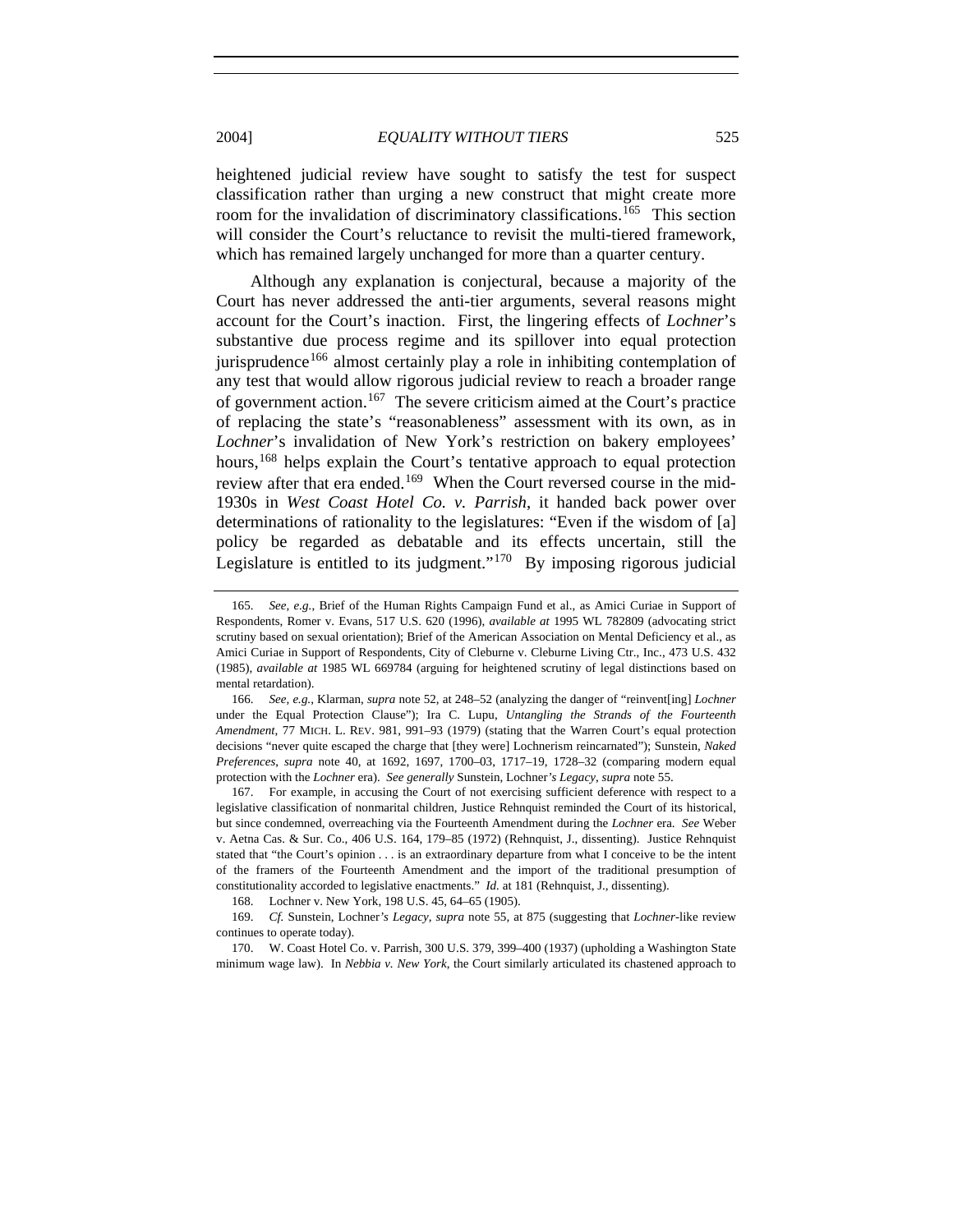review only under limited conditions that are narrowly circumscribed by the heightened scrutiny criteria, the three-tiered system neatly complements the deferential review of most governmental discrimination post-*Lochner*. [171](#page-45-0)

Second, the suspect classification tier gained its early foothold at a time when a majority of the Court and significant sectors of society at large had begun to accept as a matter of course that racial classifications typically lacked legitimacy.<sup>[172](#page-45-1)</sup> As a streamlined process facilitating the invalidation of race-based distinctions, presumptive strict scrutiny of suspect classifications could have appeared to be, and perhaps actually was, a sensible approach.<sup>[173](#page-45-2)</sup> The automatic rigorous review sent a clear message to errant legislatures that race-based lawmaking would receive skeptical examination.<sup>[174](#page-45-3)</sup> Similar social recognition of the problems inherent in sex-role stereotyping, while not universal,<sup>[175](#page-45-4)</sup> likewise laid the

Nebbia v. New York, 291 U.S. 502, 537 (1934).

<span id="page-45-0"></span> 171. As Gerald Gunther observed about equal protection review at least up to the early 1960s, "judicial intervention under the banner of equal protection was virtually unknown outside racial discrimination cases." Gunther, *supra* note 17, at 8.

<span id="page-45-1"></span>172. *See* Perry, *supra* note 62, at 1065–67. The passage of Title VII of the Civil Rights Act of 1964, for example, can be seen as a societal commitment, albeit a contested one, to the irrelevance of race in the workplace. *See* Klarman, *supra* note 52, at 297.

<span id="page-45-2"></span>173. *See, e.g.*, Palmore v. Sidoti, 466 U.S. 429, 432, 434 (1984) (striking down race-based legislation after applying "the most exacting scrutiny"); Hunter v. Erickson, 393 U.S. 385, 392–93 (1969) (invalidating race-based legislation by applying "'the most rigid scrutiny'") (quoting Korematsu v. United States, 323 U.S. 214, 216 (1944)); Loving v. Virginia, 388 U.S. 1, 11–12 (1967) (same); McLaughlin v. Florida, 379 U.S. 184, 192 (1964) (same). Gunther's formulation of strict scrutiny for suspect classifications as "'strict' in theory and fatal in fact" well captures the predictable nature of this review. *See* Gunther, *supra* note 17, at 8. *But see* Grutter v. Bollinger, 123 S. Ct. 2325, 2338 (2003) ("Although all governmental uses of race are subject to strict scrutiny, not all are invalidated by it."). *See also* Adarand Constructors, Inc. v. Peña, 515 U.S. 200, 237 (1995) ("[W]e wish to dispel the notion that strict scrutiny is 'strict in theory, but fatal in fact.' . . . When race-based action is necessary to further a compelling interest, such action is within constitutional constraints if it satisfies the 'narrow tailoring' test this Court has set out in previous cases.") (quoting Fullilove v. Klutznick, 448 U.S. 448, 519 (Marshall, J., concurring)).

<span id="page-45-3"></span> 174. The relatively formulaic method for striking down racially discriminatory classifications also served institutional interests in judicial economy.

<span id="page-45-4"></span> 175. Unlike racial discrimination, Title VII's legislative history does not reflect societal condemnation of sex discrimination comparable to its opposition to race discrimination. *See* Price

judicial review in a statement regarding due process that characterized its newly restrained equal protection review as well:

So far as the requirement of due process is concerned . . . a state is free to adopt whatever economic policy may reasonably be deemed to promote public welfare, and to enforce that policy by legislation adapted to its purpose. . . . If the laws passed are seen to have a reasonable relation to a proper legislative purpose, and are neither arbitrary nor discriminatory, the requirements of due process are satisfied. . . . [I]f the legislative policy be to curb unrestrained and harmful competition by measures which are not arbitrary or discriminatory it does not lie with the courts to determine that the rule is unwise.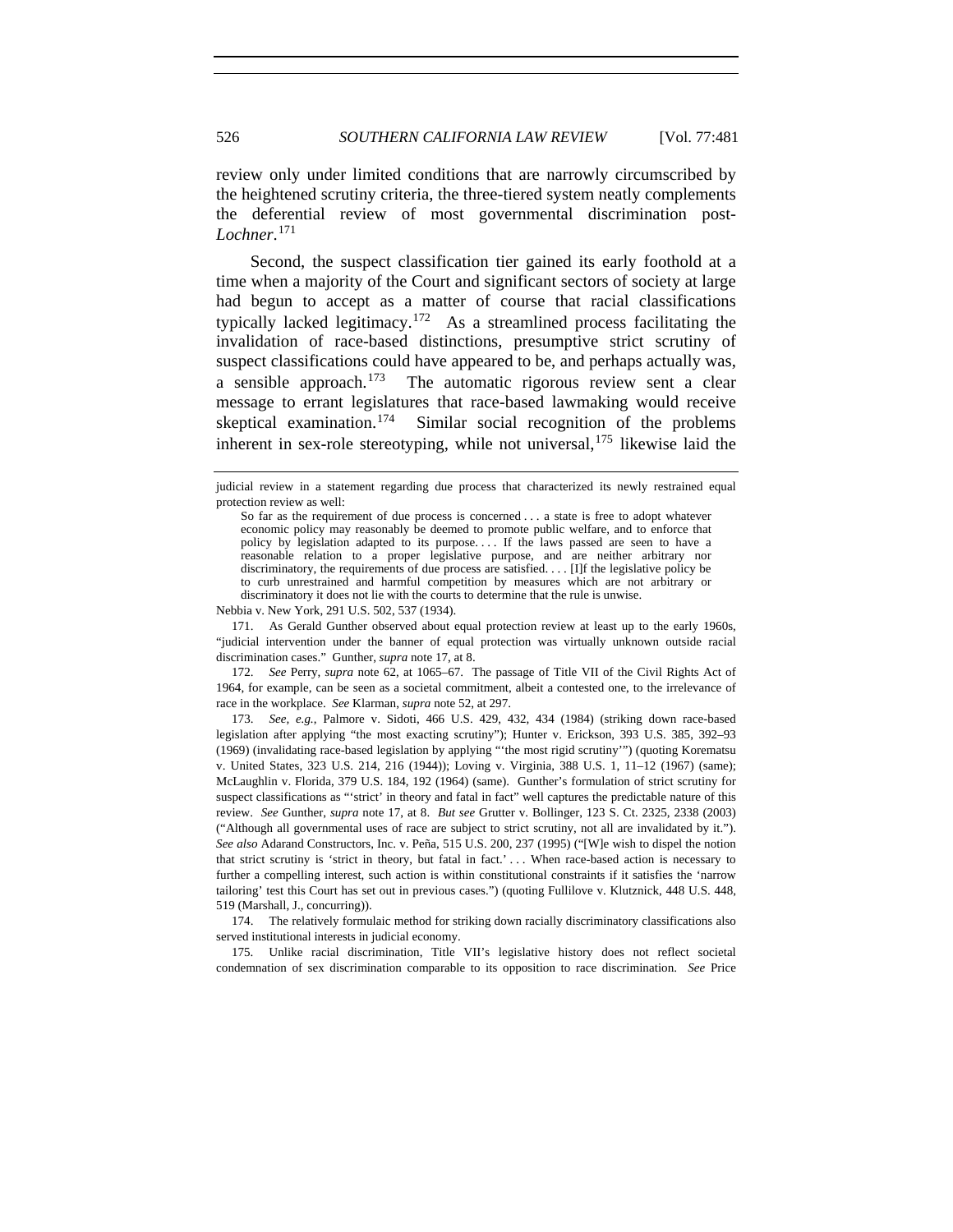groundwork for a tougher, more streamlined process for invalidating sexbased classifications.

Still another reason for the Court's reluctance to embrace a single standard approach might be the difficulty in conceiving a standard that could operate efficiently, incorporate the values reflected in the multi-tiered approach, and avoid an equal protection free-for-all in which deference to legislative decisionmaking and relative predictability of analysis and outcome would be lost entirely. Even the descriptions offered by individual justices of their proposed single standards, although useful in spirit, do not provide much in the way of specific guidance for implementation.<sup>[176](#page-46-0)</sup> As illustrated above, the conceptual and practical challenges to a unitary standard, especially one that could maintain heightened scrutiny's commitment to filtering out prejudice and not result in undue judicial oversight of government action, are significant. Taking lessons from the tests of the individual justices, the existing literature, and the concerns raised above regarding the extant framework, the following part offers an alternative version of a unitary standard in an effort to uncomplicate and facilitate enforcement of the equal protection guarantee.

## IV. ENVISIONING A SINGLE STANDARD

As the justices' individual standards suggest, any standard of equal protection review—including the single standard I propose—must occupy

<span id="page-46-0"></span>176. *See supra* notes 155–62 and accompanying text.

Waterhouse v. Hopkins, 490 U.S. 228, 243 n.9 (1989) (noting that sex was included as a protected class in the Title VII bill "in an attempt to *defeat* the bill"). *See also* CHARLES & BARBARA WHALEN, THE LONGEST DEBATE: A LEGISLATIVE HISTORY OF THE 1964 CIVIL RIGHTS ACT 115–17 (1985). *But see*  Katherine M. Franke, *The Central Mistake of Sex Discrimination Law: The Disaggregation of Sex from Gender*, 144 U. PA. L. REV. 1, 14–25 (1995) (presenting context for the inclusion of sex in Title VII that demonstrates the existence of legislative intent to provide meaningful protection against sex discrimination).

But by 1963, the Equal Pay Act and other legislation prohibiting sex discrimination had been enacted, reinforcing the legislative and, by inference, popular view that sex was not typically a legitimate basis for government action. *See, e.g.*, Equal Pay Act of 1963, 29 U.S.C. § 206(d) (1994). *See also* Craig v. Boren, 429 U.S. 190, 204 (1976) (invalidating a statute that prohibited vendors from selling low-alcohol beer to young men but permitted sales to young women); Stanton v. Stanton, 421 U.S. 7, 14, 17 (1975) (striking down a statute that provided different ages of majority for girls and boys); Taylor v. Louisiana, 419 U.S. 522, 534–35, 538 (1975) (finding the systematic exclusion of women from juries unconstitutional); Reed v. Reed, 404 U.S. 71, 76–77 (1971) (voiding a preference for men over women in appointments as administrators of estates). Similarly, in *Frontiero*, a plurality of the Court recognized that through "romantic paternalism" toward women, "our statute books gradually became laden with gross, stereotyped distinctions between the sexes" that gave rise to "pervasive" discrimination. *See* Frontiero v. Richardson, 411 U.S. 677, 684–86 (1973) (Brennan, J., plurality opinion).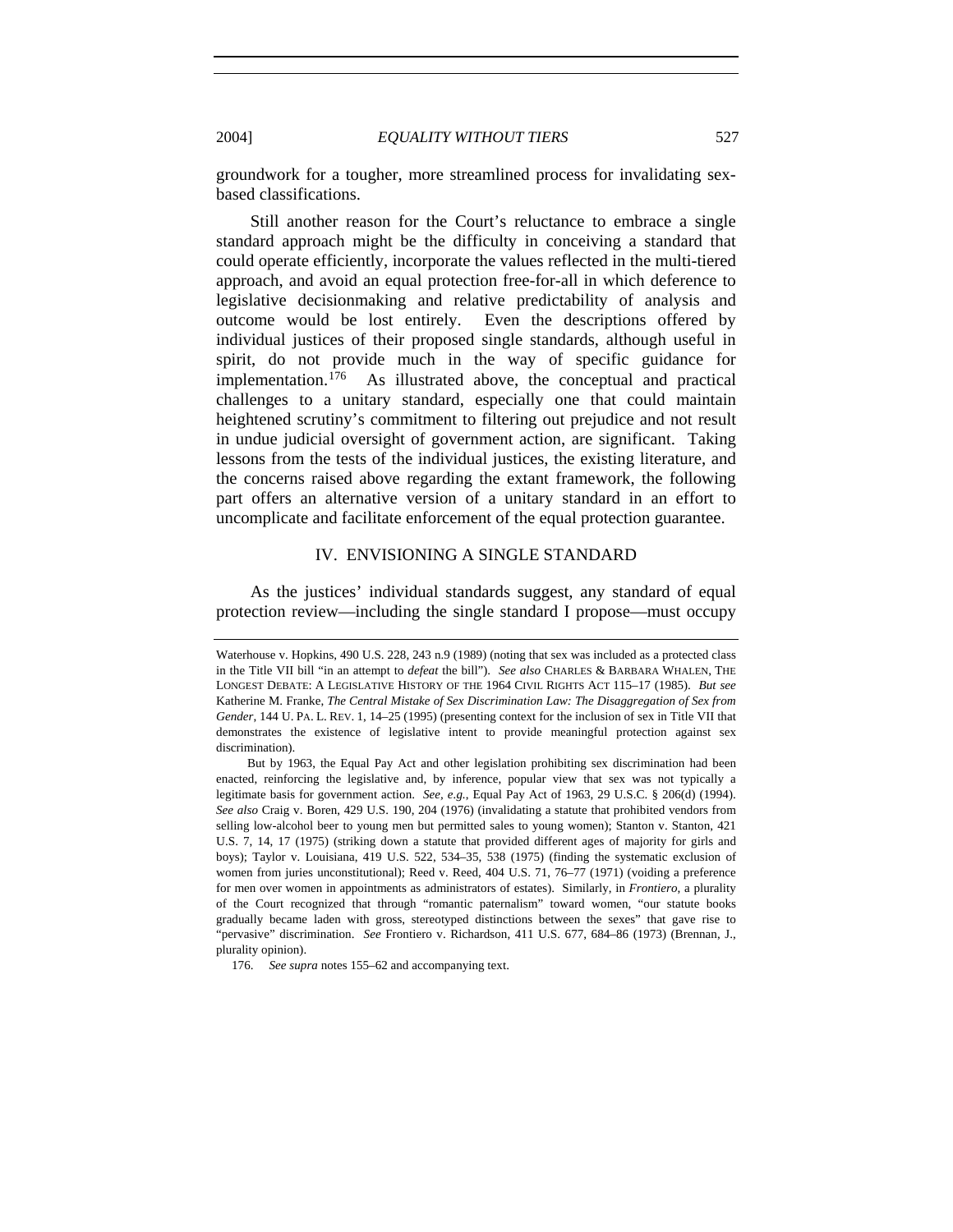itself fundamentally with the central concern of the Equal Protection Clause. Therefore, this part will first isolate and examine that central concern, which equal protection jurisprudence expresses as a commitment to prohibiting class legislation. Against that background, I will propose, apply, and critique a three-part test that incorporates the class legislation concern together with the subsidiary concerns that are common to high and low levels of scrutiny within the current framework.

### A. CLASS LEGISLATION AS EQUAL PROTECTION'S BASELINE CONCERN

In contrast to the variable way in which the Court has conducted its equal protection analysis,<sup>[177](#page-47-0)</sup> statements of the clause's baseline concern have been surprisingly consistent.<sup>[178](#page-47-1)</sup> Regardless of the level of scrutiny applied, this first principle is invariably identified as preventing enforcement of class legislation.<sup>[179](#page-47-2)</sup> As the Court recently reaffirmed, opposition to legislation creating "classes among citizens" for non-neutral reasons lies at the heart of the equal protection guarantee:

One century ago, the first Justice Harlan admonished this Court that the Constitution "neither knows nor tolerates classes among citizens." Unheeded then, those words now are understood to state a commitment

Plyler v. Doe, 457 U.S. 202, 217 n.14 (1982) (citation omitted).

<span id="page-47-2"></span>179. *See, e.g.*, Romer v. Evans, 517 U.S. 620, 623 (1996); The Civil Rights Cases, 109 U.S. 3, 48 (1883) (Harlan, J., dissenting). The term "class legislation" first became widely used in the antebellum era, not to refer generally to classifying laws as in the *Lochner* era, but to condemn what were known as "partial or special laws" that "singled out certain persons or classes of persons for special benefits or burdens." *See* Saunders, *supra* note 48, at 252–53. Not until later did class legislation take on the meaning commonly associated with the Court's *Lochner* era interventions, when it provided a foundation for invalidating laws, including nonclassifying laws, that were thought to serve the interests of a particular class rather than the general public. *See id.* at 252, 301; Benedict, *supra* note 118, at 305–14 (discussing workplace regulations and protective tariffs, inter alia, as class legislation). The term is used here in the mid-19th-century sense described above, which most accurately reflects the original concern with "partial or special laws." *See* Saunders, *supra* note 48, at 292–93. Notwithstanding its complex history, class legislation remains the term of choice here because it, and not reference to partial or special laws, is the Court's most commonly invoked shorthand to explain the purpose of the Equal Protection Clause. Further, the Court's recent invocation of the class legislation concept in *Romer* affirms its continuing importance to the Court. *See Romer*, 517 U.S. at 635.

<sup>177.</sup> *See supra* Part II.

<span id="page-47-1"></span><span id="page-47-0"></span> <sup>178.</sup> The Court's comments in *Plyler v. Doe* about the purpose of the Equal Protection Clause are illustrative:

Classifications treated as suspect tend to be irrelevant to any proper legislative goal. . . . The experience of our Nation has shown that prejudice may manifest itself in the treatment of some groups. Our response to that experience is reflected in the Equal Protection Clause of the Fourteenth Amendment. Legislation imposing special disabilities upon groups disfavored by virtue of circumstances beyond their control suggests the kind of "class or caste" treatment that the Fourteenth Amendment was designed to abolish.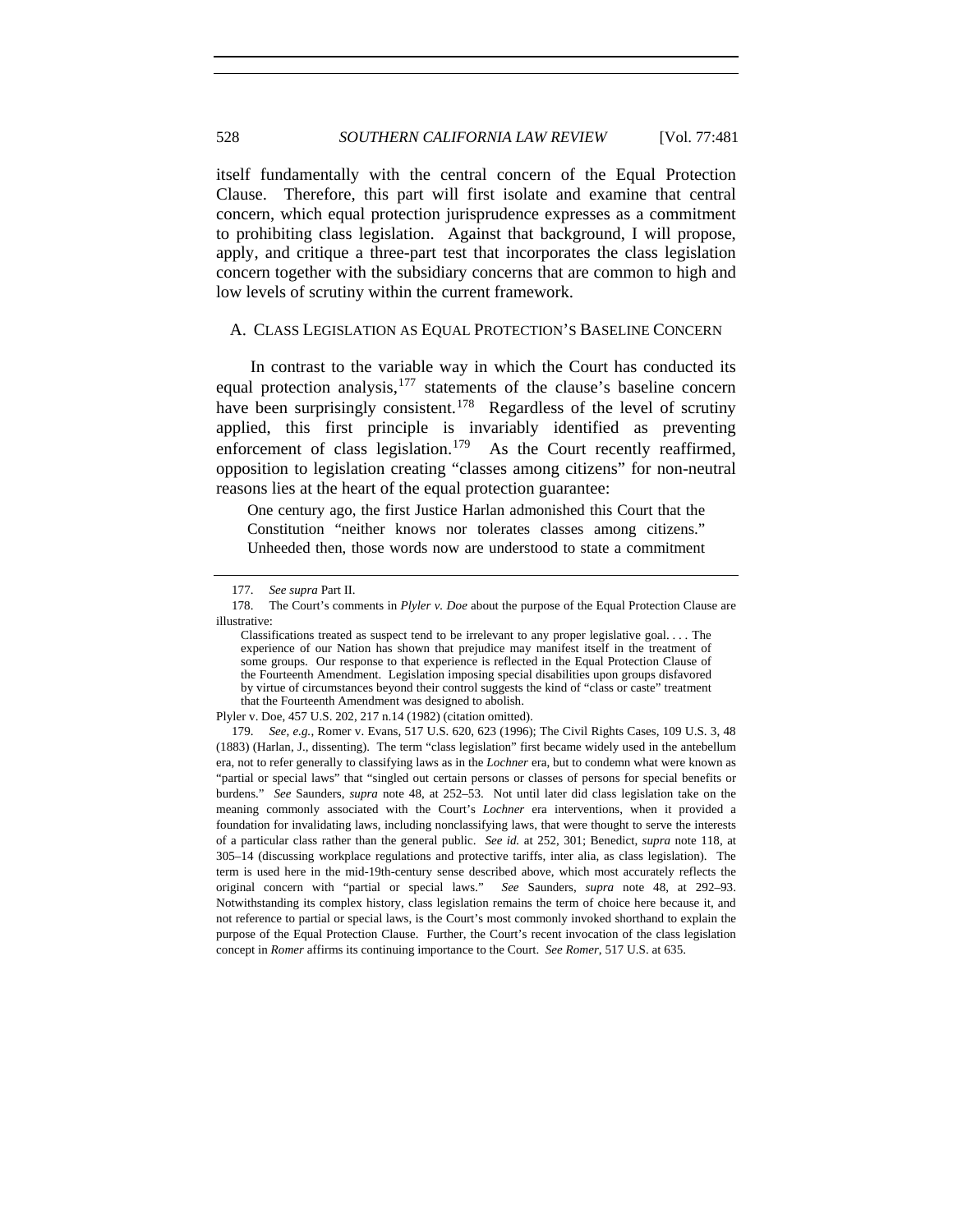to the law's neutrality where the rights of persons are at stake. The Equal Protection Clause enforces this principle . . . .<sup>[180](#page-48-0)</sup>

This commitment to screening out and invalidating class legislation runs through much of the Court's equal protection jurisprudence.

Indeed, Justice John Marshall Harlan's concern with class legislation was well founded in the history of the Equal Protection Clause's enactment.<sup>[181](#page-48-1)</sup> As one of the clause's leading advocates proclaimed in a Senate debate, the equality guarantee "abolishes all class legislation in the States and does away with the injustice of subjecting one caste of persons to a code not applicable to another."[182](#page-48-2) The late 19th-century Court on which Justice Harlan sat was steeped in the contemporary debates.<sup>[183](#page-48-3)</sup> Consequently, as the justices decided early equal protection cases, they were familiar with the process of drawing distinctions "between class legislation and legislation enacted for the purpose of benefitting the polity as a whole."[184](#page-48-4)

 The Court was highly focused on the threat that class legislation posed to liberty and equality.<sup>185</sup> Exploring the scope of the Fourteenth Amendment's equality guarantee shortly after its passage, Justice Harlan first condemned class legislation while dissenting from the Court's

183. *See* Saunders, *supra* note 48, at 293–301.

<span id="page-48-4"></span><span id="page-48-3"></span> 184. NELSON, *supra* note 62, at 176–77. Senator Howard's statement remains vital today; the Court regularly invokes it as confirmation of the Equal Protection Clause's commitment to preventing arbitrary or hostile class legislation. *See, e.g.*, Plyler v. Doe, 457 U.S. 202, 214–15 (1982) (quoting Senator Howard's statement regarding class legislation); Jones v. Helms, 452 U.S. 412, 424 n.23 (1981) (same); Reynolds v. Sims, 377 U.S. 533, 600–02 (1964) (Harlan, J., dissenting) (same).

<span id="page-48-5"></span> 185. Disapproval of class legislation also has long been a part of American political sentiment. *See* Benedict, *supra* note 118, at 314 ("[T]he widespread acceptance [in the late 19th century] of laissez-faire notions of liberty must be attributed, at least in part, to the fact that its major thrust, hostility to 'special' and 'class' legislation, was already ingrained in American law and political theory."). The related concern of unequal enforcement—another form of class legislation—was similarly deeply rooted and also important to some of the drafters of the Reconstruction Amendments. *Id.* at 330–31.

<span id="page-48-0"></span><sup>180.</sup> *Romer*, 517 U.S. at 623 (quoting Plessy v. Ferguson, 163 U.S. 537, 559 (1896) (Harlan, J., dissenting)) (citation omitted).

<span id="page-48-1"></span><sup>181.</sup> *See generally* Saunders, *supra* note 48, at 268–92 (reviewing the legislative history of the Equal Protection Clause).

<span id="page-48-2"></span> <sup>182.</sup> CONG. GLOBE, 39th Cong., 1st Sess. 2766 (1866) (Sen. Howard). Senator Jacob M. Howard of Michigan, who served on the Joint Committee on Reconstruction and as the Fourteenth Amendment's floor manager in the Senate, was instrumental in identifying and codifying the principle of equality from popular debates that focused on higher law and citizens' rights. *See* NELSON, *supra*  note 62, at 48, 73, 117. In presenting the Fourteenth Amendment to the Senate, Howard advocated that it "'establishes equality before the law, and it gives to the humblest, the poorest, the most despised of the race the same rights and the same protection before the law as it gives to the most powerful, the most wealthy, or the most haughty." *Id.* (quoting CONG. GLOBE, 39th Cong., 1st Sess. 2766).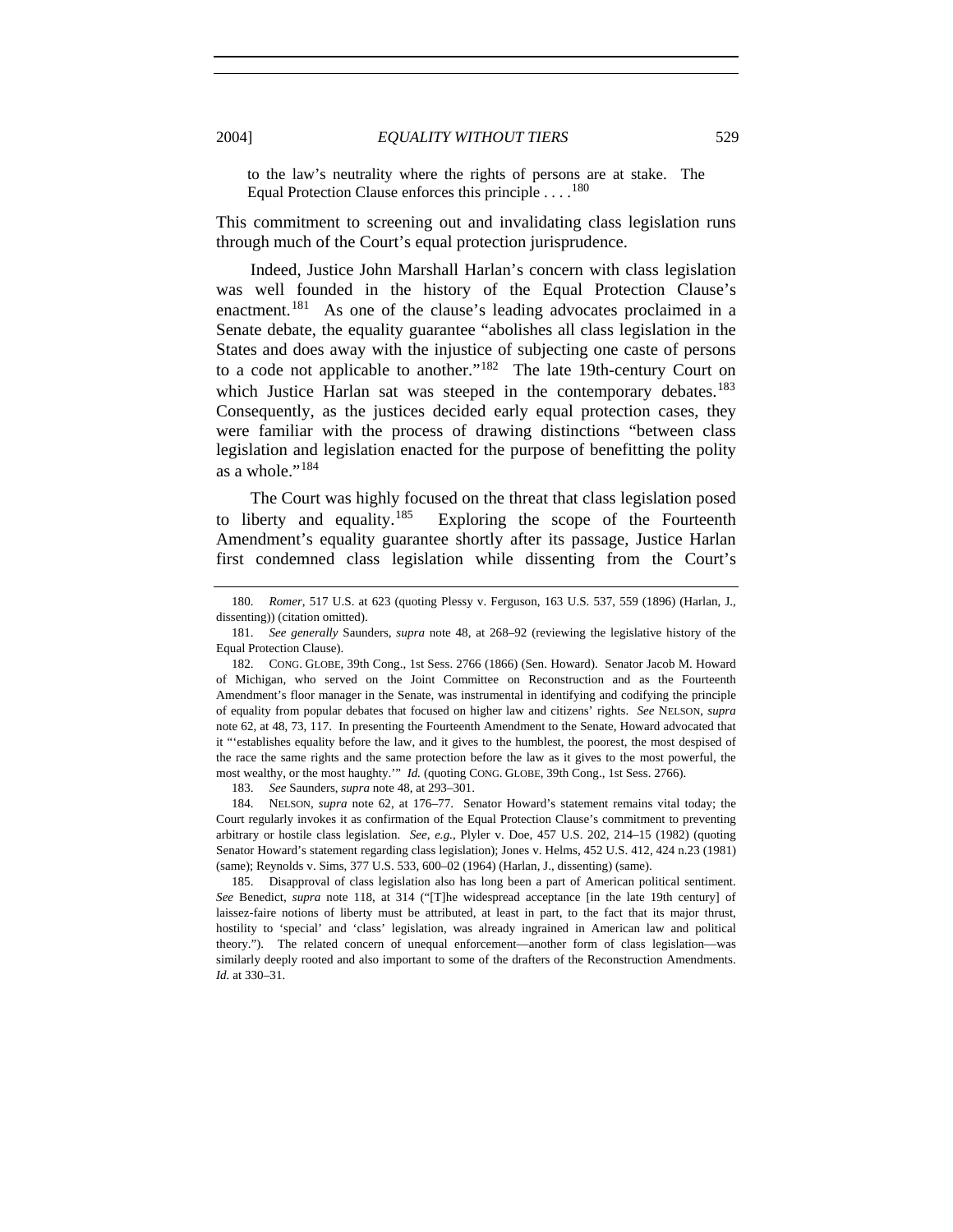invalidation of an 1875 antidiscrimination prohibition.<sup>[186](#page-49-0)</sup> Just a few years later in *Barbier v. Connolly*, the Court initiated a more extensive discussion of class legislation as it upheld, under the police power doctrine, a San Francisco ordinance limiting washing and ironing hours for public laundries.<sup>[187](#page-49-1)</sup> Explaining that legislation may often "press with more or less weight upon one than upon another,"<sup>[188](#page-49-2)</sup> the Court emphasized that these sorts of laws "are designed, not to impose unequal or unnecessary restrictions upon any one, but to promote, with as little individual inconvenience as possible, the general good."[189](#page-49-3) In contrast, the Court wrote, "[c]lass legislation, discriminating against some and favoring others, is prohibited."[190](#page-49-4)

For the next quarter century and beyond, the Court repeatedly invoked *Barbier*'s prohibition of class legislation, enshrining it as the central tenet of equal protection.[191](#page-49-5) Allegations that particular laws constituted impermissible class legislation surfaced regularly in plaintiffs' lawsuits, $192$ 

<span id="page-49-5"></span><span id="page-49-4"></span><span id="page-49-3"></span><span id="page-49-2"></span><span id="page-49-1"></span><span id="page-49-0"></span>191. *See, e.g.*, Hayes v. Missouri, 120 U.S. 68, 72 (1887) (upholding a Missouri peremptory challenge rule that allowed a different number of challenges in capital cases depending on the size of the city where the indictment took place); Yick Wo v. Hopkins, 118 U.S. 356, 373–74 (1886) (invalidating a San Francisco laundry ordinance because of discriminatory enforcement). As noted above, *supra* note 179, the term "class legislation" was also used increasingly to describe burdens imposed by economic regulation. *See, e.g.*, Truax v. Corrigan, 257 U.S. 312, 332–34 (1921) (striking down a statute distinguishing between former employees and other tortfeasors for the purposes of remedies); Mountain Timber Co. v. Washington, 243 U.S. 219, 238–39, 243–44, 246 (1917) (upholding a Workmen's Compensation Act provision requiring periodic contributions from employers in extrahazardous industries); Atchison, Topeka & Santa Fé R.R. Co. v. Matthews, 174 U.S. 96, 104, 106 (1899) (upholding a Kansas statute requiring that a reasonable attorney's fee be made part of the judgment against a railroad company for damages caused by its trains); Gulf, Colo. & Santa Fé Ry. Co. v. Ellis, 165 U.S. 150, 165–66 (1897) (sustaining a railroad's challenge to a law mandating attorney's fee payments by railroads but not other defendants under specified circumstances); Marchant v. Penn. R.R. Co., 153 U.S. 380, 390 (1894) (rejecting an appeal by property owners seeking damages from a nearby railroad); Minneapolis & St. Louis Ry. Co. v. Beckwith, 129 U.S. 26, 30, 35–36 (1889) (upholding an Iowa statute that imposed liability on a railroad company whose failure to fence its tracks resulted in livestock deaths). Again, however, these references to class legislation extend beyond the use intended here.

<span id="page-49-6"></span>192. *See, e.g.*, U.S. Mortgage Co. v. Matthews, 293 U.S. 232, 235 (1934); Herbring v. Lee, 280 U.S. 111, 115–17 (1929); Whitney v. California, 274 U.S. 357, 366, 369–70 (1927); S. Ry. Co. v. Clift, 260 U.S. 316, 320–21 (1922); Payne v. Kansas, 248 U.S. 112, 113 (1918); Farmers Irrigation Dist. v. Nebraska, 244 U.S. 325, 330–31 (1917); Rosenthal v. New York, 226 U.S. 260, 267 (1912); Muller v. Oregon, 208 U.S. 412, 417–18 (1908); Armour Packing Co. v. Lacy, 200 U.S. 226, 233 (1906); Swafford v. Templeton, 185 U.S. 487, 489 (1902); Cotting v. Kan. City Stock Yards Co., 183 U.S. 79, 112 (1901); Knoxville Iron Co. v. Harbison, 183 U.S. 13, 21 (1901); Williams v. Fears, 179 U.S. 270,

 <sup>186.</sup> The Civil Rights Cases, 109 U.S. 3, 48 (1883) (Harlan, J., dissenting).

<sup>187.</sup> *See* Barbier v. Connolly, 113 U.S. 27, 32 (1884).

<sup>188.</sup> *Id.* at 31.

<sup>189.</sup> *Id.* at 31–32.

<sup>190.</sup> *Id.* at 32.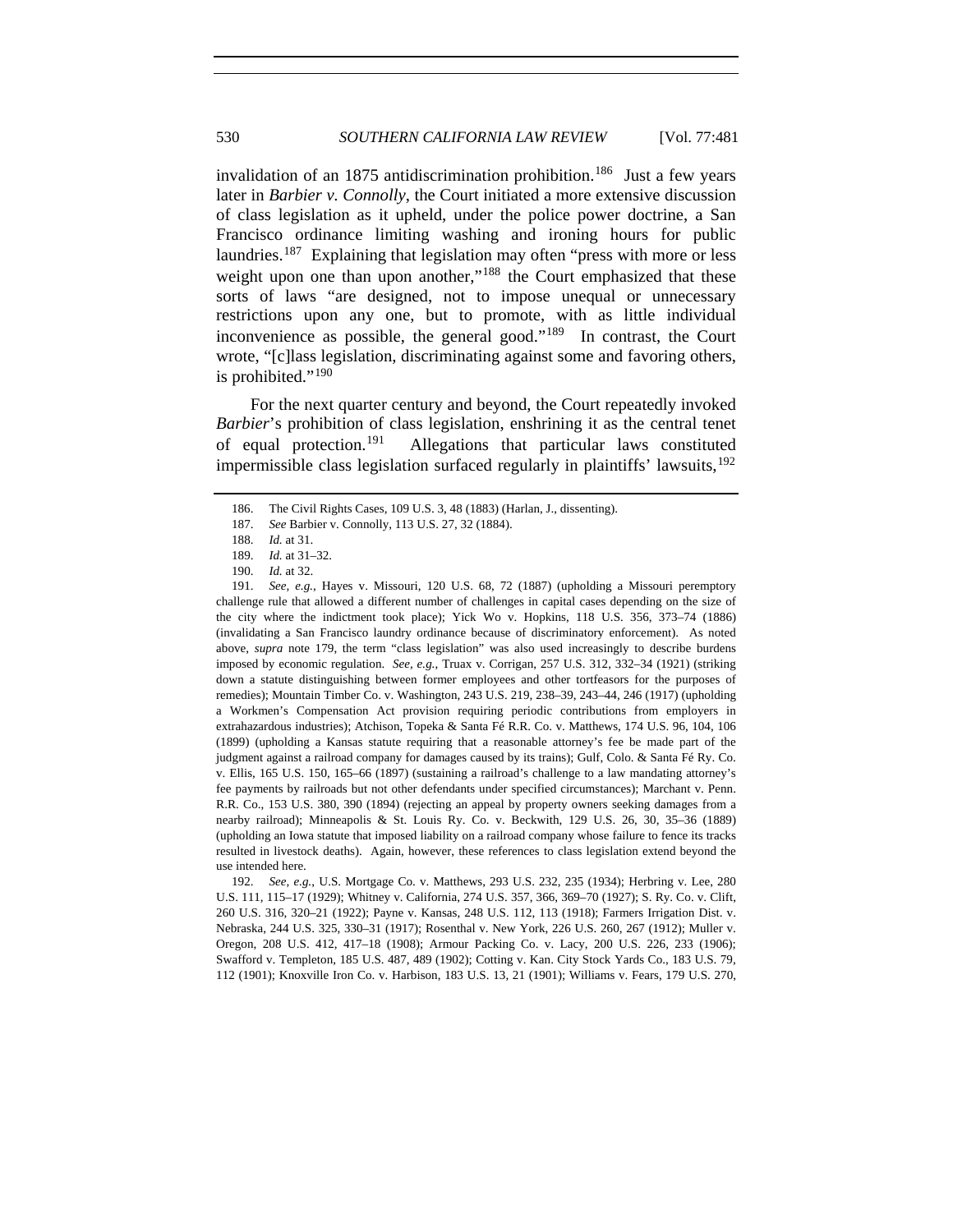and the Court expressed its intent to ensure that no class legislation would survive its review.<sup>[193](#page-50-0)</sup>

The Court's contemporary cases continue this focus on class legislation. For example, in rejecting an Alaska provision awarding residents dividends from a pipeline project based on duration of residence, then-Chief Justice Burger reiterated that legislation "permit[ting] the states to divide citizens into expanding numbers of permanent classes. . . . would be clearly impermissible."[194](#page-50-1) Likewise, in *Plyler v. Doe*, the Court found Texas's ban on undocumented children attending public schools to be objectionable in part because it would create a permanent "subclass of illiterates."<sup>[195](#page-50-2)</sup> Justice Brennan also explained that "[l]egislation imposing special disabilities upon groups disfavored by virtue of circumstances beyond their control suggests the kind of 'class or caste' treatment that the Fourteenth Amendment was designed to abolish."[196](#page-50-3)

But how does one discern what is class legislation and what is merely permissible and appropriate classifying by government? The Court has defined class legislation as "a classification of persons undertaken for its own sake,"[197](#page-50-4) "a status-based enactment divorced from any factual context from which we could discern a relationship to legitimate state interests,"[198](#page-50-5) and a subjection of "one caste of persons to a code not applicable to another."[199](#page-50-6) Although useful as further elaborations of the class legislation concept, these descriptions do not chart an analytic path for lower courts. Further complicating the effort to develop a test for class legislation are the Court's repeated reminders that "[a] law which affects the activities of some groups differently from the way in which it affects the activities of

197. Romer v. Evans, 517 U.S. 620, 635 (1996).

<sup>274 (1900);</sup> Petit v. Minnesota, 177 U.S. 164, 165–66 (1900); *Gulf, Colo. & Santa Fé Ry.*, 165 U.S. at 152–53.

<span id="page-50-0"></span><sup>193.</sup> *See, e.g*., Interstate Consol. St. Ry. Co. v. Massachusetts, 207 U.S. 79, 86 (1907) (describing a Massachusetts statute as falling between the "Scylla of unjustifiable class legislation" and "the Charybdis of impairing the obligation of a contract").

<span id="page-50-1"></span> <sup>194.</sup> Zobel v. Williams, 457 U.S. 55, 64 (1982) (footnote omitted). See also *supra* notes 179–80 and accompanying text for a discussion of how the Court began the analysis in *Romer* by invoking Justice Harlan's condemnation of class legislation.

<span id="page-50-3"></span><span id="page-50-2"></span> <sup>195.</sup> Plyler v. Doe, 457 U.S. 202, 230 (1982). *See also id.* at 213 ("The Equal Protection Clause was intended to work nothing less than the abolition of all caste-based and invidious class-based legislation.").

<sup>196.</sup> *Id.* at 217 n.14.

<sup>198.</sup> *Id.*

<span id="page-50-6"></span><span id="page-50-5"></span><span id="page-50-4"></span><sup>199.</sup> *Plyler*, 457 U.S. at 215 (quoting Sen. Howard, CONG. GLOBE, 39th Cong., 1st Sess., 2766 (1866)).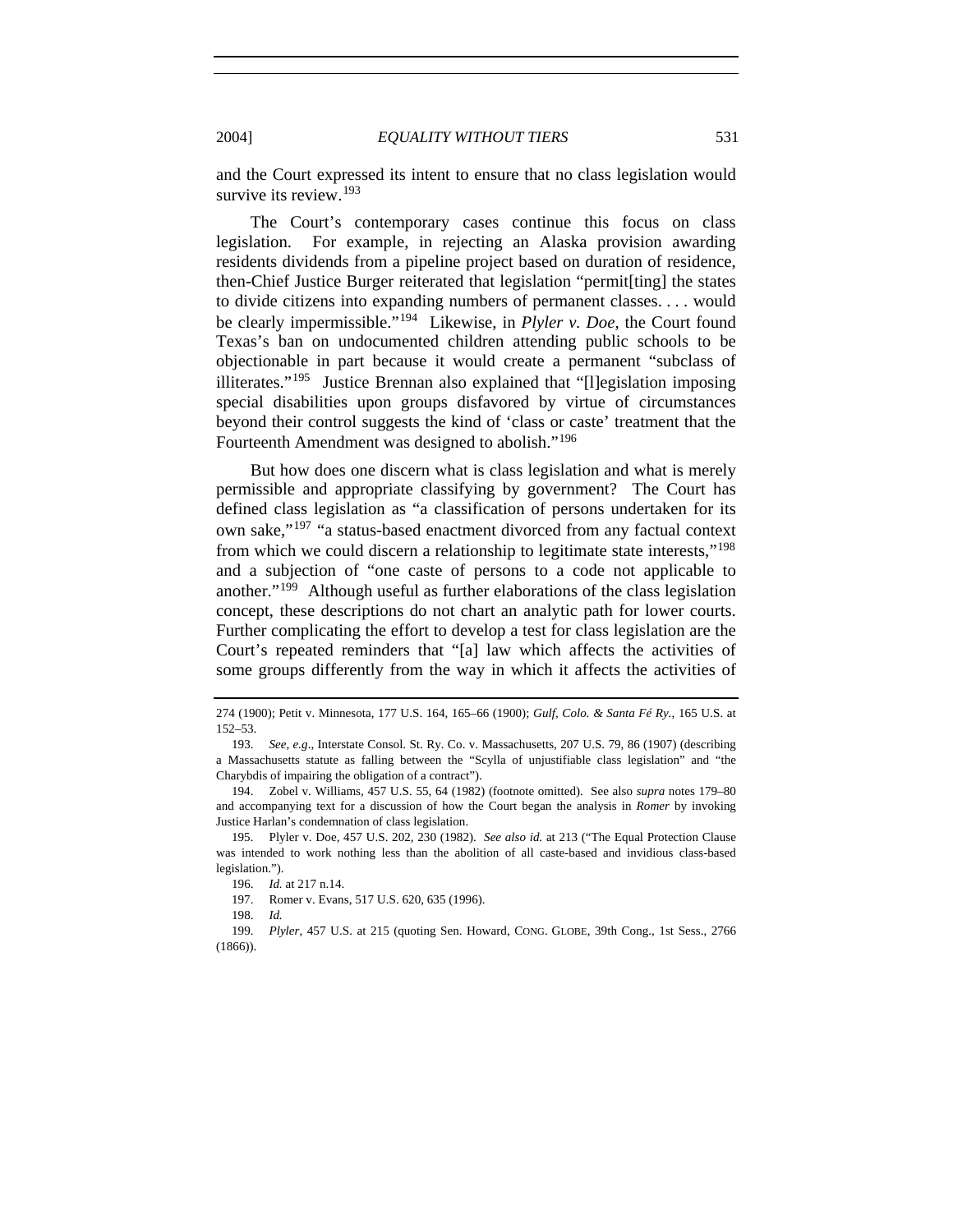other groups is not necessarily banned by the Fourteenth Amendment."<sup>[200](#page-51-0)</sup> Also adding to the challenge is the Court's view, as expressed in *Williamson v. Lee Optical of Oklahoma, Inc.*, that "it is for the legislature, not the courts, to balance the advantages and disadvantages" of differentiating between classes.<sup>[201](#page-51-1)</sup>

## B. DEVELOPMENT OF THE PROPOSED SINGLE STANDARD

Although plain reference to class legislation provides too little guidance to serve as a useful new equal protection test, the Court's strong rational basis cases articulate helpful, specific concerns. Their inquiries mesh neatly with some of those contained in the heightened scrutiny cases, which likewise concern themselves with screening out laws crossing the class legislation threshold. In particular, as shown below, the set of cases addressing classifications en route to heightened scrutiny—for example, sex discrimination cases prior to *Frontiero*, [202](#page-51-2) race discrimination cases prior to *Korematsu v. United States*, [203](#page-51-3) and cases involving discrimination against nonmarital children prior to *Clark v. Jeter*<sup>[204](#page-51-4)</sup>—offers concrete guidance for discerning class legislation, perhaps because they simultaneously embody both the deferential commitment of rational basis review and the protective inclination of heightened scrutiny.<sup>[205](#page-51-5)</sup>

The remainder of this section will develop the three central lines of inquiry that emerge from these cases. Each of the proposed inquiries is geared toward capturing impermissible class legislation while leaving in place the bulk of legitimate, permissible government classifications. These

<span id="page-51-2"></span><span id="page-51-1"></span>*Id*. (citation omitted).

<span id="page-51-0"></span> <sup>200.</sup> Kotch v. Bd. of River Port Pilot Comm'rs, 330 U.S. 552, 556 (1947) (citation omitted). The Court continued,

Otherwise, effective regulation in the public interest could not be provided, however essential that regulation might be. For it is axiomatic that the consequence of regulating by setting apart a classified group is that those in it will be subject to some restrictions or receive certain advantages that do not apply to other groups or to all the public.

 <sup>201.</sup> Williamson v. Lee Optical of Okla., Inc., 348 U.S. 483, 487 (1955).

 <sup>202.</sup> Frontiero v. Richardson, 411 U.S. 677 (1973).

 <sup>203.</sup> Korematsu v. United States, 323 U.S. 214 (1944).

 <sup>204.</sup> Clark v. Jeter, 486 U.S. 456 (1988).

<span id="page-51-5"></span><span id="page-51-4"></span><span id="page-51-3"></span> <sup>205.</sup> As discussed, *supra* notes 61–69 and accompanying text, for nearly twenty years after *Korematsu* first referenced the concept of suspect classification, the Court arguably did not deploy vigorous heightened scrutiny in race discrimination cases; instead, it performed ordinary deferential rational basis review. *See also* Klarman, *supra* note 52, at 232–36, 245–46, 255. On the other hand, as discussed above, *supra* note 84, others maintain that heightened scrutiny was effectively imposed, in deed if not in name, by the Court in reviewing classifications based on traits that had not yet been declared suspect or quasi-suspect. *See, e.g.*, Gunther, *supra* note 17, at 33–36 (discussing, inter alia, Reed v. Reed, 404 U.S. 71 (1971)).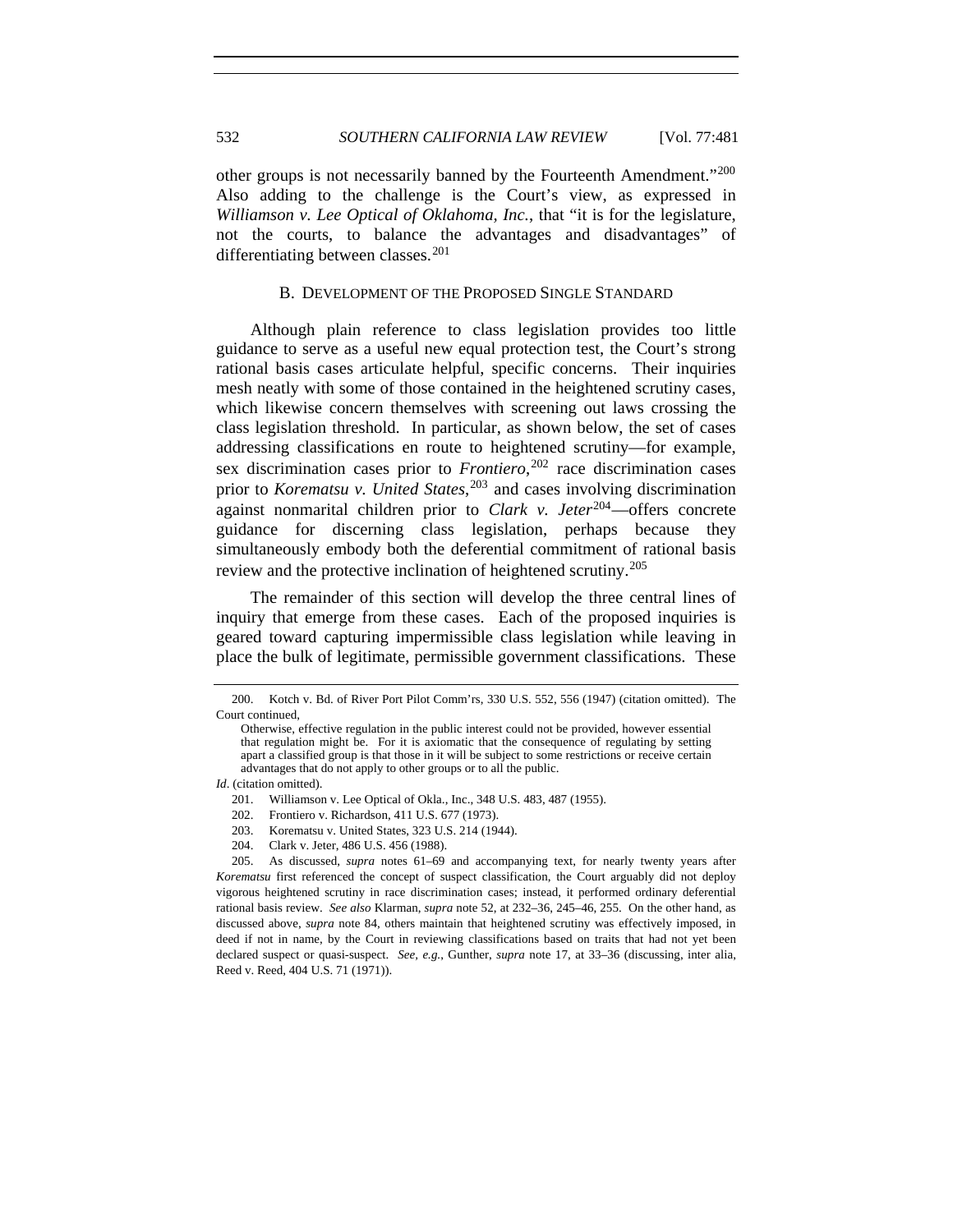interrelated and complementary questions, taken together, comprise a unitary standard that may surpass the three-tiered approach in uncovering invidious or otherwise improper line drawing between classes. In addition, as the proposed standard draws from the batch of strong rational basis cases in which meaningful review was imposed, it also may serve as a theoretical tool for understanding the Court's inconsistent balancing between deference and review.[206](#page-52-0)

Drawing from the extant jurisprudence, the discussion below will elaborate the following three inquiries to be made of any classification challenged on equal protection grounds, with the aim of preventing enforcement of impermissible class legislation as the backdrop:

- (1) whether a plausible, nonarbitrary explanation exists for why the burdened group has been selected to bear the challenged burden in the context at issue;
- (2) whether the justification offered for the line drawing has a specific relationship to the classification's context; and
- (3) whether the classification reflects disapproval, dislike, or stereotyping of the class of persons burdened by the legislation.

 Put another way, the first inquiry considers the reason for the classification's use in the regulatory context, the second considers whether that reasoning rests on broad generalizations about the trait at issue that lack a specific connection to the regulatory context, and the third considers whether the classification gives effect to an illegitimate government purpose.<sup>[207](#page-52-1)</sup> For brevity's sake, they will be referred to respectively as the "intracontextual inquiry," the "extracontextual inquiry," and the "bias inquiry."<sup>[208](#page-52-2)</sup> As shown below, if any one of these is not met, a classification cannot be sustained.[209](#page-52-3)

<span id="page-52-0"></span><sup>206.</sup> *See* U.S. R.R. Ret. Bd. v. Fritz, 449 U.S. 166, 177 n.10 (1980) (recognizing a lack of consistency in the Court's rational basis jurisprudence).

<span id="page-52-1"></span> <sup>207.</sup> Although other shared interests no doubt exist between the rational basis and heightened scrutiny cases, these three inquiries surface as the dominant analytic concerns, as shown below.

<span id="page-52-2"></span> <sup>208.</sup> The latter two inquiries are arguably subsets of the first, because the demand for a plausible, nonarbitrary explanation likely will screen out classifications based on unduly broad or impermissible justifications. Indeed, the entire three-part inquiry could be collapsed into one, which would demand that a plausible, legitimate, and context-specific justification exist for all government distinctions between classes. However, separation into three inquiries not only fairly tracks the case law, as shown in Part IV.C–E, but also, if followed faithfully, constrains courts to reveal their reasoning on each point and discourages decisions that address challenges in simple, broad, and conclusory strokes.

<span id="page-52-3"></span> <sup>209.</sup> The proposed standard, with its insistence on equal application to all classifications, runs contrary to the movement in antidiscrimination law to specify traits entitled to protection against discrimination. *Cf.* Romer v. Evans, 517 U.S. 620, 628 (1996) ("These [antidiscrimination] statutes and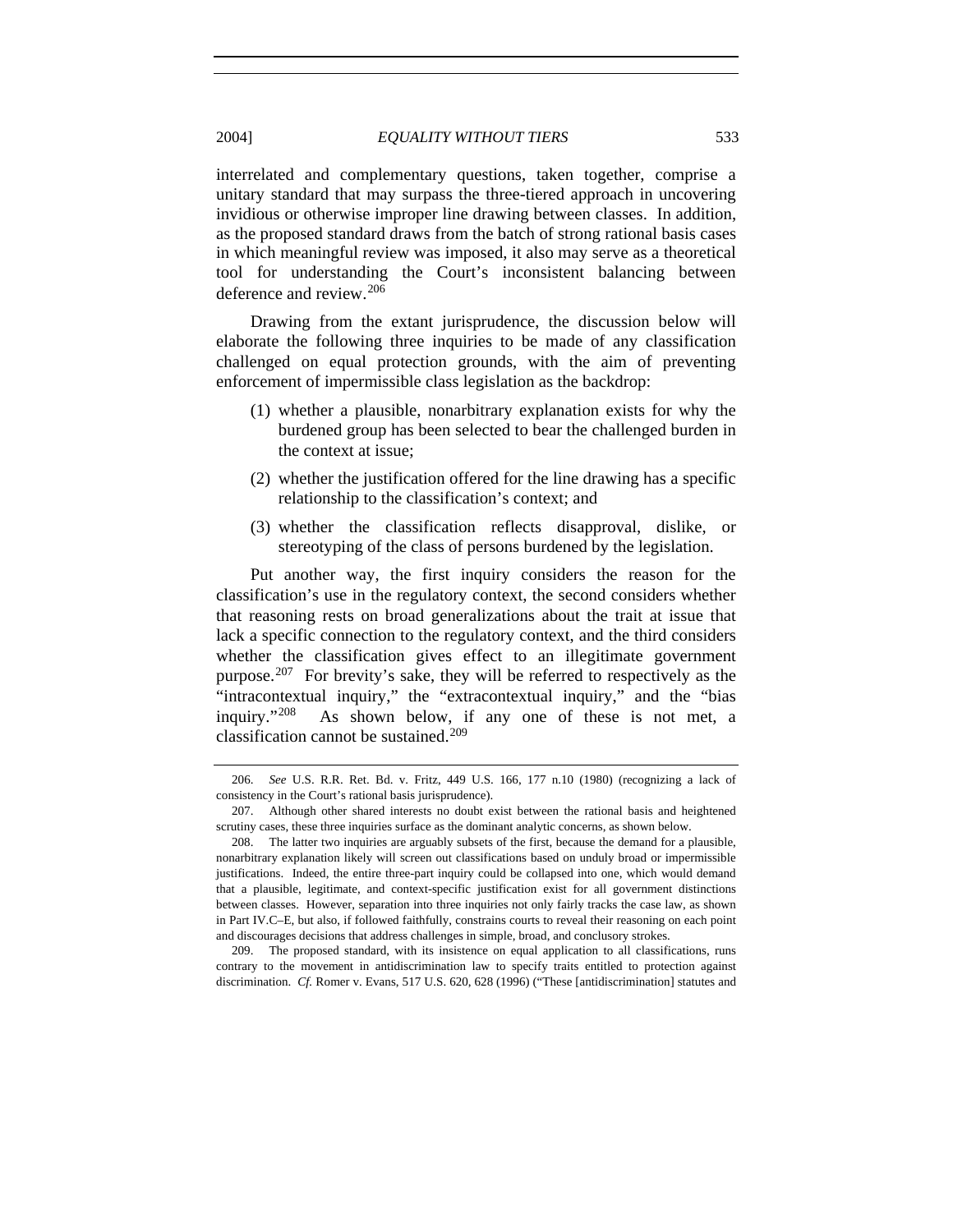## 534 *SOUTHERN CALIFORNIA LAW REVIEW* [Vol. 77:481

### C. INTRACONTEXTUAL INQUIRY

The intracontextual inquiry demands that a plausible explanation exist for why a group has been singled out for burdensome treatment in a particular context. It asks, in other words, whether anything about the burdened group's relationship to the regulatory context would justify it being singled out from among others for the type of burden being imposed. This inquiry reflects the central concern of the strong rational basis cases and the heightened scrutiny cases with the classified trait's effect on an individual's ability to participate on the same basis as others in the regulated arena. It also evinces concern for the reasonableness of the burden that is imposed on particular trait bearers.<sup>[210](#page-53-0)</sup>

Applied properly, this inquiry would also constrain courts from accepting *descriptions* of what legislation accomplishes in the place of plausible *explanations*. For example, the argument that restricting the scope of civil rights enactments will save money may accurately *describe* the effect of a ban on sexual orientation-based antidiscrimination protections, but it does not *explain* why those in need of sexual orientationbased protections were chosen from among others to shoulder the burden of conserving government funds.<sup>[211](#page-53-1)</sup>

Although the proposed standard lacks the focused message of trait-specific legislation (or even the trait-specific tiers), it is not without symbolic power. Instead, it conveys the message that the Court will give meaningful consideration to all allegations of differential treatment, including those based on characteristics falling outside the preferred set of suspect classifications.

210. *See infra* notes 212–28 and accompanying text.

<span id="page-53-1"></span><span id="page-53-0"></span>211. *See Romer*, 517 U.S. at 635 (finding the goal of "conserving resources to fight discrimination against other groups" inadequate to justify a Colorado state constitutional amendment precluding antidiscrimination protections for lesbians and gay men in light of "the breadth of the amendment"). *Cf*. Reed v. Reed, 404 U.S. 71, 76–77 (1971) (rejecting a cost-savings justification for a law favoring

ordinances . . . enumerat[e] the groups or persons within their ambit of protection. Enumeration is the essential device used to make the duty not to discriminate concrete and to provide guidance for those who must comply."). In contrast, the tiered framework, with its specification of particular suspect classifications, appears to be more consistent with prevailing legislative protections, albeit in a less generous way than most.

However, notwithstanding the important parallels between legislative drafting and legal analysis in this area, *see* William N. Eskridge & John Ferejohn, *Super-Statutes*, 50 DUKE L.J. 1215, 1237–42 (2001), different considerations cause the two approaches to diverge. The enumeration of particular traits for protection serves symbolic, educational, and deterrent functions that are of heightened importance in the legislative arena, which must guide not only those paying close attention to legal categories, but also the public at large. In contrast, the educational function of almost every constitutional test is much narrower, except in the rare instance where a test has a direct, widespread bearing on people's lives. *See, e.g.*, Roe v. Wade, 410 U.S. 113, 154, 164–65 (1973) (providing constitutional protection for women to terminate a pregnancy). *See also* Sullivan, *supra* note 91, at 747–50 (comparing the advantages and disadvantages of generality and specificity in antidiscrimination protection).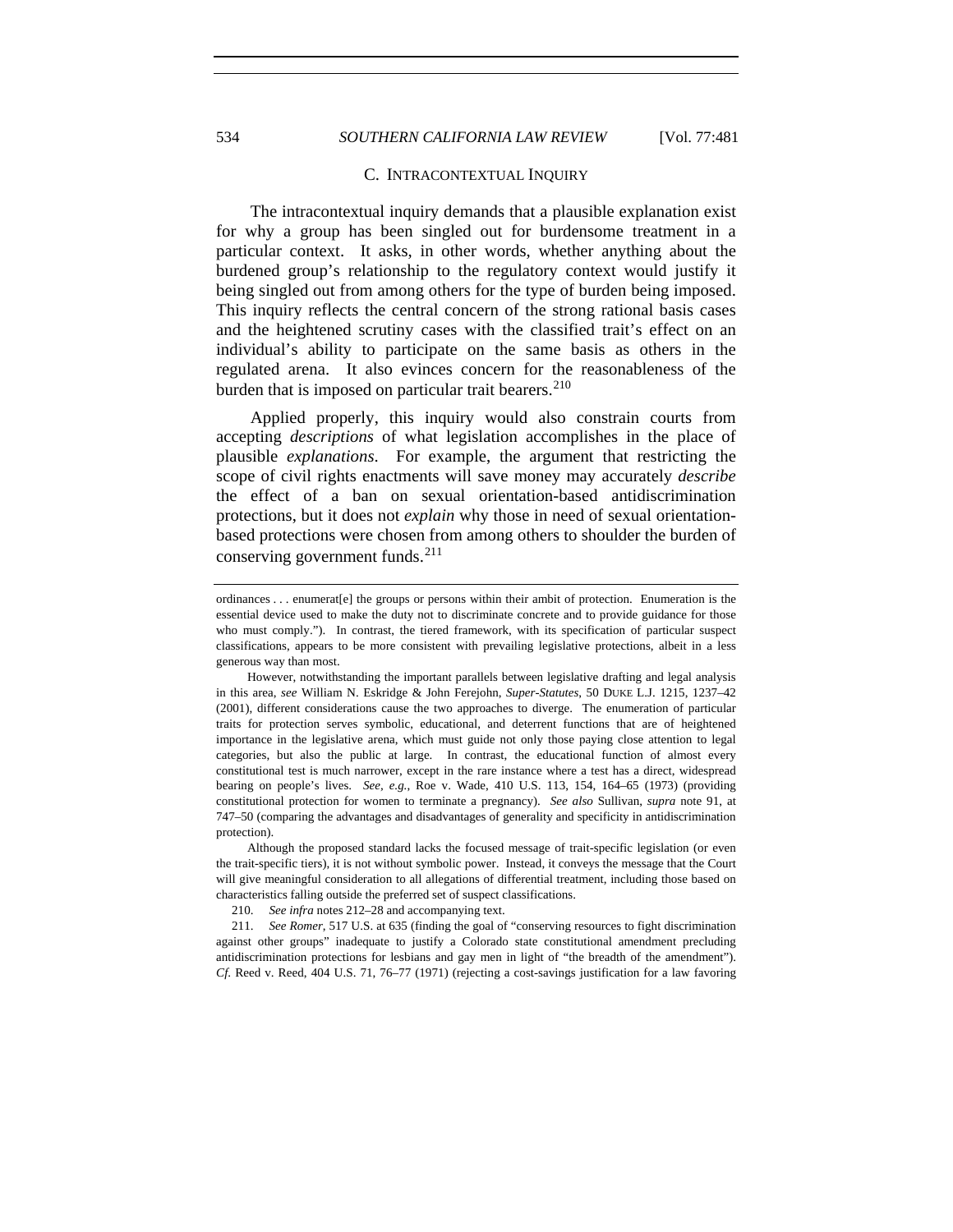This concern with the existence of a meaningful explanation for the classification of a particular group also corresponds directly to the Court's overarching equal protection value. Where no reasonable explanation exists for the government's singling out of a trait in a given context, what remains "is a status-based enactment divorced from any factual context from which we could discern a relationship to legitimate state interests"[212](#page-54-0)—in other words, class legislation.

Several of the strong rational basis cases center their analyses on this intracontextual inquiry. For example, in reviewing Texas's ban on public school education for undocumented immigrants, the Court emphasized the need for a meaningful connection between the classified population and the context.<sup>[213](#page-54-1)</sup> Striking down the ban, the Court stated that "even if improvement in the quality of education were a likely result of barring some *number* of children from the schools of the State, the State must support its selection of *this* group as the appropriate target for exclusion."[214](#page-54-2) In assessing West Virginia's taxation scheme in *Allegheny Pittsburgh Coal Co. v. County Commission*, the Court similarly explained that "[a] State may divide different kinds of property into classes and assign to each class a different tax burden so long as those divisions and burdens are reasonable" in context.<sup>[215](#page-54-3)</sup>

With respect to the argument that Alabama's discrimination against out-of-state entities was justified by the state's desire to favor domestic enterprises, the Court observed that favoritism *describes* but does not *explain*, as required, the singling out of one group for a particular burden. Metro. Life Ins. Co. v. Ward, 470 U.S. 869, 878, 882 & n.10 (1985).

men as estate administrators as "the very kind of arbitrary legislative choice forbidden by the Equal Protection Clause of the Fourteenth Amendment"). *But see* Mathews v. Lucas, 427 U.S. 495, 509–10, 516 (1976) (upholding a distinction between marital and nonmarital children regarding an entitlement to child survivor benefits based, in part, on the savings achieved by avoiding case-by-case determinations); Equal. Found. of Greater Cincinnati, Inc. v. City of Cincinnati, 128 F.3d 289, 300 (6th Cir. 1997) (upholding a city charter amendment banning "protected status" for gay people "[b]ecause the valid interests of the Cincinnati electorate in conserving public and private financial resources is [sic], standing alone, of sufficient weight to justify [the measure] under a rational basis analysis").

<sup>212.</sup> *See Romer*, 517 U.S. at 635.

<sup>213.</sup> *See* Plyler v. Doe, 457 U.S. 202, 223–24 (1982).

<span id="page-54-2"></span><span id="page-54-1"></span><span id="page-54-0"></span><sup>214.</sup> *Id.* at 229. Applying its inquiry to the case at bar, the Court concluded that "[i]n terms of educational cost and need, however, undocumented children are 'basically indistinguishable' from legally resident alien children." *Id*. (internal quotation marks omitted) (citation omitted). *See also Romer*, 517 U.S. at 632–33 (explaining that classifications are sustained where laws are "grounded in a sufficient factual context for us to ascertain [the existence of] some relation between the classification and the purpose it served").

<span id="page-54-3"></span> <sup>215.</sup> Allegheny Pittsburgh Coal Co. v. County Comm'n, 488 U.S. 336, 344 (1989) (citation omitted). Likewise, in *Quinn v. Millsap*, the Court firmly rejected Missouri's real property requirement for service on a government board, finding that land ownership was unrelated to an individual's ability to participate in decisionmaking affecting the local community. Quinn v. Millsap, 491 U.S. 95, 108–09 (1989). Similarly, in *Williams v. Vermont*, the Court invalidated Vermont's use of a tax preference for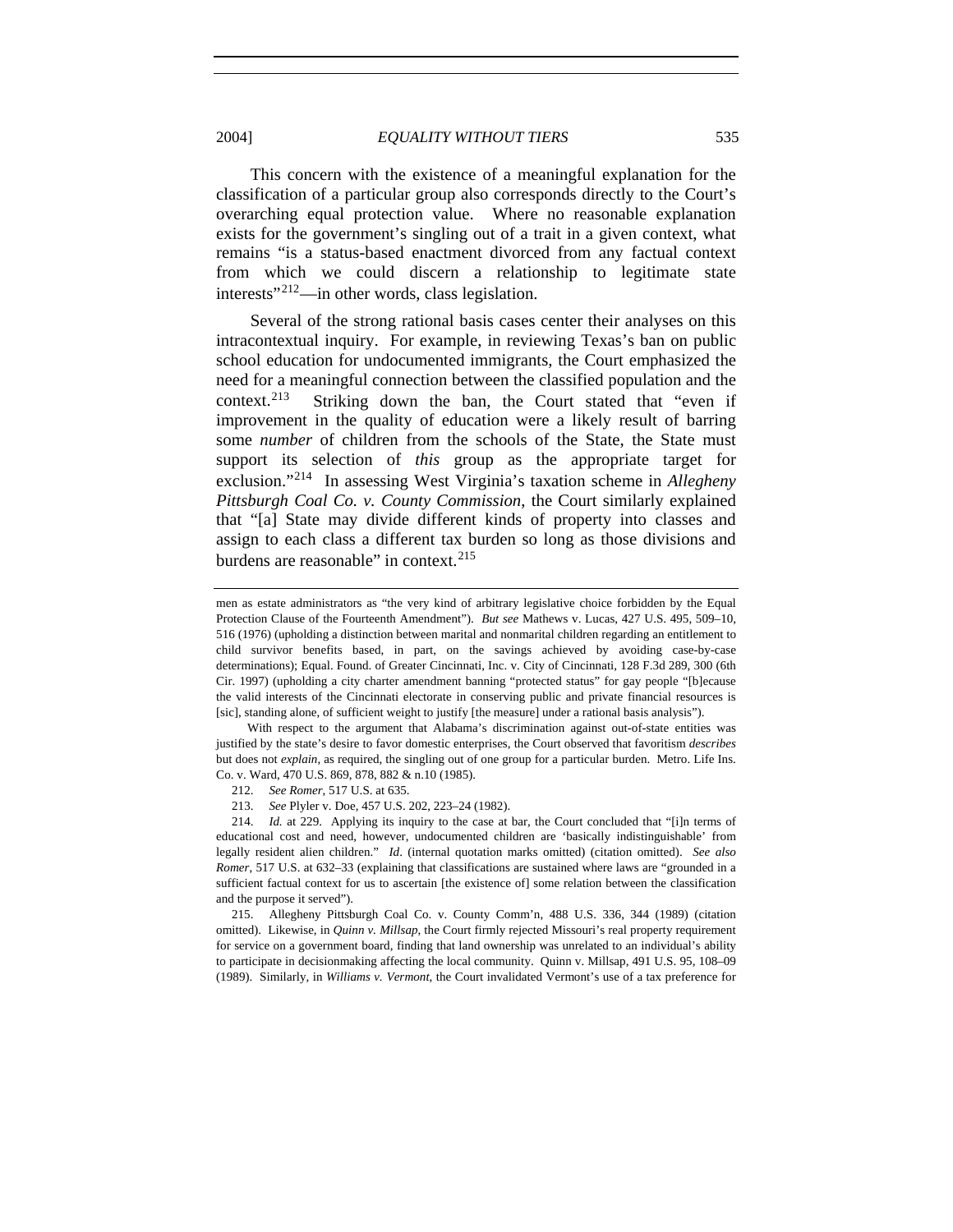Likewise, in *Cleburne*, after noting that the city's concerns with size and occupancy, which led to the denial of a special use permit for a group home for people with mental retardation, would not have been similarly imposed on other groups of people living together, the Court framed a context-focused inquiry:

The question is whether it is rational to treat the mentally retarded differently. It is true that they suffer disability not shared by others; but why this difference warrants a density regulation that others need not observe is not at all apparent. At least this record does not clarify how, in this connection, the characteristics of the intended occupants of the Featherston home rationally justify denying to those occupants what would be permitted to groups occupying the same site for different purposes.[216](#page-55-0)

And in *Romer* v. *Evans*, the Court offered a strong version of the demand for a genuine, reasonable connection between the classification and the government's goals. $2^{17}$  The Court first set the amendment's classification in context, noting that "[t]he amendment withdraws from homosexuals, but no others, specific legal protection from the injuries caused by discrimination, and it forbids reinstatement of these laws and policies."[218](#page-55-2) The Court then characterized Colorado's antigay Amendment 2 as drawing a status-based distinction utterly unrelated to the legislative context regulated by the measure.<sup>[219](#page-55-3)</sup> Ultimately, this discontinuity led the Court to conclude that "Amendment 2 is [not] directed to any identifiable legitimate purpose or discrete objective."<sup>[220](#page-55-4)</sup> As the Court wrote, "it is a

in-state residents, holding that the plaintiffs "ha[d] not been 'accorded equal treatment, and the inequality is not because of the slightest difference in [Vermont's] relation to the decisive transaction.'" Williams v. Vermont, 472 U.S. 14, 24 (1985) (second alteration in original) (quoting Wheeling Steel Corp. v. Glander, 337 U.S. 562, 572 (1949)).

<span id="page-55-0"></span> <sup>216.</sup> City of Cleburne v. Cleburne Living Ctr., Inc., 473 U.S. 432, 449–50 (1985). The Court in *O'Brien v. Skinner* followed an approach similar to that in *Cleburne*, first reviewing all the groups of New York citizens entitled to absentee registration and voting privileges—including those who were ill or physically disabled, those required to be out of their residential counties on election day for business reasons, and those detained in a jail in their home county—and then finding "wholly arbitrary" the state's singular denial of registration and voting privileges to those detained in county jails outside their home county. O'Brien v. Skinner, 414 U.S. 524, 530 (1974).

<sup>217.</sup> *Romer*, 517 U.S. at 620.

<sup>218.</sup> *Id.* at 627.

<span id="page-55-4"></span><span id="page-55-3"></span><span id="page-55-2"></span><span id="page-55-1"></span><sup>219.</sup> *See id.* at 632 (describing the amendment's "sheer breadth [as] discontinuous with the reasons offered for it").

<sup>220.</sup> *Id.* at 635.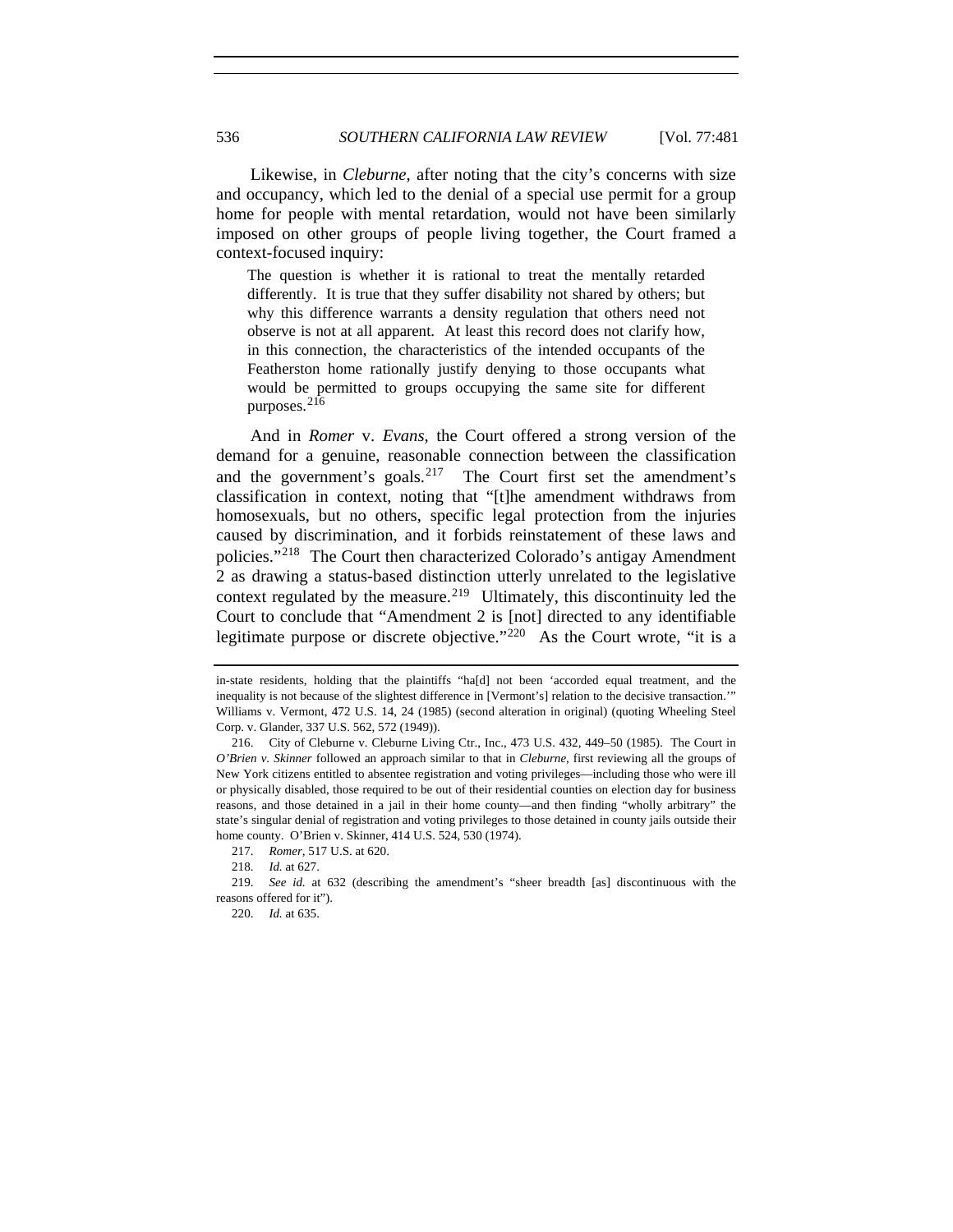classification of persons undertaken for its own sake, something the Equal Protection Clause does not permit."[221](#page-56-0)

 Within heightened scrutiny, the intracontextual inquiry emerges through one of the indicia used to identify suspect classifications: whether a trait that is the basis for a classification bears on a person's "ability to perform or contribute to" society.[222](#page-56-1) That is, skeptical scrutiny will *not*  follow if the trait plausibly can be the basis for differential treatment in a variety of contexts; but if the trait is so irrelevant to abilities that its use as the basis for differential treatment is likely to be arbitrary, regardless of the context, heightened scrutiny may be accorded.<sup>[223](#page-56-2)</sup> In a challenge to sex discrimination in the distribution of military benefits to service members' spouses, for example, the Court commented that "what differentiates sex from such nonsuspect statuses as intelligence or physical disability . . . is that the sex characteristic frequently bears no relation to ability to perform or contribute to society." $224$  Similarly, the Court rejected a classification that burdened nonmarital children, partly because "illegitimacy, however defined, is like race or national origin, a characteristic . . . [that] bears no relation to the individual's ability to participate in and contribute to society."<sup>[225](#page-56-4)</sup> As a case decided well before classifications of nonmarital children were formally designated quasi-suspect,[226](#page-56-5) the focus in *Mathews* 

<span id="page-56-0"></span><sup>221.</sup> *Id.* This conclusion illustrates the close connection between the intracontextual inquiry and the bias inquiry. Where no plausible link exists between the classified trait, the classification, and the context, the likely explanation for the line drawing at issue is impermissible bias regarding that trait. *See, e.g.*, *Cleburne Living Ctr.*, 473 U.S. at 450 (finding that, because no plausible explanation existed for denying a group home permit for the mentally retarded, the only possible explanation for the denial would have been the impermissible one of fear of, or discomfort with, people with mental retardation).

<span id="page-56-1"></span> <sup>222.</sup> Frontiero v. Richardson, 411 U.S. 677, 686 (1973) (Brennan, J., plurality opinion). *See also supra* note 82 and accompanying text.

<span id="page-56-2"></span><sup>223.</sup> *See Cleburne Living Ctr.*, 473 U.S. at 441 (quoting *Frontiero*, 411 U.S. at 686 (Brennan, J., plurality opinion)).

<span id="page-56-3"></span><sup>224.</sup> *Frontiero*, 411 U.S. at 686 (Brennan, J., plurality opinion) (footnote omitted). The Court has since backed away from this unequivocal endorsement of the irrelevance of sex in most settings. *See, e.g.*, Nguyen v. INS, 533 U.S. 53, 73 (2001) ("The difference between men and women in relation to the birth process is a real one, and the principle of equal protection does not forbid Congress to address the problem at hand in a manner specific to each gender."). *See also* Kahn v. Shevin, 416 U.S. 351, 356 n.10 (1974) ("Gender has never been rejected as an impermissible classification in all instances."). However, the Court also seems to believe that, in most circumstances, nothing about the status of being male or female would justify different treatment because of sex. *See, e.g.*, United States v. Virginia, 518 U.S. 515, 531 (1996) ("Parties who seek to defend gender-based government action must demonstrate an 'exceedingly persuasive justification' for that action.").

<span id="page-56-4"></span> <sup>225.</sup> Mathews v. Lucas, 427 U.S. 495, 505 (1976). *See also* Reed v. Campbell, 476 U.S. 852, 854 n.5 (1986) (reiterating that nonmarital parentage has no connection to individual ability).

<span id="page-56-5"></span> <sup>226.</sup> In *Mathews*, the Court specifically rejected the application of heightened scrutiny, holding that "the Act's discrimination between individuals on the basis of their legitimacy does not 'command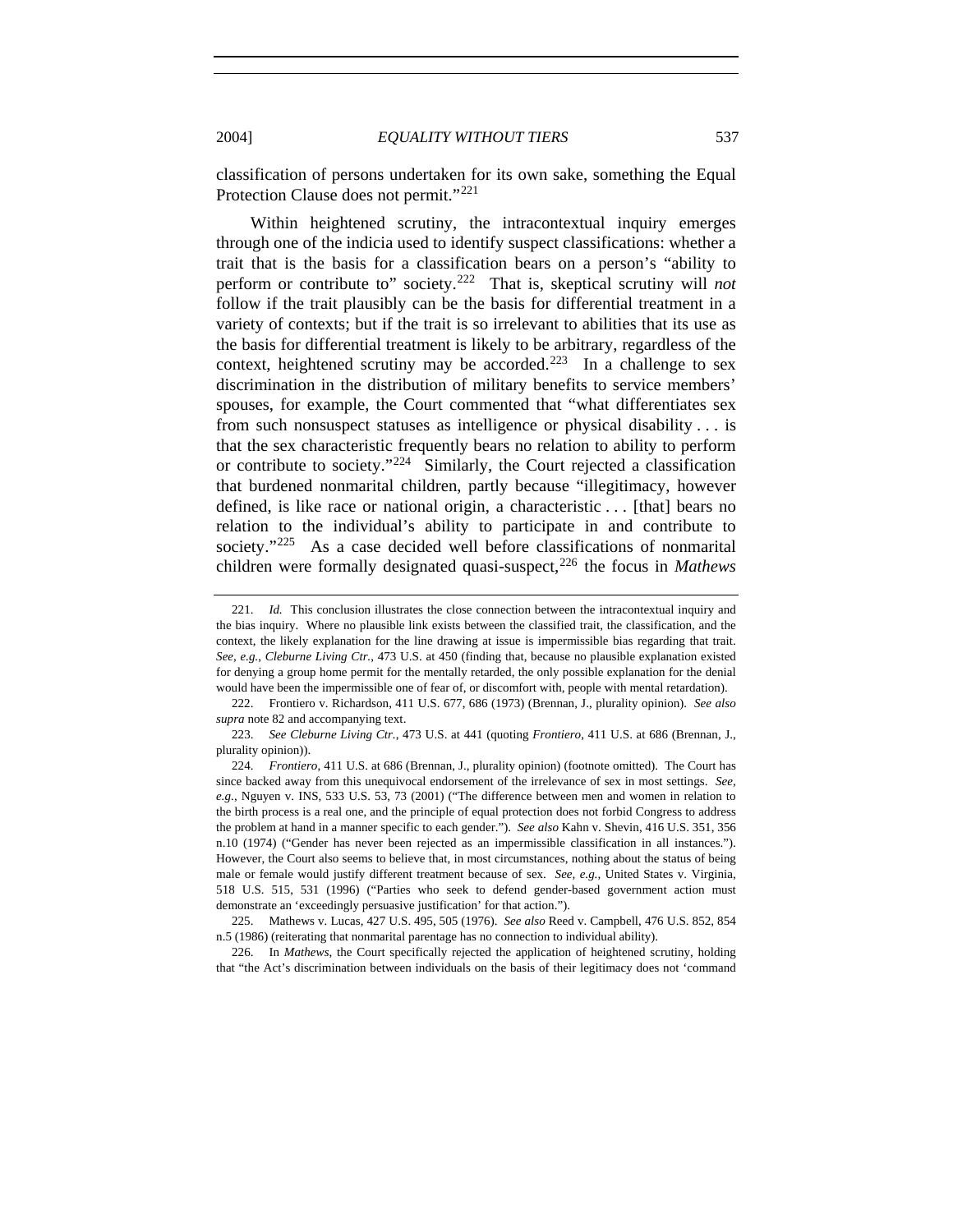*v. Lucas* on the irrelevance of illegitimacy to most regulatory contexts reinforces the importance of the intracontextual inquiry across levels of review.[227](#page-57-0)

Likewise, at the most rigorous level of review of racial classifications, the Court's focus has been on the implausibility of any nonarbitrary connection existing between race and most contexts. As the Court has observed, racial classifications are "'in most circumstances irrelevant' to any constitutionally acceptable legislative purpose."<sup>[228](#page-57-1)</sup>

 Yet notably, the Court has also been willing to temper heightened scrutiny's acontextual insistence on rigorous review. In particular, in cases evaluating classifications based on alienage, which ordinarily receive strict scrutiny, the Court has determined "'that strict scrutiny is out of place when the restriction primarily serves a political function.<sup> $1229$  $1229$ </sup> In these cases, rather than taking a categorical approach to alienage-based distinctions, the Court has engaged directly with the question of the relationship between citizenship status and the regulatory context. In *Foley v. Connelie*, for example, the Court held that rational basis review should apply to a citizenship requirement for police officers because of the nature of the position,[230](#page-57-3) which authorizes officers "to exercise an almost infinite variety of discretionary [governmental] powers."[231](#page-57-4) In *Bernal v. Fainter*, on the other hand, the Court applied strict scrutiny to a citizenship requirement for notaries public,  $232$  who are not "invested either with policymaking responsibility or broad discretion in the execution of public policy that requires the routine exercise of authority over individuals."<sup>[233](#page-57-6)</sup> This

231. *Id.* at 297.

extraordinary protection from the majoritarian political process,' which our most exacting scrutiny would entail." *Mathews*, 427 U.S. at 506 (footnote and citations omitted). However, just over a decade later, the Court explicitly subjected classifications based on illegitimacy to heightened scrutiny and acknowledged that prior cases decided on rational basis grounds actually had applied heightened review as well. *See* Clark v. Jeter, 486 U.S. 456, 461 (1988) (emphasizing that it "'is illogical'" to classify based on illegitimacy) (quoting Weber v. Aetna Cas. & Sur. Co., 406 U.S. 164, 175 (1972)).

<sup>227.</sup> *Mathews*, 427 U.S. at 505.

<span id="page-57-1"></span><span id="page-57-0"></span> <sup>228.</sup> McLaughlin v. Florida, 379 U.S. 184, 192 (1964) (quoting Hirabayashi v. United States, 320 U.S. 81, 100 (1943)). *Cf.* Adarand Constructors, Inc. v. Peña, 515 U.S. 200, 237 (1995) (emphasizing that a race-based classification may be necessary to further a compelling governmental interest).

<span id="page-57-3"></span><span id="page-57-2"></span><sup>229.</sup> *See, e.g.*, Cabell v. Chavez-Salido, 454 U.S. 432, 439 (1982) (citing Sugarman v. Dougall, 413 U.S. 634, 648 (1973)).

<sup>230.</sup> *See* Foley v. Connelie, 435 U.S. 291, 300 (1978).

<sup>232.</sup> *See* Bernal v. Fainter, 467 U.S. 216, 228 (1984).

<span id="page-57-6"></span><span id="page-57-5"></span><span id="page-57-4"></span><sup>233.</sup> *Id.* at 226–27. Although useful for illustrating the Court's ability to shift away from categorical review of a traditionally suspect classification, the Court's adjudication of the political function cases has been subject to criticism. *See* Deborah Hellman, *The Expressive Dimension of Equal Protection*, 85 MINN. L. REV. 1, 65 (2000) ("Lest you think this organizing concept sorts the cases in a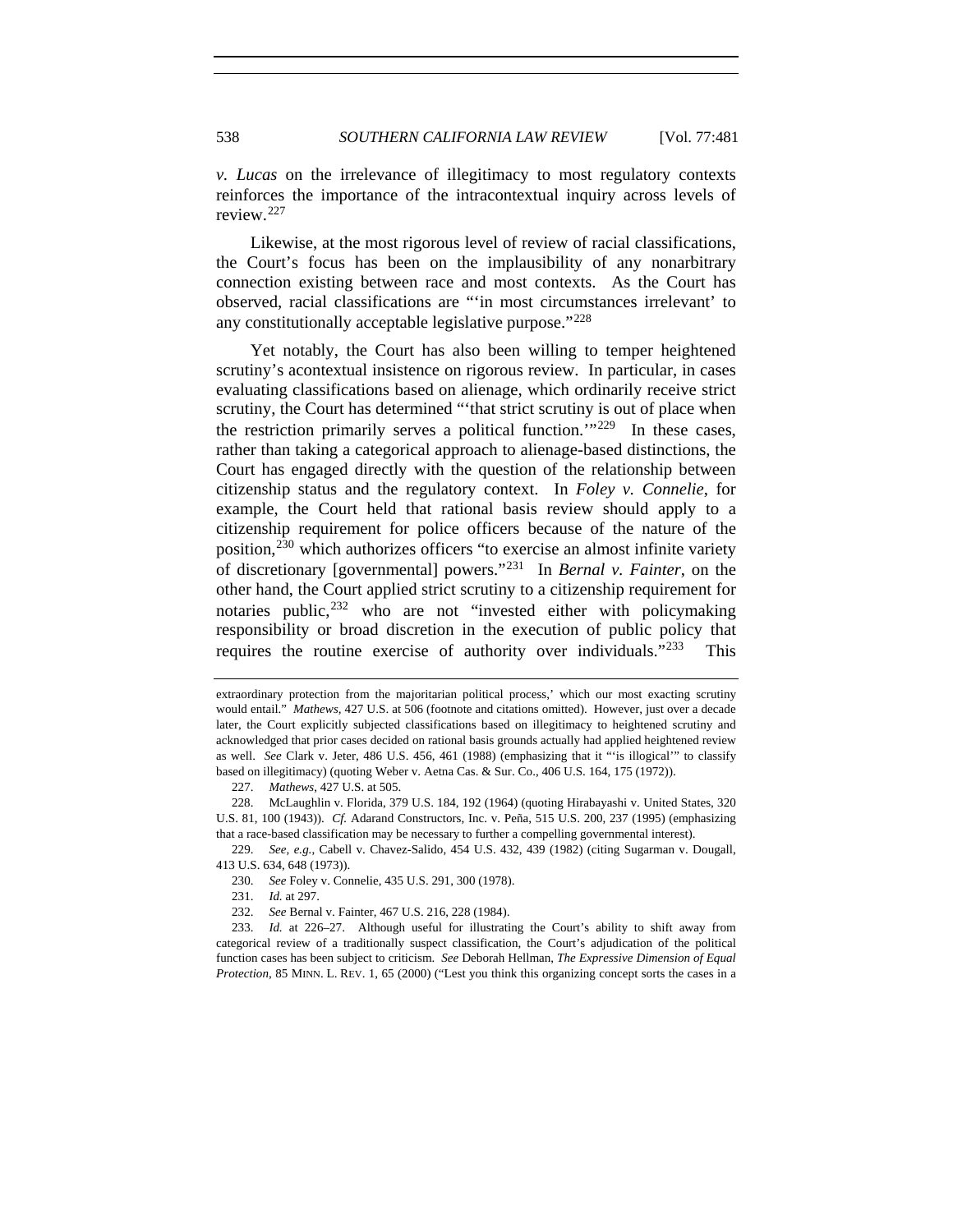context-dependent adjustment of the standard reinforces the value and viability of context-sensitive review as provided by the single standard proposed here.

 Certainly, the way in which the Court typically reviews justifications for classifications subject to heightened scrutiny is not identical to its approach under rational basis review.<sup>[234](#page-58-0)</sup> For example, among the subrules of the tiered scrutiny framework is the mandate that a classification's defender need not offer justifications for a classifying measure under rational basis review, unlike under heightened scrutiny, where the government must specify and defend, with evidence, its justifications for differential treatment.<sup>[235](#page-58-1)</sup> In addition, heightened scrutiny demands that a

<span id="page-58-1"></span>235. *Compare* United States v. Virginia, 518 U.S. 515, 533 (1996) (stating that the "justification must be genuine, not hypothesized or invented *post hoc* in response to litigation"), *with* Heller v. Doe, 509 U.S. 312, 320–21 (1993) ("A statute is presumed constitutional and '[t]he burden is on the one attacking the legislative arrangement to negative every conceivable basis which might support it,' whether or not the basis has a foundation in the record.") (citations omitted) (quoting Lehnhausen v. Lake Shore Auto Parts Co., 410 U.S. 356, 364 (1973)) (alteration in original).

Whether courts *should* engage in imagining justifications not proffered by a classification's defender has been the subject of some debate on the Court and among scholars. *See, e.g.*, Schweiker v. Wilson, 450 U.S. 221, 244–45 (1981) (Powell, J., dissenting) ("[T]he Court should receive with some skepticism *post hoc* hypotheses about legislative purpose . . . . [Otherwise] equal protection review [is no] more than 'a mere tautological recognition of the fact that Congress did what it intended to do.'") (quoting U.S. R.R. Ret. Bd. v. Fritz, 449 U.S. 166, 180 (1980) (Stevens, J., concurring)); U.S. R.R. Ret. Bd. v. Fritz, 449 U.S. 166, 187 (1980) (Brennan, J., dissenting) ("[T]his Court has frequently recognized that the actual purposes of Congress, rather than the *post hoc* justifications offered by Government attorneys, must be the primary basis for analysis under the rational-basis test."); Gunther, *supra* note 17, at 20–21, 44–48 (proffering a model for equal protection review that would foreclose judicial hypothesizing of justifications for classifications, and addressing potential difficulties with that prohibition). *But cf.* McGowan v. Maryland, 366 U.S. 420, 426 (1961) (finding that legislation is constitutional "if any state of facts reasonably may be conceived to justify it"); ELY, *supra* note 13, at 129 ("I'm skeptical that a method of forcing articulation of purposes can be developed that will be both workable and helpful."); Hans A. Linde, *Due Process of Lawmaking*, 55 NEB. L. REV. 197, 222, 233–35 (1976) (arguing that post hoc government justification should be permitted given the nature of the lawmaking process).

However, the freedom to hypothesize may be more significant in theory than in fact. Among the full set of cases analyzed in this Article in which the Court invalidated a classification under rational basis review, the Court never once invented its own justification, but looked only to those justifications proffered by the classification's defenders. *See, e.g.*, Romer v. Evans, 517 U.S. 620, 632, 635 (1996);

rational way, note also that the Court has held that a probation officer and a public school teacher fulfill important political functions fairly entrusted only to citizens, but a lawyer does not.") (footnotes omitted); Gerald L. Neuman, *Aliens as Outlaws: Government Services, Proposition 187, and the Structure of Equal Protection Doctrine*, 42 UCLA L. REV. 1425, 1438 (1995) (reviewing criticisms of the political function exception).

<span id="page-58-0"></span><sup>234.</sup> *See* Nguyen v. INS, 533 U.S. 53, 77 (2001) (O'Connor, J., dissenting) (reviewing the distinctions between the tiers of review and noting that "[t]he most important difference between heightened scrutiny and rational basis review is . . . the required fit between the means employed and the ends served").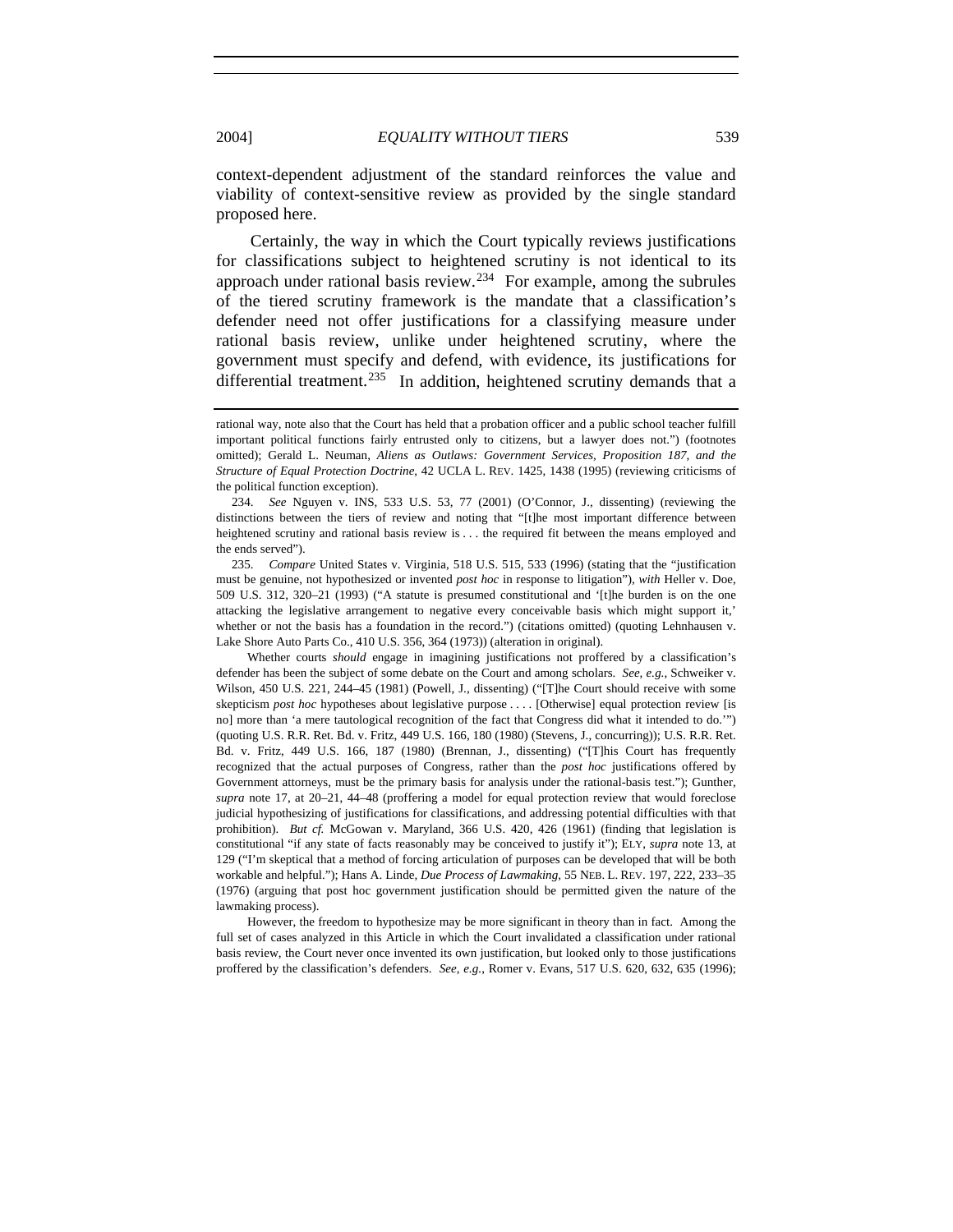justification be of greater significance and more closely related to the government's classification than is required by rational basis review.[236](#page-59-0) These distinctions are not insignificant.<sup>[237](#page-59-1)</sup> However, they also are not fatal to this part's argument that the core concerns of rational basis and heightened review overlap in certain important respects, including their shared commitment to assessing the relationship between potential justifications for a classification and the classification itself.<sup>[238](#page-59-2)</sup>

One additional potential difficulty with this inquiry and with the extracontextual inquiry that follows is that "context" is not self-defining; courts have full discretion to determine the contours of the context in which the classification should be assessed.<sup>[239](#page-59-3)</sup> For example, if the argument is that the government's preference for minority-owned subcontractors aims to redress past discrimination in the construction industry, the plaintiffs in *Adarand* could argue that it is the context of highway guardrail manufacture that is relevant, and not the context of the construction industry as a whole against which the remedial justification must be measured. Issue would thus be joined on this question of the context's scope, just as it would be on the question regarding the justification's plausibility. These struggles over the scope of review and the plausibility of a given justification, however, are no different from the struggles prompted by analysis under the three tiers, where, in each instance, the Court must determine the contextual parameters before assessing how the

<span id="page-59-1"></span>237. *See Nguyen*, 533 U.S. at 77–78 (O'Connor, J., dissenting). *See also supra* note 235 and accompanying text.

<span id="page-59-2"></span> 238. Further, in adopting the rational basis presumption of constitutionality, which is applied to almost all equal protection classifications, the proposed standard keeps with this Article's drawing from, rather than transforming of, extant doctrine to demonstrate the immediate need to change the tiered framework. In addition, the presumption's relative noninvasiveness minimizes the countermajoritarian difficulty and helps address the contention made in Part II.C: that heightened scrutiny's inflexibility has resulted in some of the problems now associated with the tiers. Moreover, as discussed below, *infra* text accompanying note 282, the common considerations of all levels of review would allow evidence to be introduced in response to the bias inquiry, so the value of an evidentiary analysis that comes with heightened scrutiny is not entirely lost in the proposed standard.

<span id="page-59-3"></span>239. *See generally* Martha Minow & Elizabeth V. Spelman, *In Context*, 63 S. CAL. L. REV. 1597 (1990) (analyzing the meaning of context in legal and theoretical debates).

City of Cleburne v. Cleburne Living Ctr., Inc., 473 U.S. 432, 448–50 (1985); U.S. Dep't of Agric. v. Moreno, 413 U.S. 528, 534–38 (1973).

<span id="page-59-0"></span><sup>236.</sup> *Nguyen*, 533 U.S. at 76–78. *See also* Adarand Constructors, Inc. v. Peña, 515 U.S. 200, 227 (1995) (noting that strict scrutiny requires a classification to be narrowly tailored to further a compelling government interest); Shaw v. Reno, 509 U.S. 630, 643–44 (1993) ("A racial classification, regardless of purported motivation, is presumptively invalid and can be upheld only upon an extraordinary justification.") (internal quotation marks omitted) (citation omitted) (quoting Pers. Adm'r of Mass. v. Feeney, 442 U.S. 256, 272 (1979)). Mere "plausibility" and "legitimacy" are essential, as they are under rational basis review, but they are not sufficient to satisfy the standard.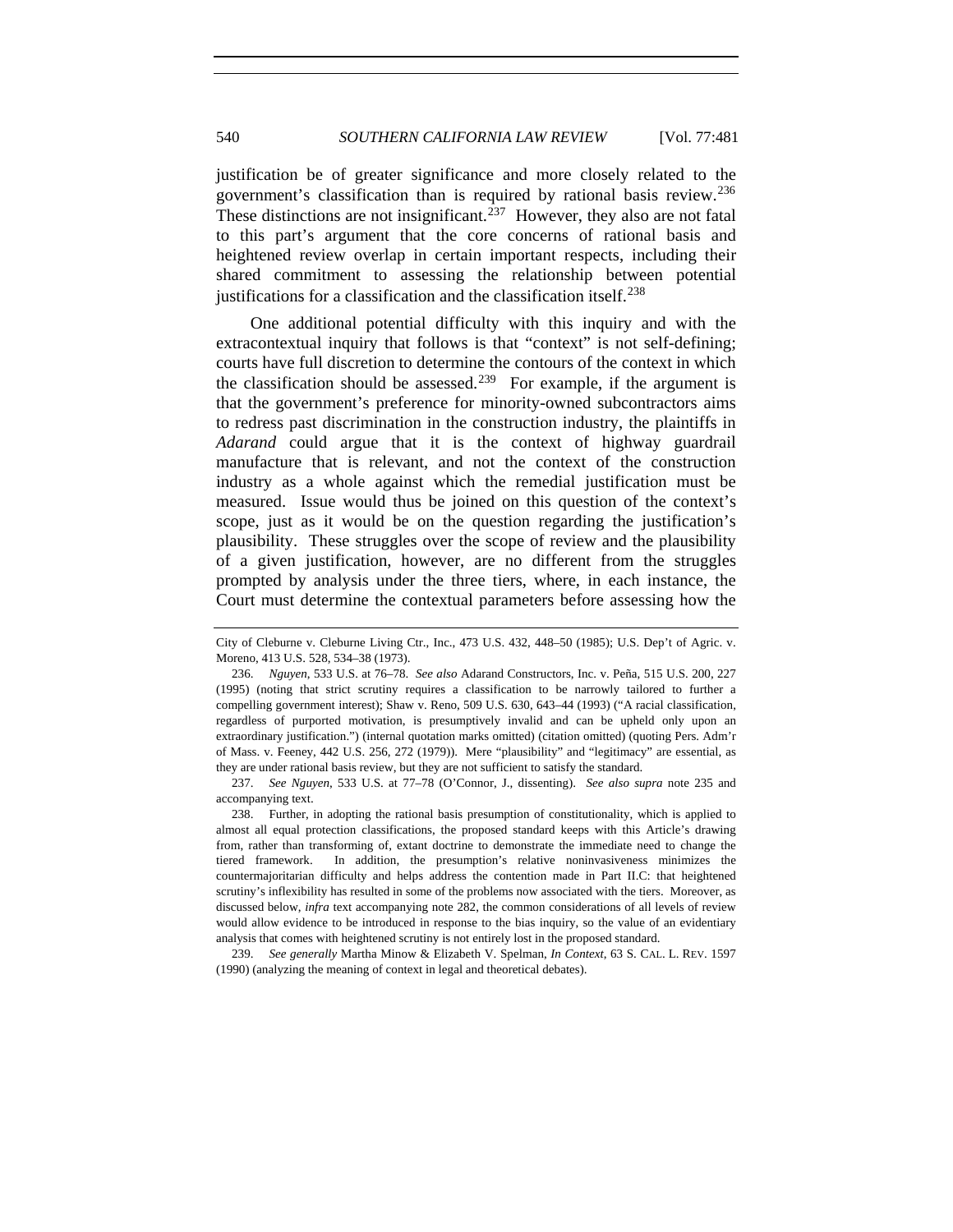proffered justifications relate to those parameters.<sup>[240](#page-60-0)</sup> Thus, while the proposed test does not resolve these judgment calls, it also does not exacerbate the need for the courts to exercise discretion. Further, by separating the intracontextual and extracontextual inquiries, the proposed standard actually may supply some guidance to constrain courts, which the current standard does not offer.<sup>[241](#page-60-1)</sup>

### D. EXTRACONTEXTUAL INQUIRY

Although the intracontextual inquiry likely will screen out the bulk of impermissible classifications, an inquiry into a justification's breadth also emerges as important to high and low levels of scrutiny. Specifically, this proposed inquiry would seek to determine whether the government interest in maintaining the classification<sup>[242](#page-60-2)</sup> is specific to the relationship between the trait and the regulatory context at issue. If the justification for official distinctions based on a trait is so general that it would support discrimination based on that trait in virtually any context, it risks being used to support sweeping, indiscriminate trait-based classifications that deny status and benefits to trait bearers across the board.<sup>[243](#page-60-3)</sup>

The Court developed this inquiry in some depth in *Zobel v. Williams* as it reviewed Alaska's system for distributing dividends from the oil pipeline that particularly benefited long-term state residents.<sup>[244](#page-60-4)</sup> Alaska sought to justify its dividing line between long- and short-term residents "to reward citizens for past contributions,"<sup>[245](#page-60-5)</sup> a perfectly benign-sounding

<span id="page-60-0"></span><sup>240.</sup> *Compare Nguyen*, 533 U.S. at 62, 73 (affirming the significance of physical differences between men and women in the context of a sex-based immigration law addressing the naturalization of a child born abroad), *with* United States v. Virginia, 518 U.S. 515, 531, 533–34 (1996) (finding that "[i]nherent differences between men and women" did not provide an "exceedingly persuasive justification" for discrimination based on sex in the school's admissions policy). *Compare Heller*, 509 U.S. at 314–15 (upholding a rule requiring a lower standard of proof for the involuntary civil commitment of individuals with mental retardation than for individuals with mental illness), *with Cleburne Living Ctr.*, 473 U.S. at 450 (rejecting a decision to impose different zoning rules on people with mental retardation than on others).

<span id="page-60-1"></span><sup>241.</sup> *See infra* note 323 and accompanying text (explaining that the inquiries' insistence on meaningful explanations for government action exposes courts' analyses to scrutiny in a way that the extant standard's emphasis on deference does not).

<span id="page-60-2"></span><sup>242.</sup> *See supra* note 235 and accompanying text (discussing judicial hypothesizing of justifications for classifications).

<span id="page-60-5"></span><span id="page-60-4"></span><span id="page-60-3"></span><sup>243.</sup> *See* Scott H. Bice, *Rationality Analysis in Constitutional Law*, 65 MINN. L. REV. 1, 33 (1980) (arguing that "abstract goals defeat evaluative rationality"); Tussman & tenBroek, *supra* note 20, at 351–53 (analyzing overbroad classifications that burden individuals not associated with the "mischief" targeted by the law).

<sup>244.</sup> *See* Zobel v. Williams, 457 U.S. 55, 58–64 (1982).

<sup>245.</sup> *Id.* at 63.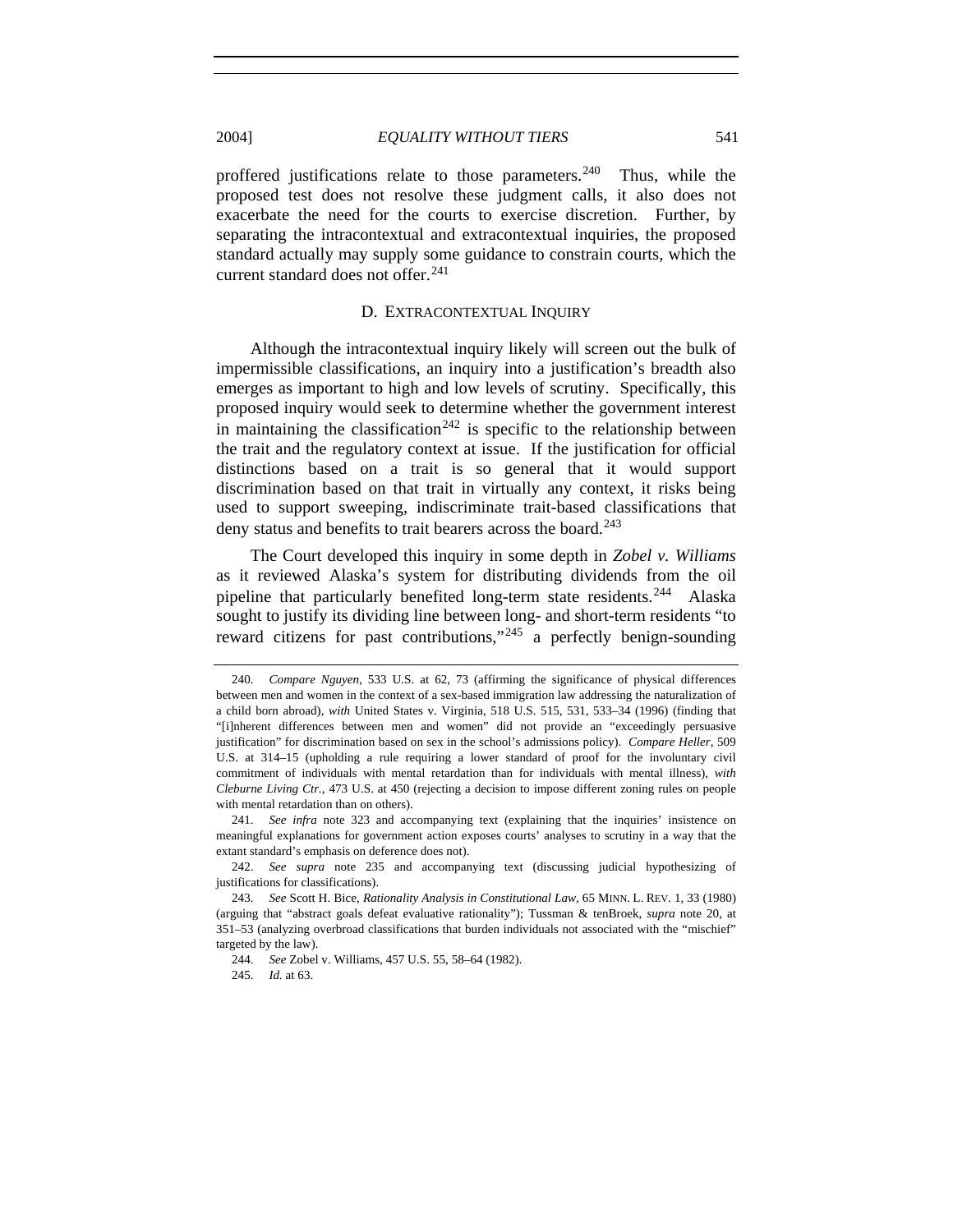government interest. Rather than lauding Alaska's fair spirit, however, the Court examined whether the proffered justification was sufficiently and specifically connected to the context of the government line drawing at issue. If not, the Court explained, the reward-oriented justification could be used impermissibly to support different treatment of long- and shortterm residents in other areas as well.

If the states can make the amount of a cash dividend depend on length of residence, what would preclude varying university tuition on a sliding scale based on years of residence—or even limiting access to finite public facilities, eligibility for student loans, for civil service jobs, or for government contracts by length of domicile? Could states impose different taxes based on length of residence? Alaska's reasoning could open the door to state apportionment of other rights, benefits, and services according to length of residency. It would permit the states to divide citizens into expanding numbers of permanent classes. Such a result would be clearly impermissible.<sup>[246](#page-61-0)</sup>

Because the state's justification provided a near-universal reason to treat long- and short-term residents differently instead of offering a specific connection to the dividend distribution plan, it was held invalid. $247$ 

In *Metropolitan Life Insurance Co. v. Ward*, the Court similarly examined Alabama's contention that its different tax treatment of in-state and out-of-state insurers was justified by its interest in the "promotion of domestic industry."[248](#page-61-2) Like *Zobel*, this justification appeared at one level to be perfectly reasonable and, indeed, responsible on the part of the state's government. In applying rational basis review, however, the Court found that the goal of promoting domestic industry would support discrimination in instances far beyond the specific regulatory context at issue. $249$ Affirming the use of a generalized domestic preference, the Court wrote, would give way to class legislation and "eviscerate the Equal Protection Clause in this context."[250](#page-61-4) The Court added that "[a] State's natural inclination frequently would be to prefer domestic business over foreign. If we accept the State's view here, then any discriminatory tax would be valid

<sup>246.</sup> *Id.* at 64 (footnotes omitted).

<span id="page-61-2"></span><span id="page-61-1"></span><span id="page-61-0"></span><sup>247.</sup> *Id.* at 64–65. Likewise, in *Hooper v. Bernalillo County Assessor*, the Court rejected New Mexico's statute favoring a set of long-term resident Vietnam veterans who had settled in the state prior to a certain date, holding that the statute effectively "create[d] two tiers of resident Vietnam veterans" and that those who arrived after the May 1976 cut-off were deemed "in a sense 'second-class citizens.'" Hooper v. Bernalillo County Assessor, 472 U.S. 612, 623 (1985).

 <sup>248.</sup> Metro. Life Ins. Co. v. Ward, 470 U.S. 869, 882 (1985).

<span id="page-61-3"></span><sup>249.</sup> *Id.*

<span id="page-61-4"></span><sup>250.</sup> *Id.*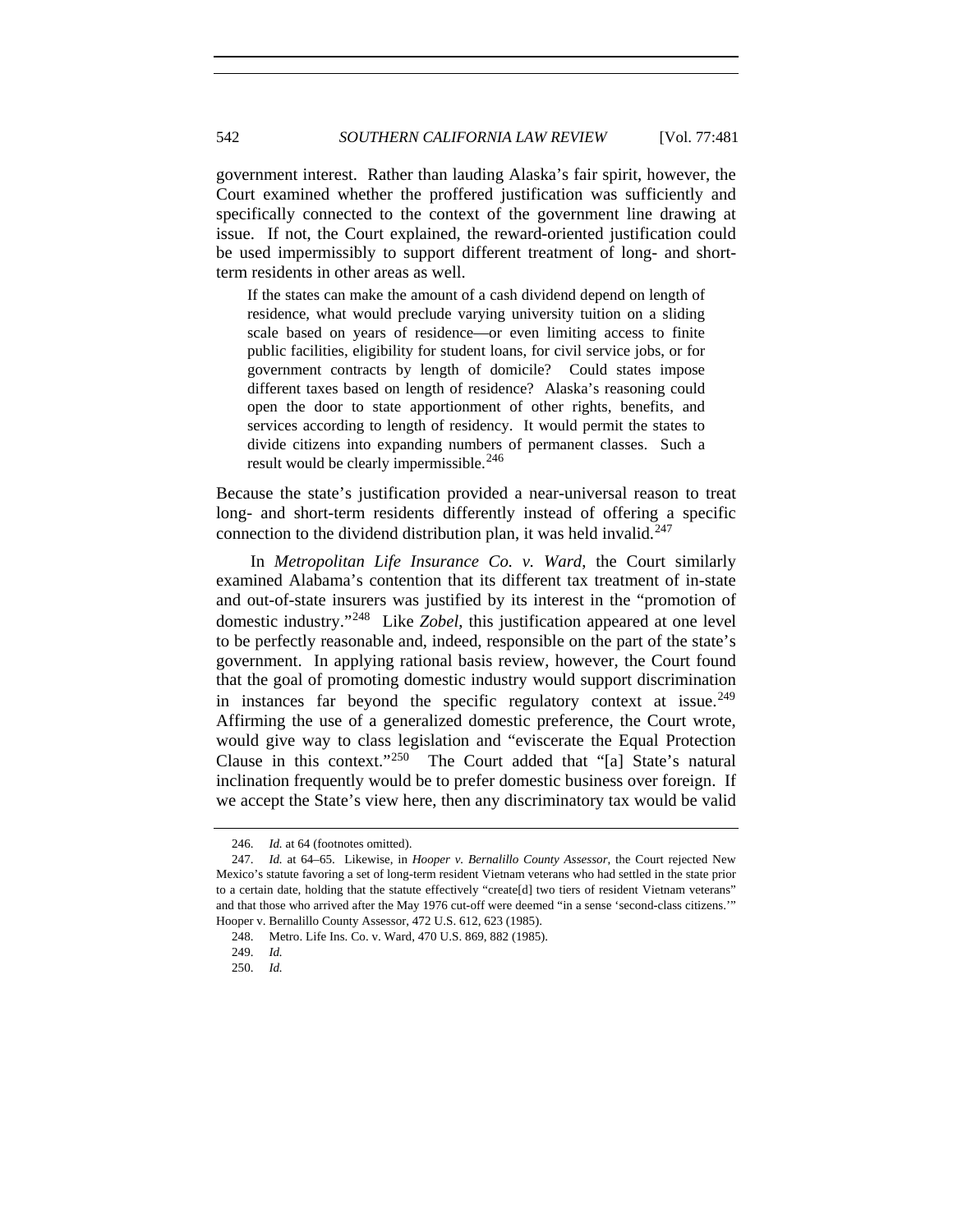if the State could show it reasonably was intended to benefit domestic business."[251](#page-62-0) Thus, even in its most lenient category of review, the Court has screened for and rejected noncontext-specific explanations for different treatment that could justify sweeping trait-based distinctions.

The rational basis inquiry into the potential breadth of a justification is reminiscent of the heightened scrutiny inquiry into how closely a classification is tailored to the achievement of proffered government interests.<sup>[252](#page-62-1)</sup> In reviewing suspect and quasi-suspect classifications, the Court has insisted that a classification must be, respectively, "narrowly tailored to further [a compelling government] interest," $253$  or "substantially related to the achievement of [important government] objectives."<sup>[254](#page-62-3)</sup> This insistence that the justification and classification be closely related is likewise addressed through the proposed standard's inquiry into the existence of a context-specific connection between the classified trait and the regulatory context. A generalized justification that would also support extracontextual distinctions would necessarily be inadequate, as it could not show sufficiently why the trait had to be singled out in the context at issue.

Still, as discussed above, qualitative differences exist between the heightened scrutiny and rational review standards.<sup>[255](#page-62-4)</sup> However, within the differences is the shared concern that a justification for a trait-based distinction not be so general as to support wide-scale, acontextual burdening of a classified trait. This overlapping commitment reinforces the extracontextual inquiry's use in the proposed single standard, which aims to capture the shared concerns of each review level. Moreover, under rational basis review, the Court applies the extracontextual inquiry with

<sup>251.</sup> *Id.* (footnote omitted).

<span id="page-62-1"></span><span id="page-62-0"></span> <sup>252.</sup> Given that the strong rational basis cases insist on context-limited justifications, it may be that Justice O'Connor's recent observation that "[t]he most important difference between heightened scrutiny and rational basis review . . . is the required fit between the means employed and the ends served" is somewhat overstated. Nguyen v. INS, 533 U.S. 53, 77 (2001) (O'Connor, J., dissenting).

<span id="page-62-2"></span> <sup>253.</sup> Adarand Constructors, Inc. v. Peña, 515 U.S. 200, 235 (1995). *See also* Palmore v. Sidoti, 466 U.S. 429, 432–33 (1984) (explaining that racial classifications "must be 'necessary . . . to the accomplishment' of" the government's compelling interest) (quoting McLaughlin v. Florida, 379 U.S. 184, 196 (1964)) (alteration in original); Graham v. Richardson, 403 U.S. 306, 374–76 (1971) (articulating the same standard of review for classifications based on national origin).

<span id="page-62-3"></span> <sup>254.</sup> United States v. Virginia, 518 U.S. 515, 533 (1996) (internal quotation marks omitted) (quoting Miss. Univ. for Women v. Hogan, 458 U.S. 718, 724 (1982) (quoting Wengler v. Druggists Mut. Ins. Co., 446 U.S. 142, 150 (1980))). *See also* Pickett v. Brown, 462 U.S. 1, 8 (1983) (requiring that classifications of nonmarital children bear "'an evident and substantial relation to the particular . . . interests [the] statute is designed to serve'") (alterations in original) (quoting United States v. Clark, 445 U.S. 23, 27 (1980)).

<span id="page-62-4"></span><sup>255.</sup> *See supra* notes 234–38 and accompanying text.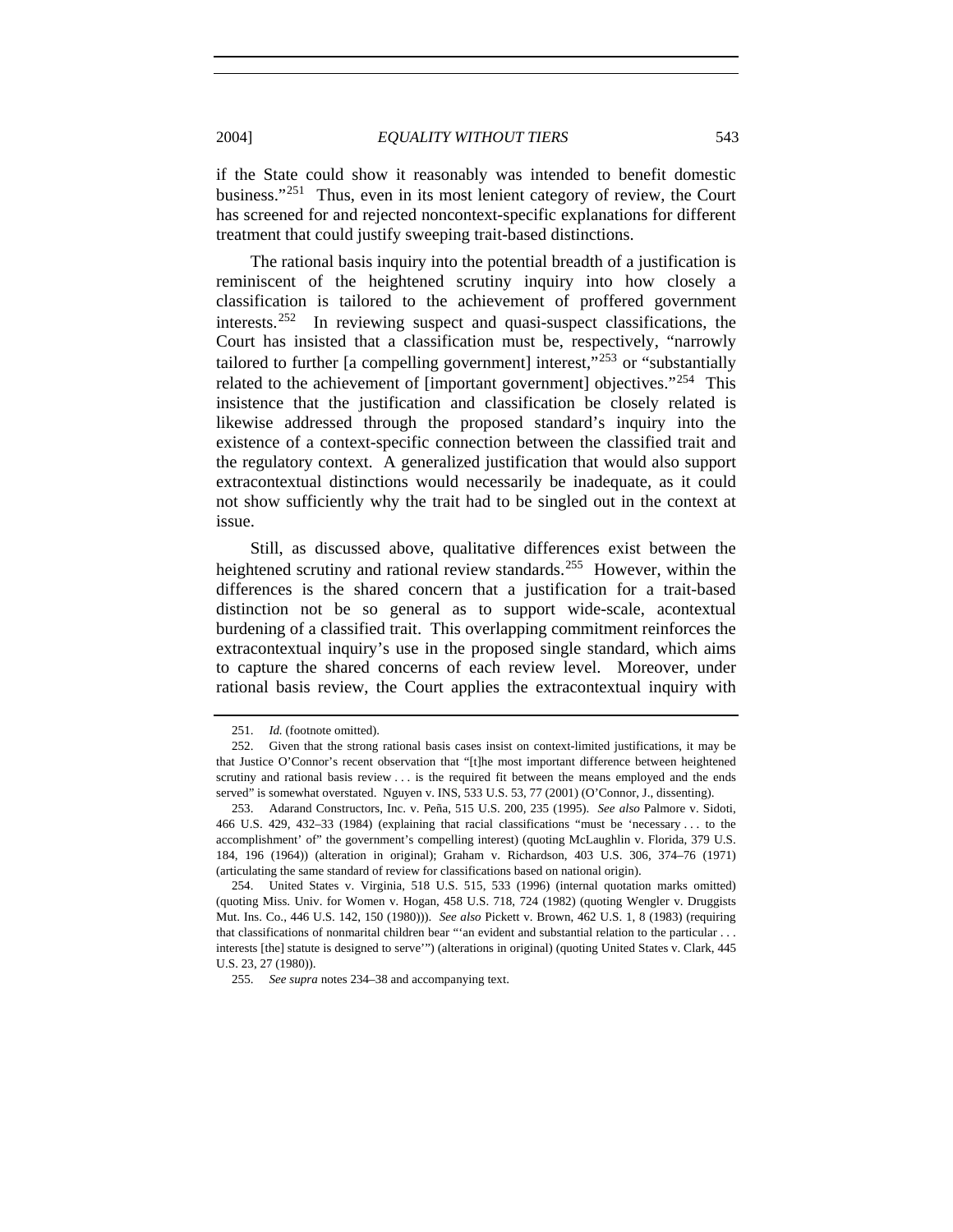sufficient force, such as in *Zobel*, to suggest that the tailoring distinction, although important, may not be as dispositive as has been suggested.<sup>[256](#page-63-0)</sup>

But, you might say, we *want* to treat certain groups in a distinct manner across several legislative contexts out of special solicitude for them. Consider, for example, the singling out of the elderly in measures regarding healthcare, antidiscrimination policy, and transportation. The extracontextual inquiry would not, as a general rule, forbid this sort of favorable treatment in different arenas. Instead, it would ask, with respect to the classification in each arena, whether some connection exists between the group classified, the type of treatment imposed, and the context for the group's different treatment. This is no different from what equal protection review, at all levels of review, already demands. An argument can be made that the elderly have unique needs in each of the areas specified, to which legislation may respond.

The extracontextual problem would arise with a measure unrelated to the group's particular needs in that context. So, for example, a measure that restricted voting rights of the elderly would lack the sort of contextspecific justification that a measure providing transportation assistance to the polls might have. Or, to take the case of classifications imposing burdens, the extracontextual inquiry would allow government to classify based on a disability in a way that would limit the rights of individuals with that disability in a variety of arenas, so long as the disability bore a specific relationship to the context being regulated.

In sum, at all levels of review, there is a consistent, significant concern with screening out justifications for classifications that are so general and noncontext-specific that they could be invoked to justify burdening a trait in all settings, effectively allowing for the creation of superior and inferior classes. Thus, this concern belongs within any single standard.

## E. BIAS INQUIRY

In addition to the means-focused intracontextual and extracontextual inquiries,  $257$  a third inquiry that delves into the nature of the government interests is deliberately ends-focused in its demand that government not give legal effect to bias based on outmoded stereotypes about a particular

<span id="page-63-0"></span><sup>256.</sup> *See* Zobel v. Williams, 457 U.S. 55, 61–64 (1982) (emphasizing the lack of a sufficiently tailored connection between Alaska's stated interest and its pipeline dividend classification).

<span id="page-63-1"></span> <sup>257.</sup> The two are means-focused through their emphasis on the quality of the connection between legislative means and government ends.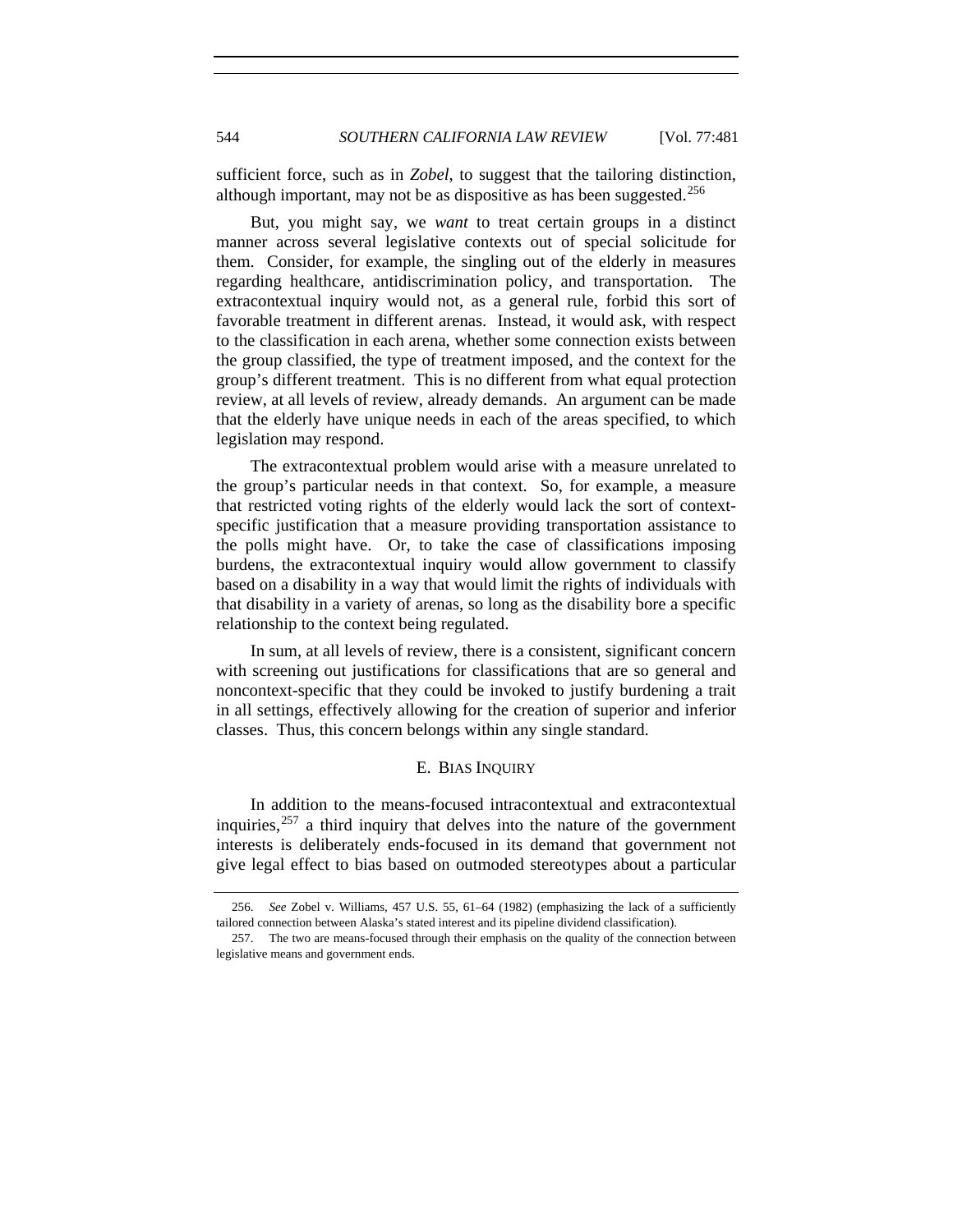class.<sup>[258](#page-64-0)</sup> As the Court recently reiterated in the context of rational basis review, "[I]f the constitutional conception of 'equal protection of the laws' means anything, it must at the very least mean that a bare . . . desire to harm a politically unpopular group cannot constitute a *legitimate* governmental interest."<sup>259</sup> Whether characterized as "animosity."<sup>260</sup> Whether characterized as "animosity," $260$ "mere negative attitudes, or fear, unsubstantiated by factors which are properly cognizable [in the relevant context],"[261](#page-64-3) or "irrational prejudice,"[262](#page-64-4) the Court has firmly singled out a set of government interests that are illegitimate and, thus, impermissible, even under the most lenient review.

Not surprisingly, this condemnation under the rational basis standard of government ends that give effect to bias and stereotyping reappears in the heightened scrutiny context. As the Court put it in overturning a state court determination altering child custody based on the race of the mother's new spouse,<sup>[263](#page-64-5)</sup> "[c]lassifying persons according to their race is more likely to reflect racial prejudice than legitimate public concerns."[264](#page-64-6) And, in addressing a sex-based classification, the Court reviewed and condemned the "gross, stereotyped distinctions between the sexes" embodied in the statute's differential treatment of women and men.<sup>[265](#page-64-7)</sup>

As with the intracontextual and extracontextual inquiries, the bias inquiry does not mechanically direct or otherwise eliminate the exercise of judgment regarding which aims reflect bias or illegitimate stereotyping and which do not. Indeed, the three strong rational basis cases that rest in part on the condemnation of bias offer only a minimalist roadmap for discerning improper purposes.[266](#page-64-8) In *Romer*, for example, the Court discerned the

<span id="page-64-0"></span><sup>258.</sup> *See, e.g.*, Romer v. Evans, 517 U.S. 620, 634–35 (1996) (stating that imposing a "disadvantage . . . born of animosity toward the class of persons affected" offends the concept of equal protection of the law); J.E.B. v. Alabama, 511 U.S. 127, 138 (1994) ("We shall not accept as a defense to gender-based [differential treatment] the very stereotype the law condemns.") (internal quotation marks and citation omitted) (quoting Powers v. Ohio, 499 U.S. 400, 410 (1991)); *Palmore*, 466 U.S. at 433 ("The Constitution cannot control [private] prejudices but neither can it tolerate them. Private biases may be outside the reach of the law, but the law cannot, directly or indirectly, give them effect.").

<span id="page-64-4"></span><span id="page-64-3"></span><span id="page-64-2"></span><span id="page-64-1"></span><sup>259.</sup> *Romer*, 517 U.S. at 634 (quoting U.S. Dep't of Agric. v. Moreno, 413 U.S. 528, 534 (1973)) (emphasis added) (brackets in original) (internal quotation marks omitted).

<sup>260.</sup> *Id.*

 <sup>261.</sup> City of Cleburne v. Cleburne Living Ctr., Inc., 473 U.S. 432, 448 (1985).

<sup>262.</sup> *Id.* at 450.

<sup>263.</sup> *Palmore*, 466 U.S. at 434.

<sup>264.</sup> *Id.* at 432.

 <sup>265.</sup> Frontiero v. Richardson, 411 U.S. 677, 685 (1973) (Brennan, J., plurality opinion).

<span id="page-64-8"></span><span id="page-64-7"></span><span id="page-64-6"></span><span id="page-64-5"></span><sup>266.</sup> *See* Sunstein, *Leaving Things Undecided*, *supra* note 121, at 59–64 (discussing the Court's analysis of animus in *Moreno*, *Cleburne*, and *Romer*). Once an improper purpose is discerned, however, the Court will not engage in a process of conceiving justifications for a measure beyond those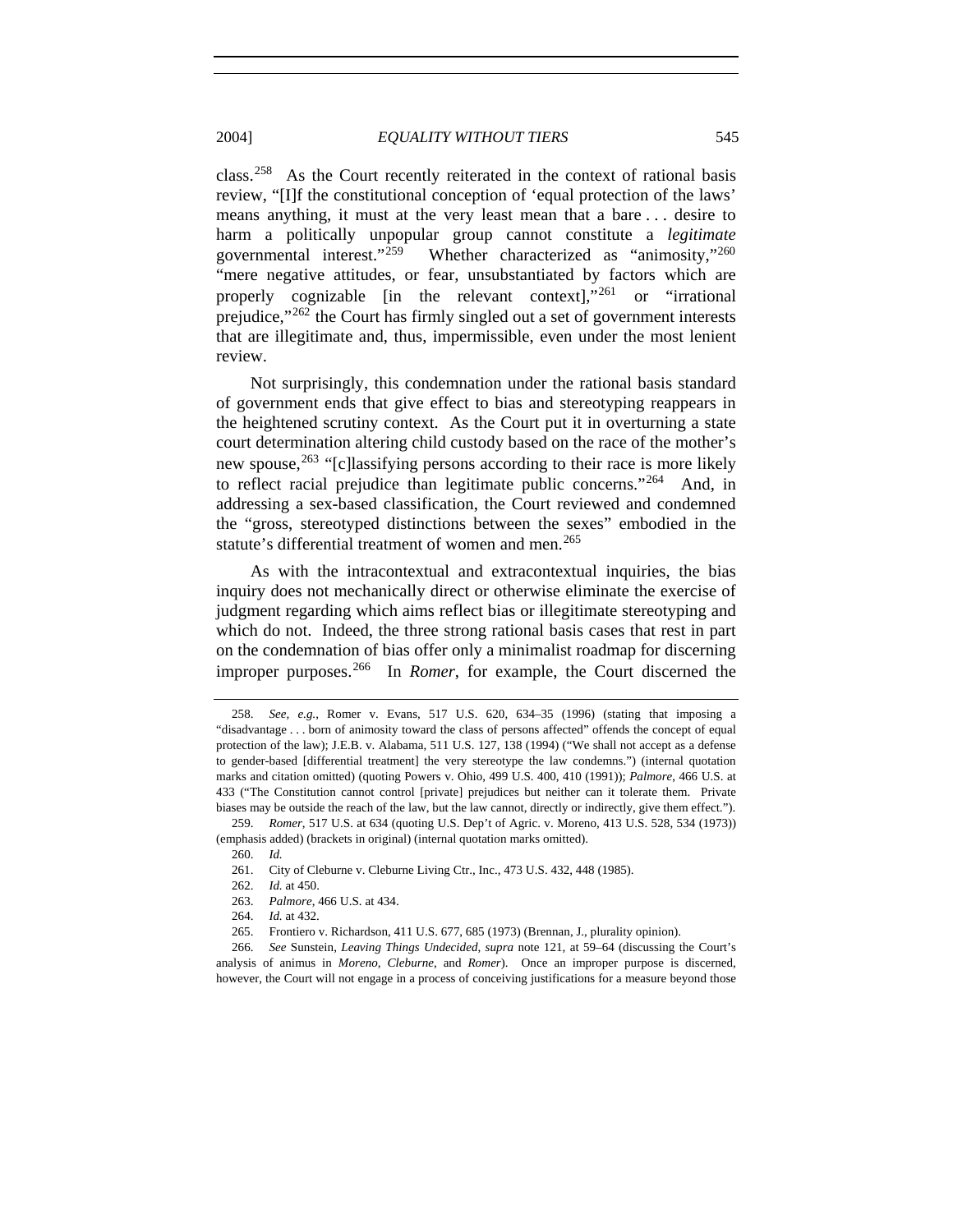presence of impermissible animus not from the social history surrounding the passage of Colorado's antigay amendment,  $267$  but from the utter lack of connection between the sweeping restriction on antidiscrimination measures protecting gay people and the justifications proffered for it.<sup>[268](#page-65-1)</sup> In *Cleburne*, explicit evidence demonstrated consideration of improper purposes—unjustified negative attitudes toward or fear of those with mental retardation—but the Court's finding of "irrational prejudice" came only after its determination that none of the proffered rationales explained the permit denial.<sup>[269](#page-65-2)</sup> The Court also had explicit evidence that the food stamp provision at issue in *U.S. Dep't of Agriculture v. Moreno* was aimed to keep "hippies" from participating in the food stamp program, which led it to condemn as impermissible the purpose "to harm a politically unpopular group"; however, it did not offer additional explanatory analysis for future cases.<sup>[270](#page-65-3)</sup> The sole practical instruction to be drawn from these cases, then, is that although improper purposes are sometimes found because the classification lacks any meaningful connection to the justifications proffered, in some instances, as in *Moreno*, improper purposes may also be discerned from the legislative history or the context of a measure's passage.

The Court's heightened scrutiny decisions generally do not provide much additional guidance to distinguish impermissible stereotyping from permissible generalization, in part because the presence of bias is presumed or suspected whenever a suspect classification is made.<sup>[271](#page-65-4)</sup> Some of the

proffered by the government. *See* Romer v. Evans, 517 U.S. 620, 632–36 (1996) (considering only the justifications that were actually proffered by the government defending the classification); *Cleburne Living Ctr.*, 473 U.S. at 448–50 (same); U.S. Dep't of Agric. v. Moreno, 413 U.S. 528, 534–38 (1973) (same). *Cf.* Vill. of Arlington Heights v. Metro. Hous. Dev. Corp., 429 U.S. 252, 265–66 (1977) ("When there is a proof that a discriminatory purpose has been a motivating factor in the decision, this judicial deference [ordinarily accorded government action] is no longer justified.") (footnote omitted); McGinnis v. Royster, 410 U.S. 263, 277 (1973) (considering the stated justifications for the legislative classification and noting that the Court itself had "supplied no imaginary basis or purpose for this statutory scheme").

<span id="page-65-0"></span><sup>267.</sup> *See generally* KEEN & GOLDBERG, *supra* note 102 (detailing the social and cultural context in which antigay amendments passed in Colorado and elsewhere); Jane S. Schacter, *The Gay Civil Rights Debate in the States: Decoding the Discourse of Equivalents*, 29 HARV. C.R.-C.L. L. REV. 283 (1994) (analyzing the rhetoric used to promote antigay measures).

<sup>268.</sup> *Romer*, 517 U.S. at 632.

<sup>269.</sup> *Cleburne Living Ctr.*, 473 U.S. at 448–56.

<span id="page-65-3"></span><span id="page-65-2"></span><span id="page-65-1"></span><sup>270.</sup> *Moreno*, 413 U.S. at 534 ("The legislative history . . . indicates that [the] amendment was intended to prevent so-called 'hippies' and 'hippie communes' from participating in the food stamp program.") (citation omitted).

<span id="page-65-4"></span><sup>271.</sup> *See, e.g.*, Frontiero v. Richardson, 411 U.S. 677, 686 (1973) (Brennan, J., plurality opinion) ("[W]hat differentiates sex from such nonsuspect statuses as intelligence or physical disability, and aligns it with the recognized suspect criteria, is that the sex characteristic frequently bears no relation to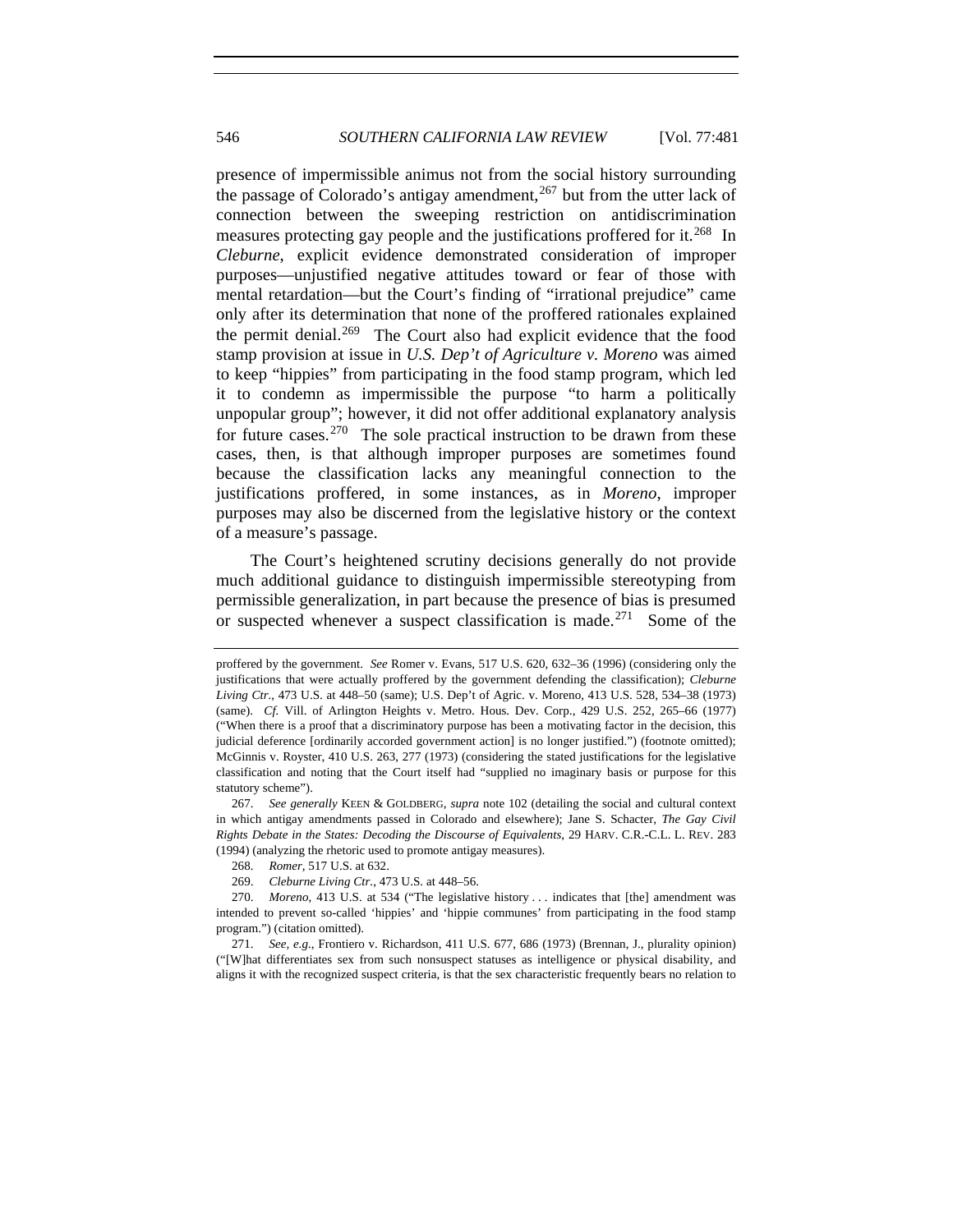cases, however, at least amplify the concern with stereotyping in ways that may provide guidance for the single standard's inquiry. For example, the Court has offered a variety of definitions of "stereotype" ranging from "a frame of mind resulting from irrational or uncritical analysis,"<sup>[272](#page-66-0)</sup> to "mistaken beliefs" and manifestations of "society's accumulated myths and fears,"<sup>[273](#page-66-1)</sup> to "generalizations about groups of people."<sup>[274](#page-66-2)</sup> The case law also explains that some empirical support for a stereotype about a group does not necessarily justify the use of that generalization.<sup>[275](#page-66-3)</sup> Beyond that, little is available to guide the assessment of a challenge to governmental stereotyping.

Instead, the Court's most extensive explanation of the improper purpose inquiry appears not in the rational basis or heightened scrutiny cases, but in the cases that screen facially neutral classifications for the element of improper motive required to make out an equal protection claim.[276](#page-66-4) In explicating this discriminatory purpose requirement, the Court

272. Nguyen v. INS, 533 U.S. 53, 68 (2001).

<span id="page-66-1"></span><span id="page-66-0"></span> 273. Sutton v. United Air Lines, Inc., 527 U.S. 471, 489 (1999) (quoting Sch. Bd. v. Arline, 480 U.S. 273, 284 (1987)). The Court also acknowledged that "misperceptions often 'resul[t] from stereotypic assumptions not truly indicative of ... individual ability." *Id.* (quoting 42 U.S.C.  $§ 12101(a)(7) (1994)$  (alteration and omission in original).

<span id="page-66-2"></span> 274. Miller v. Albright, 523 U.S. 420, 452 (1998) (O'Connor, J., concurring). For additional discussion of stereotypes, see *J.E.B. v. Alabama*, 511 U.S. 127, 142 n.14 (1994) ("intuitive and frequently erroneous biases"), *City of Richmond v. J.A. Croson Co.*, 488 U.S. 469, 516 (1989) (Stevens, J., concurring in part and concurring in the judgment) (presumptions that are not "facts" or based in "reason"), *Cleburne Living Ctr.*, 473 U.S. at 441 ("outmoded notions of the relative capabilities of [a population]"), *Fullilove v. Klutznick*, 448 U.S. 448, 519 (1980) (Marshall, J., concurring) (perceptions lack "careful consideration of modern social conditions"), *Orr v. Orr*, 440 U.S. 268, 283 (1979) ("Legislative classifications which distribute benefits and burdens on the basis of gender carry the inherent risk of reinforcing stereotypes about the 'proper place' of women and their need for special protection.") (citation omitted); *City of Los Angeles Dep't of Water & Power v. Manhart*, 435 U.S. 702, 707 (1978) ("[m]yths and purely habitual assumptions"), and *Califano v. Webster*, 430 U.S. 313, 320 (1977) (per curiam) (noting that the legislation in question did not embody stereotypes as an "'accidental byproduct of a traditional way of thinking about females'") (quoting Califano v. Goldfarb, 430 U.S. 199, 223 (1977) (Stevens, J., concurring)).

<span id="page-66-3"></span>275. *See Nguyen*, 533 U.S. at 89 (O'Connor, J., dissenting) ("This Court has long recognized, however, that an impermissible stereotype may enjoy empirical support and thus be in a sense 'rational.'") (citations omitted); *J.E.B.*, 511 U.S. at 140 n.11 ("We have made abundantly clear in past cases that gender classifications . . . violate the Equal Protection Clause, even when some statistical support can be conjured up for the generalization.").

<span id="page-66-4"></span>276. *See* Vill. of Arlington Heights v. Metro. Hous. Dev. Corp., 429 U.S. 252, 266–68 (1977) (elaborating on the test for discriminatory motive); Washington v. Davis, 426 U.S. 229, 240–42 (1976)

ability to perform or contribute to society."). *See also Cleburne Living Ctr.*, 473 U.S. at 441 ("[S]tatutes distributing benefits and burdens between the sexes in different ways very likely reflect outmoded notions of the relative capabilities of men and women."). *Cf. id.* at 440 ("[Classifications] by race, alienage, or national origin. . . . are so seldom relevant to the achievement of any legitimate state interest that laws grounded in such considerations are deemed to reflect prejudice and antipathy . . . .").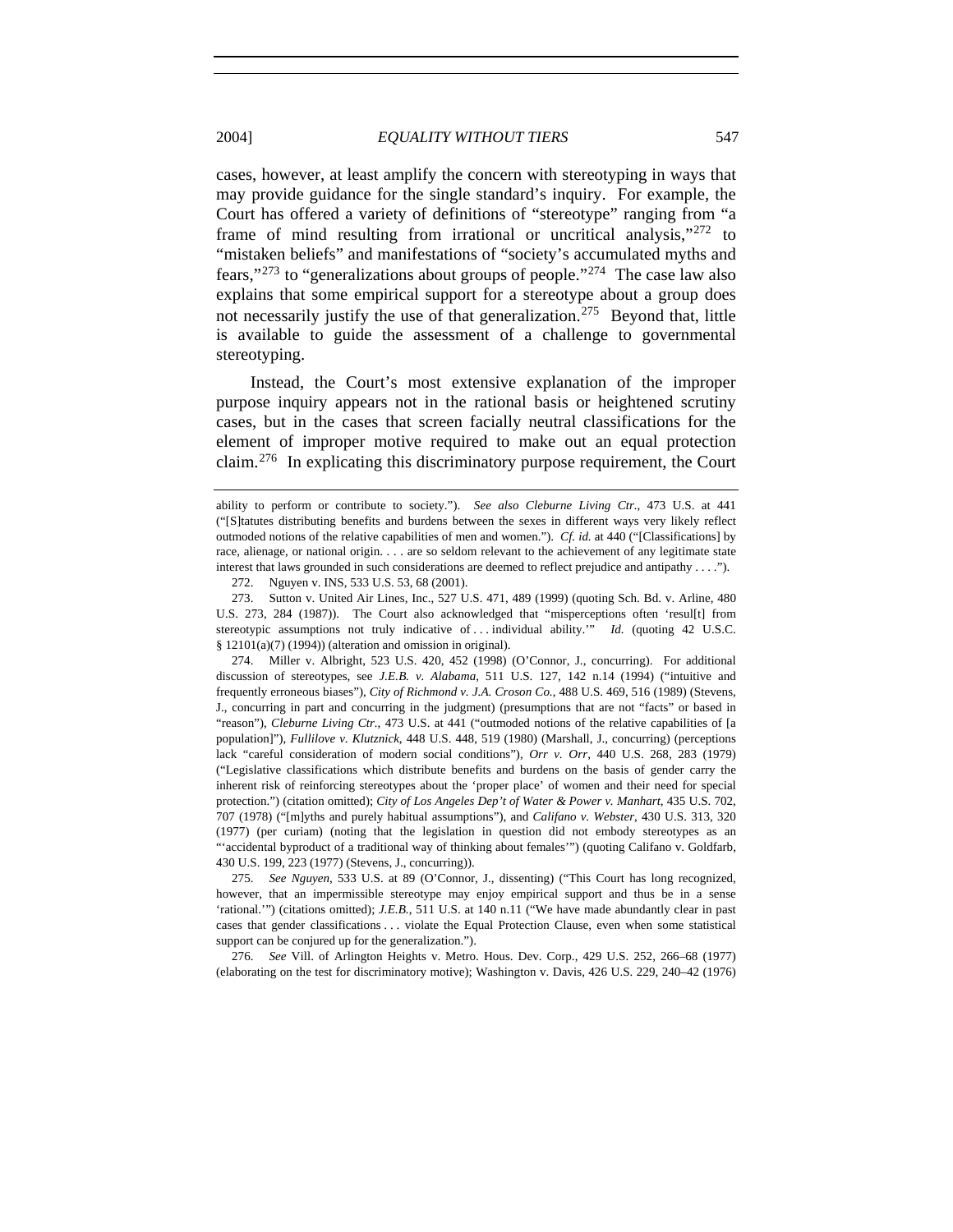in *Village of Arlington Heights v. Metropolitan Housing Development Corp.* identified the following considerations, all of which emphasize the context in which the government decision is made and enforced: the effect of the official action,<sup>[277](#page-67-0)</sup> the "historical background of the decision,"<sup>[278](#page-67-1)</sup> "[t]he specific sequence of events leading up to the challenged decision,"<sup>[279](#page-67-2)</sup> and "[t]he legislative or administrative history."<sup>[280](#page-67-3)</sup>

These considerations allow not only inquiry into the presence of overtly hostile purposes, such as the anti-hippie statement in *Moreno*, [281](#page-67-4) but also examination of the way in which the government reached its decision to classify. Thus, it is through the bias inquiry that a challenging party can introduce, for example, evidence demonstrating serious defects in the process that led to the classification's adoption, or evidence showing that a legislature could not reasonably have thought that a classification would serve its stated purpose.<sup>[282](#page-67-5)</sup>

As with the intracontextual and extracontextual inquiries, the shared emphasis among all levels of scrutiny on rejecting classifications that serve hostile or bias-laden motives illustrates the centrality of this concern and, consequently, its importance to a unitary standard of review. Further, this focus on ferreting out illegitimate state interests complements the intracontextual plausibility inquiry and the extracontextual examination of a justification's breadth by allowing for assessment not only of the fit between the means and ends, but also of the ends themselves. In doing so, the three inquiries capture the multifaceted concerns with means *and* ends expressed at all points in the extant spectrum of equal protection review.

<span id="page-67-0"></span><sup>(</sup>setting forth the discriminatory motive requirement). See *supra* note 10 for critiques of the discriminatory motive requirement.

<sup>277.</sup> *Vill. of Arlington Heights*, 429 U.S. at 266.

<sup>278.</sup> *Id.* at 267.

<sup>279.</sup> *Id.*

<span id="page-67-3"></span><span id="page-67-2"></span><span id="page-67-1"></span><sup>280.</sup> *Id.* at 268. *See also* Reitman v. Mulkey, 387 U.S. 369, 373 (1967) (affirming that considerations of a measure's "'immediate objective,' its 'ultimate effect' and its 'historical context and the conditions existing prior to its enactment'" were appropriate in determining the presence of an improper purpose).

<span id="page-67-4"></span> <sup>281.</sup> U.S. Dep't of Agric. v. Moreno, 413 U.S. 528, 534 (1973) (referencing the condemnation of hippies in the statute's legislative history).

<span id="page-67-5"></span> <sup>282.</sup> As the Court has pointed out on numerous occasions, if a party demonstrates that the state's asserted justification is not credible, then that justification may be rejected. *See* Weinberger v. Wiesenfeld, 420 U.S. 636, 648 n.16 (1975) ("This Court need not in equal protection cases accept at face value assertions of legislative purposes, when an examination of the legislative scheme and its history demonstrates that the asserted purpose could not have been a goal of the legislation.") (citations omitted).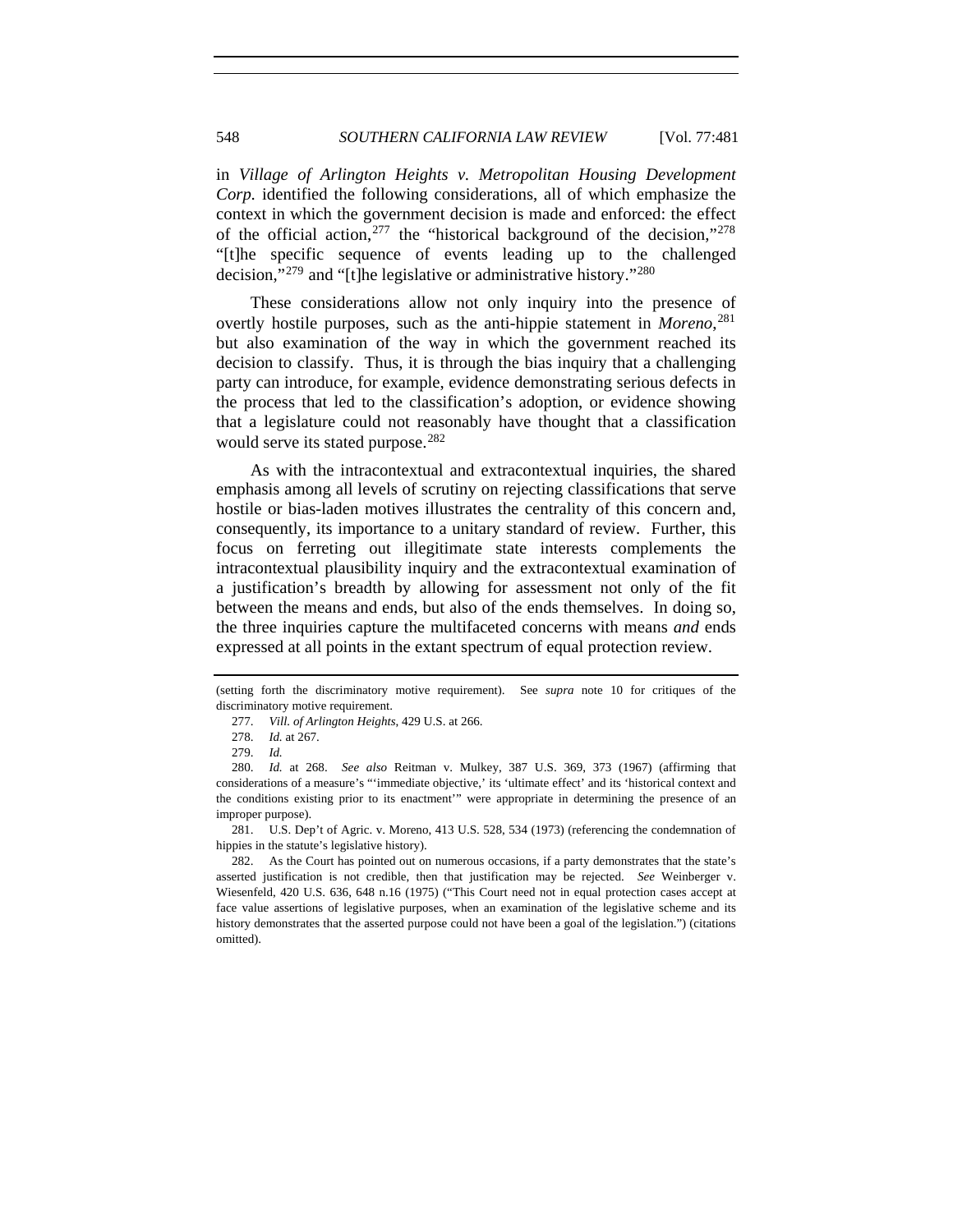# F. THEORETICAL COMMITMENTS OF THE PROPOSED SINGLE STANDARD

A critical question remains regarding the type of equality that the proposed standard purports to deliver in the name of equal protection.<sup>[283](#page-68-0)</sup> With this question in mind, this section will consider the standard's theoretical underpinnings. It will look first at the broader context of equality theory and then at several major theories regarding the purpose of rational basis review.

As an initial matter, the proposed standard embodies a view of the Equal Protection Clause as a principled constraint on a government's ability to differentiate between those within its jurisdiction.<sup>[284](#page-68-1)</sup> For example, the intracontextual inquiry is fundamentally concerned with the comparative right of equality—that one should be subject only to restrictions also imposed on similarly situated counterparts.<sup>[285](#page-68-2)</sup> Likewise, the bias inquiry forecloses a set of grounds for government action (i.e., the state may not give legal effect to popular dislike of a class of people).

This commitment to ensuring comparative equality, however, does not necessarily locate the test in any particular place along the formal equality/antisubordination axis. Its inquiries share with formal equality theorists<sup>[286](#page-68-3)</sup> the concern that explicit differential treatment of similarly

<span id="page-68-0"></span><sup>283.</sup> *See* Sunstein, *Sexual Orientation*, *supra* note 45, at 1174 (referring to different principles of equality). *Cf.* Angela P. Harris, *Equality Trouble: Sameness and Difference in Twentieth-Century Race Law*, 88 CAL. L. REV. 1923, 1928–29 (2000) (commenting on the uncertain meaning of equality in history).

<span id="page-68-1"></span> <sup>284.</sup> This premise implicitly rejects an argument advanced most prominently by Peter Westen, that equality "is an empty form having no substantive content." Peter Westen, *The Empty Idea of Equality*, 95 HARV. L. REV. 537, 596 (1982).

<span id="page-68-2"></span><sup>285.</sup> *See* Kenneth W. Simons, *Equality as a Comparative Right*, 65 B.U. L. REV. 387, 389 (1985) ("A right to equal treatment is a *comparative* claim to receive a particular treatment just because another person or class receives it."). Given the standard's insistence on nonarbitrary, nonbiased differentiations between classes, equality of respect would likely result from its application as well, although that is not the standard's central aim. *Cf.* C. Edwin Baker, *Outcome Equality or Equality of Respect: The Substantive Content of Equal Protection*, 131 U. PA. L. REV. 933 (1983) (urging that the equality-of-respect model reflects the best substantive understanding of the equal protection guarantee); Kenneth L. Karst, *Why Equality Matters*, 17 GA. L. REV. 245, 280–81 (1983) (maintaining that equality rhetoric has a substantive effect on legal rights and political culture).

<span id="page-68-3"></span> <sup>286.</sup> For a general discussion of formal equality and other equality theories, see Hutchinson, *supra*  note 13, at 619–27. For discussions of formal equality, see, for example, William Van Alstyne, *Rites of Passage: Race, the Supreme Court, and the Constitution*, 46 U. CHI. L. REV. 775, 809–10 (1979) (criticizing affirmative action initiatives as infringing the right to formal, equal treatment), Barbara A. Brown, Thomas I. Emerson, Gail Falk & Ann E. Freedman, *The Equal Rights Amendment: A Constitutional Basis for Equal Rights for Women*, 80 YALE L.J. 871, 889–93 (1971) (making a formal equality argument in the context of support for the Equal Rights Amendment), Mary Anne Case, *"The Very Stereotype the Law Condemns": Constitutional Sex Discrimination Law as a Quest for Perfect Proxies*, 85 CORNELL L. REV. 1447, 1442–47 (2000) (defending the focus on formal equality violations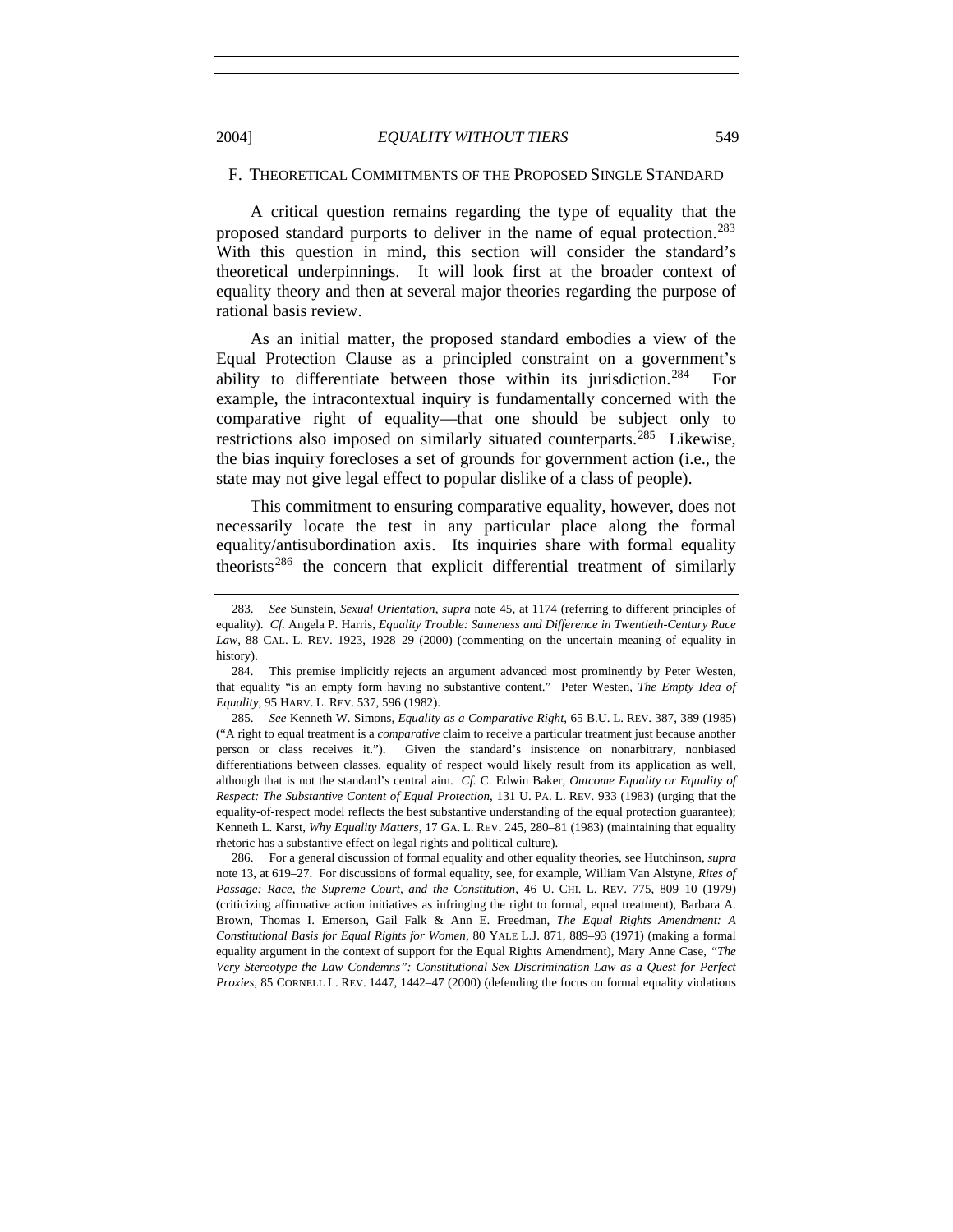situated individuals, standing alone, may violate equality rights. Under the proposed standard, however, such a formal distinction could survive an equal protection challenge if plausibly explained by a context-specific and legitimate justification. This deliberate emphasis on contextualizing differential treatment has an affinity to antisubordination theory's concern with providing redress for substantive inequalities, even absent formal distinctions.<sup>[287](#page-69-0)</sup> The bias inquiry, too, could be construed to find government action impermissible when it results in subordination of a socially vulnerable class. However, in keeping with this Article's aim to draw from, rather than transform, current doctrine,  $288$  the proposed test, like the Court's current test, does not take a position on a key question for antisubordination theorists: whether substantive inequalities give rise to actionable equal protection claims absent formal distinctions between classes.[289](#page-69-2)

<span id="page-69-0"></span>287. *See, e.g.*, CATHARINE A. MACKINNON, FEMINISM UNMODIFIED: DISCOURSES ON LIFE AND LAW 32–45 (1987) (addressing the sameness/difference and dominance theories for analyzing discrimination). *See generally* Becker, *supra* note 69 (discussing the evolution of feminist thought regarding legal rights); Ruth Colker, *Anti-Subordination Above All: Sex, Race, and Equal Protection*, 61 N.Y.U. L. REV. 1003 (1986) (advocating an antisubordination analysis); Fiss, *supra* note 13, at 123 (arguing for a "group-disadvantaging principle," which would reconcile doctrinal conflicts in the affirmative action debate); Catharine A. MacKinnon, *Reflections on Sex Equality Under Law*, 100 YALE L.J. 1281 (1991) (examining the legal implications of women's systematic subordination). *Cf.*  Mary Becker, *Patriarchy and Inequality: Towards a Substantive Feminism*, 1999 U. CHI. LEGAL F. 21, 22 (criticizing liberal feminism and dominance feminism as "empty at their core").

288. *See supra* text accompanying note 13.

<span id="page-69-2"></span><span id="page-69-1"></span>289. *See* Washington v. Davis, 426 U.S. 229, 237–39 (1976). *Davis* currently controls this question by requiring an equal protection claimant to prove discriminatory intent absent formal discrimination. *Id.* at 237–40. The tiered framework, however, neither requires nor forbids this approach, which has been broadly criticized. *See supra* notes 10, 276–80 and accompanying text. For purposes of evaluating the proposed single standard, I do not enter this debate, but simply work within the governing doctrine. With respect to the related issue of the level of government involvement required for an equal protection claim to be made, I similarly accept, for purposes of discussion here, the Court's current narrow construction of the state action requirement. *See* United States v. Morrison, 529 U.S. 598, 621 (2000) ("Foremost among these limitations is the time-honored principle that the Fourteenth Amendment, by its very terms, prohibits only state action."). Extensive transformative critiques have been well advanced by others. *See, e.g.*, William E. Forbath, *The New Deal Constitution in Exile*, 51 DUKE L.J. 165, 171–74, 217–22 (2001) (advancing a broader interpretation of the state action requirement than is endorsed by the Court). *Cf.* The Civil Rights Cases, 109 U.S. 3, 46 (1883) (Harlan, J., dissenting). According to Justice Harlan,

The citizenship thus acquired, by that race, in virtue of an affirmative grant from the nation, may be protected, not alone by the judicial branch of the government, but by congressional

in equal protection review of sex-based classifications), Robin L. West, *Equality Theory, Marital Rape, and the Promise of the Fourteenth Amendment*, 42 FLA. L. REV. 45, 53–60 (1990) (discussing the rationality model of equality), and Wendy W. Williams, *Equality's Riddle: Pregnancy and the Equal Treatment/Special Treatment Debate*, 13 N.Y.U. REV. L. & SOC. CHANGE 325, 328 (1984–85) (addressing formal equality arguments while defending the "equal treatment model," which would permit special treatment in response to unique needs to fulfill the equal protection guarantee).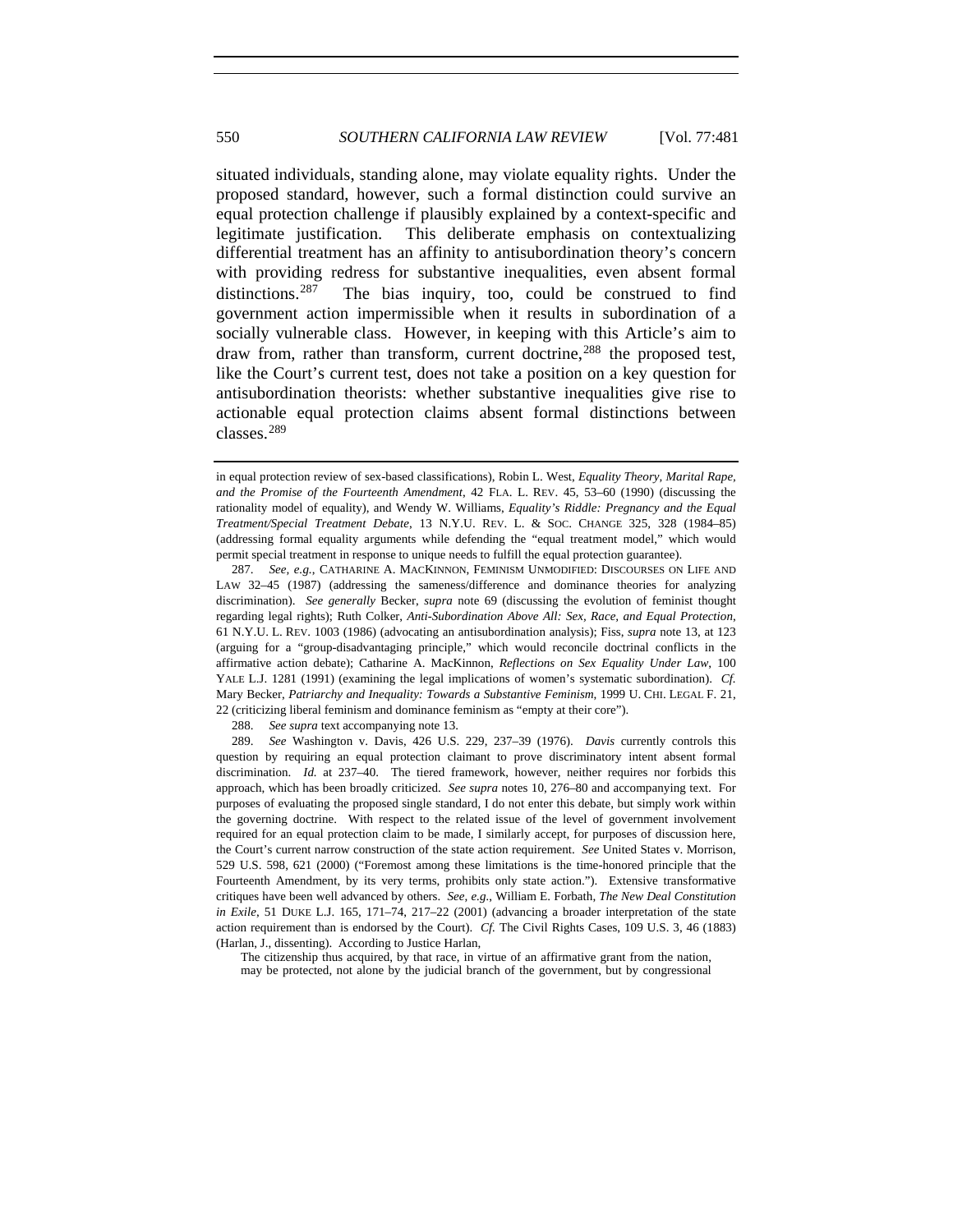In addition to the formalist and antisubordination perspectives on equality, other significant equality theories have identified conditions to be considered in determining whether a particular classification violates the Equal Protection Clause. Suggestions have been made that equal protection violations should be found when nonpublic values are served,  $290$ where political representation of the burdened group is compromised.<sup>[291](#page-70-1)</sup> or when government cannot plausibly explain the distinctions it has drawn.<sup>[292](#page-70-2)</sup> The remainder of this section will consider whether the proposed standard does, or should, take these equality theories into account.<sup>[293](#page-70-3)</sup>

The public-regarding values argument maintains that legislators can and should act in ways to serve general public goals, but may not, consistent with the Equal Protection Clause, act in an effort to reward or satisfy demands of an "interest group."<sup>[294](#page-70-4)</sup> In other words, the argument is that the scope of permissible trait-based distinctions is limited to publicregarding values only. Conversely, naked preferences in lawmaking for the agendas of influential interest groups are impermissible, Cass Sunstein has argued, because action based on these preferences, without more, suggests the legislature's disregard for the need to be nonarbitrary and to consider the reasonableness of its acts in context.<sup>[295](#page-70-5)</sup> While not specifically embracing the three tiers, Sunstein's argument also appears to accept the rationality/heightened scrutiny distinction as fitting "nicely with the requirement that a litigant show that the government decisionmaker acted

<span id="page-70-1"></span><span id="page-70-0"></span>*Id.* 

- 291. *See* ELY, *supra* note 13, at 86–87, 160–70.
- 292. *See* Gunther, *supra* note 17, at 20–24.

<span id="page-70-3"></span><span id="page-70-2"></span> 293. As Tracy Higgins points out, these theories, including particularly those of Ely and Sunstein, presume that equality exists among individuals except in unusual circumstances, which the theories then seek to correct. *See* Tracy E. Higgins, *Democracy and Feminism*, 110 HARV. L. REV. 1657, 1697– 1702 (1997). As Higgins argues, this assumption of preexisting equality fails to recognize the negative effects of nonstate actors on access to power, individual autonomy, and the possibility of equality itself. *Id.* As this part discusses below, the proposed standard refuses to assume either that a particular class of individuals is uniquely at risk for equality injuries or that a preference for a particular interest group necessarily poses a danger to securing constitutional equality. Indeed, in attempting to ensure a contextualized inquiry for differential treatment, the proposed standard may be responsive to some of Higgins's concerns by leaving room for considering the setting in which the governmental distinction between classes occurs. *Id.*

legislation of a primary direct character; this, because the power of congress is not restricted to the enforcement of prohibitions upon State laws or State action. . . . It is, therefore, a grave misconception to suppose that the fifth section of the amendment has reference exclusively to express prohibitions upon State laws or State action.

<sup>290.</sup> *See, e.g.*, Sunstein, *Naked Preferences*, *supra* note 40, at 1713.

<span id="page-70-4"></span><sup>294.</sup> *See* Sunstein, *Naked Preferences*, *supra* note 40, at 1691.

<span id="page-70-5"></span><sup>295.</sup> *See id.* at 1690–91, 1712–13.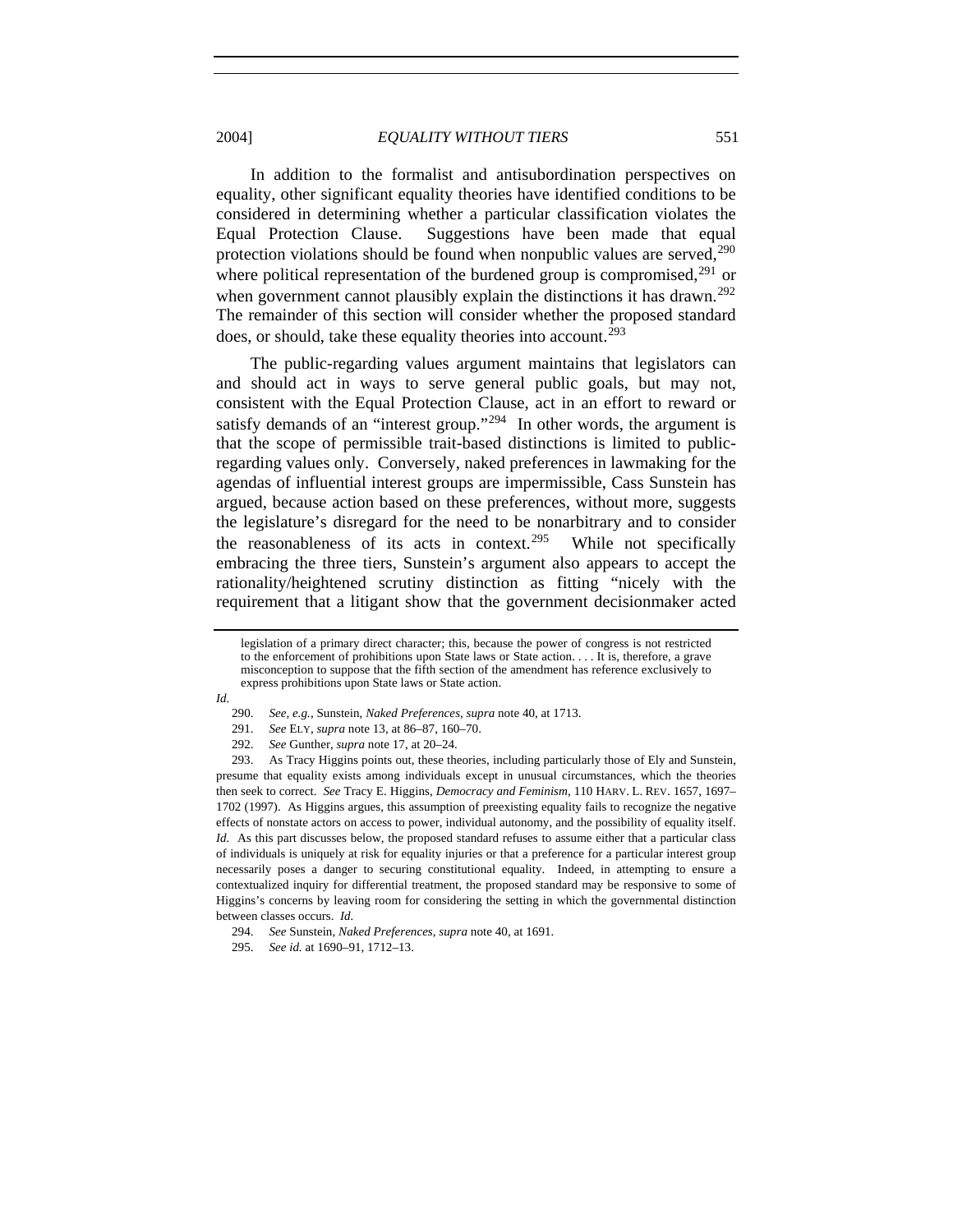out of an impermissible motivation."[296](#page-71-0) Rather than objecting to the differences in scrutiny, Sunstein sees in the three tiers a reflection of his core view that equal protection, like other constitutional doctrines, is fundamentally concerned with ensuring that government "classifications rest on something other than a naked preference for one person or group over another."<sup>[297](#page-71-1)</sup> In contrast, while the proposed standard demands a plausible, context-specific, and nonbiased reason for a classification, nothing in the proposed test precludes legislators from enacting laws in response to interest group requests. All that is required is that the line relate in some legitimate, limited way to the trait that is the basis for the classification.

Consider the river pilots who challenged New Orleans's licensing system, which effectively disabled nonrelatives of current license holders from obtaining pilotage licenses.<sup>[298](#page-71-2)</sup> The naked preferences theory suggests that the pilots should prevail in their challenge if they persuade a court that the nepotism system resulted from a legislative effort to preserve the rights of a small group of people.[299](#page-71-3) Under the proposed single standard, the fact that the license distribution scheme might have been the product of a political favor would not play into a court's equal protection analysis. So long as no showing of bias toward the nonrelatives could be advanced, the critical questions would be whether the distinction between relatives and nonrelatives plausibly related to the safe operation of boats on the Mississippi River, and whether the justification for the distinction was context-specific. Similarly, a restriction forbidding opticians but not optometrists from replacing lenses in glasses would not fail because it lacked a "public" purpose; if a plausible connection could be found between the restriction and an optician's training, the restriction could stand.<sup>[300](#page-71-4)</sup>

<span id="page-71-0"></span>Although the proposed test does not embrace Sunstein's insistence on public-regarding values, it does share "the central constitutional concern of

<sup>296.</sup> *Id.* at 1714 (footnote omitted).

<sup>297.</sup> *Id.* at 1713.

<sup>298.</sup> *See* Kotch v. Bd. of River Port Pilot Comm'rs, 330 U.S. 552, 555 (1947).

<sup>299.</sup> *See* Sunstein, *Naked Preferences*, *supra* note 40, at 1713–17.

<span id="page-71-4"></span><span id="page-71-3"></span><span id="page-71-2"></span><span id="page-71-1"></span> <sup>300.</sup> Richard Klarman has suggested that *Lee Optical* illustrates the Court's rejection of a theory that public-regarding values must exist to support classifying legislation. *See* Klarman, *supra* note 52, at 249–50. Whether a relevant and nonoverbroad justification exists in either case is debatable, even under the single standard, which suggests that the unitary standard might not be of great predictive value in deciding borderline cases, even while it clarifies the inquiry. Questions regarding the proposed standard's utility will be addressed in greater depth in Part V.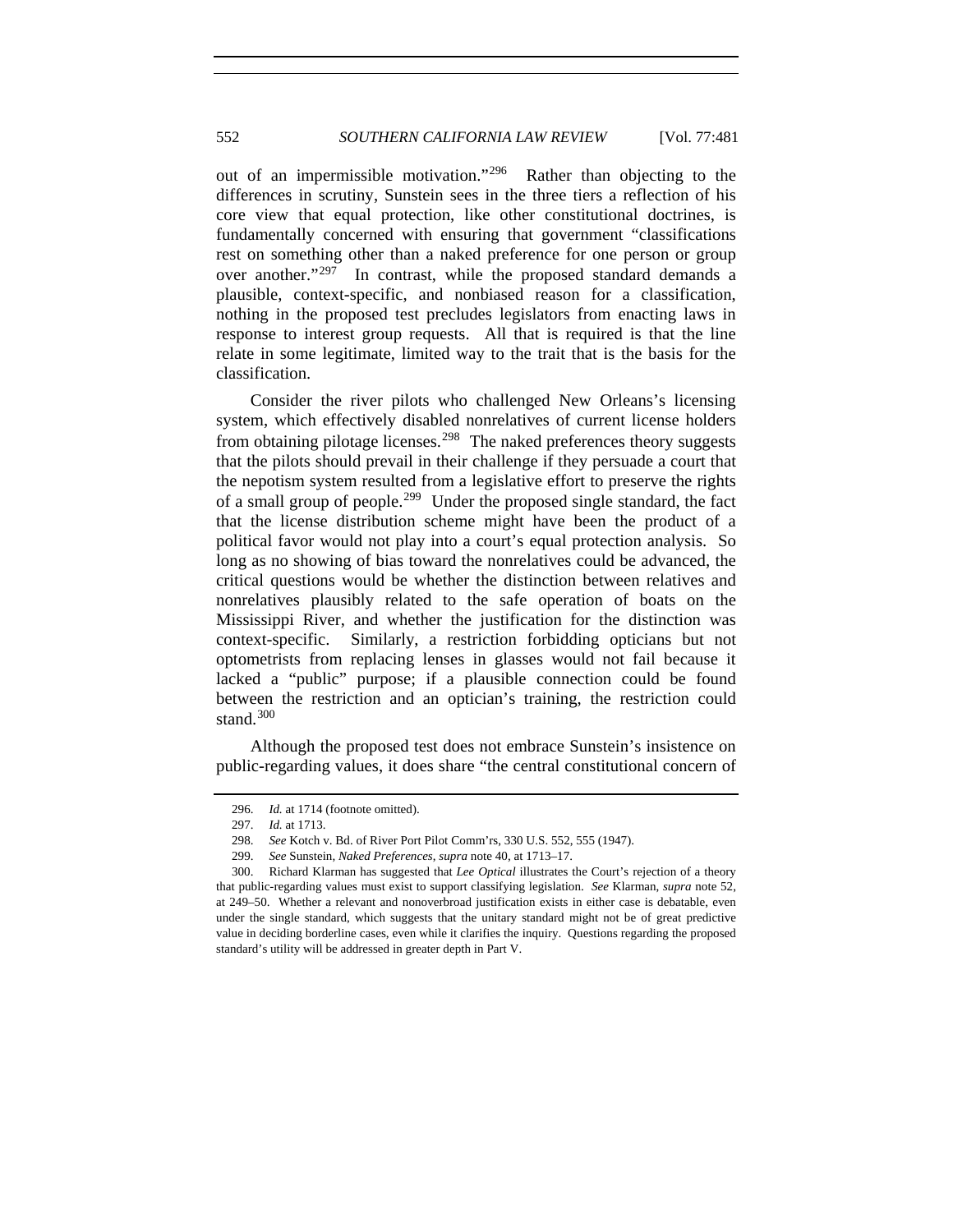ensuring against capture of government power by faction<sup>"[301](#page-72-0)</sup> in its insistence on meaningful review of the link between the classification and its context.[302](#page-72-1) Indeed, class legislation is the perfect legislative embodiment of factional control of government, with differential treatment imposed simply and freely at the will of the ruling class without the need for justification. Rather than serving as a rubber stamp for faction-led class legislation, the proposed single standard takes seriously the requirement that a legitimate government interest actually explain why a group has been singled out from among all others for the classification's burden, even while deferring, as a general matter, to the government's need to classify.

The representation-regarding theory, most prominently advanced by John Hart Ely, shifts focus away from the legislature's specific actions on behalf of particular interest groups to the legislative process itself.<sup>[303](#page-72-2)</sup> This argument contends that inequalities result when a group's opportunity to participate in the political process is improperly barred or impeded in some fashion. $304$  In such cases, legislation hostile toward the marginalized class can be promoted and passed without significant, effective opposition.<sup>[305](#page-72-4)</sup> Ely has contended that where this type of process "failure" occurs, close scrutiny of legislative classifications affecting that class is necessary to ensure that the failure does not result in biased lawmaking.<sup>[306](#page-72-5)</sup> In other words, the equal protection guarantee requires that "courts should protect those who can't protect themselves politically."<sup>[307](#page-72-6)</sup>

This argument also embraces the concept that certain classifications be treated as suspect and others not; its critical focus aims instead at refining the jurisprudence related to each category. With respect to suspect classification, for example, Ely commented that "one set of classifications we should treat as suspicious are those that disadvantage groups we know to be the object of widespread vilification, groups we know others

<span id="page-72-0"></span><sup>301.</sup> *See* Sunstein, *Naked Preferences*, *supra* note 40, at 1690 (footnote omitted). *See also* THE FEDERALIST NOS. 10, 51 (James Madison).

<span id="page-72-1"></span> <sup>302.</sup> Like Sunstein's anticaste equality theory, which is concerned with legislatures systematically disadvantaging groups of individuals who share "highly visible and morally irrelevant differences" from the dominant class, the proposed standard shares a significant commitment to eradicating classbased prejudice. *See* Cass R. Sunstein, *The Anticaste Principle*, 92 MICH. L. REV. 2410, 2411 (1994). Yet the proposed theory diverges from the anticaste principle in expressing concern not just with actual caste-like treatment of groups, but also with more limited distinctions between groups for generalized, noncontext-specific reasons.

<span id="page-72-5"></span><span id="page-72-4"></span><span id="page-72-3"></span><span id="page-72-2"></span><sup>303.</sup> *See* ELY, *supra* note 13, at 157–58.

<sup>304.</sup> *See id.* at 152–53.

<sup>305.</sup> *See id.*

<sup>306.</sup> *See id.* at 152–53, 157.

<span id="page-72-6"></span><sup>307.</sup> *Id.* at 152.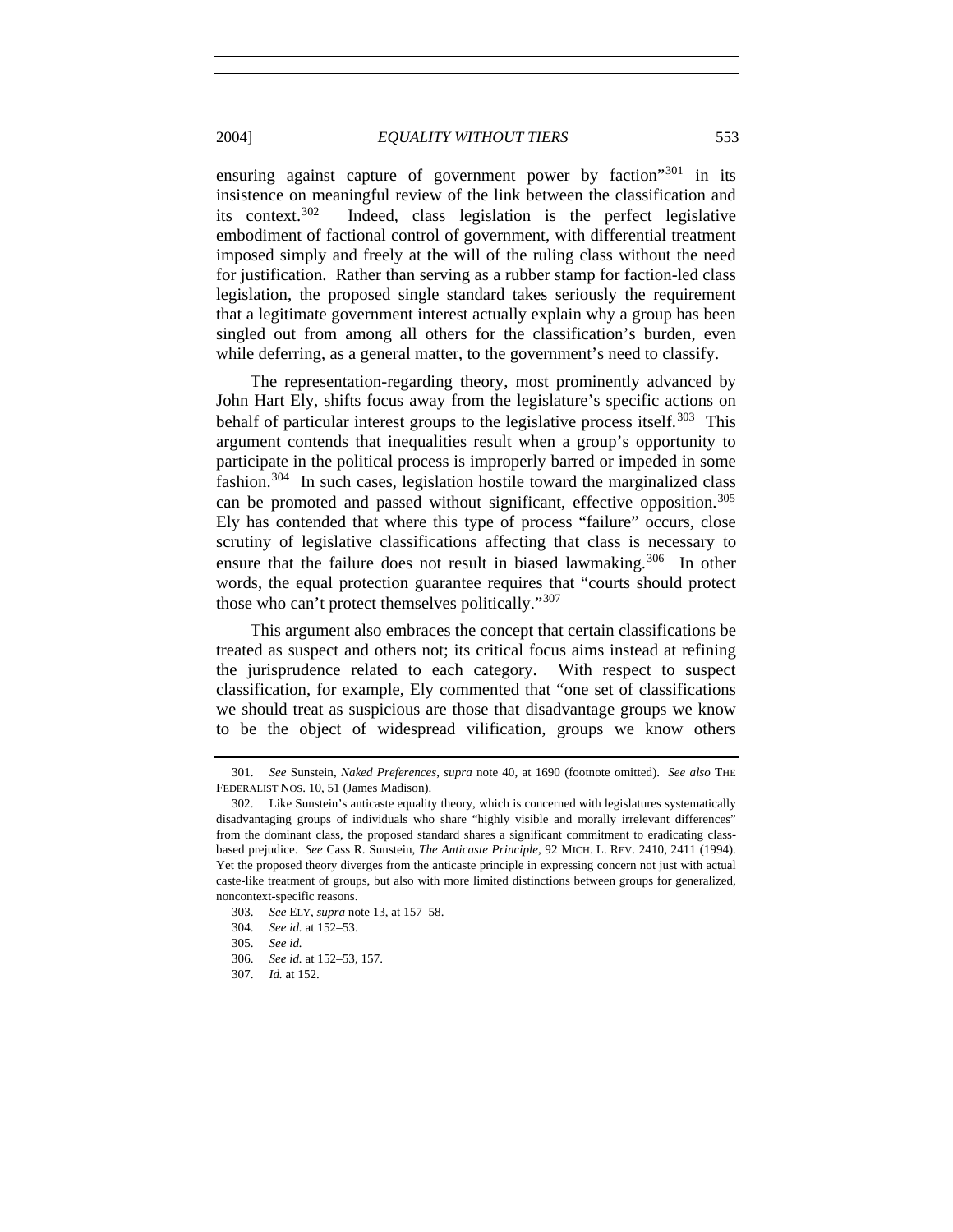554 *SOUTHERN CALIFORNIA LAW REVIEW* [Vol. 77:481

(specifically those who control the legislative process) might wish to injure."<sup>[308](#page-73-0)</sup>

As discussed at length above, the proposed test, unlike the representation-regarding theory, does not treat distinct levels of heightened scrutiny as essential to check against the importation of bias or arbitrariness into law. Nor does it look to inequities in representation as clues to violations. Yet the two are, in many ways, interrelated. Legislative burdens are far more likely to be imposed on classes that are marginalized in the political process simply because well-represented classes, and classes able to gain allies, can advocate successfully against being unduly burdened. Politically vulnerable classes, on the other hand, become saddled with burdens not related to their common trait's relevance to the legislative context, but to their lack of political power. Indeed, it is inequities in representation that lay the groundwork for class legislation in the first place.  $309$  Put another way, an improper process is unlikely to produce legislation that can satisfy the proposed standard's dual insistence on nonarbitrariness and absence of bias.<sup>[310](#page-73-2)</sup>

Gunther's advocacy for consistent "bite" in rational basis review follows yet a different approach, pressing for more serious, less deferential review even at the lowest level of the three tiers.<sup>[311](#page-73-3)</sup> His "intensified means" scrutiny,"<sup>[312](#page-73-4)</sup> for example, proposes that "the Court take seriously a constitutional requirement that has never been formally abandoned: that legislative means must substantially further legislative ends."<sup>[313](#page-73-5)</sup> While pressing the Court to narrow the "wide gap" between minimal and strict scrutiny,<sup>[314](#page-73-6)</sup> Gunther did not, however, support "abandoning the strict," and specifically reinforced that his "expanded reasonable means inquiry would

<sup>308.</sup> *Id.* at 153.

 <sup>309.</sup> For a discussion of class legislation, see *supra* notes 193–96 and accompanying text.

<span id="page-73-2"></span><span id="page-73-1"></span><span id="page-73-0"></span> <sup>310.</sup> As the Court itself has recognized, only absent "some reason to infer antipathy" can we assume that "improvident decisions will eventually be rectified by the democratic process." Vance v. Bradley, 440 U.S. 93, 97 (1979) (footnote omitted). In other words, a malfunctioning democratic process of the sort Ely feared would tend to produce classifying legislation benefiting the dominant class without regard to whether a meaningful, legitimate basis existed on which to burden that class's socially vulnerable counterparts. *See* ELY, *supra* note 13, at 152–79.

<sup>311.</sup> *See* Gunther, *supra* note 17, at 20–24.

<sup>312.</sup> *Id.* at 24.

<sup>313.</sup> *Id.* at 20.

<span id="page-73-6"></span><span id="page-73-5"></span><span id="page-73-4"></span><span id="page-73-3"></span><sup>314.</sup> *Id.* at 24. Under Gunther's model, "the Court would continue to demand that the means be more than reasonable," although Gunther suggested that strict scrutiny had likely reached the limits of its applicability. *Id.* ("The Burger Court is not likely to expand the list of such interests and classifications significantly.").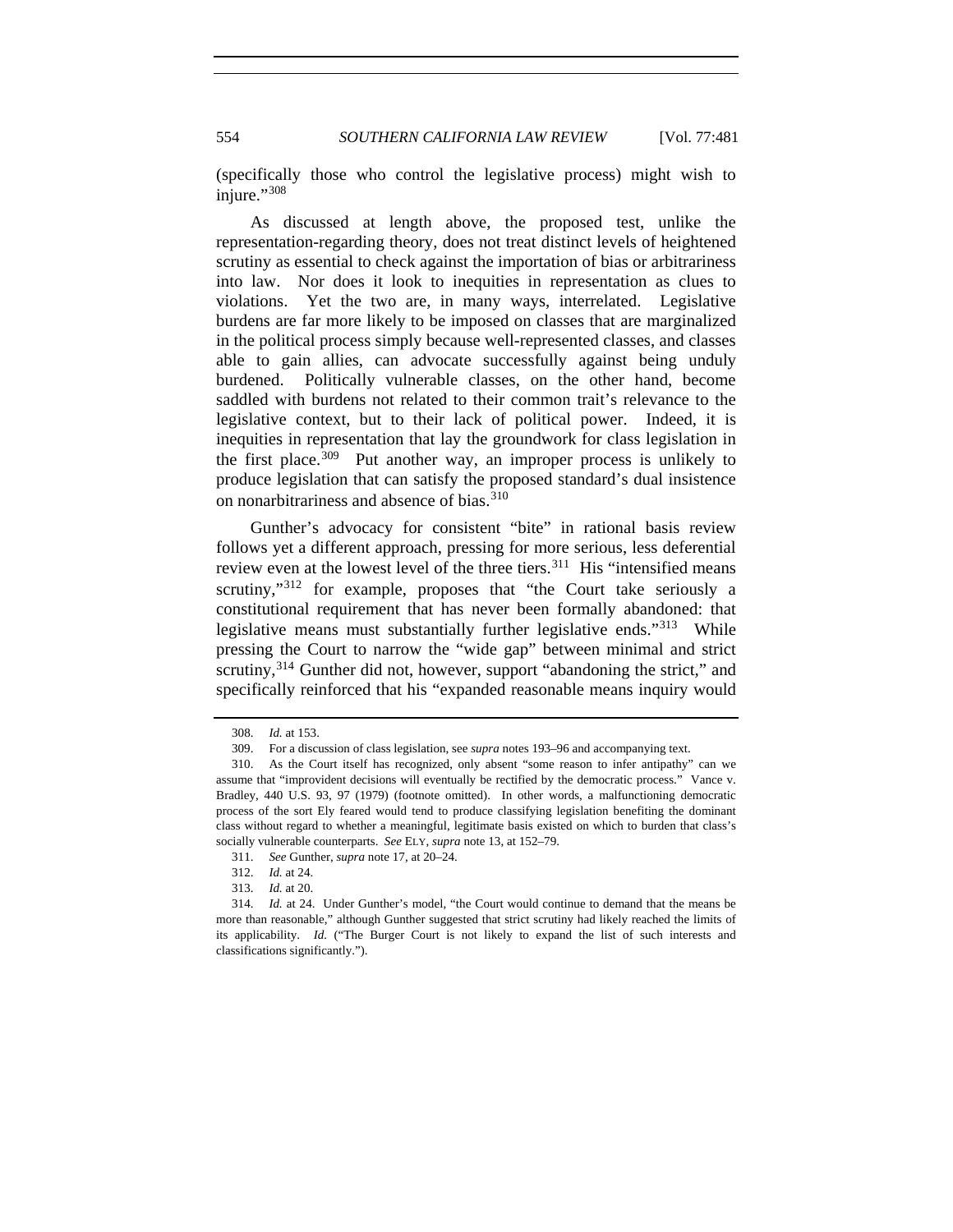not mean the end of strict scrutiny."<sup>[315](#page-74-0)</sup> To realize this goal of regular, meaningful rationality review, Gunther proposed that the Court should no longer hypothesize government interests for classifications; instead, it should leave it to government to identify interests that classifying legislation might serve.<sup>[316](#page-74-1)</sup>

The standard proposed here similarly seeks to achieve meaningful review of all classifications, including those traditionally assigned the weakest version of scrutiny, while encouraging appropriate legislative deference.<sup>[317](#page-74-2)</sup> The proposed test, however, does not adopt Gunther's suggested ban on judicial hypothesizing of justifications for classifying legislation. This is not because the concept of the bar on judges conceiving justifications for challenged laws lacks merit. To the contrary, the bar could reinforce separation-of-powers ideals given the awkwardness of the judiciary conceiving justifications for legislation it is asked to invalidate. But the very nature of our political process, with legislative enactments frequently bearing little relation to input from constituents received by elected representatives, makes the entire process unsusceptible to accurate discernment of genuine legislative interests.  $318$  Further still, the political trading and compromise at the center of the political process make it unlikely at best that legislators themselves could regularly and honestly articulate their specific interests in enacting classifying legislation.<sup>[319](#page-74-4)</sup>

*Id.* at 46–47.

<span id="page-74-2"></span>317. *See id.* at 24. Gunther, however, specifically accepted the inevitability of multiple review standards. *See id.* ("[R]easonable means inquiry would not mean the end of strict scrutiny. In the context of fundamental interests or suspect classifications, the Court would continue to demand that the means be more than reasonable—*e.g.*, that they be 'necessary,' or the 'least restrictive' ones.").

<span id="page-74-3"></span>318. *See supra* note 235 and accompanying text (discussing the debate regarding post hoc justifications). *See also* Archibald Cox, *Democracy and Distrust: A Theory of Judicial Review*, 94 HARV. L. REV. 700, 712–13 (1981) (book review) (same).

<sup>315.</sup> *Id.*

<span id="page-74-1"></span><span id="page-74-0"></span><sup>316.</sup> *Id.* at 46–47. Gunther's "relatively vigorous scrutiny" would contrast with the "extreme deference" of the Warren era by having "the Court assess the means in terms of legislative purposes that have substantial basis in actuality, not merely in conjecture." *Id.* at 21.

The model asks that the Court assess the rationality of the means in terms of the state's purposes, rather than hypothesizing conceivable justifications on its own initiative. . . . If the Court were to require an articulation of purpose from an authoritative state source, rather than hypothesizing one on its own, there would at least be indirect pressure on the legislature to state its own reasons for selecting particular means and classifications.

<span id="page-74-4"></span> <sup>319.</sup> Further, Ely's concern with judicial hypothesizing may present a greater worry in theory than in practice. In applying rational basis review, the Court generally has not been willing to conceive additional justifications or otherwise sustain a classification after finding that any of the justifications offered were either too attenuated or illegitimate. *See supra* note 235 (discussing the Court's reasoning in three such cases).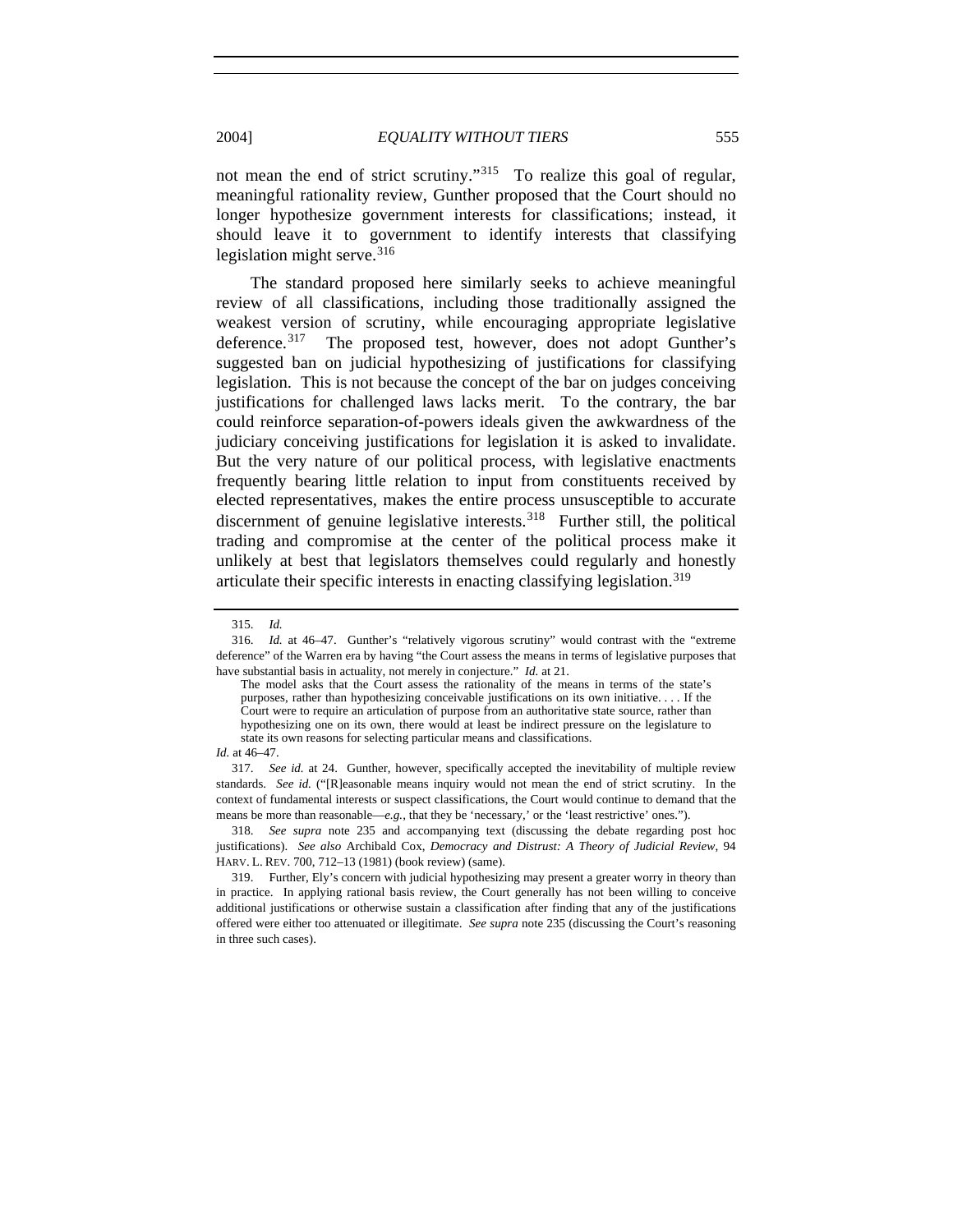Beyond these points of coherence and difference with existing theories, the basic question remains whether the proposed standard provides for any meaningful limits on the power of an unelected judiciary to review popularly approved legislation.<sup>[320](#page-75-0)</sup> The standard, after all, does not constrain the unelected judiciary to a mechanistic, predictable review. Instead, it calls for judgments about the plausibility and specificity of, and incorporation of bias or stereotyping into, proposed explanations for a classification.

The single standard's acceptance of the exercise of countermajoritarian judicial power can be defended in two ways: as necessary to popular sovereignty, and as providing a stronger constraint on judges' passion choices than the current tiered structure. With respect to popular sovereignty, judicial intervention ensures at least the rudimentary equal treatment of similarly situated classes that is necessary whether one believes that equal citizenship is an essential precondition to healthy governance<sup>[321](#page-75-1)</sup> or that a political system must offer equal treatment and opportunity for the mercenary purpose of maintaining legitimacy with its constituency.[322](#page-75-2)

The single standard's demand for a context-specific justification would serve this legitimizing function both by invalidating broad exclusions of social groups that would directly cast doubt on a government's integrity and by striking down classifications that could be the seedbed for generalized trait-based differential treatment, such as the

<span id="page-75-0"></span> <sup>320.</sup> Regardless of the underlying theory, the Court historically has had little difficulty reviewing and invalidating both legislative and popularly initiated enactments, notwithstanding the countermajoritarian difficulty. *See, e.g.*, United States v. Morrison, 529 U.S. 598, 601–02 (2000) (striking down portions of the Violence Against Women Act, which was enacted by Congress); Romer v. Evans, 517 U.S. 620, 623–24, 635 (1996) (finding a statewide voter referendum unconstitutional because it classified lesbians and gay men so as to "make them unequal to everyone else"); Washington v. Seattle Sch. Dist. No. 1, 458 U.S. 457, 483, 487 (1982) (voiding an initiative that sought to circumvent school desegregation); Lucas v. Forty-Fourth Gen. Assembly of Colo., 377 U.S. 713, 718– 19, 739 (1964) (striking down a statewide voter referendum regarding a congressional reapportionment scheme that resulted in certain populations having unequal political representation). *See generally*  BICKEL, *supra* note 12 (discussing the role and propriety of judicial review).

<span id="page-75-1"></span> <sup>321.</sup> As used here, citizenship refers to the opportunity to participate fully in a society's political and social life; it does not refer to legal citizenship. The proposed theory, at a minimum, would require the absence of a fixed group of "secondary citizens." *See, e.g.*, *Romer*, 517 U.S. at 635 ("A State cannot so deem a class of persons a stranger to its laws."); Plyler v. Doe, 457 U.S. 202, 217 n.14 (1982) ("Legislation imposing special disabilities upon groups disfavored by virtue of circumstances beyond their control suggests the kind of 'class or caste' treatment that the Fourteenth Amendment was designed to abolish.").

<span id="page-75-2"></span><sup>322.</sup> *See* Abner S. Greene, *The Irreducible Constitution*, 7 J. CONTEMP. LEGAL ISSUES 293, 295 (1996) (elaborating on the different views of "rights-foundationalists" and Democrats with respect to the legitimacy of the American constitutional order).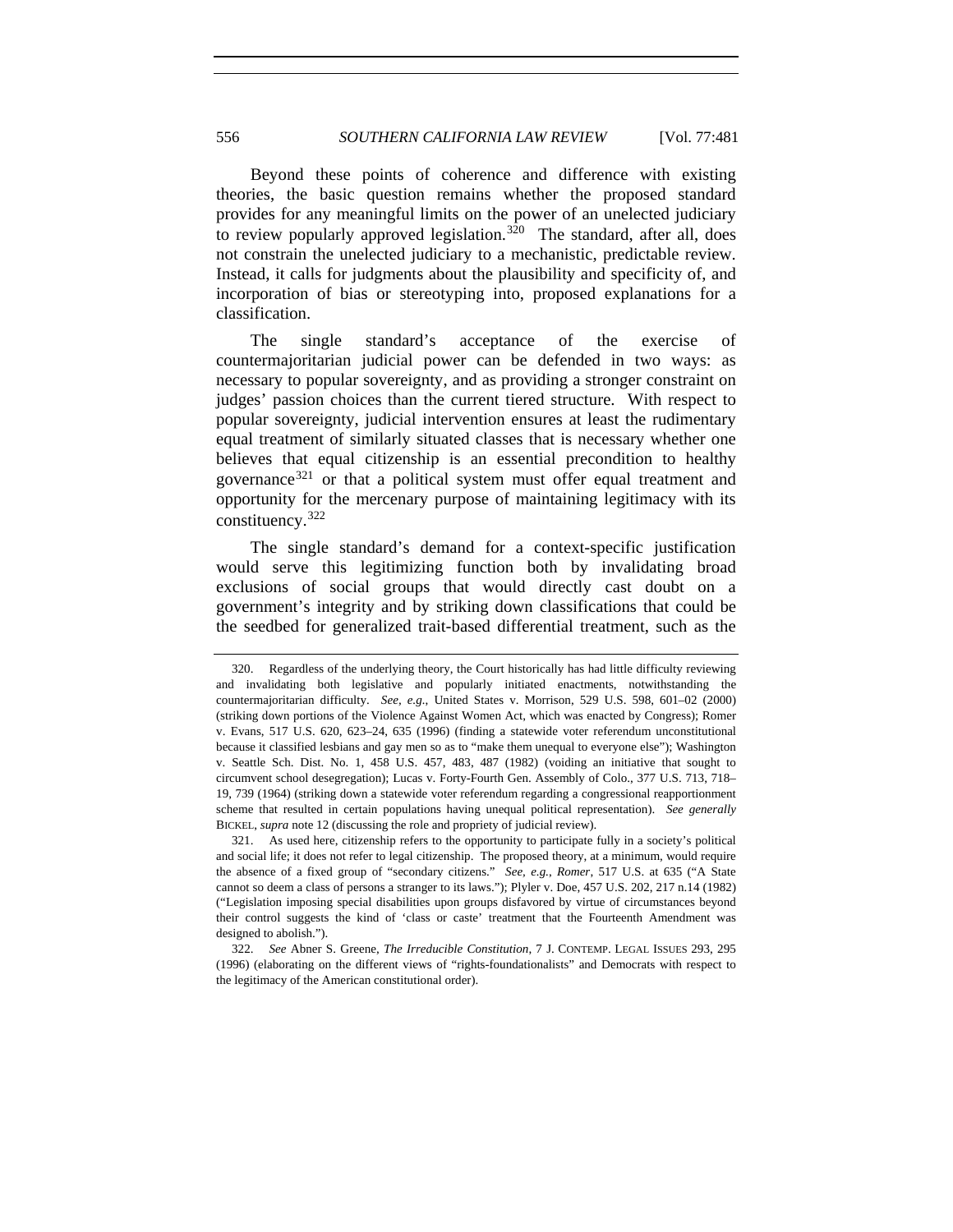noncontext-specific justification for distinguishing between long- and short-term residents in *Zobel*. Similarly, the standard's insistence on a plausible, nonarbitrary and nonbiased justification for government action would protect against unwarranted exclusions of vulnerable groups from full civic and economic participation in a way that could negatively affect a government's credibility. In this regard, the proposed standard's scope of judicial oversight simply ensures the minimal protection necessary for a legitimate, functional popular sovereignty.

Indeed, the proposed standard's disinterest in the politics behind legislative action, absent a showing of bias, guards against undue invasiveness by the judiciary.<sup>[323](#page-76-0)</sup> For example, although political preferences for particular groups might have prompted the residency-based restrictions in *Zobel* and the optician's restrictions in *Lee Optical*, the two cases have fundamentally different equal protection implications with respect to the countermajoritarian exercise of judicial power. It is not difficult to imagine the power of the optometrists' lobby in *Lee Optical*. It is also possible that in *Zobel*, even short-term Alaska residents might have favored the length-of-residency distribution system in a strictly political effort to curry favor for some other purpose. Yet, under the proposed standard, the Alaska restriction would warrant judicial intervention while the *Lee Optical* restriction might not—not because Alaska put into law the runaway private preferences of long-term residents, but because it had the underlying potential to support pervasive residency-based distinctions that could, in turn, either incapacitate the democratic process or at least undermine its legitimacy.

Beyond limiting incursions into government action to those implicating popular sovereignty theories, the proposed standard also imposes significant limits on the passion choices typically involved in judicial review. Although no test can completely remove the possibility of judges' personal preferences shaping their evaluations of challenged measures, the proposed standard seeks to force those preferences into the open by requiring that specific explanations for a classification be discussed explicitly. The preferences and passion choices, formerly cloaked in the garb of "deference to the legislature," must be disclosed and explained. To the extent that this increased exposure encourages more careful contextual reasoning, the single standard presents a potentially

<span id="page-76-0"></span> <sup>323.</sup> The proposed standard could be said to allow intervention in spite of, rather than because of, popular support for a measure. *Cf.* Pers. Adm'r of Mass. v. Feeney, 442 U.S. 256, 267, 279–81 (1979) (upholding a veterans' preference on the rationale that the law was enacted in spite of, rather than because of, its negative effect on women's employment opportunities).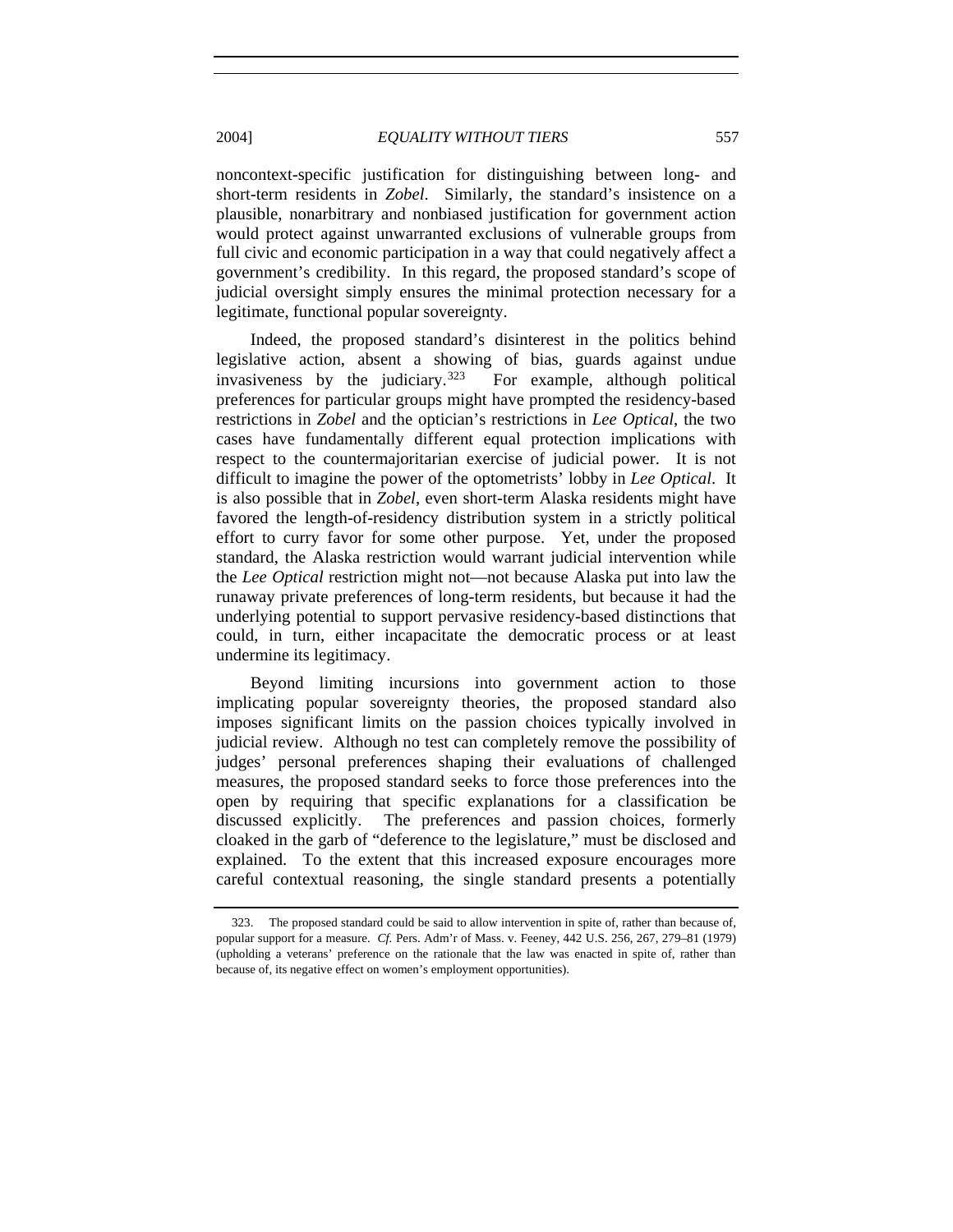powerful constraint or, at a minimum, a sharply focused lens through which others can evaluate and critique a court's analysis.

### V. APPLYING AND ASSESSING THE PROPOSED SINGLE STANDARD

Building on the groundwork laid above, this part will apply the proposed standard to equal protection case law to assess the standard's viability. One obvious question for this assessment is whether applying the single standard would so enhance the rigor of review as to require sweeping invalidations of rational basis classifications traditionally deemed to be constitutional. Another question is whether the standard would so weaken judicial review of traditionally suspect and quasi-suspect classifications as to allow historically invalid classifications to stand. And finally, assuming that the outcome, if not the precise analysis, of most equal protection cases would remain static, what value does the test bring as a new analytic tool?

To address these questions, this part will examine existing equal protection jurisprudence, applying the standard first to a selection of rational basis cases and then to a set of intermediate and strict scrutiny decisions. As the applications will demonstrate, the proposed test does not dramatically alter the outcomes of many cases, although it would revamp the analyses used and cause shifts where the Court, in the name of deference, did not carefully review classifications that, on closer look, would be impermissible. This result should not be surprising because the test encompasses elements already contained in rational basis review and heightened scrutiny. However, the proposed test's context sensitivity would have an effect on a particular subset of equal protection cases: those dealing with classifications created for remedial purposes.

The test would have the additional effect, identified above in Part IV, of forcing into the open, and possibly thereby constraining, judicial passion choices that are now easily masked by reference either to the deferential demands of rational basis review or the rigorous demands of strict scrutiny.<sup>[324](#page-77-0)</sup> With its emphasis on a context-sensitive evaluation of *all* classifications, the proposed standard's attempt to cut a path between the heavy deference and close oversight currently practiced in the name of

<span id="page-77-0"></span> <sup>324.</sup> Again, of course, the effectiveness of any doctrinal test in constraining judicial passion choices depends on the willingness and ability of decisionmakers to work with the test instead of against it. No approach allowing any room for judgment can absolutely prevent a judge from disregarding the constraint and following his or her ideological agenda.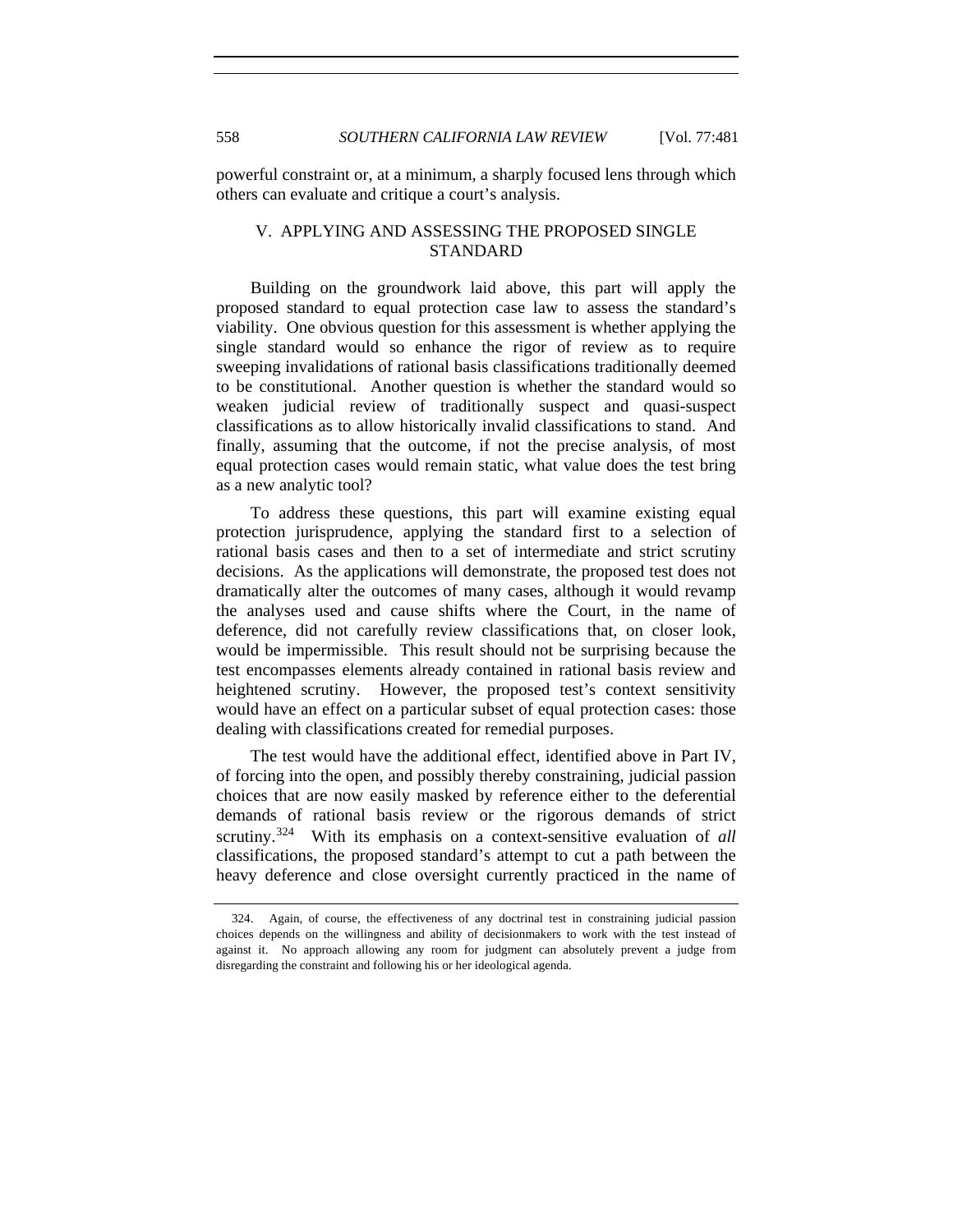equal protection review offers some hope of escaping the extant mechanistic traps. Through its unified application to all classifications, the proposed standard also may realize equal protection's aim to screen out not only those classifications that impose wholesale disadvantage on a group, but also those less shocking measures, like Alaska's in *Zobel*, that quietly disadvantage a class of people in a way that has the potential to give rise to secondary citizenship categories.

# A. THE RATIONAL BASIS CASES REVISITED UNDER THE SINGLE STANDARD

Because the vast majority of rational basis cases sustain the classification that is challenged, the pool of cases against which to test whether the proposed standard will lead to increased judicial intervention is large. Although this Article will not attempt to reconsider all of these cases, a few of the most deferential will be reviewed here. The single standard's application to the classifications at issue demonstrates that the proposal contains sufficient checks to allow for meaningful review, yet remains in balance with the Court's deferential stance regarding legislative action.

The most frequently cited of the weak rational basis cases, *Lee Optical*, provides a good starting point for the proposed standard's evaluation.[325](#page-78-0) In *Lee Optical*, the Court upheld against equal protection and due process challenges an Oklahoma statute that effectively prohibited opticians from fitting and adjusting eyeglass lenses without a prescription from a licensed ophthalmologist or optometrist.<sup>[326](#page-78-1)</sup> The opinion contains no references to articulated state interests; the Court simply hypothesized that the occasional need for prescriptions related to fittings of glasses or lens duplication "was sufficient to justify" the distinction between opticians and other eye care specialists.<sup>[327](#page-78-2)</sup>

<span id="page-78-0"></span><sup>325.</sup> *See* Sunstein, *Naked Preferences*, *supra* note 40, at 1713 (describing *Lee Optical* as "the most familiar example" of rational basis review).

<span id="page-78-1"></span> <sup>326.</sup> Williamson v. Lee Optical of Okla., Inc., 348 U.S. 483, 484–85, 491 (1955). *Lee Optical* is perhaps not the ideal example of a deferential case because its deferential posture grew explicitly out of the shadow of *Lochner*. *See id.* at 488 ("The day is gone when this Court uses the Due Process Clause of the Fourteenth Amendment to strike down state laws, regulatory of business and industrial conditions, because they may be unwise, improvident, or out of harmony with a particular school of thought.") (citation to numerous post-*Lochner* decisions omitted). Still, the case merits consideration here because the Court regularly relies on *Lee Optical*'s deferential formulation. *See, e.g.*, *Romer*, 517 U.S. at 632; FCC v. Beach Communications, Inc., 508 U.S. 307, 316 (1993); Vance v. Bradley, 440 U.S. 93, 111 (1979); Graham v. Richardson, 403 U.S. 365, 371 (1971); Dandridge v. Williams, 397 U.S. 471, 484 (1970).

<span id="page-78-2"></span><sup>327.</sup> *See Lee Optical of Okla.*, 348 U.S. at 487.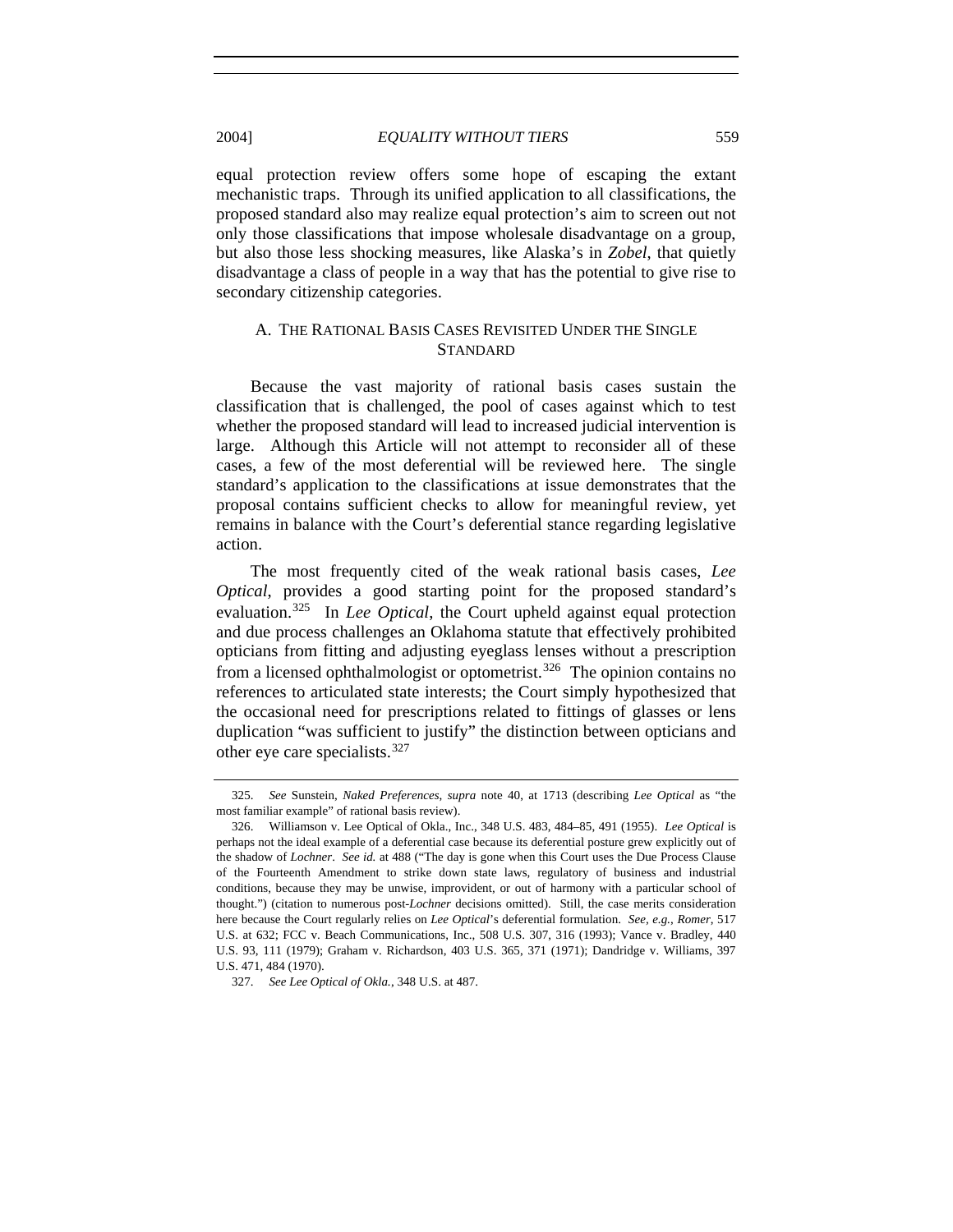How would this differential treatment of opticians fare under the proposed single standard? The initial inquiry would be intracontextual: whether the government interest can, with sufficient specificity, explain why opticians are singled out for the limitations imposed from among the set of professionals who work with eye wear.<sup>[328](#page-79-0)</sup> The explanation accepted by the Court—that the expertise of an ophthalmologist or optometrist is required sufficiently often to ensure proper preparation and adjustment of eyeglasses—does explain the singling out of opticians in this context, as opticians have different and relatively less relevant specialized training than the other eyesight professionals identified in the statute.<sup>[329](#page-79-1)</sup> Further, the training-related justification is not overly broad in a manner that would justify a generalized or across-the-board burdensome classification of opticians per the extracontextual inquiry. Absent an indication that bias, archaic stereotypes, or hostility motivated the classification,  $330$  the result under the new analysis, consistent with the result of the actual case, would be to uphold Oklahoma's classification no matter how "unwise, improvident, or out of harmony with a particular school of thought." $331$ Thus, the single standard's insistence on meaningful review would not require the invalidation of a legislative distinction that did not amount to class legislation, even if the distinction largely served economic interests advanced by a particular influential sector of a community.

*Dandridge v. Williams* presents a more challenging case from humanitarian and theoretical standpoints.<sup>[332](#page-79-4)</sup> The regulation at issue capped welfare benefits provided through the Aid to Families with Dependent Children program so that families with many children received the same grant as families with few children, leaving children in large families foreclosed from resources even though they fell below the "standard of need" established by the state.<sup>[333](#page-79-5)</sup> With respect to government goals, the

<span id="page-79-0"></span> <sup>328.</sup> Although the statute formally distinguished ophthalmologists and optometrists from all others, in operation, the classification imposed its burden on opticians, who were the only other professional group licensed to deal with eye wear.

<sup>329.</sup> *See Lee Optical of Okla.*, 348 U.S. at 487.

<span id="page-79-2"></span><span id="page-79-1"></span> <sup>330.</sup> It is possible that through the bias inquiry the plaintiffs in *Lee Optical* could have demonstrated that although the rationale was plausible as a formal, logical matter, the gross overinclusiveness of the classification strained the rationale's credibility and suggested that the legislature had acted with an improper purpose. However, the Supreme Court did not identify as significant any record evidence on this point. *See id.* at 489 ("For all this record shows, the ready-towear branch of this business may not loom large in Oklahoma or may present problems of regulation distinct from the other branch.").

<span id="page-79-3"></span><sup>331.</sup> *See id.* at 488 (citation omitted).

<span id="page-79-5"></span><span id="page-79-4"></span><sup>332.</sup> *See* Dandridge v. Williams, 397 U.S. 471 (1970).

<sup>333.</sup> *Id.* at 473–75.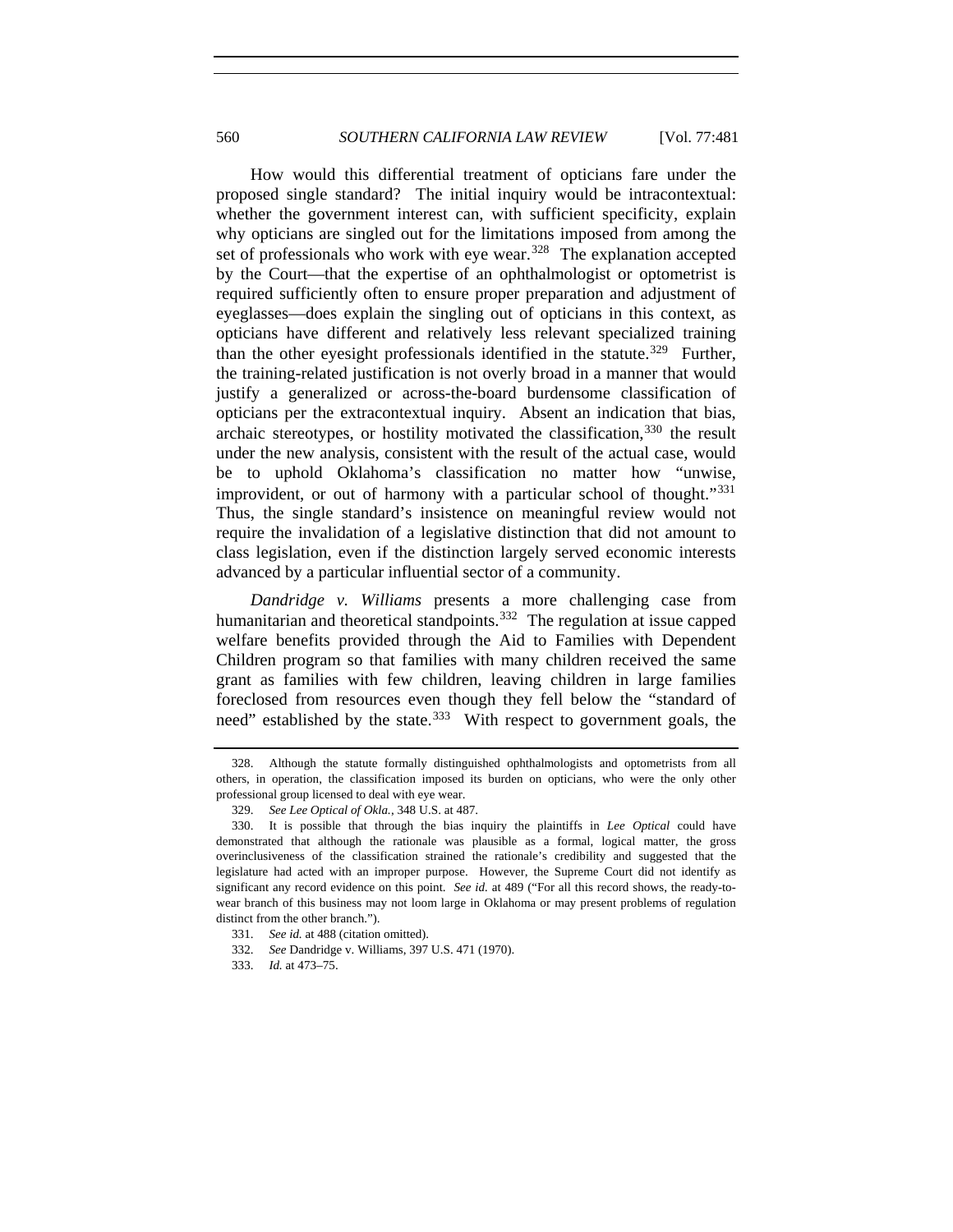Court found that the state's "interest in encouraging employment and in avoiding discrimination between welfare families and the families of the working poor" justified the cap on grants. $334$  Elaborating, the Court explained that

[b]y combining a limit on the recipient's grant with permission to retain money earned, without reduction in the amount of the grant, Maryland provides an incentive to seek gainful employment. And by keying the maximum family AFDC grants to the minimum wage a steadily employed head of a household receives, the State maintains some semblance of an equitable balance between families on welfare and those supported by an employed breadwinner.<sup>[335](#page-80-1)</sup>

Although the Court upheld the regulation, it explicitly reserved judgment regarding the law's wisdom and humanity.<sup>[336](#page-80-2)</sup> Stressing that the legislature rather than the judiciary is best suited to resolve challenging societal problems,  $337$  the Court appeared to distance itself from the consequences of its ruling. Over a vigorous dissent by Justice Marshall, the classification was permitted to stand.<sup>[338](#page-80-4)</sup>

As with *Lee Optical*, the analysis under the proposed standard would turn on whether a plausible, context-specific, and nonbiased explanation existed for Maryland's distinction in treatment of small families, which would receive funding to the full extent of their "standard of need," and large families, which would not. Instead of considering whether the grant limitation provided an incentive to seek gainful employment, the critical question would be whether the goal of encouraging employment could explain the different funding for small and large families. And with respect to the equitable balance argument, the proposed standard would again seek to determine whether that goal could plausibly *explain* the statutory distinction.

Viewed in this light, the state's justifications would face greater difficulty. As Justice Marshall focused the question,

<span id="page-80-0"></span><sup>334.</sup> *Id.* at 486. The Court appeared to accept Maryland's contention that neither bias nor animus motivated the classification. *See id.* at 483 ("Maryland says that its maximum grant regulation is wholly free of any invidiously discriminatory purpose or effect . . . .").

<sup>335.</sup> *Id.* at 486 (footnote omitted).

<span id="page-80-2"></span><span id="page-80-1"></span><sup>336.</sup> *Id.* at 487 ("We do not decide today that the Maryland regulation is wise, that it best fulfills the relevant social and economic objectives that Maryland might ideally espouse, or that a more just and humane system could not be devised.").

<span id="page-80-4"></span><span id="page-80-3"></span><sup>337.</sup> *See id.* ("But the intractable economic, social, and even philosophical problems presented by public welfare assistance programs are not the business of this Court.").

<sup>338.</sup> *See id.*; *id.* at 508–30 (Marshall, J., dissenting).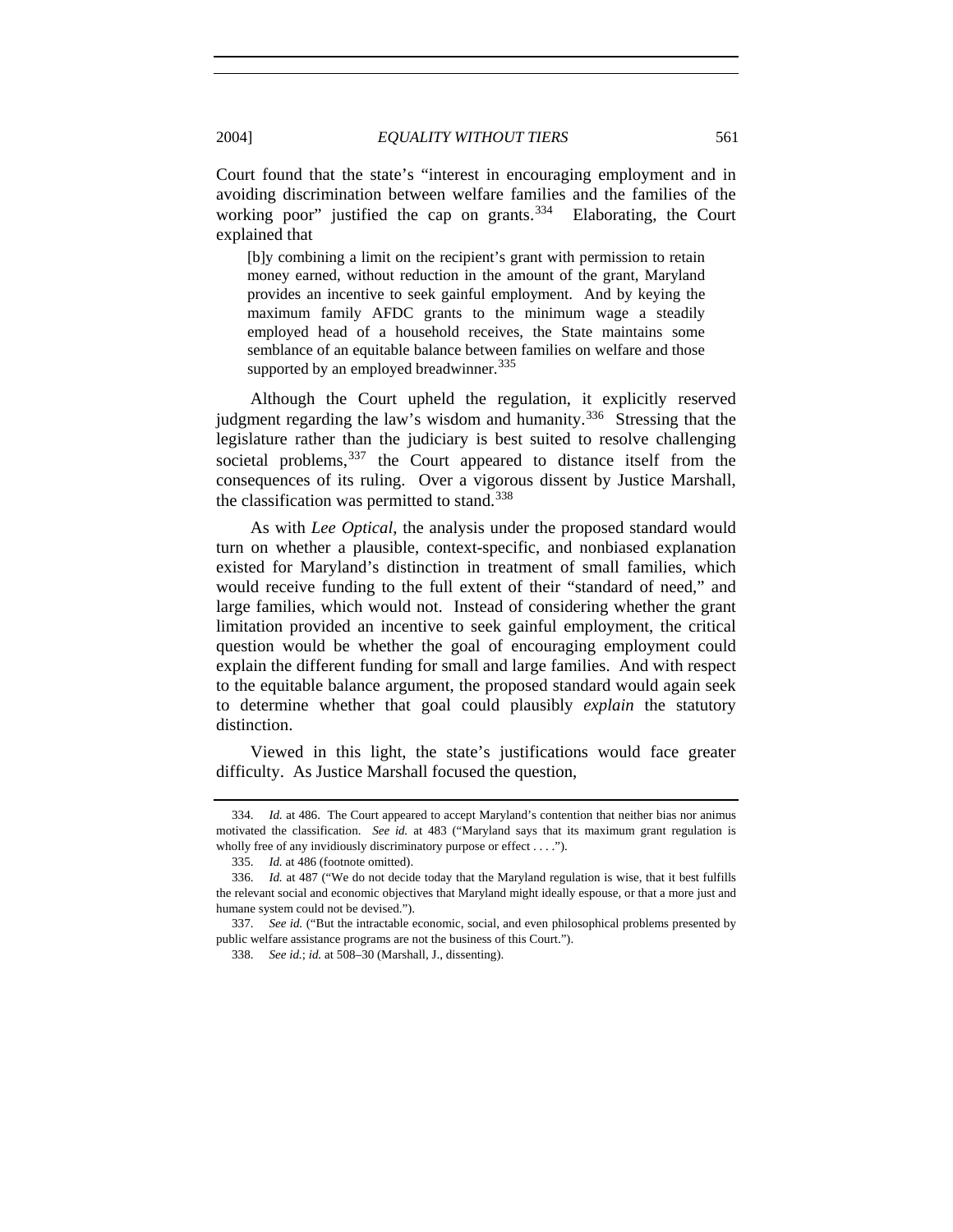Persons who are concededly similarly situated (dependent children and their families), are not afforded equal, or even approximately equal, treatment under the maximum grant regulation. Subsistence benefits are paid with respect to some needy dependent children; nothing is paid with respect to others. Some needy families receive full subsistence assistance as calculated by the State; the assistance paid to other families is grossly below their similarly calculated needs.<sup>[339](#page-81-0)</sup>

Notwithstanding Justice Marshall's sharp picture of the classification, a majority of the Court accepted two nonresponsive justifications.<sup>[340](#page-81-1)</sup> The first of the accepted regulatory rationales—providing welfare recipients with an incentive to seek gainful employment—may well be an important government interest.<sup>[341](#page-81-2)</sup> However, it does not explain why families with several children would be so encouraged but families with fewer children would not. Without a rational basis test insistent on identification of a government interest that could explain why one group is being treated differently from another, the Court failed to see, or at least to be troubled by, the lack of connection between the justifications and the classification itself.[342](#page-81-3) After all, the general goals of encouraging employment among unemployed heads of household and maintaining balance between the income of those receiving public assistance and those in the workforce do not explain why some families receive funds below their standard of need and others do not. Regardless of how laudable, this interest does not explain the line drawn by the state, as equal protection requires.

Alternatively, a distinction between large and small families in a government-sponsored program to provide support for dependent children simply may be the sort of class legislation that the Equal Protection Clause cannot tolerate, because no sufficiently specific and plausible justification can explain the different treatment.

<sup>339.</sup> *Id.* at 518 (Marshall, J., dissenting).

<sup>340.</sup> *See id.* at 486–87.

<sup>341.</sup> *Id.* at 486.

<span id="page-81-3"></span><span id="page-81-2"></span><span id="page-81-1"></span><span id="page-81-0"></span> <sup>342.</sup> Perhaps if the case were relitigated, the state might identify distinctions between large and small families that would be meaningful in the context of public assistance and related legitimate state interests. One of the difficulties for the state is that the regulation was apparently conceived in an effort to save funds. *See id.* at 529 (Marshall, J., dissenting) ("[I]n the early stages of this litigation the State virtually conceded that it set out to limit the total cost of the program along the path of least resistance."). Although governments can certainly engage in line drawing in an effort to save funds, conservation of resources is rarely sufficient, on its own, to explain why government may burden one group rather than another. *See, e.g.*, Saenz v. Roe, 526 U.S. 489, 506 (1999) (recognizing cost savings as a legitimate government interest, but not as a sufficient explanation for the infringement of rights); Graham v. Richardson, 403 U.S. 365, 375 (1971) ("The saving of welfare costs cannot justify an otherwise invidious classification.") (internal quotation marks omitted) (quoting Shapiro v. Thompson, 394 U.S. 618, 633 (1969) (recognizing a valid state interest in fiscal integrity, but specifying that a state cannot preserve resources "by invidious distinctions between classes of its citizens")).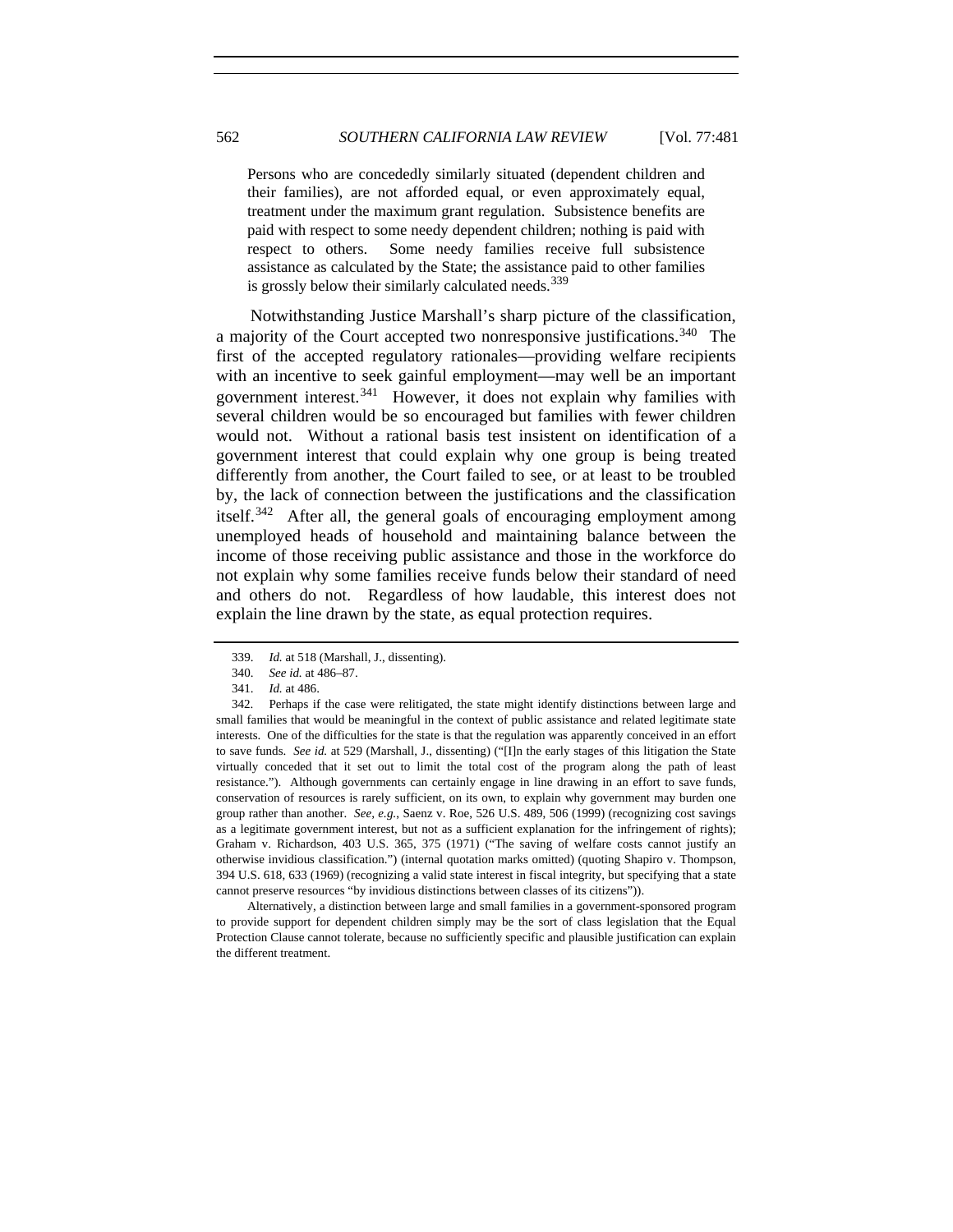The state's other justification—creating some parity between those employed and those receiving public assistance—may be similarly flawed, though the analysis is somewhat more complex. Parity describes what the benefits cap achieved; it is not a statement of a government goal. In other words, the government achieved parity by roughly equalizing minimum wage earnings with the public assistance cap. The relevant equal protection question, however, concerns not what the government achieved, but the reason why the government chose to achieve parity in a way that burdened large families. An answer might be that the purpose of limiting benefits to the point of parity with minimum wage earnings is to discourage families from relying on benefits and encourage them to find employment. (If paid employment provides a greater level of support than public assistance, benefits recipients will presumably attempt to find work.) When the actual justification is disentangled from the parity description, it brings the analysis back to the flaw already identified: that the encouragement of employment does not explain why large families are singled out. Although traditional rational basis analysis, properly applied, should recognize the inadequacy of this justification, the tendency toward deferential embrace of government interests sometimes results in this type of imprecise analysis.

Returning from *Dandridge* to a more recent, and more typical, business classification, the Court's decision in *FCC v. Beach Communications, Inc.* illustrates that in the ordinary business regulation case subjected to rational basis review,  $343$  the proposed standard would not likely alter the outcome, even if it reshaped the analysis.<sup>[344](#page-82-1)</sup> At issue in *Beach Communications* was the constitutionality of a regulation distinguishing between cable television systems that serve buildings under separate ownership and management, and those that serve buildings under common ownership and management.<sup>[345](#page-82-2)</sup>

Here, the Court's analysis actually paralleled the analysis that would be required under the single standard.<sup>[346](#page-82-3)</sup> In evaluating the classification, the Court considered potential explanations for the difference in treatment that had been developed from a regulatory efficiency model. The model maintained that commonly owned and managed buildings would likely be more limited in size, and that their residents would be more likely to negotiate effectively through the common management than residents of

<span id="page-82-0"></span><sup>343.</sup> *See* FCC v. Beach Communications, Inc., 508 U.S. 307 (1993).

<span id="page-82-2"></span><span id="page-82-1"></span><sup>344.</sup> *Cf. id.*

<sup>345.</sup> *Id.* at 309.

<span id="page-82-3"></span><sup>346.</sup> *See id.* at 313–20.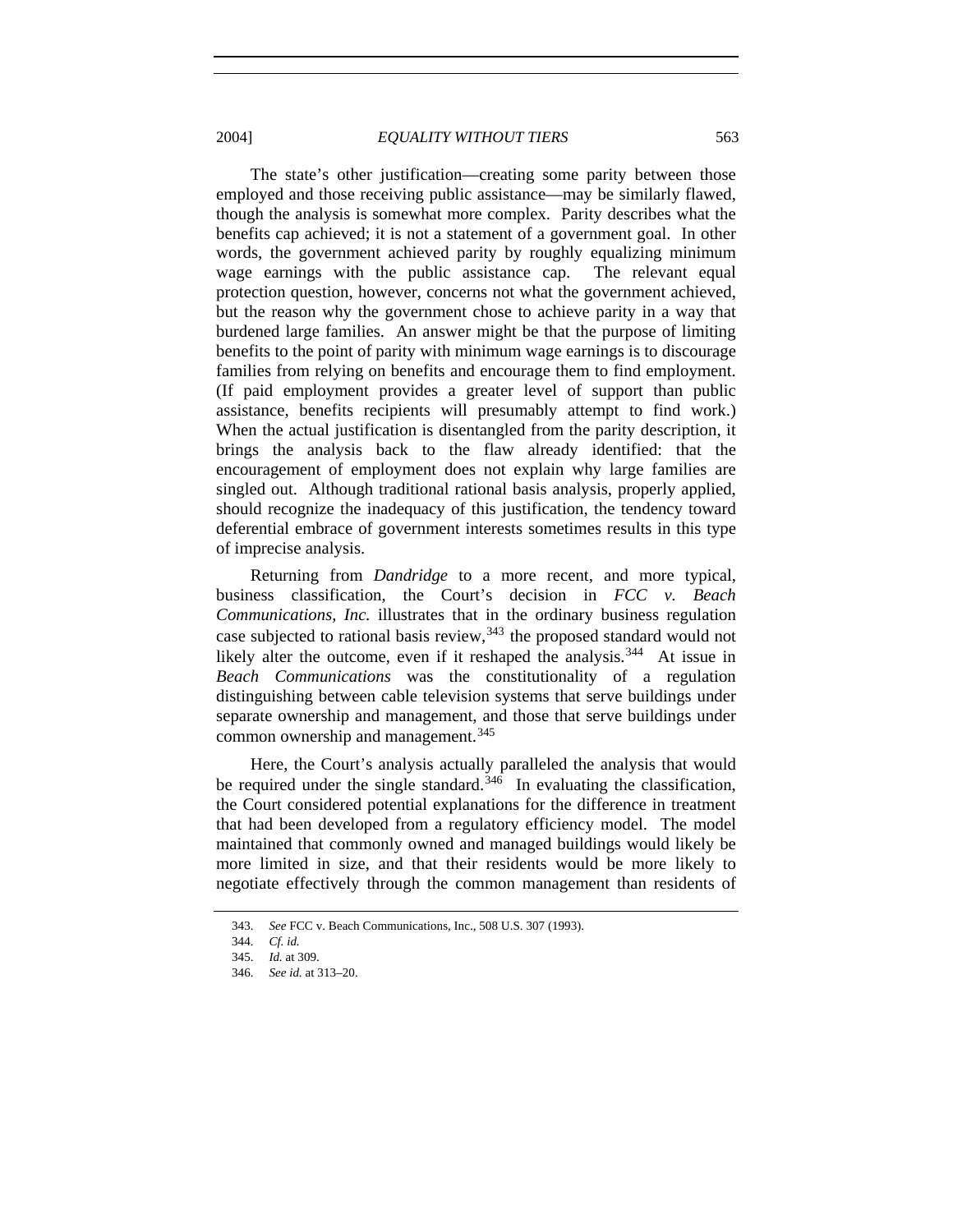### 564 *SOUTHERN CALIFORNIA LAW REVIEW* [Vol. 77:481

separately owned buildings, thereby avoiding situations in which operators monopolize control over access to cable television.<sup>[347](#page-83-0)</sup> In this case, unlike *Dandridge*, the Court's inquiry focused on the potential legitimate explanations for the classification that related directly to the differences between commonly and separately owned buildings.<sup>[348](#page-83-1)</sup> By ensuring that the Federal Communications Commission could distinguish meaningfully between different types of cable operations to serve a plausible, contextspecific goal, the Court applied essentially the same analysis that the single standard would require.<sup>[349](#page-83-2)</sup> Moreover, analysis under the single standard similarly would proceed noninvasively, respectful of the deference value touted so highly by the Court in that case.  $350$ 

These applications help make apparent that in the majority of equal protection cases involving distinctions that affect business operations, courts are already engaged in exploring whether the challenged differential treatment can be explained plausibly in context. Even where the discussion is less than precise and the decision is awash in the language of deference, the core equal protection analysis remains focused on the classification, which is likewise the focus of the proposed standard.

Still, the structure of the proposed standard helps ensure that courts consider whether a meaningful connection exists between governments' interests and actions, which the extant standard—with its prioritization of deference—sometimes elides. At the same time, in reinforcing judicial focus on the actual distinction being challenged, the single standard avoids taking on the trappings of heightened scrutiny that would render it unduly invasive and nearly impossible to satisfy.

At the same time, the test cannot provide sure answers to how courts will resolve the often fierce debate regarding whether a trait bears a sufficiently plausible relationship to a regulatory context to justify the differential treatment at issue. So, for example, this test will not magically bring unanimity to a court seeking to decide whether a state may maintain separate civil commitment rules for people with mental retardation and people with mental illness,  $351$  or even whether a health-related concern

<sup>347.</sup> *Id.* at 318–20.

<span id="page-83-4"></span><span id="page-83-3"></span><span id="page-83-2"></span><span id="page-83-1"></span><span id="page-83-0"></span><sup>348.</sup> *Compare* Dandridge v. Williams, 397 U.S. 471, 518 (1970) (Marshall, J., dissenting) (noting that similarly situated people were being treated differently), *with Beach Communications*, 508 U.S. at 312, 316–20 (sustaining different rules because of differences between the regulated entities).

<sup>349.</sup> *See Beach Communications*, 508 U.S. at 316–20.

<sup>350.</sup> *See id.* at 313–16.

<sup>351.</sup> *See* Heller v. Doe, 509 U.S. 312, 333–34 (1993).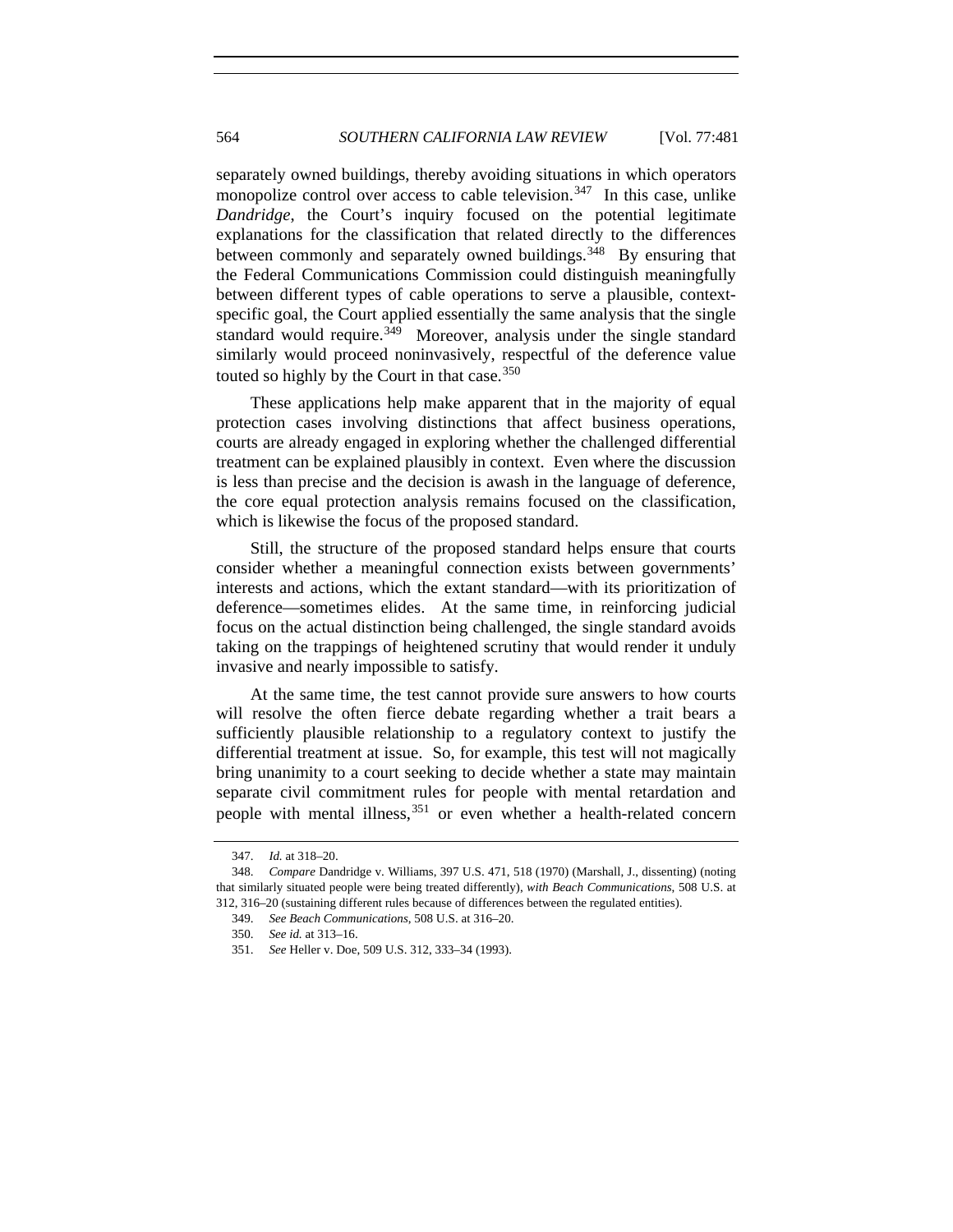plausibly explains banning opticians from replacing lenses without a prescription.<sup>[352](#page-84-0)</sup>

This inability to provide a high level of predictability to courts engaged in review of legislative classifications need not be considered a fatal flaw. To the extent that courts exercise judgment about the reasonableness of legislative distinctions, no test could lead judges in lockstep to the same conclusion.<sup>[353](#page-84-1)</sup> What distinguishes the proposed test from the current approach to rational basis review, as discussed above, is not an ability to remove all differences in judgment. Instead, it is the pressure that the proposed test places on courts to reveal their reasoning, rather than hiding these judgment calls behind the language of deference.

#### B. THE SINGLE STANDARD AND THE HEIGHTENED SCRUTINY CASES

Application of the single standard to the heightened scrutiny cases presents somewhat different risks than application in the rational basis context. Because the test shifts away from the demanding requirement that compelling and important government interests be narrowly tailored or substantially related to a classification, its application might be expected to result in increased doctrinal turmoil. As the discussion below reveals, however, the test's incorporation of core concerns from the most rigorous levels of review leaves the doctrine largely where it began, with most, but not all, traditionally suspect and quasi-suspect classifications being invalidated. Still, the new test provides sharper focus to some of the analyses by facing directly the bottom-line equal protection question: whether plausible, context-specific, and nonbiased justifications ever exist for these distinctions.

As with the rational basis cases, far too many heightened review cases exist to test the single standard against all of them. The discussion below, therefore, engages with a select set of significant cases involving classifications based on race, alienage, sex, and nonmarital parentage in an effort to examine the proposed standard in context. After reviewing this central group of cases, the section will close with consideration of cases assessing programs involving the remedial use of race-based classifications. As the discussion will illustrate, the proposed single standard may provide a way out of the thorny analytic arena the Court has

<sup>352.</sup> *See* Williamson v. Lee Optical of Okla., Inc., 348 U.S. 483, 491 (1955).

<span id="page-84-1"></span><span id="page-84-0"></span><sup>353.</sup> *See generally* Robert Post, *The Supreme Court Opinion as Institutional Practice: Dissent, Legal Scholarship, and Decisionmaking in the Taft Court*, 85 MINN. L. REV. 1267, 1274–75, 1279 (2001) (observing the trend toward regular dissent on the Court).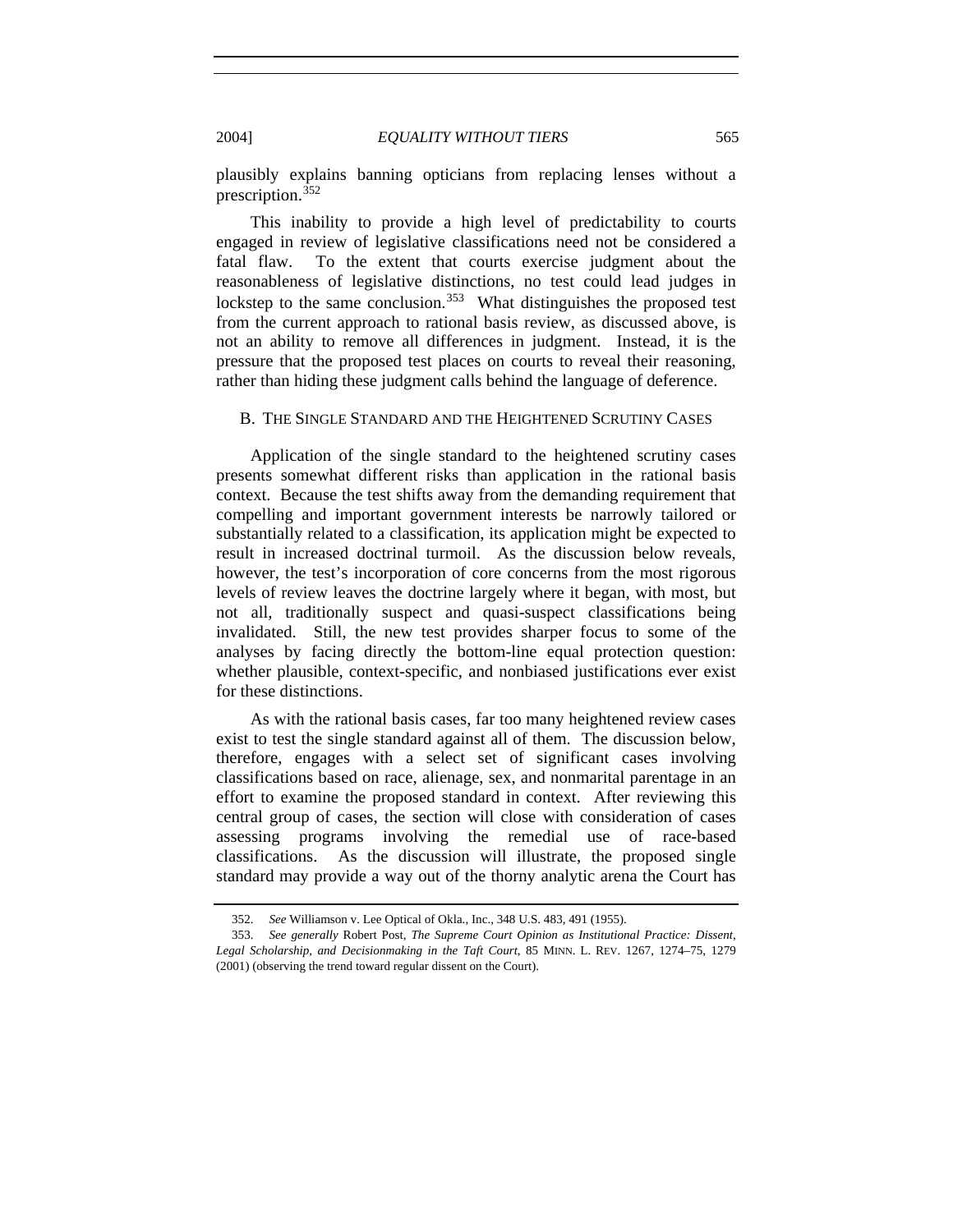created in its efforts to consider these programs through its suspect classification framework.[354](#page-85-0)

One of the first race discrimination cases to engage in an extended discussion of the differences between strict scrutiny and ordinary rational basis review is *McLaughlin v. Florida*, which invalidated a statute providing criminal penalties for interracial couples who "habitually live in and occupy in the nighttime the same room."[355](#page-85-1) Emphasizing that racial classifications "bear a far heavier burden of justification"[356](#page-85-2) than other classifications and must be "necessary, and not merely rationally related, to the accomplishment of a permissible state policy," $357$  the Court found that the state had failed to show that the statutory classification was necessary for any purpose, including as an "adjunct to the State's ban on interracial marriage."[358](#page-85-4)

Review of the *McLaughlin* classification under the single standard would require a substantial shift in focus away from necessity and toward the simpler question of whether a plausible, context-specific, and nonbiased government interest could explain the different punitive treatment of interracial couples. According to the state, the statute aimed "to prevent breaches of the basic concepts of sexual decency . . . [such as] illicit extramarital and premarital promiscuity."<sup>[359](#page-85-5)</sup> The analysis, then, would turn on whether this goal can meaningfully explain why one set of cohabitants is subject to this rule and another is not based solely on race. Because the

<span id="page-85-0"></span> <sup>354.</sup> Of course, strict scrutiny of affirmative action plans is not necessarily required by the equal protection framework, as demonstrated by the Court's own evolution in thinking about the appropriate standard of review. *See* Adarand Constructors, Inc. v. Peña, 515 U.S. 200, 218–26 (1995) (reviewing the history of the Court's varied approaches to race-based remedial classifications). Instead, some have argued that the insistence on the highest level of review for remedial uses of characteristics such as race may reflect the Court's manipulation of the existing tiered structure to serve ideological opposition to affirmative action. *See* Rubenfeld, *Anti-Antidiscrimination Agenda*, *supra* note 12, at 1177 ("[T]he current Court's constitutional case law has to be understood less in terms of its ostensible doctrinal reasoning, and more in terms of an underlying agenda . . . ."); Spann, *supra* note 13, at 92 ("Benign accounts of the Supreme Court's motivation in adopting its *Adarand* opposition to affirmative action seem either disingenuous or unrealistic."). The unitary standard would not, by definition, share this susceptibility to misuse in the service of passion choices as the same inquiries are to be applied to any type of classification.

<span id="page-85-1"></span> <sup>355.</sup> McLaughlin v. Florida, 379 U.S. 184, 184 (1964) (quoting FLA. STAT. ch. 798.05 (repealed 1969)).

<sup>356.</sup> *Id.* at 194.

<span id="page-85-3"></span><span id="page-85-2"></span><sup>357.</sup> *Id.* at 196 (citation omitted). *See also id.* at 197 (Harlan, J., concurring) ("I agree with the Court that . . . necessity, not mere reasonable relationship, is the proper test.").

<span id="page-85-5"></span><span id="page-85-4"></span><sup>358.</sup> *Id.* at 196. The Court specified that it was not taking a position on the constitutionality of Florida's miscegenation ban. *See id.*

<sup>359.</sup> *Id.* at 193.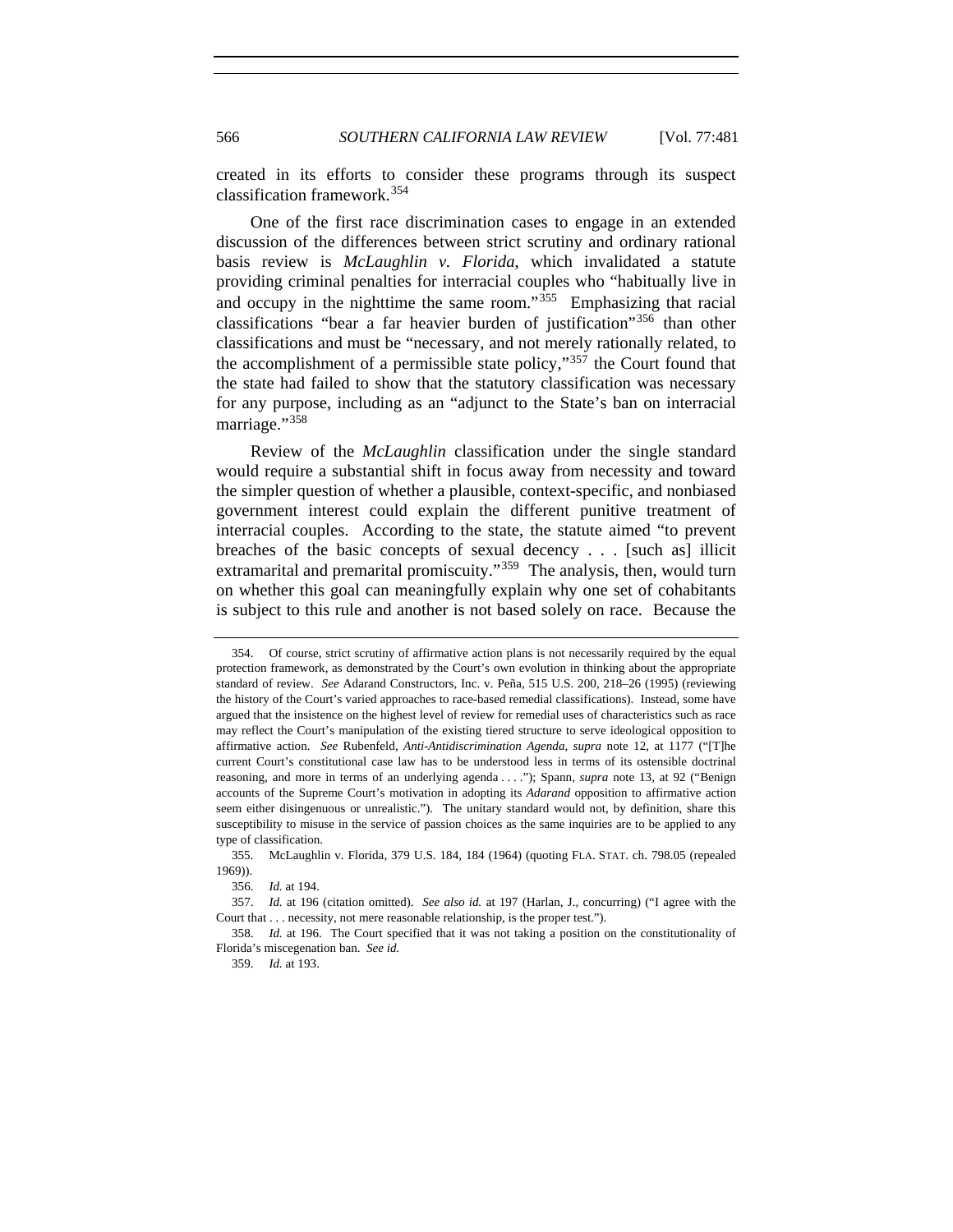goals of ensuring sexual decency and prohibiting promiscuity do not explain why the statute subjected interracial couples to punishment not imposed on intraracial couples engaged in the same activity,  $360$  the statute would fall under the single standard just as it had under more rigorous

In *Loving v. Virginia*, the Court elaborated further the distinction between rational basis review and strict scrutiny,[362](#page-86-2) making *Loving* another solid test of whether the proposed standard would wreak doctrinal havoc. In *Loving*, the Court emphasized that unlike cases in which "the Court has merely asked whether there is any rational foundation for the discriminations, and has deferred to the wisdom of the state legislatures,"[363](#page-86-3) in cases involving racial classification the Court imposes a "very heavy burden of justification."[364](#page-86-4) Yet in considering the government's "burden of justification,"[365](#page-86-5) the Court did not rely on the extra rigor of strict scrutiny and concluded, instead, that "[t]here is patently no legitimate overriding purpose independent of invidious racial discrimination which justifies this classification."[366](#page-86-6)

Under the proposed single standard, just as under the extant one, the core inquiry would be whether any legitimate government interest could explain why a state punished individuals who married interracially but not those who married intraracially. The state had argued that "scientific

review.[361](#page-86-1)

<span id="page-86-0"></span><sup>360.</sup> *Id.* at 196. The demand for basic reasonableness, rather than necessity, is not unknown to strict scrutiny cases. For example, in *McLaughlin*, even while highlighting strict scrutiny's significance, the Court characterized its inquiry in terms used by both the proposed single standard and that of traditional rational basis review: "The courts must reach and determine the question whether the classifications drawn in a statute are reasonable in light of its purpose—in this case, whether there is an arbitrary or invidious discrimination between those classes covered by Florida's cohabitation law and those excluded." *Id.* at 191.

<span id="page-86-1"></span><sup>361.</sup> *See id.* at 198 (Stewart, J., concurring) ("I cannot conceive of a valid legislative purpose under our Constitution . . . which makes the color of a person's skin the test of whether his conduct is a criminal offense."). The state separately argued that the statute was justified "because it is ancillary to and serves the same purpose as the miscegenation law itself." *Id.* at 195. Because the Court did not address the purpose of the miscegenation law, it is not possible, based on the Court's opinion, to analyze whether the set of reasons offered might justify the singling out of interracial cohabitants for punishment. As the discussion below of *Loving* illustrates, however, the standard reasons that might be offered for such a law likewise do not survive review under the proposed standard. *See* Loving v. Virginia, 388 U.S. 1, 11–12 (1967).

<sup>362.</sup> *Loving*, 388 U.S. at 8, 11.

<sup>363.</sup> *Id.* at 9.

<span id="page-86-6"></span><span id="page-86-5"></span><span id="page-86-4"></span><span id="page-86-3"></span><span id="page-86-2"></span><sup>364.</sup> *Id.* Virginia had attempted to defend the statutory classification by arguing that its equal application to white and African American spouses presented no equal protection problem—an argument that the Court soundly rejected. *Id.* at 8.

<sup>365.</sup> *Id.* at 9.

<sup>366.</sup> *Id.* at 11.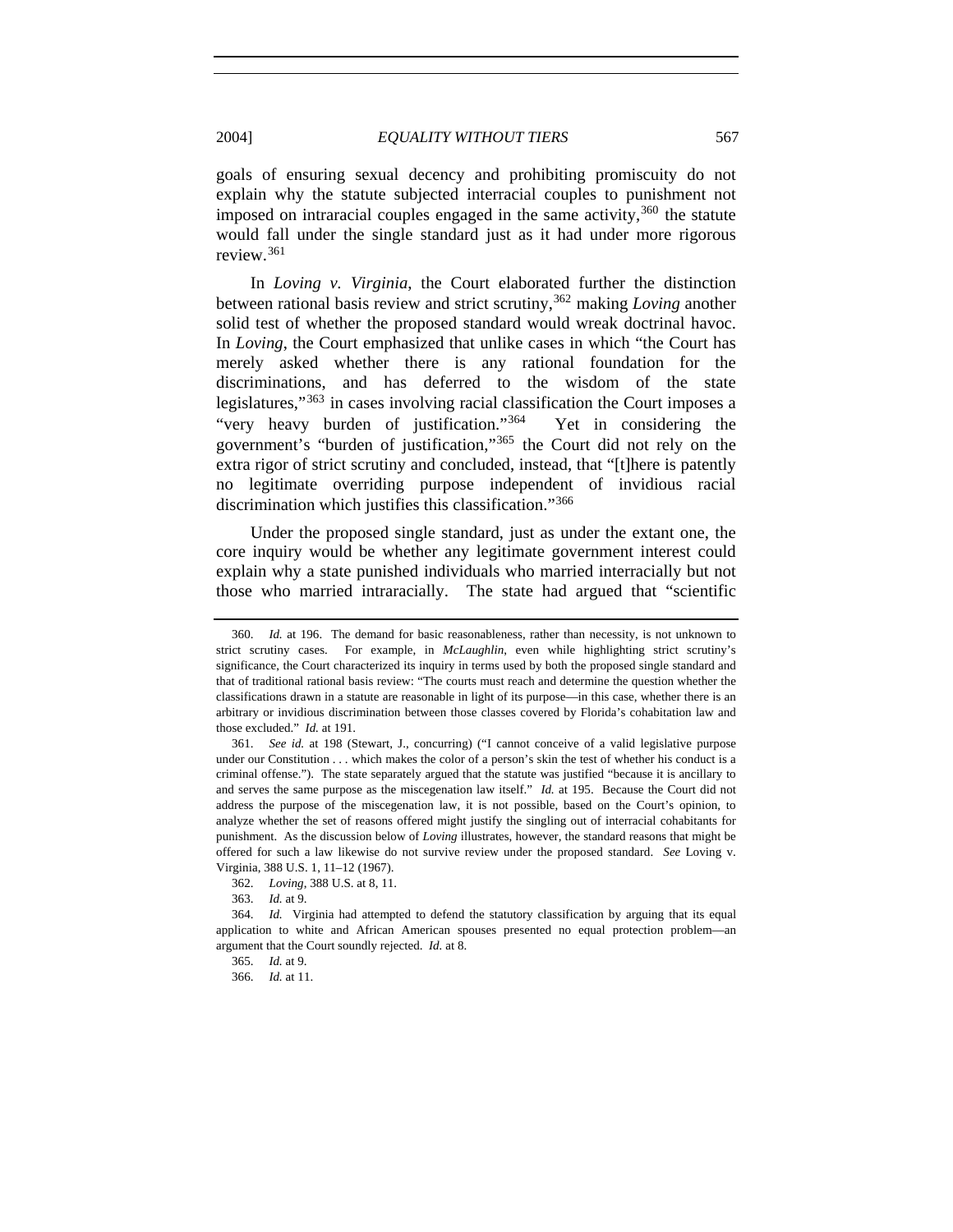evidence" supported the distinction.<sup>[367](#page-87-0)</sup> Under the single standard, the mere offering of evidence would not translate to approval of the classification; instead, the question would be whether the evidence could plausibly, specifically, and legitimately explain the state's line drawing based on race. Because, as was actually the case in *Loving*, both the evidence and the classification itself would easily be found to embody bias, the single standard would require invalidation of the Virginia law based on the bias inquiry alone. As the Court concluded, Virginia's targeted prohibition of "interracial marriages involving white persons demonstrate[d] that the racial classifications must stand on their own justification, as measures designed to maintain White Supremacy."<sup>[368](#page-87-1)</sup>

In addition, however, the extracontextual inquiry would have doomed the classification, as the purported "proof" of African American inferiority used to justify the miscegenation ban could be invoked to support exactly the sort of class legislation that the Equal Protection Clause aimed to prevent.[369](#page-87-2) After all, a broad statement of a racial group's inferiority would support official burdening of that group in contexts far beyond marriage.

The single standard similarly reshapes the reasoning although not the outcome of a case challenging a classification based on alienage that, like the race-based cases above, emphasized the distinction between rational basis review and "close judicial scrutiny."[370](#page-87-3) Applying strict scrutiny in *Graham v. Richardson*, the Court rejected statutes that imposed durational residency requirements on noncitizens, but not on U.S. citizens, for the receipt of public benefits.<sup>[371](#page-87-4)</sup> The Court held, in part, that concerns with fiscal integrity did not constitute a compelling government interest sufficient to justify the statutory discrimination at issue.  $372$ 

Because the single standard does not distinguish between intensities of government interest, the inquiry would be reframed to ask whether

<span id="page-87-0"></span><sup>367.</sup> *See id.* at 8. With respect to the scientific evidence, the Virginia Supreme Court referenced social science texts provided by challengers of the law, not its defenders. *See also* Loving v. Commonwealth, 147 S.E.2d 78, 82 (Va. 1966), *rev'd sub nom. Loving*, 388 U.S. at 1. Therefore, the discussion contained in the text regarding evidence is based on supposition about the nature of evidence likely to have been submitted by Virginia in defense of its discriminatory statute.

<sup>368.</sup> *Loving*, 388 U.S. at 11 (footnote omitted).

<sup>369.</sup> *Id.*

 <sup>370.</sup> Graham v. Richardson, 403 U.S. 365, 372 (1971).

<sup>371.</sup> *Id.* at 376.

<span id="page-87-5"></span><span id="page-87-4"></span><span id="page-87-3"></span><span id="page-87-2"></span><span id="page-87-1"></span><sup>372.</sup> *Id.* at 374–75 ("The saving of welfare costs cannot justify an otherwise invidious classification.") (internal quotation marks omitted) (quoting Shapiro v. Thompson, 394 U.S. 618, 633 (1969)).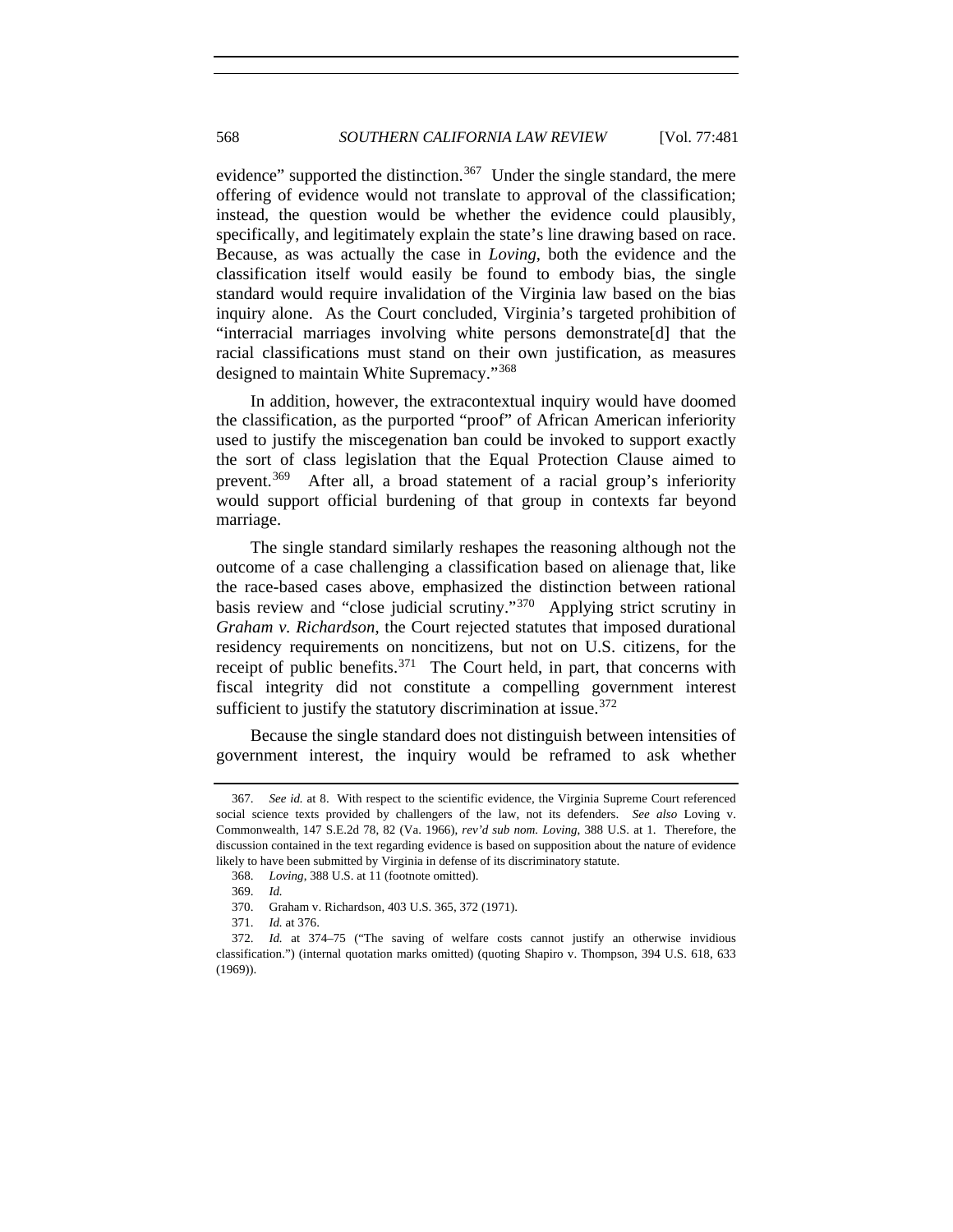concerns with cost savings can explain the burdening of benefits recipients according to citizenship status. Here, as in *Zobel*, *Hooper*, [373](#page-88-0) and other cases that addressed overly broad justifications,  $374$  the fiscal integrity defense would fail; not only is it not compelling under traditional strict scrutiny, but it is also too general and, therefore, insufficiently explanatory for purposes of the single standard.

Specifically, the government interest in saving money does not explain why noncitizens are singled out from those in need of benefits. Further, cost savings, if permitted to stand here, lacks any limiting principle. It easily could be relied on to justify across-the-board discrimination against noncitizens in a wide range of contexts far beyond the specific welfare programs at issue in *Graham*, effectively relegating noncitizens to permanent second-class status.<sup>[375](#page-88-2)</sup>

Applying the proposed standard to intermediate scrutiny cases gives rise to a pattern similar to the one that emerges in reanalyzing the strict scrutiny cases. Some analytic shifts occur, but minimal destabilization of outcomes takes place. Particularly because sex-based and illegitimacybased classifications were, for many years, assessed under rational basis review prior to being deemed quasi-suspect,  $376$  this stasis is not surprising.

Consider, for example, *United States v. Virginia*, in which the Court struck down the ban on matriculation of women students to the Virginia

 <sup>373.</sup> Hooper v. Bernalillo County Assessor, 472 U.S. 612, 623 (1985).

<sup>374.</sup> *See supra* notes 244–54 and accompanying text.

<span id="page-88-2"></span><span id="page-88-1"></span><span id="page-88-0"></span> <sup>375.</sup> Much has been written on the range of ways in which noncitizens are consistently the subject of discriminatory and unequal treatment, notwithstanding the promises of equal protection. *See generally* Linda S. Bosniak, *Membership, Equality, and the Difference That Alienage Makes*, 69 N.Y.U. L. REV. 1047 (1994) (surveying and analyzing a wide range of exclusionary measures targeted at immigrants); Kevin R. Johnson, *The End of "Civil Rights" as We Know It?: Immigration and Civil Rights in the New Millennium*, 49 UCLA L. REV. 1481 (2002) (addressing the historical and current manifestations of bias toward immigrants). The question here, in the context of the single standard's application to *Graham*, is whether an interest in cost savings can ever provide a permissible basis for this differential treatment.

<span id="page-88-3"></span><sup>376.</sup> *See, e.g.*, Trimble v. Gordon, 430 U.S. 762, 763, 766, 776 (1977) (striking down the Illinois Probate Act as lacking a rational purpose for an inheritance benefits scheme that differentiated based on parents' marital status); Weber v. Aetna Cas. & Sur. Co., 406 U.S. 164, 175–76 (1972) (using rational basis review to invalidate a workmen's compensation statute that denied the same recovery rights to unacknowledged nonmarital children as were provided to other children); Reed v. Reed, 404 U.S. 71, 76–77 (1971) (voiding a fixed preference for men as estate administrators because no "rational relationship to a state objective" existed); Glona v. Am. Guar. & Liab. Ins. Co., 391 U.S. 73, 75–76 (1968), *reh'g denied*, 393 U.S. 898 (1967) (finding no rational justification for the restriction of a parent's right to bring a wrongful death action for the death of a child if the child's parents were unmarried); Levy v. Louisiana, 391 U.S. 68, 71–72 (1968) (identifying no rational justification for the restriction of a child's right to bring a wrongful death action if the child's parents were unmarried).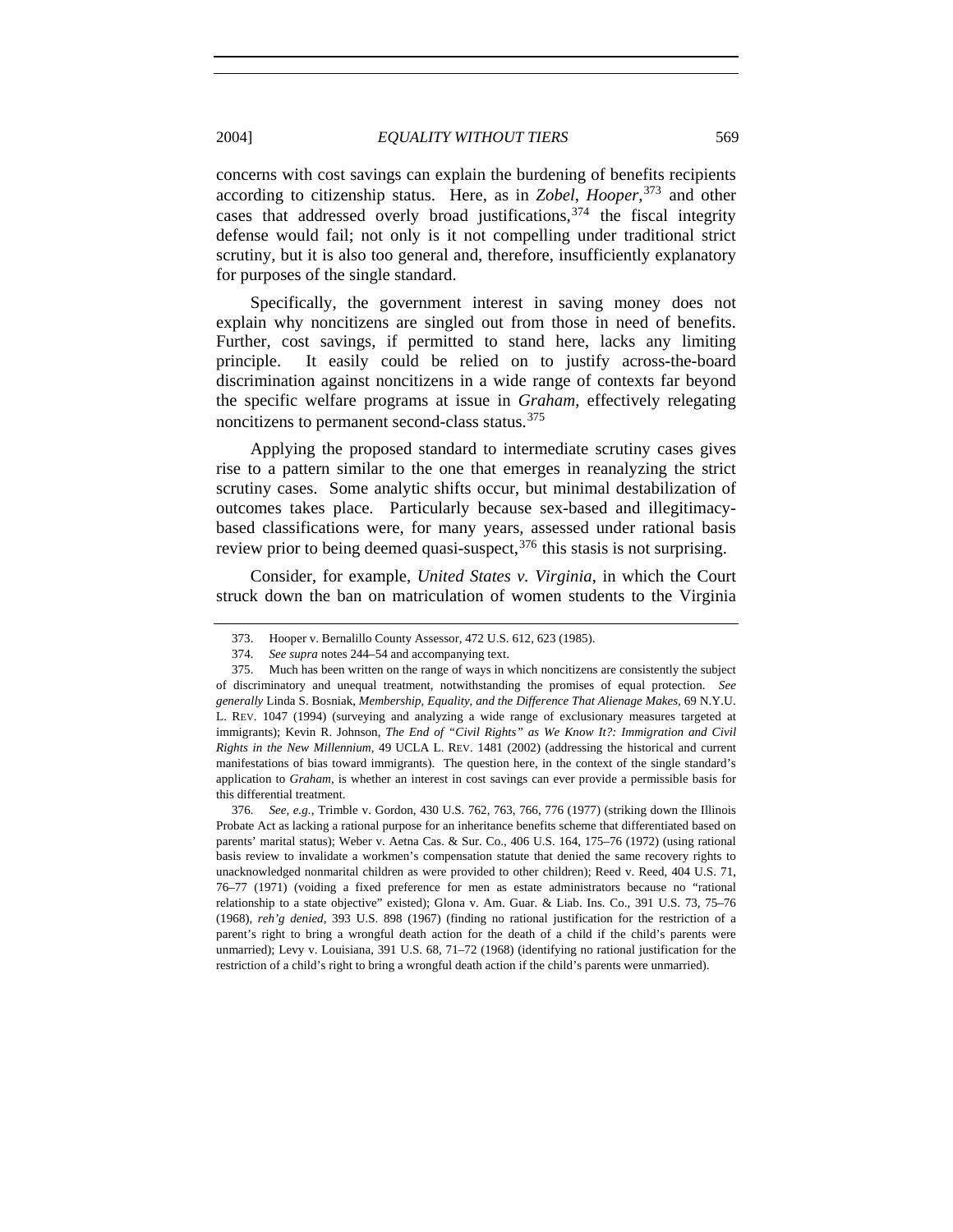Military Institute ("VMI").<sup>[377](#page-89-0)</sup> The Court framed its review as requiring an "exceedingly persuasive justification" for government distinctions based on sex.<sup>[378](#page-89-1)</sup> While recognizing that "[t]he heightened review standard . . . does not make sex a proscribed classification,"[379](#page-89-2) the Court added that recognition of differences between the sexes may not be treated as cause "for denigration of the members of either sex or for artificial constraints on an individual's opportunity."[380](#page-89-3)

Virginia had advanced two justifications for its policy: first, "singlesex education provides important educational benefits, and the option of single-sex education contributes to diversity in educational approaches," and second, VMI's "adversative approach [to education] would have to be modified were VMI to admit women."<sup>[381](#page-89-4)</sup> The Court rejected each justification, finding that "[n]either recent nor distant history bears out Virginia's alleged pursuit of diversity through single-sex educational options,"[382](#page-89-5) and that the concern about changing the adversative training program rested on overbroad generalizations about women's physical abilities and learning styles.[383](#page-89-6)

Under the proposed standard, the analysis would proceed differently because the standard does not share the Court's near presumption that sex-

383. *See id.* at 541–45.

 <sup>377.</sup> United States v. Virginia, 518 U.S. 515, 558 (1996).

<span id="page-89-1"></span><span id="page-89-0"></span><sup>378.</sup> *Id.* at 531 (internal quotation marks omitted). In *Nguyen*, the Court stressed that the use of the exceedingly persuasive justification requirement in *Virginia* had not altered the traditional intermediate review standard. *See* Nguyen v. INS, 533 U.S. 53, 70–72 (2001). *See also Virginia*, 518 U.S. at 531, 533, 535, 545–46, 556. In fact, that characterization of the standard had been invoked in several earlier cases addressing sex-based classifications. *See* J.E.B. v. Alabama, 511 U.S. 127, 136, 141 n.12 (1994); Miss. Univ. for Women v. Hogan, 458 U.S. 718, 724, 731 (1982); Kirchberg v. Feenstra, 450 U.S. 455, 461 (1981); Pers. Adm'r of Mass. v. Feeney, 442 U.S. 256, 273 (1979).

<span id="page-89-2"></span><sup>379.</sup> *Virginia*, 518 U.S. at 533.

<span id="page-89-3"></span><sup>380.</sup> *Id.* The Court added,

Sex classifications may be used to compensate women for particular economic disabilities [they have] suffered, to promot[e] equal employment opportunity, to advance full development of the talent and capacities of our Nation's people. But such classifications may not be used, as they once were, to create or perpetuate the legal, social, and economic inferiority of women.

*Id.* at 533–34 (citations, footnote, and internal quotation marks omitted) (alterations in original) (quoting Califano v. Webster, 430 U.S. 313, 320 (1977) (per curiam) and Cal. Fed. Sav. & Loan Ass'n v. Guerra, 479 U.S. 272, 289 (1987)).

<span id="page-89-4"></span><sup>381.</sup> *Id.* at 535 (citations and internal quotation marks omitted) (quoting the Brief for Cross-Petitioners).

<span id="page-89-6"></span><span id="page-89-5"></span><sup>382.</sup> *Id.* at 536. *See also id.* at 539 ("[W]e find no persuasive evidence in this record that VMI's male-only admission policy is in furtherance of a state policy of diversity.") (internal quotation marks omitted) (quoting the court of appeals decision, United States v. Virginia, 976 F.2d 890, 899 (4th Cir. 1992)).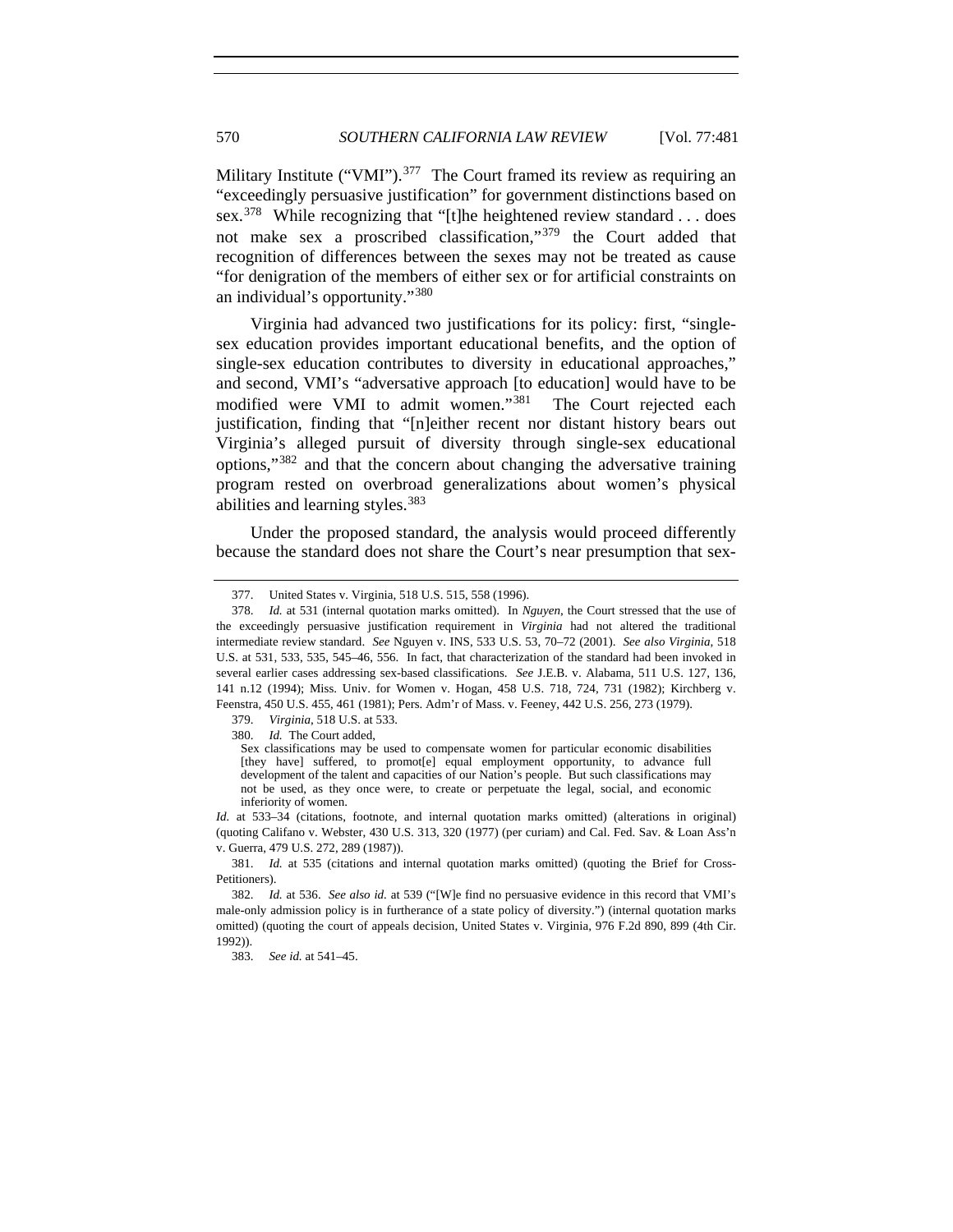based classifications are invalid.<sup>[384](#page-90-0)</sup> Instead, review would focus on the connection between the sex-based distinction and the government's alleged goals. Taking first the concern with diversity in educational approaches, Chief Justice Rehnquist's concurrence tracks the way analysis under the single standard would assess the connection between the classification and the government's goals in context.<sup>[385](#page-90-1)</sup> As Chief Justice Rehnquist explained, "The difficulty with [Virginia's] position is that the diversity benefited only one sex; there was single-sex public education available for men at VMI, but no corresponding single-sex public education available for women."<sup>[386](#page-90-2)</sup> In other words, regardless of the type of review applied, the diversity goal could not meaningfully explain why the state had accorded greater educational opportunities to men than to women.

The state's second justification presents a more interesting challenge. Here, Virginia argued that the adversative training program was unsuitable for women because women and men have "important differences . . . in learning and developmental needs, [as well as] psychological and sociological differences [that are] real and not stereotypes."<sup>[387](#page-90-3)</sup> Virginia maintained that accommodating these differences would require so dramatic a transformation of VMI's educational approach that the adversative training method would be destroyed.<sup>[388](#page-90-4)</sup> Under the single standard, the intracontextual inquiry would ask whether these justifications plausibly explained VMI's categorical exclusion of women. The extracontextual inquiry would assess whether the developmental, psychological, and sociological justifications had any specific connection to the admission bar, or whether they reflected mere generalizations that could be used to support widespread classification of women beyond that regulatory context. And the bias inquiry would seek to determine whether the developmental differences proffered to support the sex-based admissions ban reflected hostility toward, or impermissible stereotyping of, women.

In this case, the extracontextual inquiry proves most helpful in revealing the policy's core flaws. The generic developmental differences between men and women relied on here, even if plausible, do not support an absolute bar on women's admission. Further, they would, if accepted, support women's exclusion not only from an institution like VMI, but also

<span id="page-90-0"></span><sup>384.</sup> *See id.* at 531.

<span id="page-90-1"></span><sup>385.</sup> *See id.* at 558–66 (Rehnquist, C.J., concurring).

<sup>386.</sup> *Id.* at 562 (Rehnquist, C.J., concurring).

<span id="page-90-3"></span><span id="page-90-2"></span><sup>387.</sup> *Id.* at 549 (internal quotation marks omitted) (quoting the Brief for Respondents).

<span id="page-90-4"></span><sup>388.</sup> *Id.* at 540.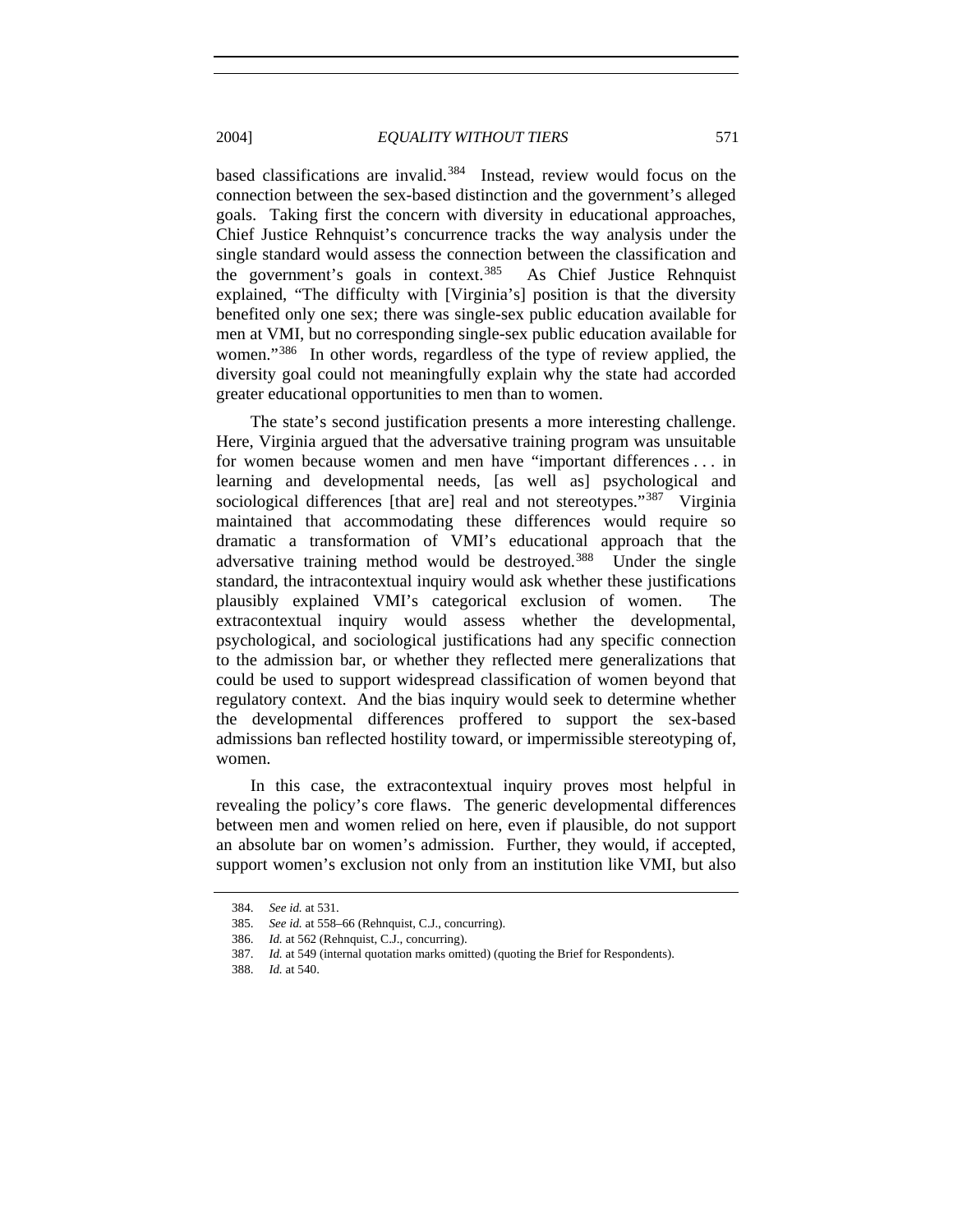from a wide range of opportunities, both inside and outside educational environments.<sup>[389](#page-91-0)</sup> This is the sort of noncontext-specific justification that could support broad legislation subjecting women to unfavorable sex-based rules, which would be precisely the sort of class legislation the Equal Protection Clause forbids. Thus, even under a less ostensibly rigorous single standard, the exclusionary policy would fall. $390$ 

In the context of distinctions based on parental marital status, the Court likewise has emphasized that intermediate scrutiny is critical to its analysis. As close attention to the cases shows, however, the Court is fundamentally concerned with whether a *legitimate* connection exists between the classification and its context, consistent with the terms of the rational basis standard.

In *Clark v. Jeter*, for example, the Court invalidated Pennsylvania's six-year limitations period for paternity actions by nonmarital children who

Whether VMI's policy would amount to undue stereotyping would be subject to debate under a single standard, just as it was between the majority and dissent under the stricter standard in place. *Compare id.* at 565–66 (Rehnquist, C.J., concurring) ("[T]he State should avoid assuming demand based on stereotypes; it must not assume *a priori*, without evidence, that there would be no interest in a women's school of civil engineering, or in a men's school of nursing."), *with id.* at 566–67 (Scalia, J., dissenting) (criticizing the "smug assurances" the majority offered when "explicitly reject[ing] the finding that there existe[d] 'gender-based developmental differences' supporting Virginia's restriction of the 'adversative' method to only a men's institution"). This same debate emerged under the tiered framework in *Nguyen*. There, the majority urged that "[m]echanistic classification of all our differences as stereotypes would . . . obscure those misconceptions and prejudices that are real." Nguyen v. INS, 533 U.S. 53, 73 (2001). The dissent, in turn, maintained that even if empirically true, the generalizations regarding women and their relationship to childbirth could not support a sex-based distinction "when more accurate and impartial functional lines can be drawn." *Id.* at 73, 90 (internal quotation marks and citation omitted) (quoting Miller v. Albright, 523 U.S. 420, 460 (1998) (Ginsburg, J., dissenting)).

<span id="page-91-0"></span> <sup>389.</sup> It was these sorts of general convictions regarding women's demeanor and development that, in an earlier era, led the Supreme Court to uphold exclusions of women from full societal and economic participation. *See, e.g.*, Goesaert v. Cleary, 335 U.S. 464, 465–67 (1948) (upholding the denial of a bartender license to a female tavern owner and her daughter), *disapproved by* Craig v. Boren, 429 U.S. 190, 210 (1976); Bradwell v. State, 83 U.S. (16 Wall.) 130, 141 (1872) (Bradley, J., concurring) (approving the Court's decision to uphold a sex-based denial of a license to practice law on the ground that "[t]he paramount destiny and mission of woman are to fulfil the noble and benign offices of wife and mother").

<span id="page-91-1"></span> <sup>390.</sup> If the intracontextual and extracontextual inquiries were satisfied, the single standard would also require examination of whether these justifications reflected bias or archaic stereotyping, contrary to Virginia's contentions. *See Virginia*, 518 U.S. at 549. Here, the analysis would depend on the showings made by both parties. In its opinion, the Court found that VMI's admissions policy rested on unacceptable "generalizations about 'the way women are,' [and] estimates of what is appropriate for *most women*, [that] no longer justify denying opportunity to women whose talent and capacity place them outside the average description." *Id.* at 550 (internal quotation marks omitted).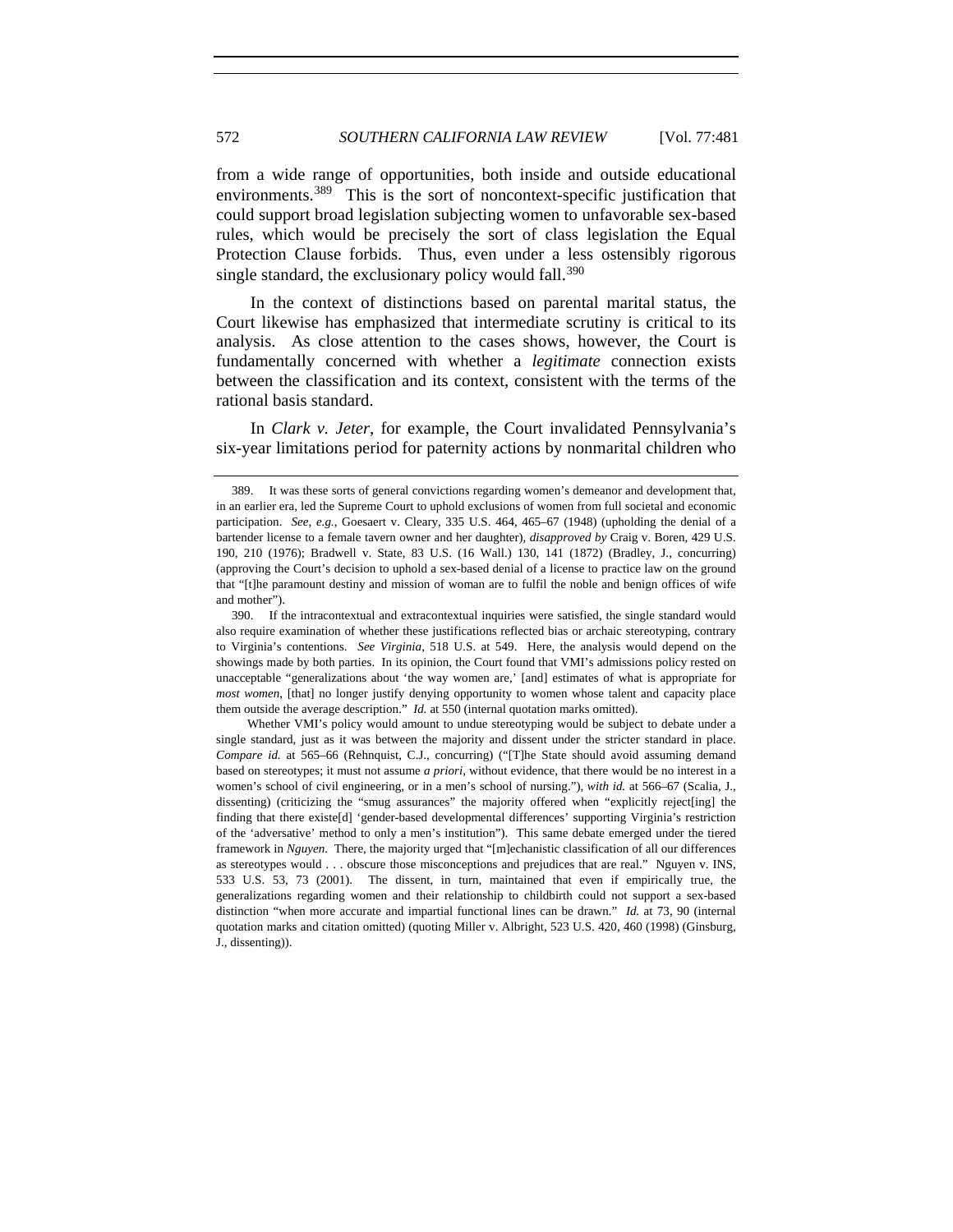had not previously received support.<sup>[391](#page-92-0)</sup> Nonmarital children who had received support and marital children, whose paternity was presumed, were not similarly limited.<sup>[392](#page-92-1)</sup> The Court performed a two-step analysis, considering first whether the six-year period provided a "reasonable opportunity" for seeking support, and then whether the "time limitation placed on that opportunity [was] substantially related to the State's interest in avoiding the litigation of stale or fraudulent claims."<sup>[393](#page-92-2)</sup> Through this analysis, the Court found that "six years does not necessarily provide a reasonable opportunity to assert a claim on behalf of an illegitimate child."<sup>[394](#page-92-3)</sup> The Court rested its ruling on the conclusion that the six-year limitations period was not "substantially related to Pennsylvania's interest in avoiding the litigation of stale or fraudulent claims."<sup>[395](#page-92-4)</sup>

Proceeding under the single standard, the inquiry would shift to whether the asserted interest in preventing fraudulent and stale claims plausibly explained why nonmarital children seeking child support for the first time faced a six-years-from-date-of-birth limitations period not imposed on other children. On the one hand, the distinction seems implausible because proof of paternity could be at issue in any support case, raising for all cases the same issues of fraudulent and stale claims. On the other hand, Pennsylvania could argue that a greater incentive might exist to file fraudulent claims in cases where parents were not married and no paternity presumption existed.

If the Court found the distinction plausible, a further question would remain before judicial approval could be given under the single standard. Not only must the government's goals plausibly relate to singling out nonmarital children for a different, more burdensome procedure, but they must also explain the selection of the particular burden imposed. So, for example, a government might plausibly have different rules regarding driving for those who are sighted and those who are blind, because vision is important to driving. But the government could not regulate based on that difference by tripling the price of a driver's license for people who are blind. Instead, the burden itself must be plausibly connected to the

<span id="page-92-0"></span> <sup>391.</sup> Clark v. Jeter, 486 U.S. 456, 464–65 (1988). Although *Clark* is the first case addressing discrimination against nonmarital children explicitly to apply intermediate scrutiny, the Court recharacterized its prior cases reviewing classifications burdening nonmarital children as having applied intermediate scrutiny as well. *See id.* at 461. *See also supra* note 226 and accompanying text.

<sup>392.</sup> *Clark*, 486 U.S. at 464–65.

<span id="page-92-4"></span><span id="page-92-3"></span><span id="page-92-2"></span><span id="page-92-1"></span><sup>393.</sup> *Id.* at 462 (internal quotation marks omitted) (quoting Mills v. Habluetzel, 456 U.S. 91, 99– 100 (1982)).

<sup>394.</sup> *Id.* at 463.

<sup>395.</sup> *Id.* at 464.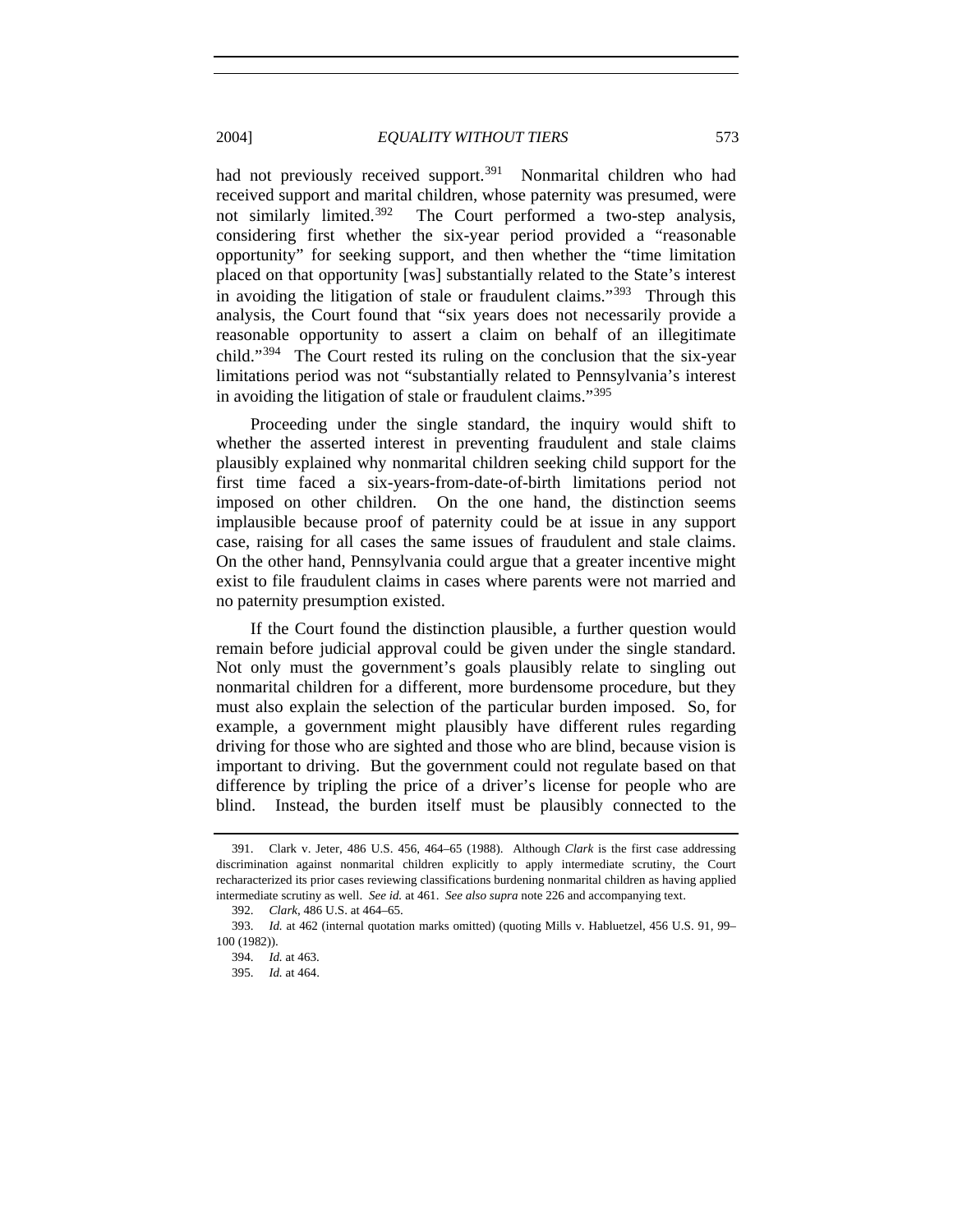classification. Here, though some limitations period might be reasonable to prevent fraudulent actions, a reviewing court could find the six-year statutory period implausible, especially in light of the parenting challenges associated with young children that would raise an unduly and impermissibly high barrier to a support suit. That question, too, would remain a topic for debate, just as it was under a nominally higher standard.<sup>[396](#page-93-0)</sup>

As the discussion above illustrates, the shifts required by the proposed standard would have relatively little impact on outcomes, although the analysis might be more straightforward and consistent than under the tiers. There is one set of equal protection cases, however, that has troubled the Court for nearly a quarter century and that continues to plague suspect classification analysis: the affirmative action cases. It is primarily with these cases that a shift not only in analysis but also in outcome would most likely occur.<sup>[397](#page-93-1)</sup>

Before testing the proposed standard by applying it to extant case law, we must consider the possibility that the risk of abandoning strict scrutiny in favor of a single standard is simply too great. After all, the Court has suggested that the analytic shift would be devastating, pointing to the shame of *Korematsu* and insisting that "[a]ny retreat from the most searching judicial inquiry can only increase the risk of another such error occurring in the future."[398](#page-93-2)

In committing to the most rigorous review standard for all racial classifications, regardless of whether the distinction burdened members of a majority or minority race, the Court characterized imposition of the most rigorous scrutiny as essential to screening out potentially illegitimate classifications:

<span id="page-93-0"></span> <sup>396.</sup> Justice O'Connor's opinion for the unanimous Court suggested that members of the Court had serious reservations about the reasonableness of that limited period given the myriad difficulties that might interfere with a parent's pursuit of support on a child's behalf. *See id.* ("Not all ... difficulties are likely to abate in six years. A mother might realize only belatedly 'a loss of income attributable to the need to care for the child.' Furthermore, financial difficulties are likely to increase as the child matures and incurs expenses for clothing, school, and medical care.") (citations omitted) (quoting Pickett v. Brown, 462 U.S. 1, 12 (1983)).

<span id="page-93-1"></span> <sup>397.</sup> The redistricting cases would also present an opportunity for the Court to take a more contextualized view of race that would allow racial minorities to benefit from redistricting efforts. For a discussion of redistricting cases, see *supra* note 114.

<span id="page-93-2"></span> <sup>398.</sup> Adarand Constructors, Inc. v. Peña, 515 U.S. 200, 236 (1995) (discussing the Court's failure in *Korematsu* to reject the bias-infected classification at issue). The Court also supported the need for strict scrutiny by highlighting its view that all racial classifications, including remedial measures, have potentially grave consequences for society. *See id.*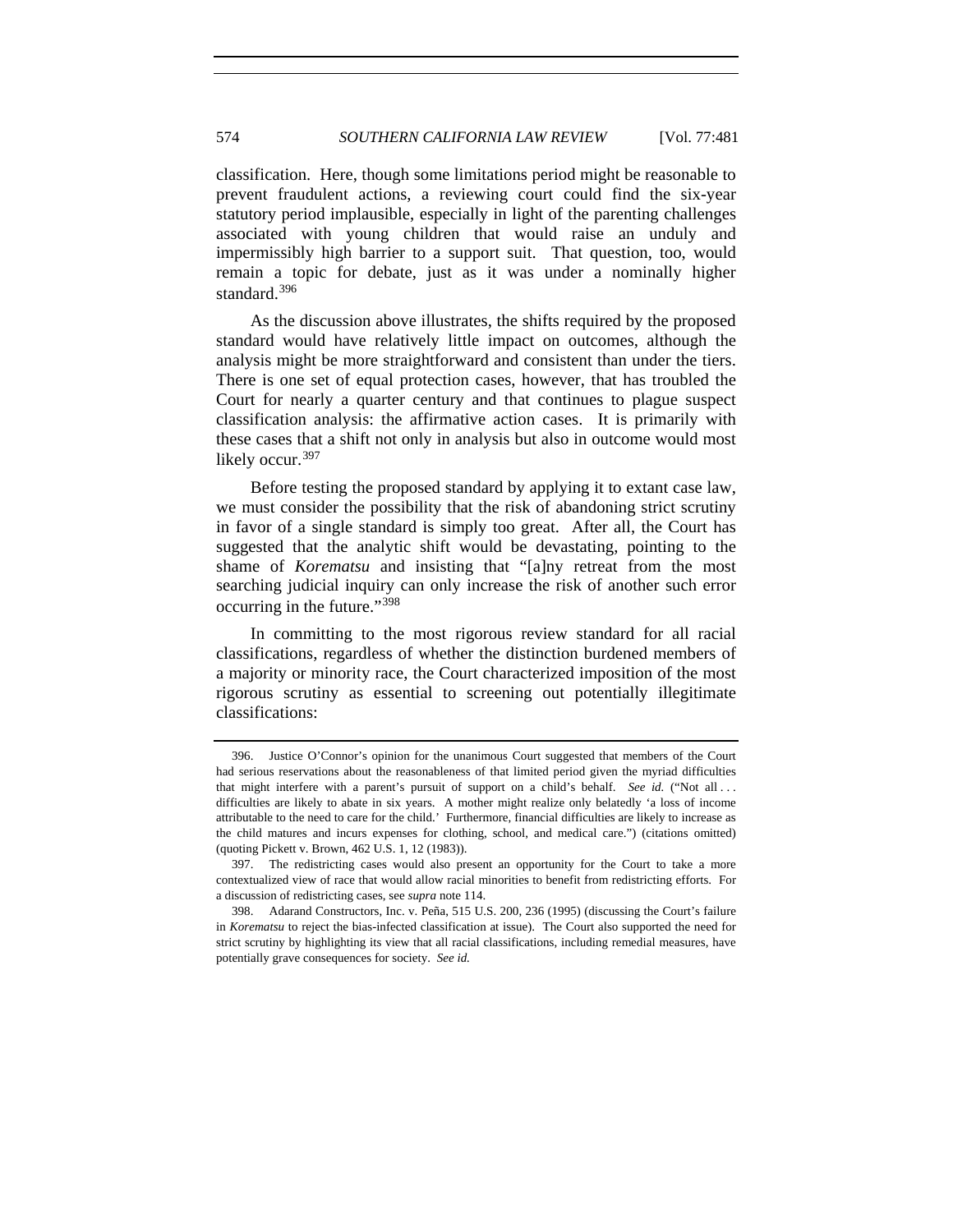Absent searching judicial inquiry into the justification for such racebased measures, there is simply no way of determining what classifications are "benign" or "remedial" and what classifications are in fact motivated by illegitimate notions of racial inferiority or simple racial politics. Indeed, the purpose of strict scrutiny is to "smoke out" illegitimate uses of race by assuring that the legislative body is pursuing a goal important enough to warrant use of a highly suspect tool.<sup>[399](#page-94-0)</sup>

The majority's embrace of this perspective resolved the question debated in a series of splintered opinions $400$  regarding whether remedial classifications might deserve more flexible consideration than strict scrutiny offered.<sup>[401](#page-94-2)</sup>

Under the single standard, as noted above, no requirement that racial classifications "serve a compelling governmental interest, and . . . be narrowly tailored to further that interest" $402$  would be imposed. Instead, the central question would be whether a plausible, context-specific, and nonbiased explanation exists for distinguishing based on race in the context at issue. If the reason for the line drawing were so general as to justify race-based distinctions outside the regulatory context, or if racial animus or stereotyping prompted the classification, the single standard would require the classification's rejection.

As shown above, however, the Court's concern with the damage caused by racial classifications does not itself compel the use of extrarigorous review, as racial classifications were struck down for many years prior to the application of strict scrutiny.<sup>[403](#page-94-4)</sup> Indeed, the Court's own

<span id="page-94-0"></span><sup>399.</sup> *Id.* at 226 (quoting Richmond v. J.A. Croson Co., 488 U.S. 469, 493 (1989) (O'Connor, J., plurality opinion)); Grutter v. Bollinger, 123 S. Ct. 2325, 2338 (2003) (same); Gratz v. Bollinger, 123 S. Ct. 2411, 2427 (2003) (quoting *J.A. Croson*, 488 U.S. at 494). *Cf. Gratz*, 123 S. Ct. at 2445 (Ginsberg, J., dissenting) ("Close review is needed 'to ferret out classifications in reality malign, but masquerading as benign' . . . .") (quoting *Adarand*, 515 U.S. at 275 (Ginsburg, J., dissenting)).

<sup>400.</sup> *See Adarand*, 515 U.S. at 218–21.

<span id="page-94-2"></span><span id="page-94-1"></span><sup>401.</sup> *Id.* at 223–26. The Court also resolved that it would conduct equal protection review in this context in the same manner under the Fifth and Fourteenth Amendments. *Id.* at 224. Reflecting ongoing disagreement with respect to this standard, Justice Ginsburg commented that *Grutter* did "not require the Court to revisit whether all governmental classifications by race, whether designed to benefit or burden a historically disadvantaged group, should be subject to the same standard of judicial review." *Grutter*, 123 S. Ct. at 2348 n.\* (Ginsburg, J., concurring) (citation omitted).

<sup>402.</sup> *Adarand*, 515 U.S. at 235.

<span id="page-94-4"></span><span id="page-94-3"></span><sup>403.</sup> *See, e.g.*, Watson v. City of Memphis, 373 U.S. 526, 536–40 (1963) (using rational basis review to order the desegregation of city-owned or operated parks and recreational facilities); Brown v. Bd. of Educ., 347 U.S. 483, 495 (1954) (holding, without reference to heightened review, that segregated public schools violated the equal protection guarantee). *Cf.* Hampton v. Mow Sun Wong, 426 U.S. 88, 116–17 (1976) (striking down a civil service regulation that foreclosed resident aliens from civil service positions because no "acceptable rationalization" supported the law); Truax v. Raich,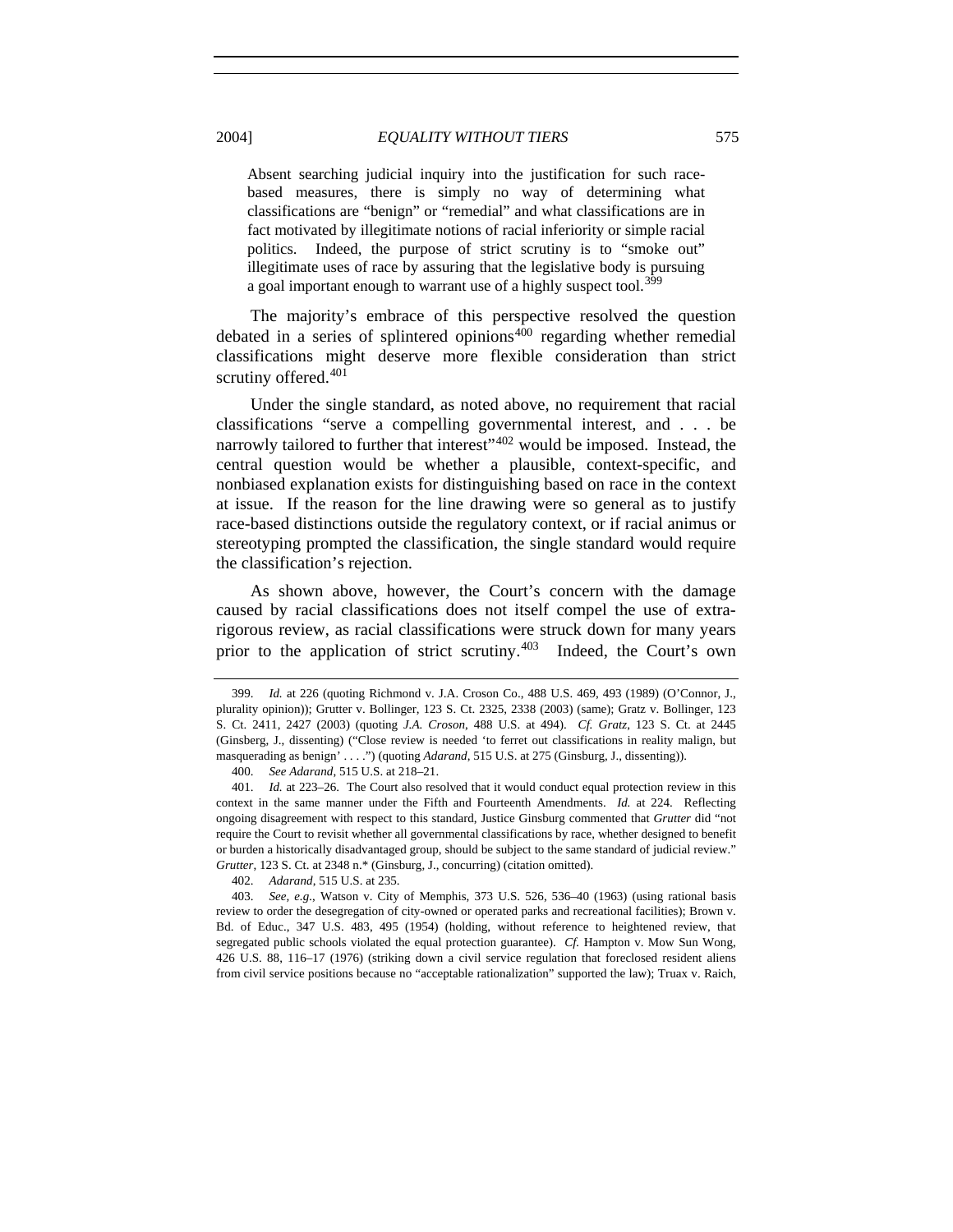language undermines its insistence that only strict scrutiny can capture invidious racial discrimination. In *Adarand*, for example, the Court's observation that "racial characteristics so seldom provide a *relevant* basis for disparate treatment"<sup>[404](#page-95-0)</sup> embraces the basic rationality standard rather than the narrowly tailored requirement of strict scrutiny. Further, the Court's stated reason for requiring categorical application of strict scrutiny in every context was "to make sure that a governmental classification based on race . . . is *legitimate*,"[405](#page-95-1) which is, again, the language of rational basis review<sup>[406](#page-95-2)</sup> and not the "compelling interest" demand of strict scrutiny.<sup>[407](#page-95-3)</sup>

By grounding its analysis in the core concerns of rational basis review, the Court acknowledged, perhaps unintentionally, that the task of distinguishing between benign and illegitimate racial classifications is not so difficult as to require a separate type of scrutiny. Against this background, the decision to require strict scrutiny of remedial race-based classifications must flow from the Court's intention to deploy strict scrutiny's rhetorical power or to enshrine in doctrine its substantive judgment that even well-intentioned racial classifications cause harm. Either way, it is difficult to conclude that the adoption of strict scrutiny grew out of a genuine fear that an impermissible use of race might actually survive a less rigorous form of review.

Viewed in this light, the single standard would not present a terrible risk of creating a hole through which pernicious racial classifications might slip. Again, as the Court has recognized on many occasions, race is not

<sup>239</sup> U.S. 33, 39 (1915) (invalidating Arizona's Anti-Alien Labor Law as "repugnant" to the Equal Protection Clause).

<span id="page-95-0"></span><sup>404.</sup> *Adarand*, 515 U.S. at 236 (emphasis added) (internal quotation marks omitted) (quoting Fullilove v. Klutznick, 448 U.S. 448, 533–35 (1980) (Stevens, J., dissenting)). *Cf.* Dandridge v. Williams, 397 U.S. 471, 487 (1970) (upholding legislation under rational basis review after evaluating the state's "*relevant* social and economic objectives" for the legislation) (emphasis added).

<sup>405.</sup> *Adarand*, 515 U.S. at 228 (emphasis added).

<span id="page-95-2"></span><span id="page-95-1"></span><sup>406.</sup> *See, e.g.*, *Dandridge*, 397 U.S. at 486 (applying rational basis review to inquire into the state's "*legitimate* interest" in its regulation) (emphasis added).

<span id="page-95-3"></span> <sup>407.</sup> The Court's opinions in *Grutter* and *Gratz* adhere more closely than *Adarand* to the language of strict scrutiny. *See supra* note 399 and accompanying text. However, in *Grutter*—the only decision to uphold the affirmative action plan at issue—the dissenters accused the five-justice majority of taking a deferential "approach inconsistent with the very concept of 'strict scrutiny.'" Grutter v. Bollinger, 123 S. Ct. 2325, 2350 (Thomas, J., concurring in part and dissenting in part). *See also id.* at 2366 (Rehnquist, C.J., dissenting) ("Although the Court recites the language of our strict scrutiny analysis, its application of that review is unprecedented in its deference."); *id.* at 2370 (Kennedy, J., dissenting) ("The Court . . . does not apply strict scrutiny. By trying to say otherwise, it undermines both the test and its own controlling precedents.").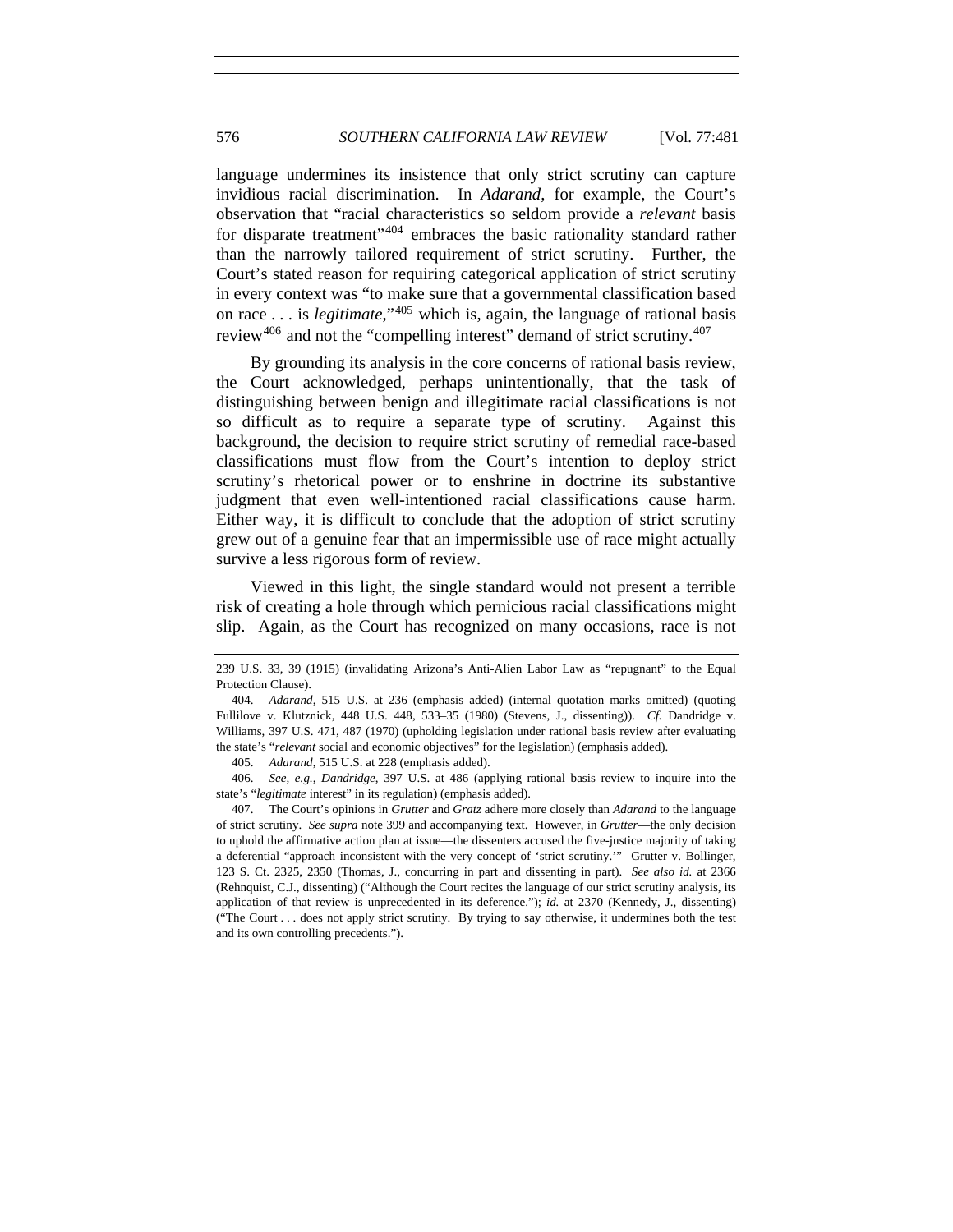relevant to ability.<sup>[408](#page-96-0)</sup> Even a test screening only for the plausibility, rather than the necessity, of race-based distinctions should have no problem capturing instances where the use of race reflects racial bias, stereotypes, or hostility. Further, the counterpoint concern—that race-based remedial programs would be sanctioned to such an extent under the single standard as to injure the legitimate equal protection rights of whites—is likewise addressed by the single standard's prohibition against generalized justifications for line drawing. This intolerance toward nonspecific justifications for discriminatory class legislation, rooted in the Equal Protection Clause, extends to all individuals, regardless of race. Thus, for example, an affirmative action program intended to remedy generalized harms to people of color could not survive under the proposed standard because that nonspecific justification could support broad differential treatment based on race outside the regulatory context.<sup>[409](#page-96-1)</sup> However, if a justification were tied sufficiently to the context at issue and not so broad as to support burdening the nonbeneficiary class in other contexts, it would withstand single standard review.

The plan at issue in *Adarand* provides a good scenario against which to evaluate how the proposed standard might reshape evaluation of remedial measures.<sup>[410](#page-96-2)</sup> The Small Business Administration offered a program that provided favorable treatment to contractors who subcontracted with "disadvantaged business enterprises," including those owned by people of color.<sup>[411](#page-96-3)</sup>

The question under single standard review would be whether the state can explain that the use of race in the subcontractor statute is plausible, context-specific (so as not to justify race-based distinctions in unrelated contexts), and free of bias or hostility toward the burdened class. In

<span id="page-96-0"></span><sup>408.</sup> *See, e.g.*, Reed v. Campbell, 476 U.S. 852, 854 n.5 (1986); City of Cleburne v. Cleburne Living Ctr., Inc., 473 U.S. 432, 441 (1985); Mass. Bd. of Ret. v. Murgia, 427 U.S. 307, 313 (1976); Harper v. Va. Bd. of Elections, 383 U.S. 663, 668 (1966).

<span id="page-96-1"></span><sup>409.</sup> *Cf.* Wygant v. Jackson Bd. of Educ., 476 U.S. 267, 295 (1986) (O'Connor, J., concurring in part and concurring in the judgment) ("Nor is it necessary, in my view, to resolve the troubling questions whether any [raced-based] layoff provision could survive strict scrutiny or whether [such] layoff provision could, when considered without reference to the hiring goal it was intended to further, pass the onerous 'narrowly tailored' requirement.").

<span id="page-96-2"></span><sup>410.</sup> *Adarand*, 515 U.S. at 206–10 (describing Small Business Administration programs). The Court's recent opinions in *Grutter* and *Gratz* are somewhat less useful for evaluating the proposed test, in part because a majority of justices acknowledge their treatment of higher education admissions as distinct, suggesting that their acceptance of diversity as a compelling government interest may not extend outside the educational arena. *See supra* note 106. However, they will be addressed briefly below. *See infra* note 420.

<span id="page-96-3"></span><sup>411.</sup> *Adarand*, 515 U.S. at 206–10 (describing Small Business Administration programs).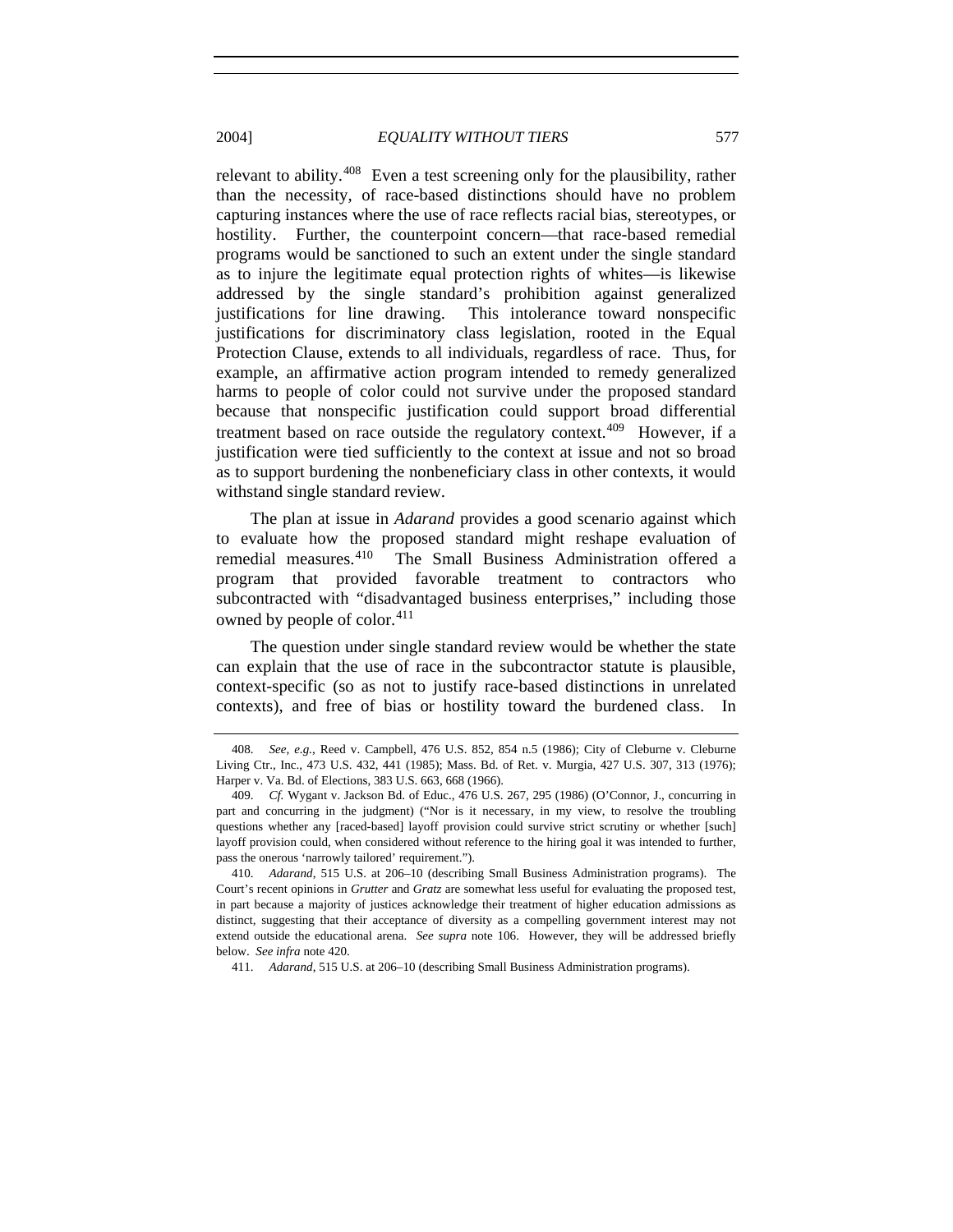*Adarand*, the United States sought to justify the program by arguing that it "provided] remedies for the continuing effects of past discrimination,"<sup>[412](#page-97-0)</sup> and, in particular, "that discrimination in the construction industry had been subject to government acquiescence, with effects that remain."<sup>[413](#page-97-1)</sup> This justification, specific to the construction context in which the program operated,[414](#page-97-2) would sufficiently explain the government's use of a racial classification while not supplying a justification so broad as to support second-class status for the white-owned firms that contended they were burdened by the program's consideration of race.

The majority opinion in *Adarand* raises an additional concern for the single standard. The Court maintained that, without strict scrutiny, judicial review would not recognize the harm flowing from the perception that affirmative action measures benefit those "less qualified in some respect [who are] identified purely by their race," and, further, that "that perception  $\ldots$  can only exacerbate rather than reduce racial prejudice."<sup>[415](#page-97-3)</sup> The Court failed to explain, however, why strict scrutiny would be the only analytic approach sensitive to the potential backlash resulting from a racebased classification created for remedial purposes. As Justice Stevens pointed out in dissent, firms qualifying as disadvantaged business enterprises had not challenged the program, "perhaps because they [did] not find the preferences stigmatizing, or perhaps because their ability to opt out of the program provides them all the relief they would need."[416](#page-97-4)

Moreover, if a minority-owned firm were to challenge the program at issue in *Adarand* and allege stigmatic harm, the analysis under both strict scrutiny and the single standard would not necessarily, or even likely, result in different outcomes. Preliminarily, under either standard, the Court would first have to be persuaded that the stigma creates an actionable

<sup>412.</sup> *Id.* at 265–66 (Souter, J., dissenting).

<sup>413.</sup> *Id.* at 266 (Souter, J., dissenting).

<span id="page-97-2"></span><span id="page-97-1"></span><span id="page-97-0"></span> <sup>414.</sup> Issue would be joined over the scope of the context, as noted in Part IV. Because the government could point specifically to discrimination within the construction industry, this particular program should survive charges that the justification would support extracontextual distinctions based on race. On the other hand, the Court in *Adarand* might argue that the context at issue was a far more specific one (i.e., the particular type of work being subcontracted). The reviewing court would then have to determine the context's contours before making its judgment. In most cases, the legislative framework provides the context, and the classification can be assessed against that framework's scope. A party seeking to call the framework into question would need to show why that framework warranted narrowing or broadening before the single standard's inquiries are applied.

<span id="page-97-4"></span><span id="page-97-3"></span><sup>415.</sup> *Adarand*, 515 U.S. at 229 (internal quotation marks omitted) (quoting Fullilove v. Klutznick, 448 U.S. 448, 545 (1980) (Stevens, J., dissenting)). These concerns, the Court said, "make a persuasive case for requiring strict scrutiny." *Id.*

<sup>416.</sup> *Id.* at 247 n.5.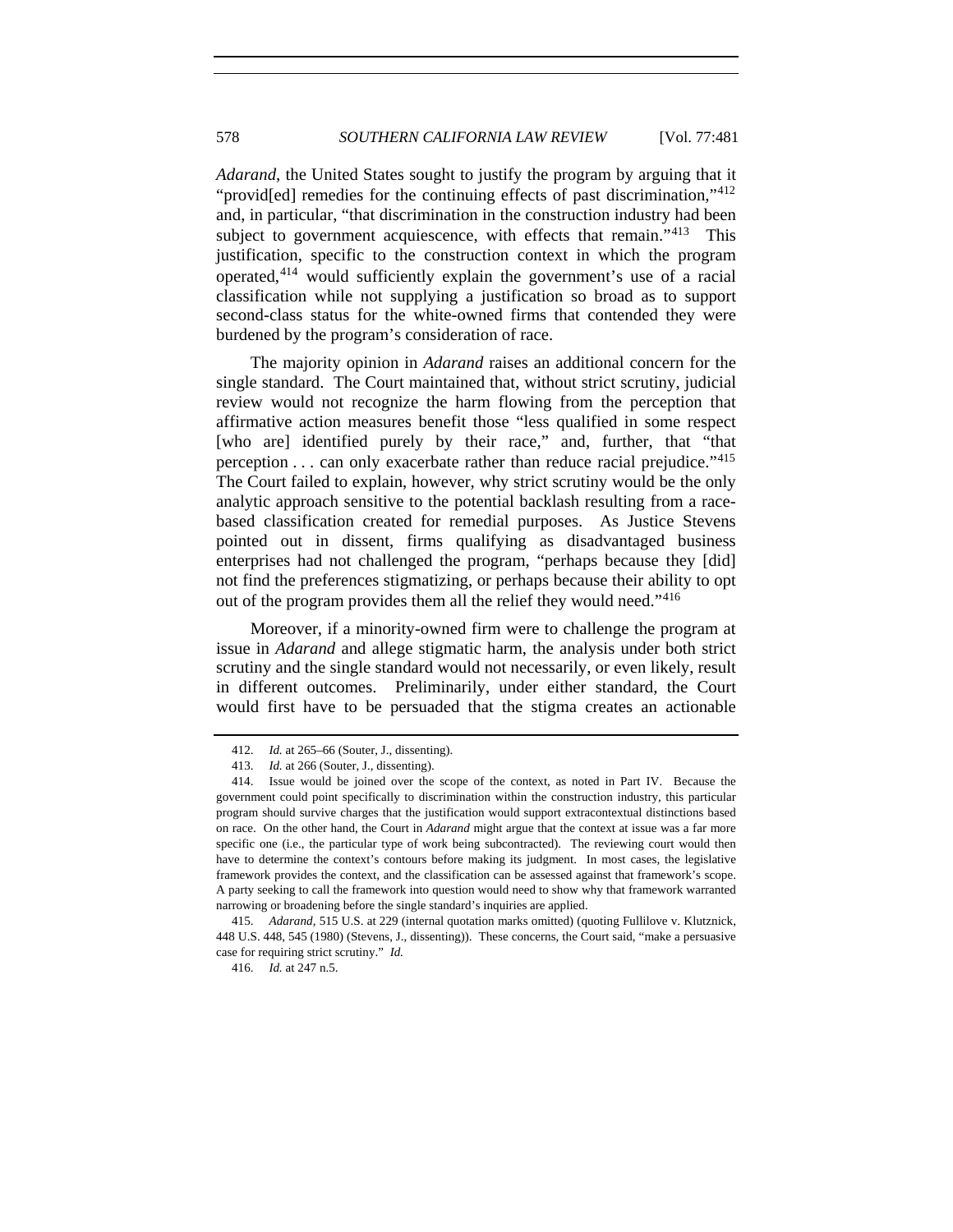classification, which would be difficult in the typical instance where the stigmatic effect would be the secondary and unintended consequence of an effort to remedy specific race-based discrimination.<sup>[417](#page-98-0)</sup>

If the claim were permitted to go forward, review under strict scrutiny would ask whether the race-based remedial measure was narrowly tailored to serve a compelling government interest that justified the specific burden imposed—here, stigmatic harm. Assuming the same government interest in redressing the effects of race discrimination in the construction industry, the analysis would likely find that a race-based classification giving some preference to minority-owned business candidates in obtaining government-funded construction contracts was narrowly tailored to achieve a compelling government interest with the resulting rejection of the stigma claim.[418](#page-98-1) This determination would not be a particularly difficult one given that the race-based preference would be limited and directly responsive to the particular problem of race-based disadvantaging in the construction industry. Indeed, if the government's stated goal is to redress racial discrimination, it is difficult to imagine what, other than a racial classification, the government might use more effectively to realize its aim. As a result, strict scrutiny's narrowly tailored inquiry would not necessarily lead to the invalidation of a race-based affirmative action program because of stigmatic harms to members of the beneficiary class. Thus, the Court's suggestion that concern with stigma mandates application of strict scrutiny does not bear up under close analysis.

Considering the same scenario under the proposed single standard, the Court would determine, as set forth above, whether the government could plausibly explain its use of a race-based distinction with a justification limited to the regulatory context. The single standard would then screen for unduly broad or general justifications for the differential treatment being challenged. Because the race-based classification in *Adarand* was highly focused on, and limited to, the particular industry where a problem of race discrimination had been identified, the explanation for the

<span id="page-98-0"></span><sup>417.</sup> *Cf.* Pers. Adm'r of Mass. v. Feeney, 442 U.S. 256, 279 (1979) ("'[D]iscriminatory purpose' . . . implies more than intent as volition or intent as awareness of consequences. It implies that the decisionmaker . . . selected or reaffirmed a particular course of action at least in part 'because of,' not merely 'in spite of,' its adverse effects upon an identifiable group.") (citations and footnotes omitted); Washington v. Davis, 426 U.S. 229, 240 (1976) ("[A] basic equal protection principle [is] that the invidious quality of a law claimed to be racially discriminatory must ultimately be traced to a racially discriminatory purpose.").

<span id="page-98-1"></span><sup>418.</sup> *See Adarand*, 515 U.S. at 237 (discussing the determination in *United States v. Paradise*, 480 U.S. 149, 167 (1987) (Brennan, J., plurality opinion), that eradicating race-based discrimination constituted a compelling government interest).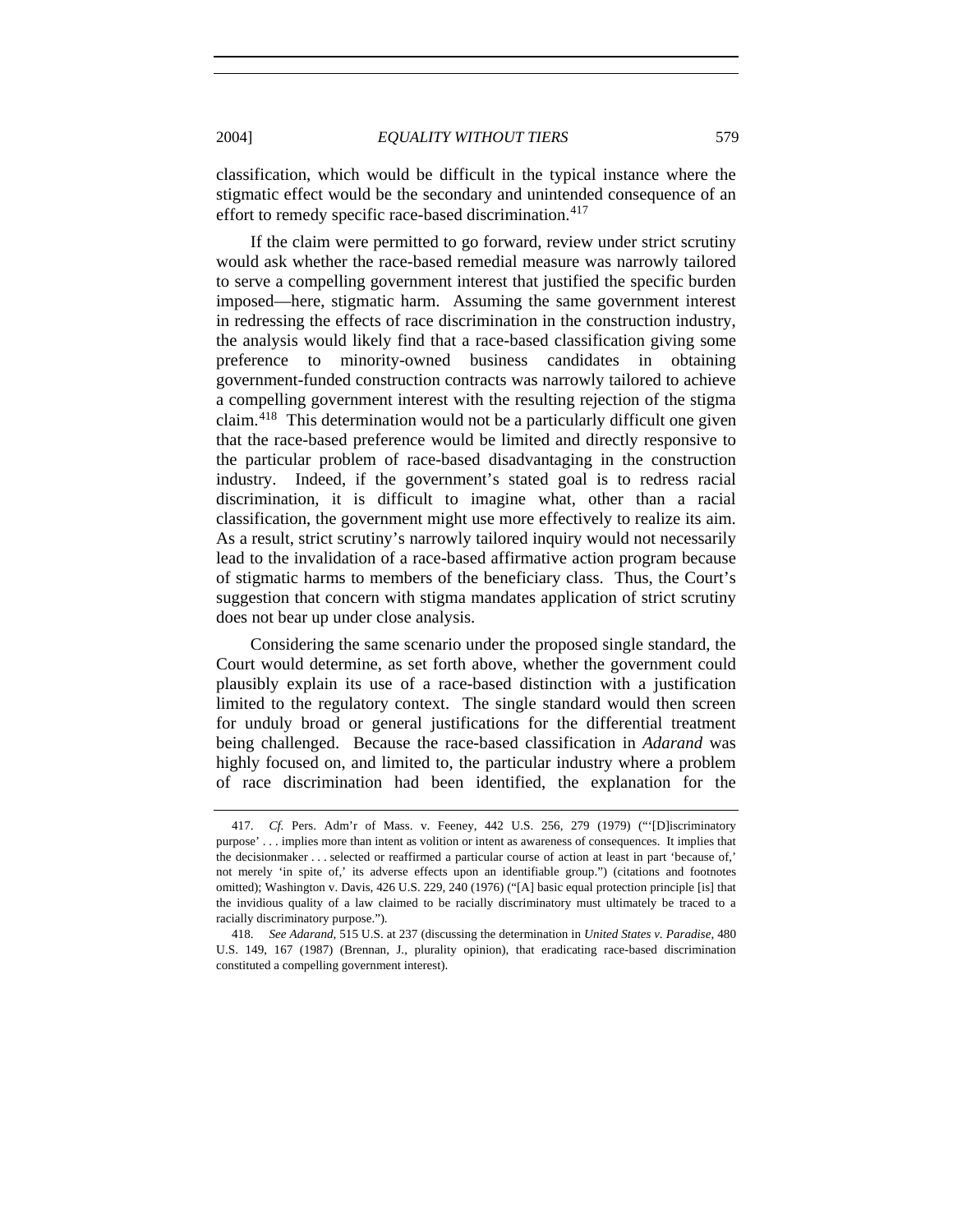differential treatment would be both plausible and context-specific. As a result, the program could be sustained under single standard review as well, notwithstanding the potential for stigmatic harm.<sup>[419](#page-99-0)</sup> Ultimately, it appears that under either standard of review, a context-sensitive use of race as a remedial measure could, conceivably, survive a challenge.<sup>[420](#page-99-1)</sup>

In short, racial classifications, whether within or outside of the affirmative action context, do not absolutely compel the use of strict scrutiny as insurance against invidious forms of differential treatment. To the contrary, the Court has suggested repeatedly throughout the spectrum of cases reviewing race-based classifications that differentiation based on race is rarely legitimate or relevant. As shown above, even a unified standard has no difficulty identifying and rejecting the use of race for impermissible discriminatory purposes. Yet the single standard brings with it the additional advantage of context sensitivity. Therefore, in situations where race is used as a basis for remedying past discrimination, a reviewing court

Application of the single standard to the use of race in admissions by the University of Michigan in its law school and undergraduate programs reinforces this conclusion. For both, the Court would examine the plausibility of the connection between the use of race in admissions and the university's goal of obtaining a diverse student body to serve its educational mission of preparing students for work and civic participation. The Court would also ask whether this justification would support widespread racial distinctions outside of the admissions process. And finally, the Court would inquire whether the university's reliance on race to achieve a diverse class embodies bias or outmoded stereotypes about race.

As with the cases discussed above, these questions could be answered in ways that would reach the same outcomes as the Court reached in *Grutter* and *Gratz*, with the law school's "holistic" admissions process avoiding the stereotyping and the class legislation-type problems that the undergraduate point system might encounter. On the other hand, the Court could find little functional difference between the two plans, as Justice Souter's dissent in *Gratz* maintained. *See* Gratz v. Bollinger, 123 S. Ct. 2411, 2441 (2003) (Souter, J., dissenting). In this instance, the single standard will not resolve the conflicts between the majority and the dissent in either case—that is something no standard could accomplish. Instead, the contribution of a single standard is in preventing a debate about the appropriate application of judicial scrutiny from obscuring the core equal protection inquiry into whether the classification amounts to class legislation based on race.

<span id="page-99-0"></span><sup>419.</sup> *See id.* at 206–08. The actual classification in *Adarand* required minority-owned enterprises to "opt in" to the preference program; the program did not automatically encompass nondisadvantaged minority-owned business candidates. *See id.* If this refinement were to survive the narrowly tailored inquiry, then strict scrutiny arguably would have succeeded in achieving a more refined classification than the single standard otherwise would have inspired. From a constitutional rather than political standpoint, however, it is not clear that the opt-in provision was necessary for the classification to be sustained.

<sup>420.</sup> *Cf. id.* at 237. The Court in *Adarand* commented,

<sup>[</sup>W]e wish to dispel the notion that strict scrutiny is strict in theory, but fatal in fact. The unhappy persistence of both the practice and the lingering effects of racial discrimination against minority groups in this country is an unfortunate reality, and government is not disqualified from acting in response to it.

<span id="page-99-1"></span>*Id.* (citation and internal quotation marks omitted) (quoting Fullilove v. Klutznick, 448 U.S. 448, 519 (1980) (Marshall, J., concurring)).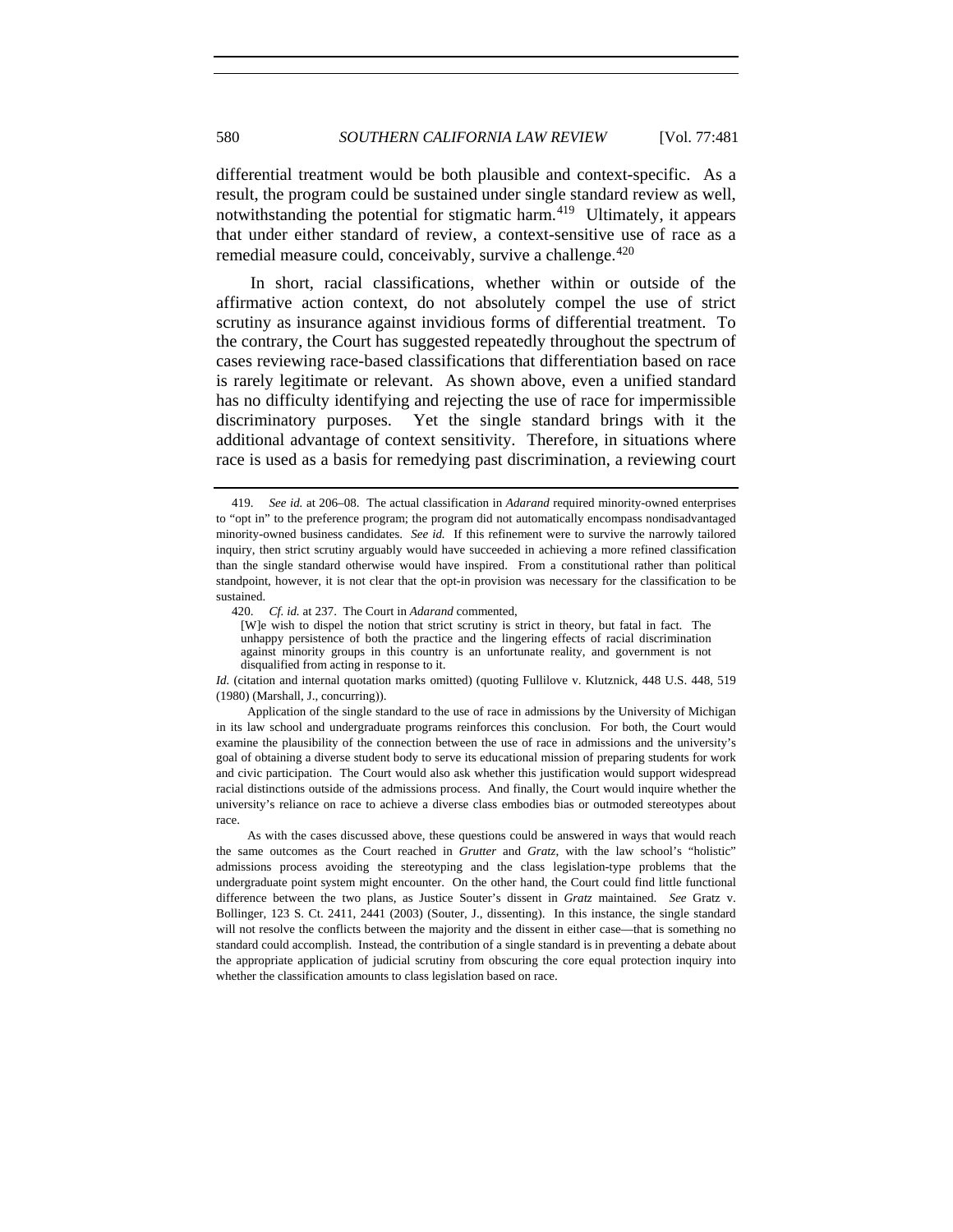would possess not only the power to screen for the presence of prejudice or overly general justifications, but also the flexibility to consider whether, when analyzed in context, a legitimate explanation justifies the remedial use of a racial classification.

### VI. CONCLUSION: THE "TRAINING" TIERS GIVE WAY TO A SINGLE STANDARD

We began by considering whether the Court's current three-tiered framework for equal protection review requires reconsideration, and, if so, whether a single standard of review might provide an alternative approach that would respond to current problems without creating widespread doctrinal instability. Certainly, as addressed above, serious flaws associated with the tiers—including stagnation with respect to the set of suspect classifications, the categorical application of heightened scrutiny to classifications deemed suspect, and the unguided and unfocused doctrinal wavering between deference and meaningful review in the rational basis cases—suggest that the time for rethinking equal protection review is ripe.

Looking back, it appears that the emergence of multiple tiers represented an important milestone in the Court's response to increasing societal recognition that government action based on deep-rooted bias and archaic stereotypes takes multiple forms and causes serious harms. The development of a review mechanism aimed at unearthing and invalidating forms of racial bias previously not apparent or troubling to many in the judiciary or in society's dominant classes flowed almost naturally from the changes in cultural consciousness.[421](#page-100-0)

With growing societal and judicial awareness of widespread prejudices based on other characteristics, the Court reasonably deployed the same type of review it used for race-based distinctions to screen this new set of impermissible classifications. Not surprisingly, the Court then modified the original review mechanism over a number of years to respond to evolving social perceptions about the relevance of various characteristics to government action.

<span id="page-100-0"></span><sup>421.</sup> *See* James Gray Pope, *Republican Moments: The Role of Direct Popular Power in the American Constitutional Order*, 139 U. PA. L. REV. 287, 291–93 (1990) (proposing that social movements have a direct influence on "governmental and private institutions"); Robert C. Post & Reva B. Siegel, *Equal Protection by Law: Federal Antidiscrimination Legislation After* Morrison *and* Kimel, 110 YALE L.J. 441, 496–502 (2000) (discussing the interaction between social movements and constitutional jurisprudence in the 1960s).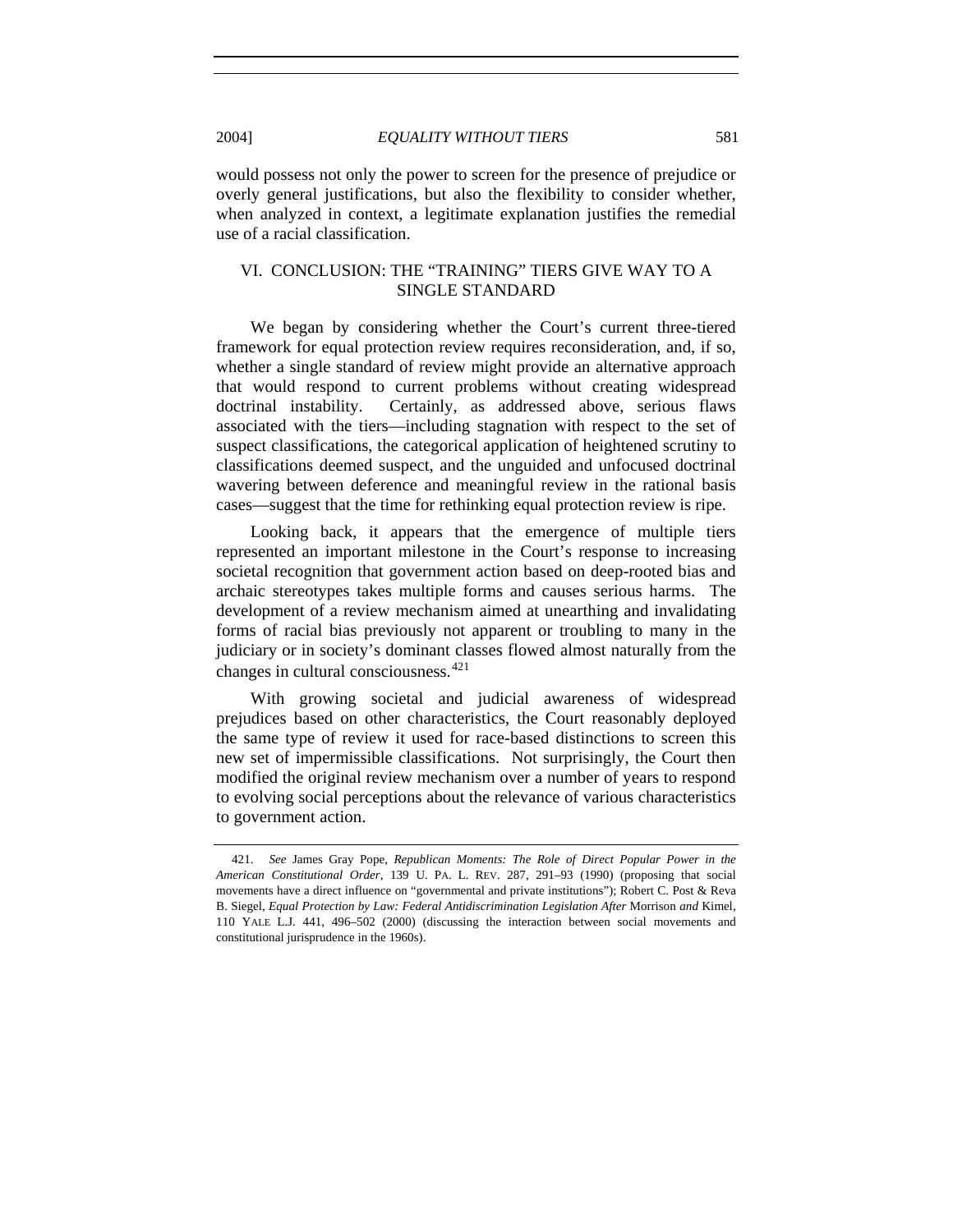Today, however, decades after the first pronouncement regarding extra-rigorous review for racial classifications<sup>[422](#page-101-0)</sup> and over a quarter century after the Court's decree that sex-based distinctions also merit heightened judicial solicitude,  $423$  the analysis prompted by the tiers appears to be too simplistic. The tiered framework may have served its purpose, it turns out, as an unwitting training vehicle for the Court.<sup>[424](#page-101-2)</sup> The tiers became the first post-*Lochner* era method by which courts could closely review legislative action for impermissible stereotyping or bias. They supported this heightened form of judicial review with specialized screening and streamlining techniques. In effect, the tiers became a tool for judicial education regarding identity-based discrimination by government. But in the 21st century, while education remains important, contemporary jurisprudence requires a more sophisticated and sensitive response to the complexities of a changed world.<sup>[425](#page-101-3)</sup>

This view of the tiers as a transitional analytic tool rather than a fixed, necessary format dovetails with the existence of common core concerns shared by rational basis and heightened scrutiny cases. In particular, a baseline commitment to ensuring the existence of a plausible, contextual, and nonbiased explanation for a classification and, relatedly, to preventing the enforcement of class legislation, surfaces throughout the Court's equal protection jurisprudence. The proposed single standard, by reflecting these shared concerns, helps to illuminate the close relationship between the different levels of review. In addition, its distillation of these core concerns into a unified review mechanism helps to stabilize and explain what otherwise appears to be significant confusion within the rational basis cases. Regardless of whether it is the standard proposed here or a variation on the standards proposed in the past by individual justices that takes hold,

<span id="page-101-0"></span><sup>422.</sup> *See* Korematsu v. United States, 323 U.S. 214, 216 (1944) (stating that racial classifications are "subject . . . to the most rigid scrutiny").

<sup>423.</sup> *See* Craig v. Boren, 429 U.S. 190, 197–98 (1976).

<span id="page-101-2"></span><span id="page-101-1"></span> <sup>424.</sup> This is not to suggest that the federal judiciary has achieved consensus or become fully or even largely sensitized to all the diverse manifestations of official bias. The argument here is more limited: at this point in time, a single standard of review may be as effective in ferreting out impermissible government action as the three-tiered approach, which, in all of its years of application, has not brought about consensus on the question of when impermissible bias (as opposed to a reasonable consideration) prompts trait-based differential treatment. Further, for the reasons addressed above, the single standard fine tunes the standard of review in a way that the tiered system does not effectively or consistently allow.

<span id="page-101-3"></span> <sup>425.</sup> As discussed earlier, the predominant use of strict scrutiny for racial classifications in recent years has been to invalidate affirmative action and redistricting measures intended to take remedial account of past or present racial bias, rather than to invalidate new forms of racial bias. This dramatic shift in the use of suspect classification analysis raises doubts about the continuing viability of the current tiered approach.